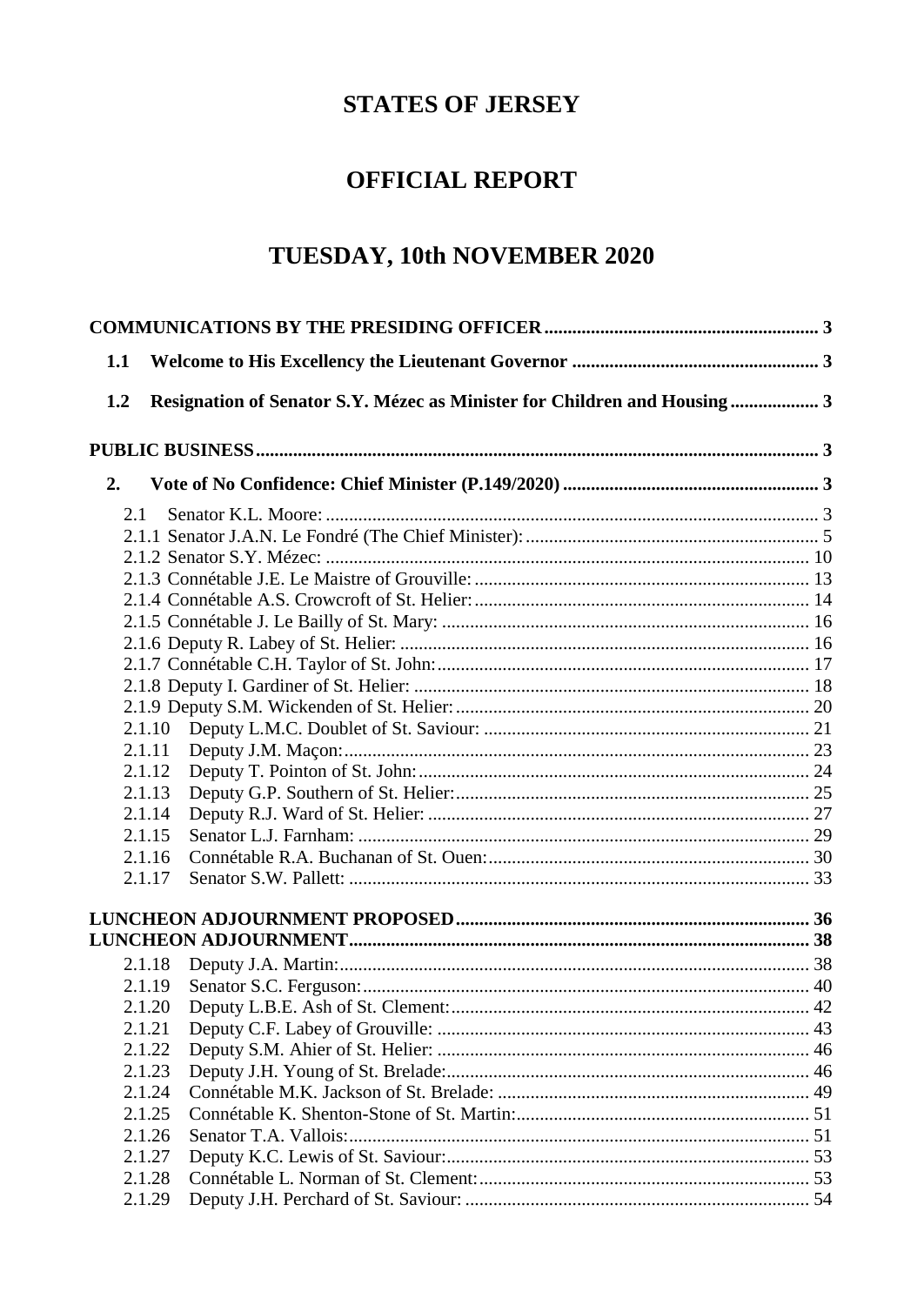| 2.1.48 |  |  |  |
|--------|--|--|--|
| 2.1.47 |  |  |  |
| 2.1.46 |  |  |  |
| 2.1.45 |  |  |  |
| 2.1.44 |  |  |  |
| 2.1.43 |  |  |  |
| 2.1.42 |  |  |  |
|        |  |  |  |
| 2.1.41 |  |  |  |
| 2.1.40 |  |  |  |
| 2.1.39 |  |  |  |
| 2.1.38 |  |  |  |
| 2.1.37 |  |  |  |
| 2.1.36 |  |  |  |
| 2.1.35 |  |  |  |
| 2.1.34 |  |  |  |
| 2.1.33 |  |  |  |
| 2.1.32 |  |  |  |
| 2.1.31 |  |  |  |
| 2.1.30 |  |  |  |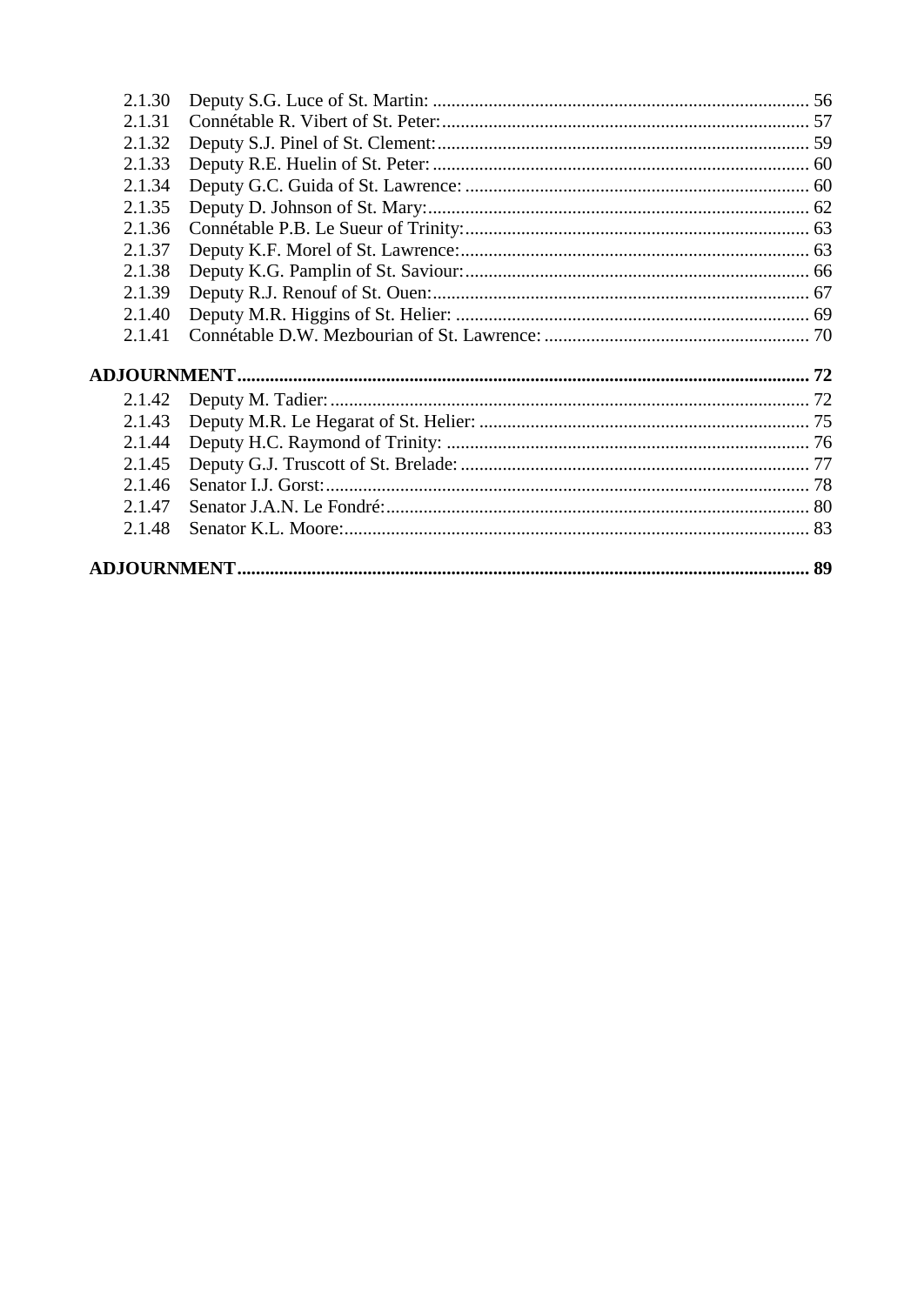## [9:32]

## **The Roll was called and the Dean led the Assembly in Prayer.**

## <span id="page-2-0"></span>**COMMUNICATIONS BY THE PRESIDING OFFICER**

## **The Bailiff:**

## <span id="page-2-1"></span>**1.1 Welcome to His Excellency the Lieutenant Governor**

His Excellency is joining us virtually this morning so I am sure Members will welcome him nonetheless on our behalf. **[Approbation]**

## <span id="page-2-2"></span>**1.2 Resignation of Senator S.Y. Mézec as Minister for Children and Housing**

I must formally announce the resignation of Senator Mézec as Minister for Children and Housing.

## <span id="page-2-3"></span>**PUBLIC BUSINESS**

## <span id="page-2-4"></span>**2. Vote of No Confidence: Chief Minister (P.149/2020)**

## **The Bailiff:**

We now move on to Public Business, which is the matter of the vote of no confidence in the Chief Minister, P.149. That has been lodged by Senator Moore and before I ask the Greffier to read the citation may I remind Members of a couple of matters relating to our process and procedure. Firstly, the Assembly last week agreed that the debate would conclude today. As part of this, it was also agreed that we would have a short lunchtime adjournment from approximately between 1.00 p.m. and 2.00 p.m., shorter than usual. It looks as though the debate is likely to last into the evening and the Assembly may wish to consider whether we take a break at 5.30 p.m. in order that people can refresh themselves and perhaps the chair of P.P.C. (Privileges and Procedures Committee) might like to look at that as the debate progresses. In line with Standing Orders, once Senator Moore has made the proposition, the debate will open. The Chief Minister may speak, as will all Members have the right to speak. Once Members who wish to speak have spoken, however, the Chief Minister will be given a second opportunity to speak. Once he has given that second speech, Senator Moore will then be invited to reply and sum up. After which the Assembly will move to the vote. In line with Standing Order 104A, neither of the speeches given by the Chief Minister, nor those making the proposition or summing up by Senator Moore, are subject to the time limit of 15 minutes. I have been requested and have afforded Senator Mézec additional time to make his speech in the Assembly and he has up to 20 minutes in order to do so. With all of those preliminary matters dealt with, I ask the Greffier to read the citation.

## **The Deputy Greffier of the States:**

The States are asked to decide whether they are of opinion that they have no confidence in the Chief Minister.

## <span id="page-2-5"></span>**2.1 Senator K.L. Moore:**

Firstly, I would like to start by thanking all of you for being here today. I know this additional sitting has caused some disruption to everyone's diaries and I am grateful to Members, the President of the Assembly, the Attorney General or the Solicitor General, who might be listening in, the Deputy Viscount, the Greffe and the Ushers too. It is regrettable that we are here today but it is important and it is also the democratic thing to do. It is universally agreed that the coronavirus situation is an unenviable task for any leader and we all have to respect anyone who finds themselves trying to deal with it. Nobody expects leaders in such uncharted territory to be perfect. What they ask and deserve is leadership, honesty and integrity. These are important times. We have considerable challenges and it is our duty as an Assembly to ensure that we have the right leadership in place. As we enter a COVID winter, the public deserve to have a leader they can trust, a leader who will be clear, decisive, and honest with them, as we plan for our recovery in a post-Brexit world. It is clear that the public would like to see this debate also. We have seen an incredible engagement for people who feel very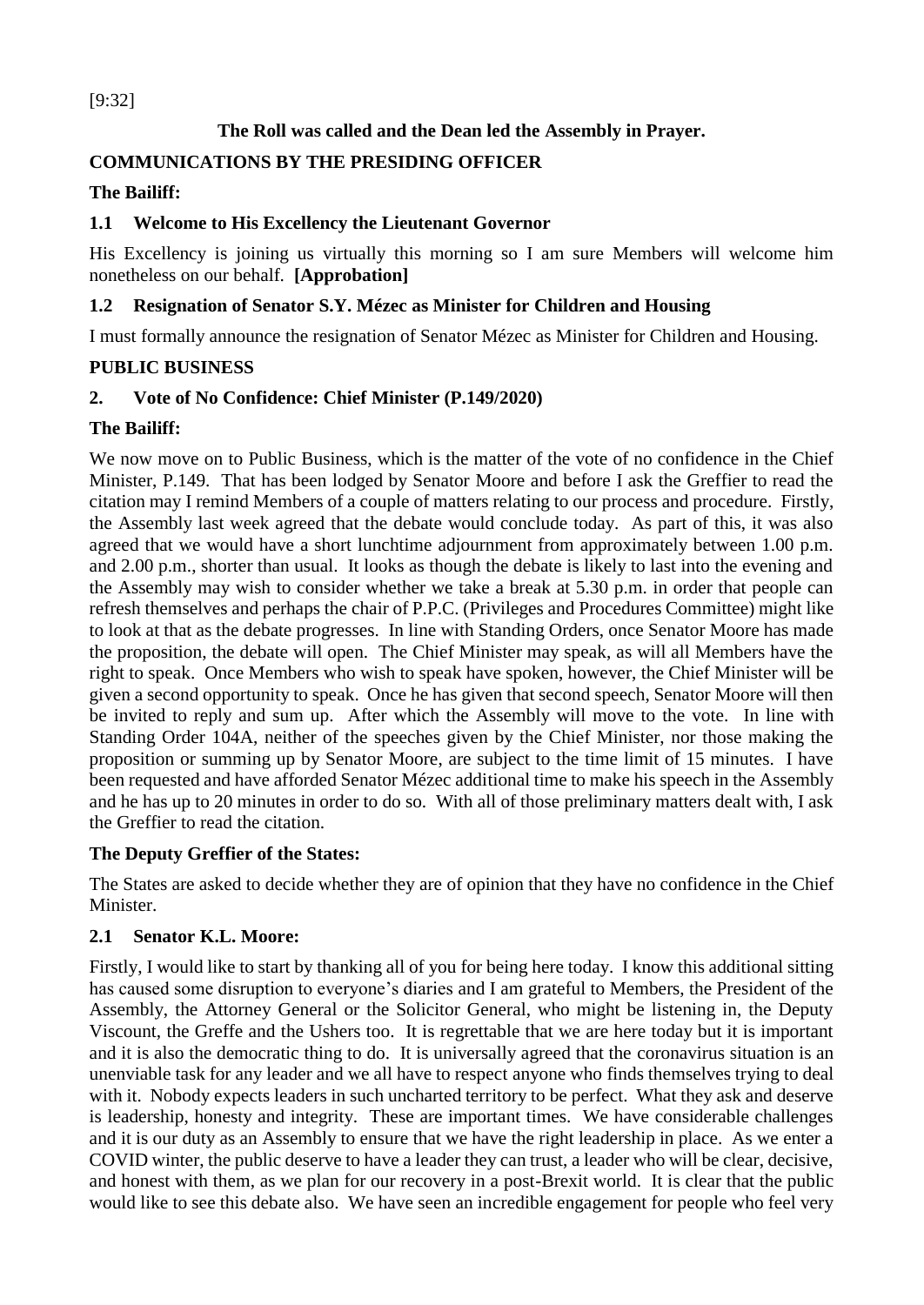strongly about this matter. If this energy could be achieved in turnout for the next election, we will be heading way towards 80 per cent. This vote should not be written off as an attempt at political games. Should it succeed, whoever takes over will have a difficult task. It is a task not to be taken lightly. It is a task that only those who are very serious about serving their community would even think about taking on. That is a matter for another day. There has been criticism of course of the timing for this vote. But let us not forget that there have previously been votes of no confidence and the last one took place less than a year prior to the last elections. That was held in the previous Chief Minister in 2017 and the current Chief Minister was indeed a signatory of that vote of no confidence. The Senator claims that changing leader in a pandemic is wrong. But what if that change could deliver better leadership, better decision making and a stronger recovery? It is important to state that this is not personal. This is about principles, values and performance. As States Members, we have to ask ourselves whether we, as Island representatives, are allowing our Island to be well-governed or not. The intense frustration since the announcement of the Chief Executive'ssecond role have proved to be the final straw. But this debate is not simply about that matter. In fact, I was going to recommend to Members that we steer rather clear of it. However, the announcement of last night that the Chief Executive is leaving has rather impacted upon that. There is much to say, both about the statement and the letter that was circulated at 7.00 p.m. last night. Despite declarations from Government Members at the weekend that a big announcement was to come today, we were not quite expecting this. Mr. Parker states in his letter of resignation, his letter of departure I think perhaps is the better turn of phrase, that he is truly appalled that: "What should be an uncontroversial individual employment matter has become a catalyst to challenge your position." The understatement used around the employment matter displays exactly what has got to many States Members and members of the public also. That matter revealed a breach of employment contract. When that matter came to light, a press statement was put out claiming incorrectly that the Chief Minister and Deputy Chief Minister had approved it and that there are no contractual restrictions on the chief executive accepting such a role. The reason that matter has become such big news was because it was also claimed that it would only require 3 or 4 days of work a year. However, the Annual Report suggests otherwise. In fact the board has met every week since COVID and, as Mr. Parker has been on the board since 10th September, he would have been well aware of that fact. The handling of that matter has for 2 weeks now been the cause of hours of meetings, as the Chief Minister cast left and right looking for someone else to blame. He has attacked the media, his own Communications Unit, users of social media, along the way. We have all watched somewhat bemused as he has dug himself deeper into a hole. So, yes, that matter was the final straw as it brought into question the fundamentals of public life. This is about accountability, transparency, integrity, openness, honesty, objectivity, selflessness and leadership, the Nolan principles. Since ministerial government, there has not been a successful vote of no confidence, so today might be a historic day for our Island. This is perhaps one of the reasons that the system is unpopular. How many times on the doorsteps do Members hear mention of the importance of having people in the States to stir things up?

#### [9:45]

It is perhaps part of our D.N.A. (deoxyribonucleic acid) but stirring things up is another way of describing holding others to account. The key charge today is that the Chief Minister has failed to hold his civil servants to account, allowing the chief executive to take a second role and not following the contractual process or asking questions such as: "Is there a conflict of interest given that the financial services industry now sits in the office of the chief executive and therefore he does hold fiduciary responsibilities?" We still do not know when the Chief Minister gave his permission to the chief executive. Despite many questions, and we have received many answers, I do expect the Chief Minister to answer that particular question today. Also, there are matters on policy, failing to deliver a population policy. The Jersey Care Model was only adopted by the Assembly last week because of the work of Scrutiny. Likewise, the Tasers and the move to the current year basis for all taxpayers. Promising to build a cheaper hospital while bringing forward a plan to build one at almost twice the price. Allowing a culture of bullying to seep through the civil service when they were told there were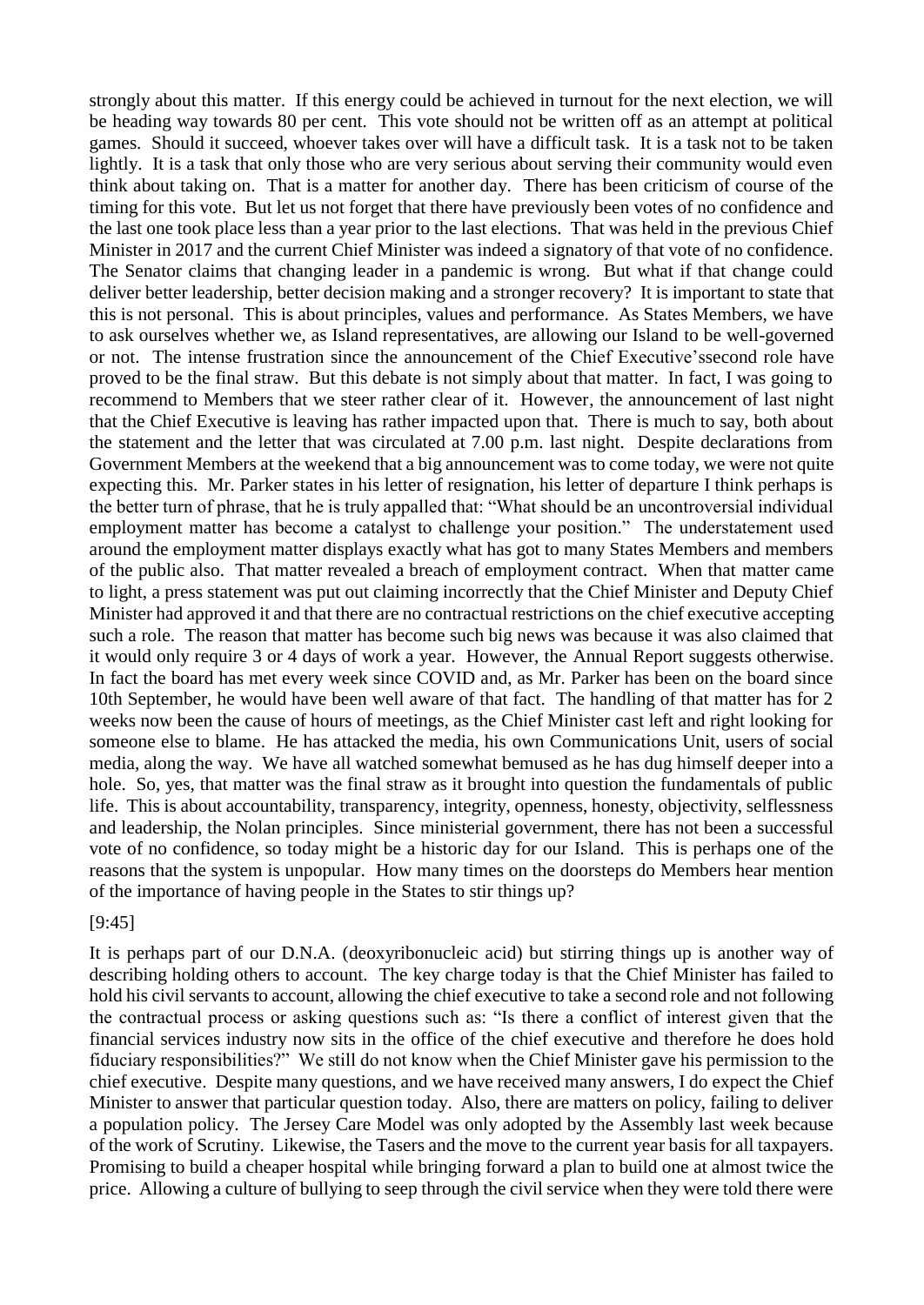good, committed and capable, people within the organisation, it was the structure that failed them. That structure is still incomplete. Losing the confidence of the public during a pandemic and seeing public confidence sink to a level of 37 per cent and failing to be decisive or to show leadership. Some quite naturally have been uncomfortable about this debate, but, in introducing this Proposition, I would like you to consider that holding such a difficult conversation is about upholding those Nolan principles that should guide us all in our public life. In fact, if we were to avoid these issues and put them off until the elections, there would be a much worse message to the public and to the world that we prefer to turn a blind eye. That, in the eyes of some correspondents, suggests soft corruption. Others have referred to it as Mickey Mouse. Either way, it reflects very poorly on our Island. As an international finance centre that has spent decades nurturing our reputation for high standards, it would simply be unacceptable for us not to require those same high standards in public office. Then of course there is the pandemic. Some will argue today that changing Government at this time is irresponsible. However, the U.S.A. (United States of America) and Guernsey have just conducted general elections and changed their Government. The officials of course will remain and this would simply change the decision maker. We could put in place a person who would inspire confidence of Islanders, someone who could take decisions at a greater pace, someone who could focus on delivering a stronger future. Someone who could grasp the concept of a green recovery. Someone who could offer greater certainty and vision at a time when the Island needs to set a new vision in order to meet the challenges of the present and set ourselves back on track. After observing the first year of Government, non-executive Members began to consider how to improve the situation that we could see. We have grappled with the questions to the powers that were introduced in P.1 of 2018 and the failure to introduce a disciplinary process for the chief executive as was promised. We have met quietly to consider this over the past year to 18 months. Earlier this year, a couple of months ago, I wrote a proposition, which was disallowed for constitutional reasons, to implement that disciplinary process in short time. So, in trying to do that, I contacted a former Deputy and political expert, Roy Le Hérissier. His advice was ultimately it is the Chief Minister who is accountable for his actions. That is why we are here today. I will not speak any longer at this point. I know that Members have a lot to say and we have a long day ahead, so I open the debate.

## **The Bailiff:**

Is the proposition seconded? **[Seconded]**

## <span id="page-4-0"></span>**2.1.1 Senator J.A.N. Le Fondré (The Chief Minister):**

A vote of no confidence is an extremely serious matter at any time, but particularly in the middle of a pandemic. If adopted, this Government will fall. The teams will change, the delays, the disruption, will continue for months. Do not be under any illusion on that front. As a starter, the new Council of Ministers is obliged to produce a new Common Strategic Policy within 4 months. I cannot predict the fate of the lodged Government Plan. So, be under no illusion as well that, while this is a vote of no confidence in me, it is also a vote of no confidence in the team I lead. I must turn first to the events that have led to the announcement last night that the chief executive is to stand down from his position. Much has been said about this situation and in general that he does not seek to add further to the statement he made last week. At the end of the day, this was an oral permission given to something that was said that ordinarily would be acceptable, and which was conditional. To correct one of a number of fallacies in this vote of no confidence, namely the question asked in the report: "Why did the Chief Minister, in breach of the procedure mandated by S.E.B. (States Employment Board) ..." the question then goes on. But the short answer is I did not. S.E.B. has not said I breached or exceeded my powers but rather had exercised them as a line manager. That is what is quite crucial. We can get a lot of nuances and inferences but we have to get down to understanding the process here. But crucially the C.E.O. (Chief Executive Officer) has accepted his responsibility that he should have sought permission in writing and, based on past experience, that was my reasonable expectation. That did not happen. That was the nub of the mistake and he has accepted that this was his mistake. The C.E.O. has apologised to S.E.B. and also to myself, and I have apologised to S.E.B.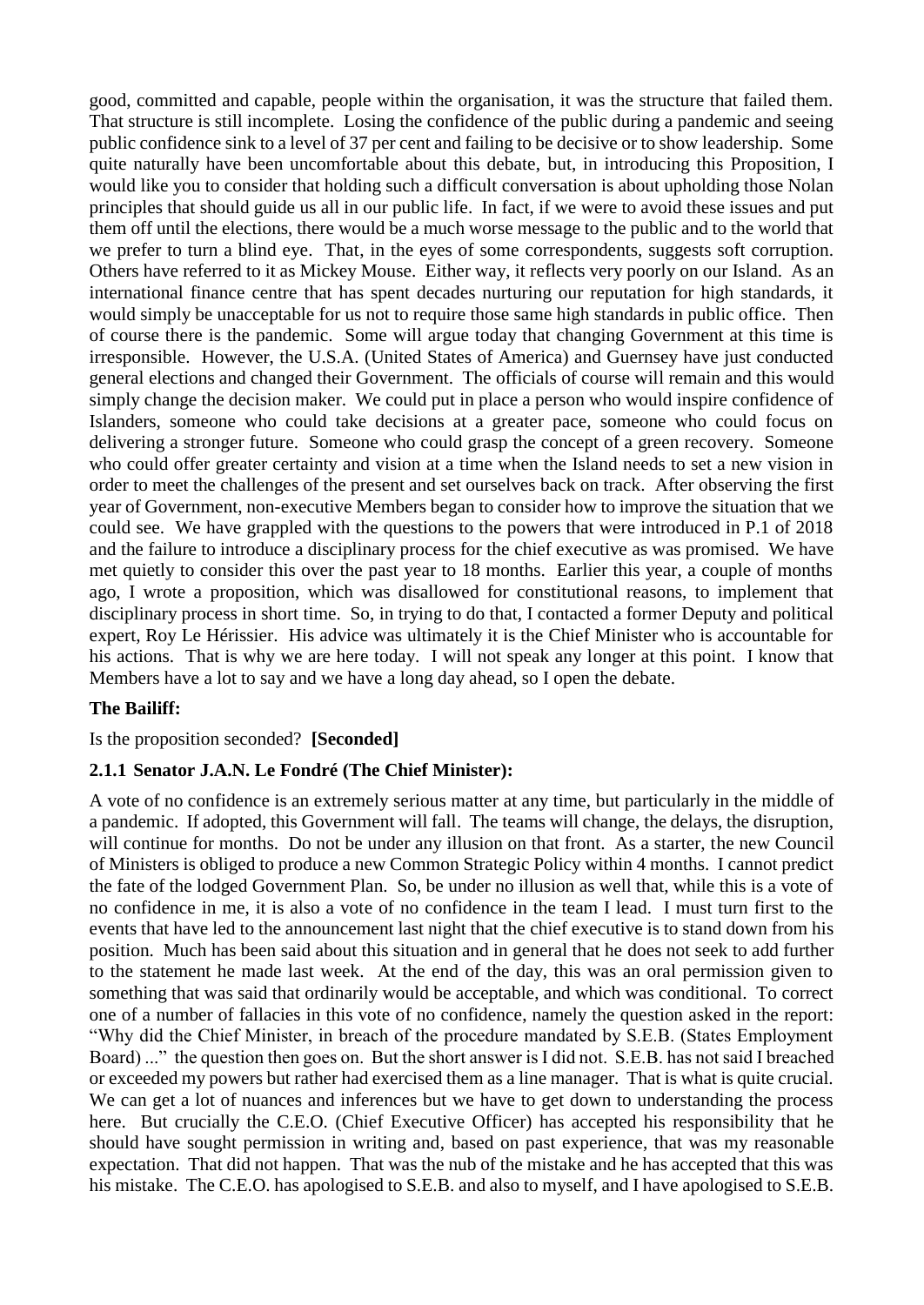The press release was issued without either myself or the D.C.M. (Deputy Chief Minister) seeing it, a separate mistake, not acceptable, but one for which a new protocol will be put in place. It is also presently under investigation, but S.E.B. issues have had to come first for what I would hope are fairly obvious reasons. I also want to address a couple of questions that have been put to me today. All I can say is the chief executive is receiving his contractual entitlement and no more. There is no additional pay-out and no extras. To be clear, contrary to rumour, he has not got his qualifications for residency. We have honoured his contract and further speculation at this time will make it more difficult to tie up the final arrangements, which is presently going on. In relation to the C.E.O., some would like us to have taken action sooner, we heard that just now. We must remember we have serious contractual obligations that require very careful consideration about any ramifications. That is about professionalism. In addressing what were widely-held concerns, the States Employment Board sought to ensure that due process was followed. They sought the facts, they provided the C.E.O. with a right to reply, and they deliberated with an objective open mind. I pay credit to the members of the S.E.B. who, under tremendous pressure, found a calm and dignified approach to address the most public of admonishments for one of their employees. Their commitment to the duty of care towards this employee, like any employee, is commendable. That duty of care is one that is held by each of us in this Assembly. Many of us in this Assembly will have experienced abuse, accusations of wrongdoing, and indeed harsh words, towards us and about us. We should not accept that. We also know the impact that this has on our loved ones, who often see the public vilification of those who put themselves forward for public service. We should not accept that towards any one of us. In my view, we should also set the tone of discourse and set an example for others even more so when we disagree. We must be clear in the split between the political environment, in which we operate, and the public service. We have the right to speak, to make statements and to respond to each other. Public servants do not enjoy such freedoms and as such we cannot allow the political narrative to be centred around anyone who does not have the right of public reply. We must learn that where there are matters related to employees that these are subject to the rights enshrined in law. Many Members in this Assembly speak up for the rights of workers, so we should remember that it applies to all workers, not just a selection. That is what the S.E.B. is tasked to do. The politics, the policy, the governance, is for the Council of Ministers and the States Assembly. The S.E.B. have a special and privileged duty to ensure fairness, a duty of care, natural justice and to uphold the rights of employees. I ask that Ministers respect the role and duties of the S.E.B. in doing this and not to allow the S.E.B. to be compromised or held open to claims that they may not be able to defend. Sometimes these processes take time to resolve but that must be done objectively and calmly to avoid the mistakes that could be made under pressure. It allows us to uphold the respect public servants deserve and protect the rights that they hold, no matter what the circumstances. Returning to this Proposition, the proposer casts doubt on my ability to recognise and address problems promptly and effectively, my decision-making. On week one of my election to this position, both myself and Senator Vallois were appraised of an impending lawsuit, a case was being brought for £230 million. We were also told of another lawsuit, and we were told that something could be done about the second matter and that it needed urgent legislation. It was very clear what the issue was, it was very clear it needed action, and I said: "Yes, get on with it." The chain of emails and background information provided to me clearly showed that the issue had been sitting with Senator Moore for at least 2½ years before it was raised with me. Under my direction and leadership in just 5 months the relevant law was lodged. It was debated in early 2019 and after 6 months of me having been in position that law saved the taxpayer approximately £45 million. That alone was a greater saving than the loss I am accused of having generated in what was a failed hospital site in Gloucester Street. This also helped G.P.s (general practitioners) with their own medical insurance, while still providing compensation to those who suffered injury. So that is my style, decisive, particularly when it is urgent, but technical and financially literate. Apparently this is a vote about vision and offering certainty and clarity. When I stood as Senator and then as Chief Minister, one of the promises I made was to look at the long term and avoid quick fixes. All of our visions were combined into the Common Strategic Policy, which was endorsed unanimously by all of those present in this Assembly.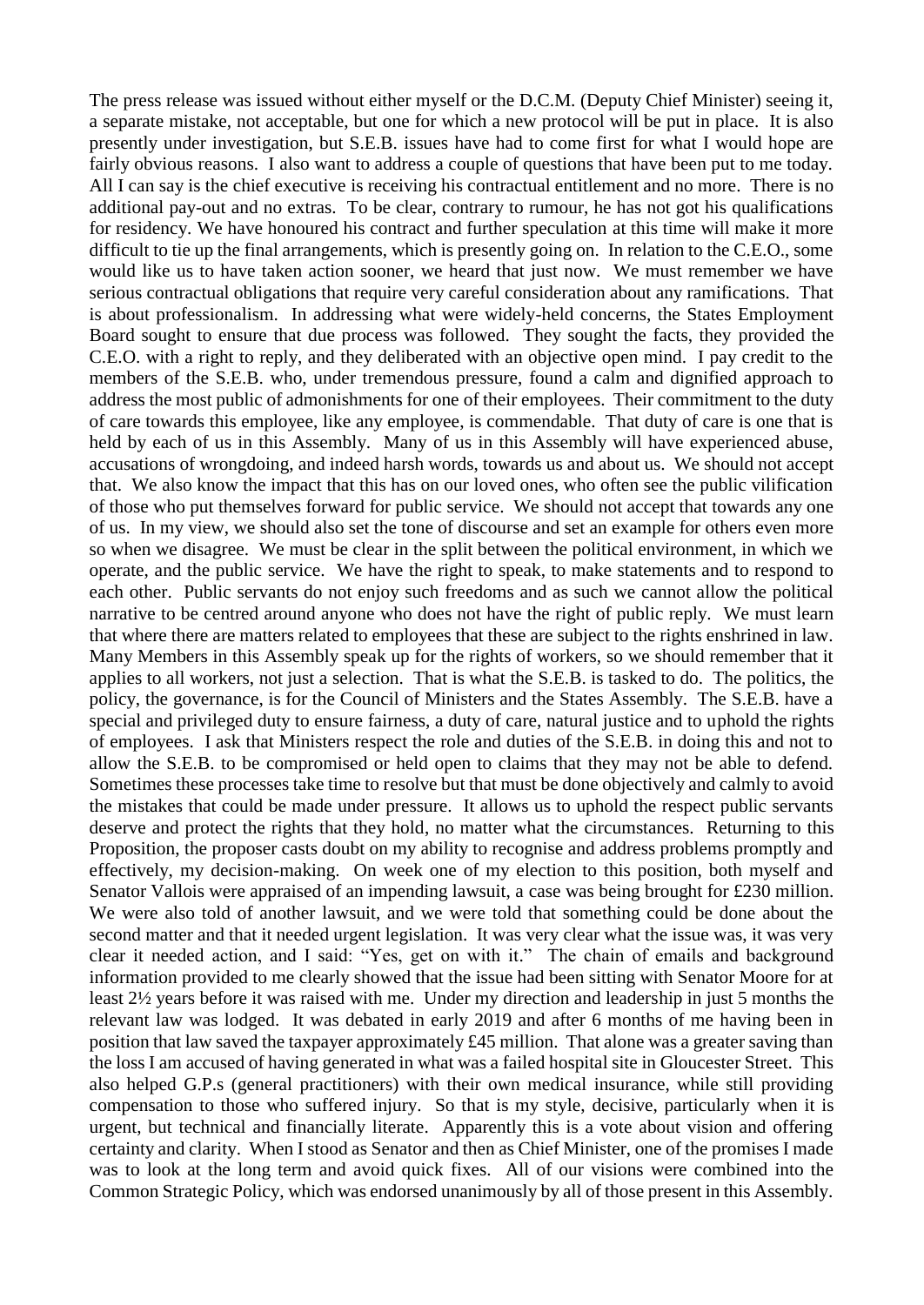The first Government Plan was approved by 43 Members. The second was brought together in record time, again during the COVID crisis, and this does need some skilful team management skills to bring Ministers with different views into approximately the same landing area. In terms of what we have done, in terms of business as usual, this year, as we heard, the J.C.M. (Jersey Care Model) was approved last week. I do commend the work of Scrutiny on that point. That is how it should be. That is a brilliant example of Scrutiny and the Executive working in partnership. P.Y.B. (past year basis)/C.Y.B. (current year basis) was approved last week. We have lodged an evidence-based population control policy based on good thorough work and it is a first step to having a population policy, particularly after the States decision of last week. Zero-based budgeting started last November, the first time for a very long time it is being done properly. The hospital site, the debate is next week. The contractor has been appointed. Office strategy; that is 2 to 3 weeks away, and of course we have a COVID pandemic. We have talked a lot about dealing with the legacy of underinvestment, both in people, systems, and our infrastructure, some of which goes back decades. We have given mental health the recognition and funding required to support Islanders. For example, in the criteria for our hospital, that is one of the reasons why the costs will be different, because we are dealing with a different project. Also, in the Jersey Care Model, improvements in the service are now happening, examples being the Listening Lounge, mental health legislation, a crisis response team, and work has now started on the £7.3 million project within Clinique Pinel. But there is a long way to go, especially in current times. We have been putting extra resource and people into new social workers to start to address a number of the underlying issues, of which we are all aware. We were very strong last year in arguing why our I.T. (information technology) systems needed significant investment and I will say thank goodness we took that decision in the light of the events of 2020. We are delivering on efficiencies, not always in the way we originally planned, but they are also funding some of the new expenditure we have proposed. Being a Chief Minister is not just about leading the Council of Ministers on Island; it is about representing the Island internationally and with our Island and French neighbours.

#### [10:00]

In January, we were in New Jersey with the Connétable of St. Helier, then in New York and Washington, meeting representatives with Digital, speaking at presentations by Jersey Finance and meeting with diplomats. As a result of a contact in the U.S.A. on an earlier visit, Jersey Overseas Aid initiated a new project in Ethiopia, all based around the fantastic work we were already doing in Rwanda with the Jersey cow. Just last Friday, I was representing the Island in a virtual conference with the British-Irish Council. Next week I have been invited to present virtually into an influential group of business people and global leaders to talk about how we have managed COVID. The latter because they recognise that we have done it well and they are interested in our approach. That is my style; diplomacy and passion in promoting our Island overseas as a team with the Minister for External Relations and other Ministers. As I just mentioned, our response to the COVID-19 pandemic has gained international recognition. But according to Senator Moore I have failed to take action to minimise its damage to the Island and its economy. A COVID-19 pandemic was not on anybody's agendas at the end of last year. On 30th January we issued the first piece of advice on COVID. The helpline was established on 19th February. On 3rd March we gave the first of many briefings to States Members. Then we were putting measures in place to deal with arrivals from various countries; Italy, France, Germany, Tenerife, et cetera. Our first case arrived on 10th March. I will always remember Friday, 13th March. That was the evening we were given the updated scientific modelling and were told that, if we did nothing, 500 people were likely to die. So that evening we put immediate measures in place to protect those over 65. That measure in itself was predicted to save 150 lives. The first testing facility was opened on 15th March and so it carried on. I am proud to have led the political team that has managed the crisis to date. We introduced significant levels of guidance, which was praised by external professionals for its clarity. We introduced the biggest business support packages we have ever seen and we protected the lives of Islanders. We did not delay. We were later than certain other jurisdictions, but do not forget we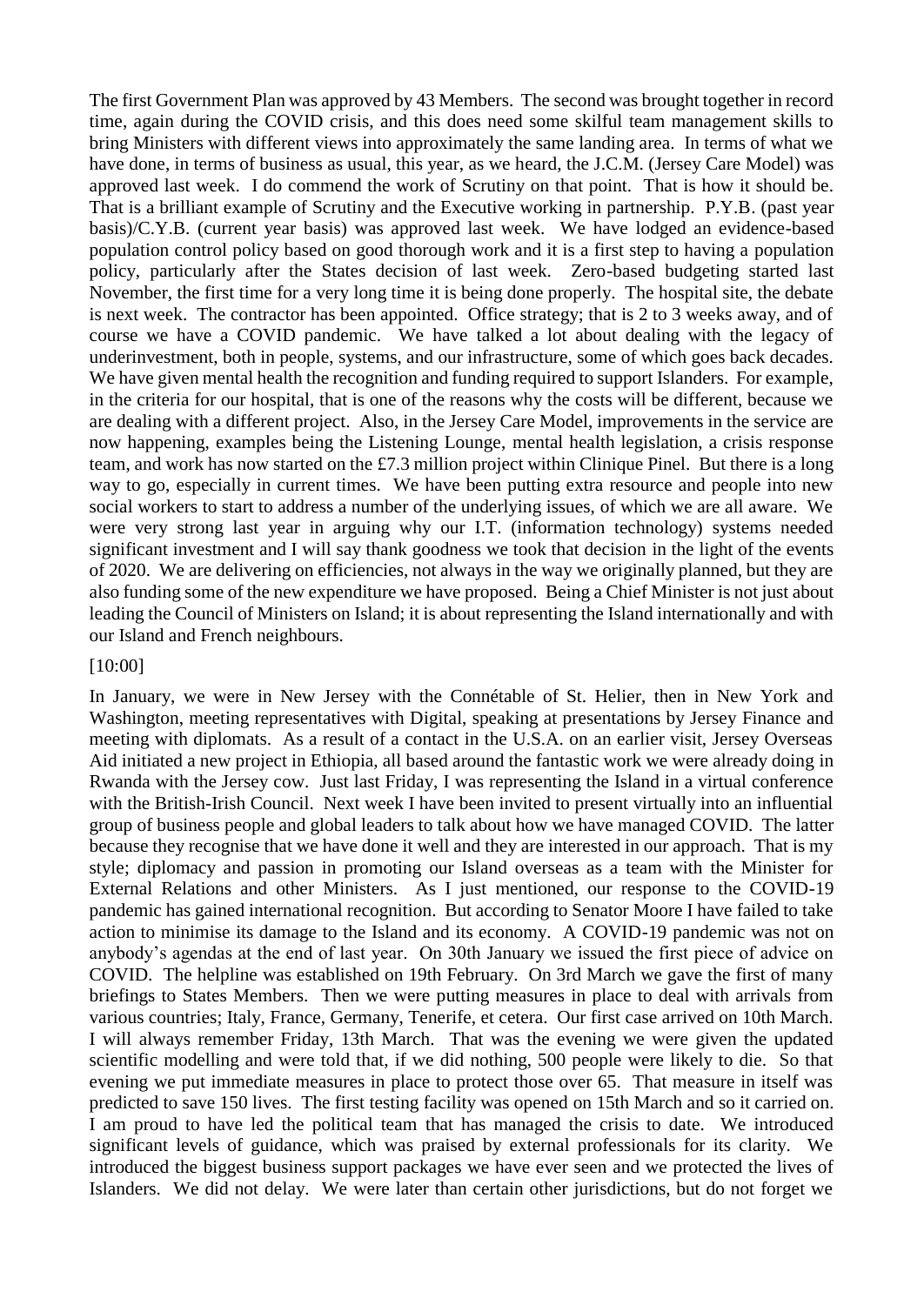were behind them in terms of how the virus was spreading, in terms of the first case we were ahead. We reopened al-fresco dining in May. We were trialling border testing in June and in July we opened the borders. We have had one of the best border testing regimes in Europe, and I do not exaggerate. Our contact tracing has evolved spectacularly and I would like to take this opportunity to again praise the individuals and teams that worked tirelessly and swiftly to set up the whole test and tracing regime and keep it running. We now have the COVID app, which to date has now been downloaded by just under 40,000 people and has already set alerts in motion regarding positive cases. We have received massive criticism and also massive praise, sometimes by the same people within the same week. But we have held our nerve, we have remained calm, and we listened to the professional advice and made the decisions. I would just take the opportunity to thank Dr. Ivan Muscat and Dr. Patrick Armstrong and others and all of their colleagues and teams for all of the work that we have done this year. **[Approbation]** But we are not out of it yet. I really do worry that this distraction will undo much of the good work and results that we have achieved. Now is not the time to do this. The elections are around a year and a half away and that is where the public can judge me and the other Ministers on our record, not partway through our term. In particular not during a global pandemic. The disruption will be significant. On a positive note, in July we announced the biggest economic support package this Island has ever seen. It gave £100 to every person on low income, including pensioners. It then gave a further £100 to every man, woman and child, on the Island through the acclaimed and innovative electronic voucher scheme, something that the Senator, I understand, did not support. It reduced social security contribution rates for many months. All in all that is worth £1,350 for an average household of 2 adults and 2 children. I do claim some direct credit for the vouchers. That was as a direct result of conversations I had with the Treasury team and then the overall team went out and found the solution. So, while the buck stops with me on the bad stuff, it also has to stop with me on the good stuff as well. I have had numerous thank you cards and letters for the measures we have taken. I have had random conversations with people who have thanked me for enabling their businesses to survive and thank yous from ages ranging from 8 years old to 80. Senator Moore says I have no vision, no imagination, no empathy and no compassion for Islanders. Words fail me. She has also said I am not capable of leading this Island through the winter months of this pandemic. I have used the words "world class" for many of the measures we have put in place and I stand by those descriptions and our track record over the last 6 months. I challenge anyone who dares to criticise my commitment to Islanders. We are in a really good place right now and that did not happen by accident. It happened as a result of a lot of people working incredibly long hours under incredibly tight deadlines and as fantastic teams. Politically, the column has pulled together and has acted rationally and responsibly, and I lead that team. I remained calm and focused, despite months of sleep deprivation. I maintained clarity of thought while taking in the often-contradictory voices, some understandably panicking, from across the Island. I have listened to them and I listened and acted on the professional advice offering a balancing voice where appropriate. In summary, I led our response to not only protect Islanders from the virus itself but to protect Islanders' livelihoods and our way of life. I have tried to not get personal, but where I got really angry with the Senator was her comment in the local media about persons working from the U.K. (United Kingdom) remotely not showing any commitment to the Island. I had just finished working with someone that entire weekend, and many other weekends, going through the latest iteration of the guidance or policy or some-such. To say there was no commitment to the Island from that individual was an insult and I found myself having to apologise to the team for the ill-considered remarks of supposedly one of the more experienced Members of this Assembly. I am proud to say that I was one of the people who successfully nominated that individual for an M.B.E. (Member of the Most Excellent Order of the British Empire). It is impossible to please everyone. Some of the decisions have been tough and, my goodness, they have been tough. But we were strong enough to make those decisions because we cared so deeply about our Island as a whole. Yes, like countries around the world, we have learned along the way COVID did not come with a guidebook, which is precisely why we are the right team to carry on guiding this Island through what may well be turbulent seas ahead with this virus. We have the systems, experience and skills, all in place. Disruption to that team, even at a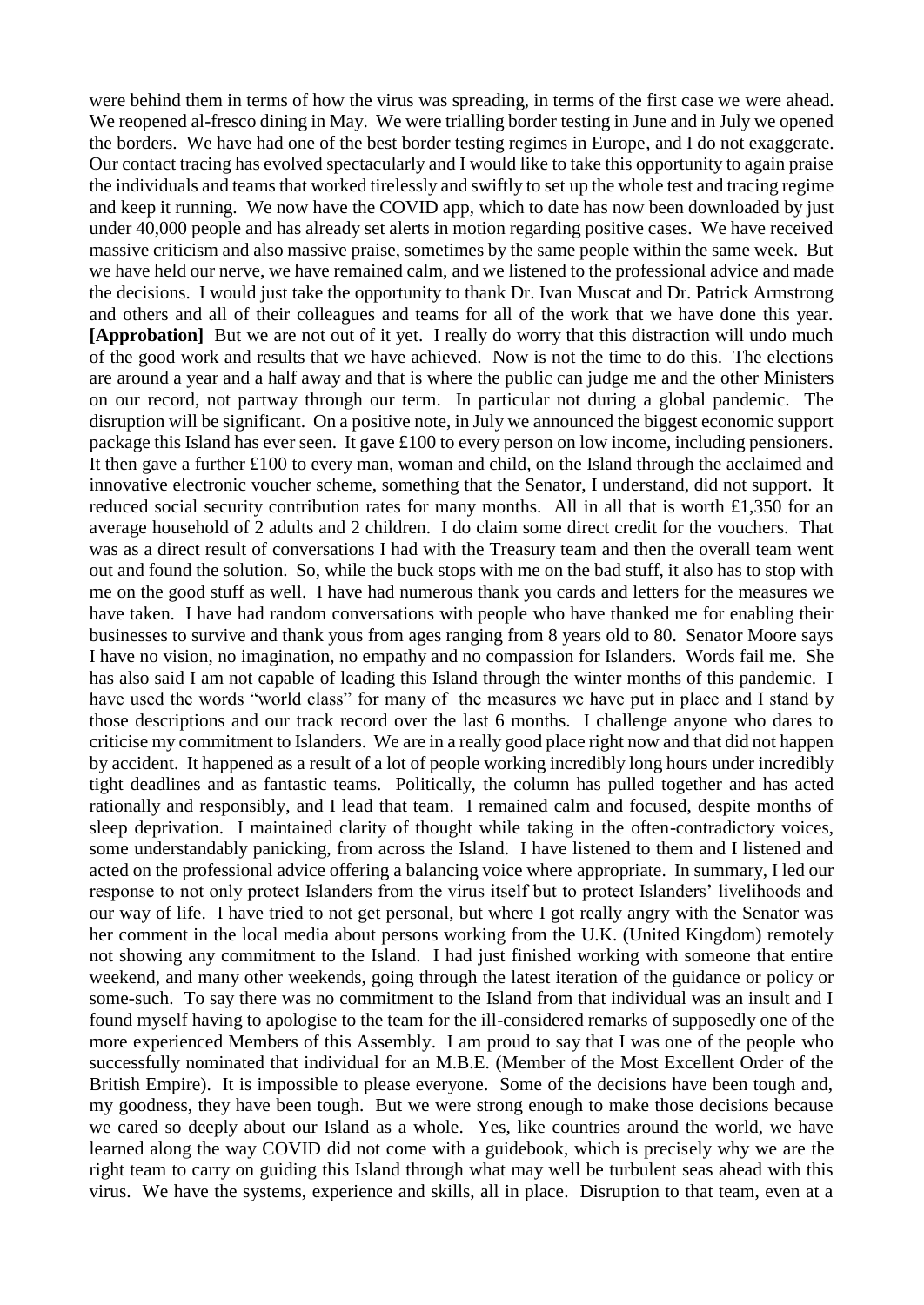political level, will create significant problems. I have always prided myself on long-term financial prudence. If you go back, say, 3 years I was against significant borrowing because it does not really sit in the Jersey psyche. However, as the saying goes, if you are faced with a different set of circumstances, you have to change your mind. Boy, did COVID bring up a different set of circumstances. However, I am absolutely delighted that the Assembly passed the P.Y.B./C.Y.B. legislation that forms the foundation upon which we can repay all or at least most of the COVID-19 debt without permanent tax increases. As an aside, it is the biggest change to the tax system since I believe the 1920s and it was first mooted in the Government Plan of last year, and we have implemented it this year. It will help many, many Islanders directly if they have suffered a loss in income this year. Again, that is my style, it is technical and financially literate. We have a plan and we are delivering. Part of this Proposition focuses on the Nolan principles. Senator Moore has repeatedly questioned my integrity. Using the Nolan definition, this implies that I am acting or taking decisions in order to gain financial or material benefits for myself or my family or friends, which I take as a personal affront. I uphold the difference between right and wrong. I believe in treating those around me fairly and do not believe in judging without facts. Fairness is not weakness. I have demonstrated courage and perseverance, often making tough decisions, over my whole political career to date. None of us get it right all the time. But to use any such moment as ammunition to slur someone's integrity is dangerous, unjust and totally unacceptable. I have always stood by my principles, which is why I have not descended to subjecting others within or outside of this Assembly to the same character assassination I have had to endure over the last few weeks and months. I implore others to remain gracious, professional and stick to the facts and track records within this debate. Let us look at honesty and openness, which is also being questioned. I have been accused of having a problem with the truth, of being dishonest. Let us be frank here, basically it is being implied that I have deliberately set out to deceive. I admit I have made some genuine mistakes and I admit that sometimes I have not had all of the information being requested and also on occasion, with hindsight, I could have given a fuller response. Some Members may not believe this, but that has often been because I have been trying to remain concise, which as a politician is sometimes occasionally difficult. But that is not the same as a deliberate intention to deceive. I am not going to attempt to answer every point in this report. There will be a number of speakers who will pick up on the key areas. But given the criticism I seem to receive for not getting my facts right, I do need to correct another error in the report that Members are considering in their deliberations of whether to vote down myself and the Council of Ministers. There is a reference in the report to £190 million that we want to spend on the building of a new office. Certainly, in capital terms, I have never ever heard that number mentioned ever in any of the briefings we have had. I am not going to significantly expound on the positive benefits that implementing our office strategy will achieve, other than to say there are capital receipts projected of around £30 million to offset against that cost. There are brownfield sites that will be released that can mostly be used for much-needed housing, which is one of my election pledges. But it will also save at least  $\pounds$ 7 million per year, and that is excluding any productivity savings, which are likely to be significant. Certainly, the £190,000, as far as I am concerned, that figure is far less. So I would be very interested to understand where that figure has come from. I would just like to quote from one of a number of emails I have been receiving over the last few days before I start to conclude: "The management of the COVID situation in Jersey is heralded worldwide as a shining example of shrewd and excellent Government decision-making. We are simply very lucky to have you and your team and thank you for the many hours that you have all spent in managing this unique situation. There is no book on the shelf and your leadership and dedication is much appreciated." That was from somebody quite well respected in the community. Very few leaders come with a full skillset demanded of that role. We are, after all, human with different strengths and weaknesses. A fact, which many people here and around the world seem to have forgotten. What sort of message are we sending out to young people if we are implying that success is about perfection? They are already barraged with social media posts advocating this. We should be sending out the message that it is a journey of progress. A journey that has its peaks and troughs along the way. If no one is allowed to make mistakes anymore, then that journey will reach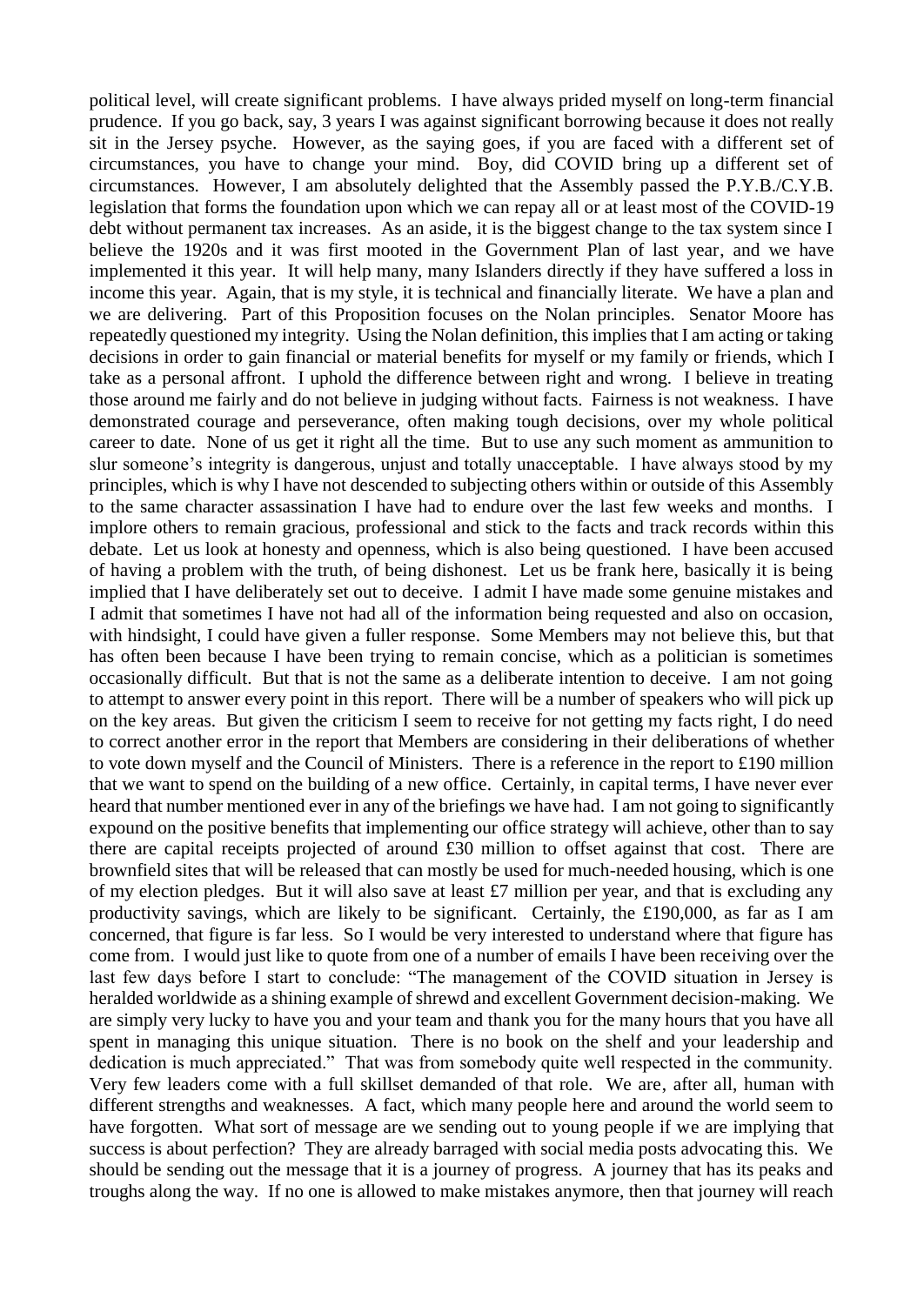a rapid dead end. That is if that journey is even attempted in the first place. We make mistakes, we pick ourselves up, hopefully with support from those around us, and we try to learn from those mistakes. We may well trip up again, in which case we try again, we clear more trip hazards, and develop ourselves more. If we need to, we apologise for those mistakes, which I have done. We should also not be jumping to judge the mistakes of others, especially in the public domain, until we know the proper facts and we guarantee that we are not at risk of making similar mistakes. A vote of no confidence is not about whether we think someone else might be able to do a better job, so let us get rid of one and give someone else a try. Time to do that is after the proper term is up at the next elections. Because this is very serious and very disrupting. The question here today is whether this vote of no confidence is truly justified. Have I really made such a large number of fundamental mistakes, which I have not tried to rectify? Have I embarked on entirely the wrong journey? Have I actually been dishonest? Members need to ask themselves if those that brought this vote of no confidence and who have consistently criticised and sought out holes in my approach since I first took office have been constructive along the journey. Have they consistently come up with better workable plans or approaches? It is one thing to complain from the side lines but quite another to stand in these very same shoes. Is there really someone among us who comes with the full leadership skillset? I have no doubt that some will be better than me in certain areas and I am also sure that they will have their weaknesses too. Are Members prepared to take that chance, swapping one person for another, in the middle of a global pandemic with Brexit looming and economic challenges ahead?

#### [10:15]

Particularly given our record over the last however many months it has been now in terms of dealing with the COVID crisis and keeping Islanders' lives and livelihoods as intact as we possibly can. I have been asked what my plans are for tomorrow and I am very clear, tomorrow I will be focused yet again on chairing a meeting of the competent authority Ministers and considering the next steps in protecting Islanders from COVID. That is my job and let no one denigrate my integrity or my commitment to the Islanders of Jersey. On that, I urge Members to reject this vote of no confidence.

#### **The Bailiff:**

Thank you, Chief Minister. The debate is now more generally open.

#### <span id="page-9-0"></span>**2.1.2 Senator S.Y. Mézec:**

This is a sad day for Jersey. I do not believe that anyone genuinely wants to be in this position at an Extraordinary Meeting of the States, having lost our C.E.O. and now discussing the removal of the Chief Minister. But we are here. We are here for a reason. It is right that the politicians of the Island should stand up to be counted. I want to start by saying that I believe that Senator John Le Fondré is a good man. He loves this Island. He has integrity and he is in public life for all the right reasons. He has always been kind and respectful to me, especially during my time as a Minister, and I am grateful for that. I also believe that the Chief Executive Officer of the government is a good man, extremely hardworking, and he does not deserve much of the flak he receives. But this debate is not about whether we personally like these people, which I do. It is not about whether we agree with every word of Senator Moore's arguments, which I do not. It is not about whether we have someone in mind for an alternative, which I also do not. This debate and this vote is about one thing and one thing only. It is about whether we have confidence in the current Chief Minister's leadership based on his recent performance through this scandal and, more widely, the achievements of the Government he leads. I regret that I have come to the conclusion that I do not have confidence and have resigned from my role as Minister for Children and Housing so that I can cast my vote today according to my conscience. There is a poison at the heart of our government system, which I believe this recent scandal has exemplified, but which has affected and held back much of the work we have tried to do. I have seen it first-hand and I cannot stay silent. That poison is a culture embedded in parts of the organisation, which is fundamentally undemocratic and where there is a lack of understanding that the will of elected Ministers is what must prevail, not the desires of any particular officer. I have experienced this on multiple occasions. Whether it was the first instance in the early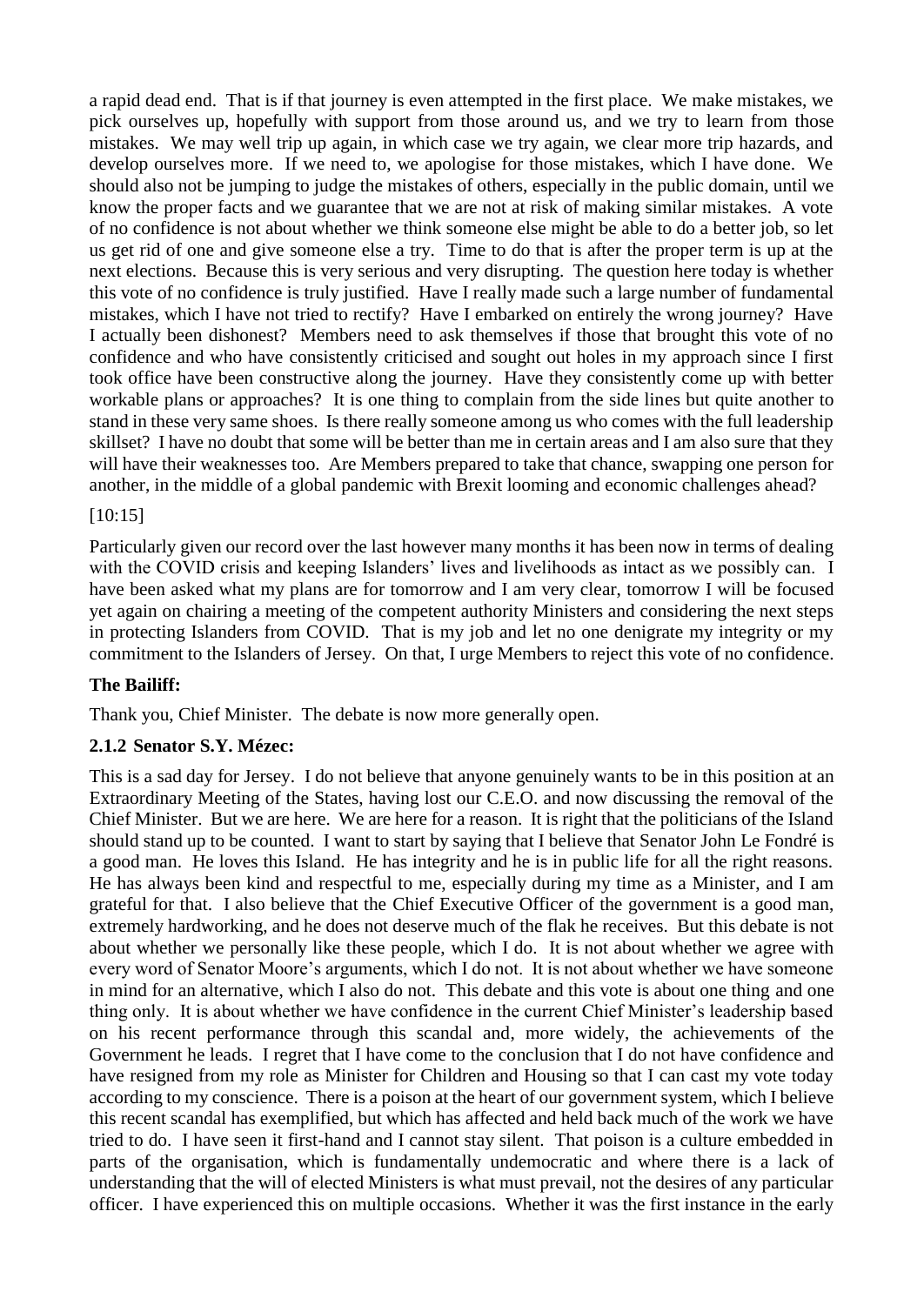days of this Government where myself and other colleagues were just overruled by an officer who disregarded a vote we took on naming one of our C.S.P. (Common Strategic Policy) priorities as reducing income inequality and unilaterally changed it to something we had specifically ruled out. We had the most ridiculous fight to get it changed back. More recently, I was point-blank ignored by officers when I raised queries 3 times about a line in the draft Government Plan, which had financial implications, which I believed were at odds with my policy on implementing a social housing rent freeze. I only got listened to when I threatened to go public and lodge an amendment to the Government Plan making it clear why I had been forced to do so. I discovered that in officerlevel discussions about freezing Andium's rents next year that some officers had pursued a funding arrangement for this, which I and the Chief Minister had explicitly ruled out. More recently, I even had an occasion where I had to argue about what day a press release would go out, so mundane are some of these incidents. These things are unacceptable and there is a wide perception out there that the politicians are not really in charge and that the tail wags the dog. I can confirm from my experience that sadly there is a lot of truth in this. That leads us on to this latest scandal. Earlier this year, the chief executive felt he had capacity to take on another role for a real estate company in the U.K. and asked the Chief Minister verbally for his approval, which he got. Ministers knew nothing about this whatsoever until we woke up one morning and saw it on the front page of the *J.E.P.* (*Jersey Evening Post*). That appointment was always going to cause consternation. It must surely have been obvious that the Island would not accept someone who holds a role of the head of the public service of our national government holding a private sector role like that. Either with or without perceived conflicts of interest, it would not be acceptable. The Chief Minister exercised bad judgment in giving his approval. Contrast that with the judgment of the Deputy Chief Minister, who had disapproved of it when he was asked for it, despite a media release saying he had approved, which was not authorised by those who were mentioned in the release. Another example of the tail wagging the dog. I have acquaintances who have worked at the highest levels in local government in the U.K. who, when describing to me what they believe the consequences of this sort of thing happening with a C.E.O. of a local authority would be, they used such colourful language that I would not be permitted to use it in this Assembly, such is their dismay at this situation. But rather than own up and try to deal with the situation, the Chief Minister did just about the worst thing he could have done, which is he allowed the S.E.B. to give the C.E.O. retrospective written permission and he did this without first consulting the Council of Ministers. This has essentially tied their hands and led to the situation we are in where frankly rings are being run around us and the C.E.O. is standing down because no alternatives are possible now. Goodness knows what impact that may have for the Island. Throughout the last 2 weeks, the hole the Chief Minister was in has steadily been dug deeper and deeper and that is a failure of his and no one else's. I listened to his speech and I heard him say that he had given apologies to certain people in this but I have not yet heard him give a full apology to the people of Jersey and to take responsibility for how he has messed this up. How different the situation could have been if earlier this year, when the C.E.O. had raised this with the Chief Minister, the Chief Minister had simply politely said: "That is an interesting suggestion. Would you mind if I just consulted with some colleagues first before giving you an answer?" Over the last week where the Council of Ministers had made its view clear, for most of the time since then our view has not been adopted. I have to ask myself the question, who really runs Jersey, the civil service or the elected Government? That question should not even occur in something that is meant to be a democracy. This has been the final straw but it is not the only issue that has led my Reform Jersey colleagues and I to this point. At the outset of this Government term, the Council of Ministers presented a Common Strategic Policy to the Assembly, which contained a headline priority of reducing income inequality, hard fought for though that headline was. It was adopted unanimously by this Assembly and I remember the real sense of optimism that many of us felt at that point. Two years later, I am sorry to say, that commitment is in tatters. Despite it now being overdue, we have no updated income distribution survey to provide tangible evidence of how income inequality has changed over the last few years. But I dread to imagine what it will say when it eventually is produced. There are no signs that any of the structural changes, which were needed to make this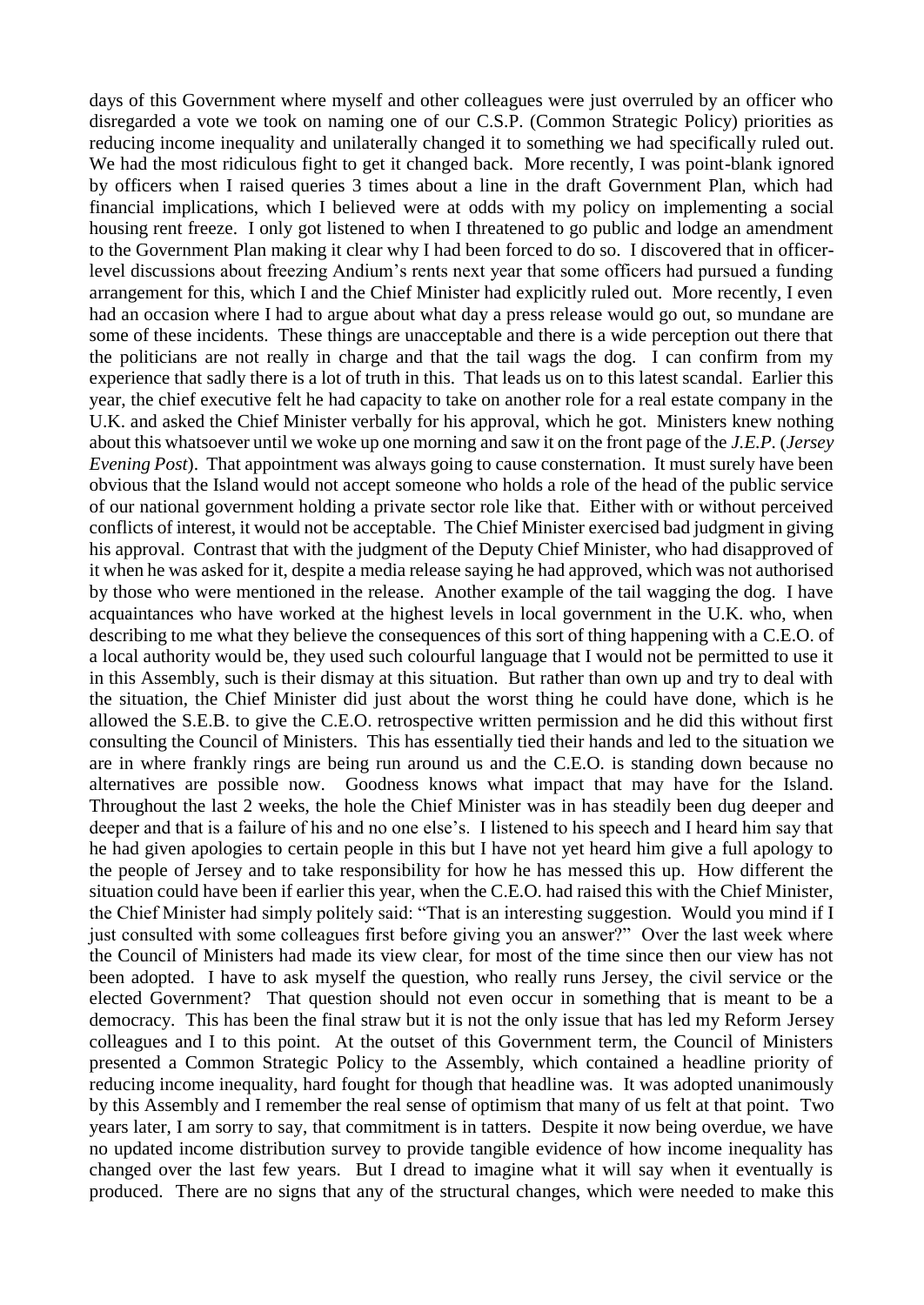commitment a reality, have been made. Just look at the updated stats we get from real terms earnings surveys, which show that real-terms earnings have continued to flatline. Last year, before the pandemic, we had some of the greatest disruption to our public services because of industrial action that I can certainly remember, and that many others may be able to remember as well. I say you do not deal with income inequality when you deliver pay cut after pay cut to thousands of public sector workers, including our brilliant care workers, health workers, and everyone else who has proven themselves to be worth so much more during this pandemic. The Chief Minister has let missed opportunity after missed opportunity pass him by. Our minimum wage still languishes behind not just the U.K., but such is the indignity of it, Guernsey's as well. Our tax system remains regressive and unfair and the long-term care tax was raised on working Islanders with exemptions still protected for the super wealthy who do not need them. In fact, the one good thing that the Government has done in this area was in raising the cap on social security contributions. Even though that was a brilliant thing to do, no one in Government seems to find it worthy of boasting about, presumably because they are worried the idea might catch on. If we are going to deal with income inequality, it is going to require structural changes, which will inevitably challenge vested interests. But it is meant to be our job to stand up to those vested interests and stand up for the people. So we come on to the landlord licensing scheme proposition. Not strictly about income inequality but certainly about the quality of life, the health and the safety of people who will disproportionately be lower earners. The Minister for the Environment, supported by me and his brilliant Environmental Health team, worked hard for over a year putting this scheme together, dedicating who knows how many hours into preparing that. It was ready to go, the staff were going to hit the ground running in dealing with rogue landlords and getting properties up to standard. We sought the Chief Minister's support before that debate and he did not tell us that he would not support it until the debate itself, which effectively sunk it. It turned out that for the Chief Minister a cost of 77p a week for landlords was too much to ensure that the homes that some of the most vulnerable Islanders live in are actually safe. We all know that the cost of housing is the number one affordability issue for the public, who tell us time and time again that they are worried about their futures because of it. It will not be fixed by accident and vested interests will not allow it to happen quietly. I have bold proposals based on evidence from across the world on how we can make housing more affordable here by introducing European-style rent-stabilisation measures, which work. But after the landlord licensing debacle I cannot have any confidence that I will go into that debate with the support I need to succeed. How much more time and money could we waste because our leaders do not have the courage to be upfront about their weaknesses in standing up to vested interests in order to do what is right? I have concluded that I cannot be the fall-guy for that. So I find that it is on these 2 bases, the income inequality pledge being in tatters and the failure to handle the C.E.O.'s second job scandal properly, has led me to believe that, if we are to salvage the next year and a half, we need new leadership. In this debate, we will hear the counterargument that now is not the time because of the pandemic the Island faces. I have even heard the word "irresponsible" used to describe those of us who want change. We have change whether we want it or not because we have lost the C.E.O. in entirely avoidable circumstances. If it is irresponsible for this Assembly to want political change, then it is irresponsible for the Chief Minister to have fallen into allowing such drastic executive change at a time that we could do without it. Like Senator Moore in her opening speech, I could point out that several governments have changed hands during this pandemic with no trouble at all, one of which you can see if you go to St. Ouen on a clear day. I say that strenuous circumstances do not mean that you suspend democracy. Democracy was hard fought for and won and we do not put it aside because it is inconvenient for some. I do not particularly wish to invoke historical examples, but it is the case that at crucial moments in nations' histories, including during crises, things have been made worse by those too scared to act. Those who were brave enough to force change when it was needed were the heroes in those situations. I see it like this, it does not matter how stable the captain's hand is on the tiller if your ship is heading towards an iceberg. If the captain refuses to change direction, then the crew must intervene, take control, and point the ship towards calmer waters. I hope that I can play a role in helping us sail through those calmer waters, not least because the team that I have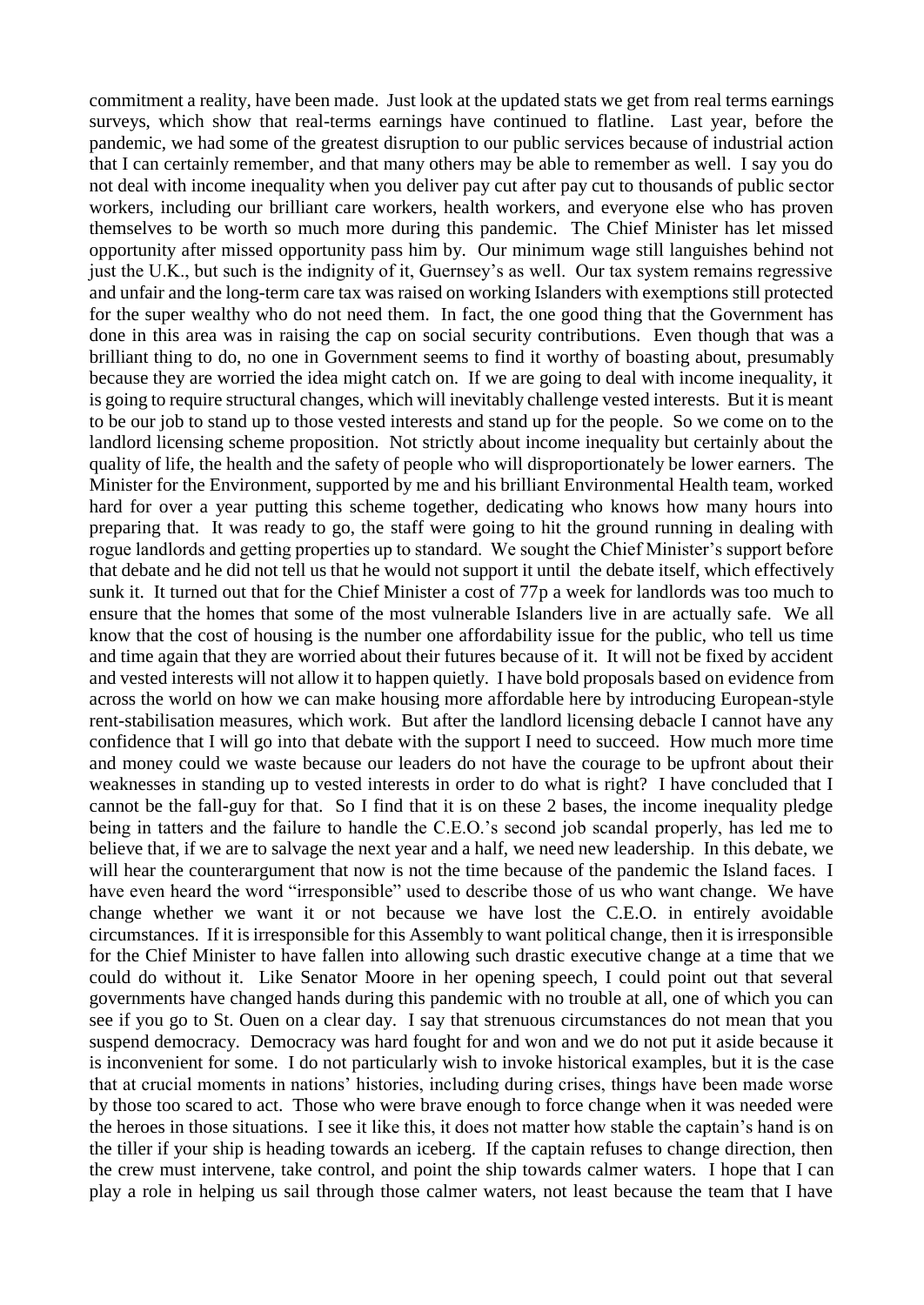worked most closely with over the last 2 and a bit years have been outstanding public services who we are truly lucky to have

## [10:30]

who I am truly grateful for the way that they have supported me. I want to be back working with them as quickly as possible. I believe I have the skills and experience to make that difference. Those who are against this proposition may claim that it will be doomsday if we adopt this Proposition, how things will be disrupted and how it will take months and months and months to get the Island back on track. Constitutionally, this is nonsense. The Assembly will elect a new Government fairly quickly and I believe that there is a will in this Assembly to return to stability quickly and firmly. It is clearly what we all want, no matter what our politics are in this Chamber. So we will make it happen because that is our job. But it must come with a renewed statement made loud and clear that it is the elected politicians who are in charge of our Government and we need someone who is strong enough to get that message across. So I ask Members, do not turn a blind eye to what is clearly wrong. I ask Ministers, do not vote for your jobs, vote for the Island. What is at stake is much greater than any here today, gone tomorrow, politician. I ask Members to stand up and be counted and vote to support this Proposition.

## <span id="page-12-0"></span>**2.1.3 Connétable J.E. Le Maistre of Grouville:**

It will be with a heavy heart that I will be voting in favour of this vote of no confidence. Like Senator Mézec, I like the Chief Minister, he is a good man. He has worked hard during his time as Chief Minister and he will have had to carry the burden of the worry that goes with the post, which has been particularly difficult of course in the pandemic. But that does not make him a good leader. It is obvious to me that he has lost the confidence of the general public. The number of emails I have had asking me to support this Proposition and the amount of people who have stopped and spoken with the same views has been more on this subject than probably any other since I have been here. This is not the trolls online. I just cannot believe how they behave. But this is the ordinary person or the real person that you meet in the Co-op or at the Parish Hall or in the street. The overwhelming majority of them are in favour of this vote of no confidence. The fiasco over the Chief Officer over the last few days is just an example of how he is not in proper control. He should have known written permission should have been sought from the States Employment Board for the Chief Officer to seek another role. I cannot believe he did not make sure this happened. It is just as unbelievable that he did not discuss this with his Ministers or the Council of Ministers themselves. Then a press release was issued that contained serious inaccuracies, which he had not even seen, and of which he had no prior knowledge. We still have not heard who issued it or why he did not see it. A clear example of another lack of control. I must say that I was a fan of the Chief Officer. He was brought to the Island to restructure our public sector and he has done so. It has made him unpopular with some. But the whole Island knew that our civil service structure prior to the changes was simply not fit for purpose. There are some that think that the new structure puts too much power in the hands of the chief executive. Some say that the Island was being run by the Chief Executive Officer. I would say that there is an element of truth in that idea. But it is because there is no strong Chief Minister in place to provide political oversight, direction and governance. The Chief Minister's Ministers treat him with little respect. They regularly vote against his policies. He has failed to bring forward a population policy. He has had a Minister for Children and Housing, we know his political background, so I am not criticising him for it, but he was promoting significant interference in the way Andium run their affairs. I do not know if that is government policy and I certainly do not know what the Chief Minister thinks about that subject. This is not a vote of no confidence in all the Council of Ministers. Some, in my opinion, are doing an excellent job. I hope, should this Proposition succeed, some of them will be Members of the new Council of Ministers. There are those who will argue that this is not the right time. I have to ask why. We are in the middle of a pandemic. But the emergency decisions were made back in March, April, May and June. Now decisions are made in a much more considered and measured way. The risk of changing leader now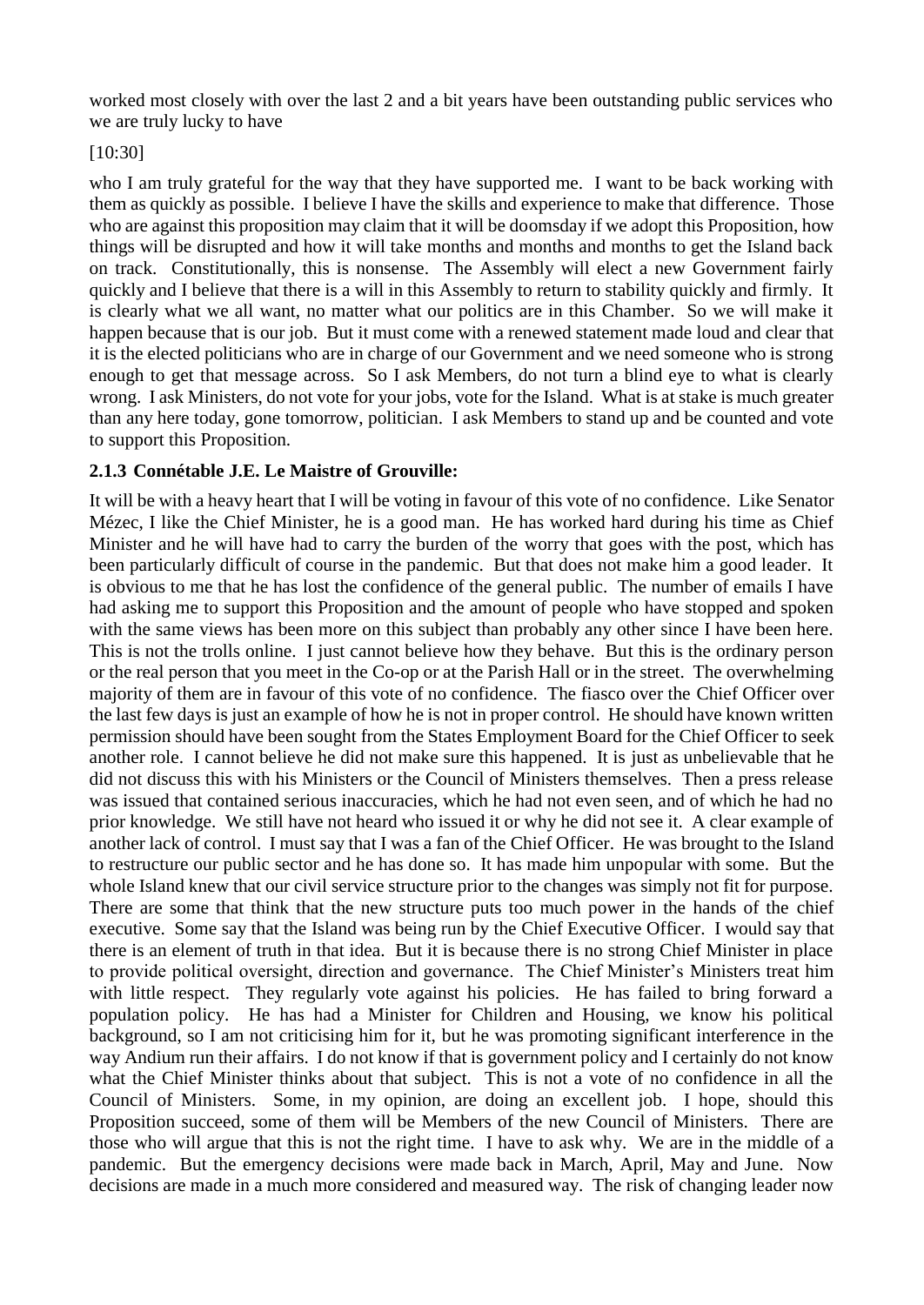because of the virus just does not stack up. If we can have a new Chief Minister that inspires the confidence in the general public, and it is clear that we have not at the moment, then we are likely to manage the virus and its effects better in the future. I urge Members to support this no-confidence vote.

#### <span id="page-13-0"></span>**2.1.4 Connétable A.S. Crowcroft of St. Helier:**

It is a pleasure to follow my colleague from Grouville where the Constables met yesterday. The opening speeches are always important and I must say that I was somewhat disappointed by the mover of this Proposition's opening speech. I did not find it really enlightened me very much about why she has brought the proposition. Whereas I found the Chief Minister's reply extremely spirited, as I would have expected under the circumstances. I felt that he really gave a very good estimate of how hard he has worked to deliver on the key emergency issues that have affected our Island. Members will complain that certain things have not been done by this Government. I think any reasonable person looking at the situation the world finds itself in will accept that it has been all hands to the pumps as far as making sure the Island copes as best it can with the pandemic. I do feel, as the Chief Minister said, that one cannot ignore the success that the Island has emerged with, particularly when one thinks of the sustained pressure the Chief Minister was under after the pandemic when people were constantly making unfavourable comparisons between Jersey and our sister Island. That is something I suppose we have to get used to. Certainly as Constable of St. Helier I am constantly being told that St. Peter Port is a far more attractive town. Although people do not always go on to say that the shops are better, which of course they are not. There will be many speeches today, which will be dealing with aspects of the Chief Minister's behaviour, particularly around his handling of his Chief Officer. But I want to urge Members, particularly given the amount of post we have received really in the last few days from our constituents, that there really is a bigger problem affecting the Island. I have been really impressed by the way the Chief Minister and his team have really been answering those desperate cries from people. Not just in the last few days, but this has been going on for 8 months or so, people really concerned about their livelihoods, people really concerned about their health, people really concerned about the tourism industry. The Ministers that I particularly want to single out for this, and I think it is relevant to the Chief Minister's survival because he has worked really well with the Minister for Health and Social Services in particular in tackling the pandemic. One cannot try to take away the credit that the Chief Minister should have for the fact that his Minister for Health and Social Services has a fantastic team of officers who have really got Jersey into an enviable position in terms of our track and trace and our ability to control the influx of infection into our Island. It was a difficult call of course because our sister Island put up the drawbridge and inevitably there are some people who still criticise Jersey for not doing the same. But I know of countless businesses in Jersey who are grateful that we did not go down that road. I also know of businesses in our sister Island that wish that they were based here because their life would have been easier if they had not been effectively closed down in terms of the people coming into the Island. The Minister for Health and Social Services does reflect credit on to the Chief Minister. I think the same about the Minister for Economic Development, Tourism, Sport and Culture because he has moved extremely well to support local businesses. We have certainly done no less well in this respect than the United Kingdom has in supporting businesses that have had to furlough their staff. In making sure that innovative, particularly harnessing our digital ability and wise decisions by previous Ministers to invest in the 5G network, that the Island's businesses, particularly in hospitality and retail, have been able to move into the digital world much faster than they might have done. So we are seeing, for example, restaurants prospering with takeaway services and we are seeing bars introducing digital methods of checking in their customers. I have been impressed also by the Minister for Social Security and how she has really been moving to make sure that the community have been supported, particularly during the early days of the pandemic and how there was a community support group with political leadership under the Deputy of Grouville. Everyone working to make sure that the less well-off and the neediest and those having to shield from the pandemic were being supported. Of course the Minister for Treasury and Resources also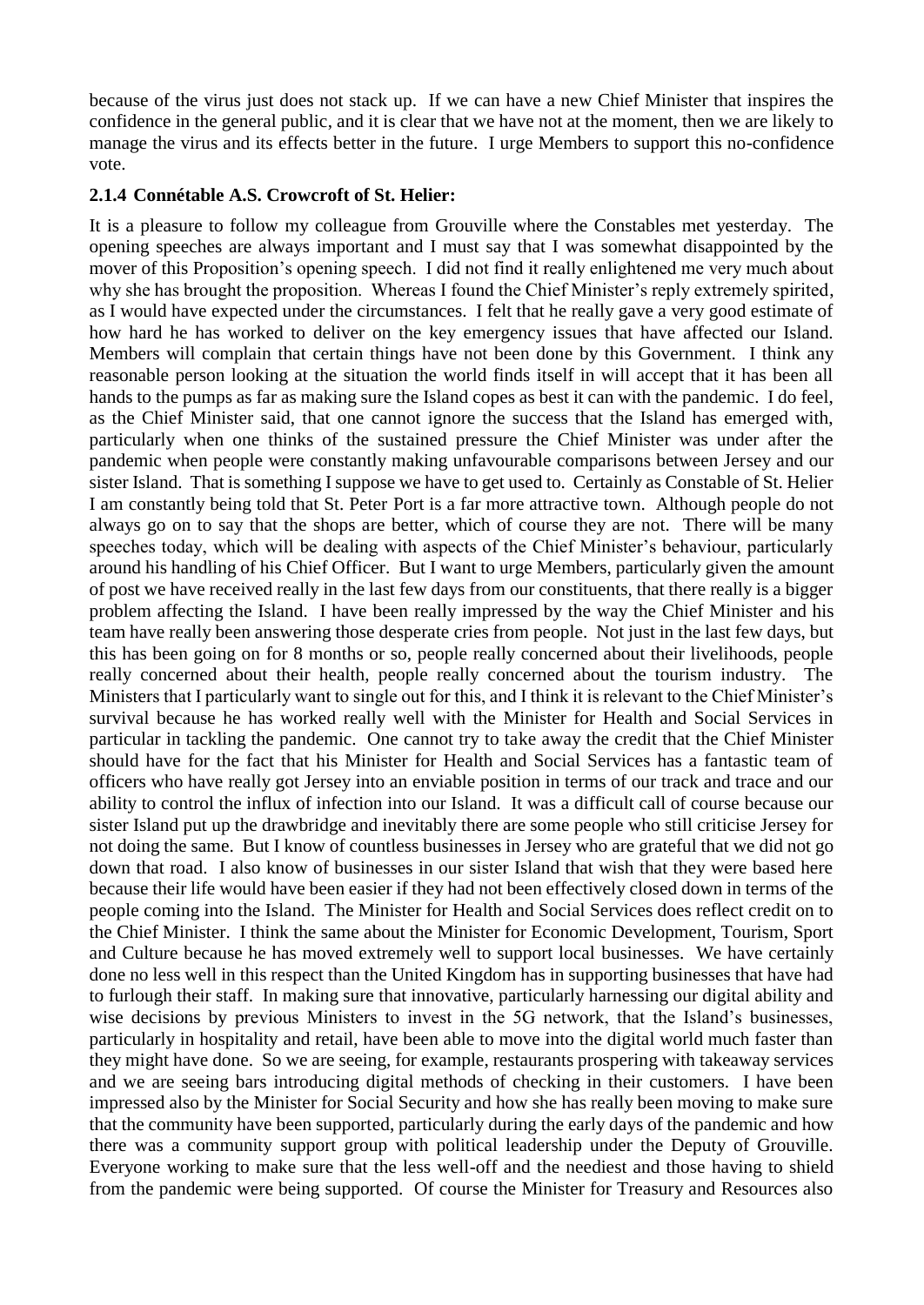has done a great deal to support the Island through the making available of funds. None of these acts during the pandemic would have taken place without the leadership of the Chief Minister. So while his leadership may not suit everyone, and while it is always popular to think about the grass being greener on the other side, there is a fundamental unfairness to simply turn our backs on how the Island has coped and how the Chief Minister has run things. That is why, from the moment I was asked to support the vote of no confidence, I felt that I could not. I do believe that stability is vital at this juncture for the Island. It is vital for retail and hospitality. I have already mentioned them. But clearly very important to the prosperity of St. Helier, for the success of Christmas. I believe that having these Ministers in place and continuing to work with them will be important. I echo the comments made by the Chief Minister that the voucher scheme, which I was a bit suspicious of myself when it was first suggested, appears to me to have had an enormous success. I was in a town retailer myself towards the end of the period, because I had not managed to use my card, and I was astounded by the number of people there, the excitement on children's faces, and just really the fact that the voucher scheme introduced much more than £100 into people's pockets, it got people talking about spending: "What are you going to spend it on?" It was a very common conversation. More people had that conversation than have talked about who they are supporting in this particular debate. So it was a really good innovative thing to do and the Chief Minister does deserve credit for that. Stability is very important at this time and nowhere more so in the fact that we have at last got within touching distance of a decision on our new hospital. Let us remember that has been the really serious issue of recent times before the pandemic took over. I am still in regular correspondence with people whose lives are being threatened by the decisions that we are going to make next week. They really want to know where they stand. My specific question to the mover of the proposition, Senator Moore, is to ask her whether the same Ministers will be in place next week. Because I do not want this debate on the hospital to be delayed from 17th November, from a week today. I think it is unlikely, if the Government falls, that will take place. I am told that every day of delay in delivering the new hospital adds £100,000 on to the cost of the project. If that is so, we need to think really carefully before we add even a fortnight's delay to the decision that we are due to make on the location of the hospital. The new hospital is an important project. It is important for the health of the Island, for the credibility of the Island, for the peace of mind of people who live in the area where the new hospital is being proposed. I would like to hear from the mover of the proposition whether there will be any delay in the decision-making with regard to that project. I enjoyed Senator Mézec's speech. I thought at the start, when Senator Le Fondré announced somewhat late in the day that he was bringing Reform into the tent, I thought that they would be strange, if not uneasy, bedfellows. That has proved to be the case. I would again quite like to know from the mover of the proposition whether she has done a deal with the Reform party.

#### [10:45]

Because I think we have a right to know that and we have a right to know whether the Minister for Children and Housing can expect to have his job back. Certainly, that appeared to be suggested as he got towards the end of his speech. But it was a speech that I thought was well made. It did explain the significant differences in terms of policy between Reform and the current Council of Ministers. So I am sure it must be something that the mover of the proposition has considered and I would like to know what her thoughts are about the future. It is of course not inevitable that the successful mover of a vote of no confidence takes over the running of the Island but it is certainly traditional and I would like to know, if the mover of the proposition intends to put her name forward, how she will seek to minimise any disruption. Senator Mézec is right to say that it will not be months and months. But I think it will be inevitable that there will be some disruption involved in changing our Government at this stage. So, to sum up, I feel that it would not be fair to expect the Chief Minister to stand down halfway through his term of office when I believe that when one looks at the pluses and the minuses, when one looks at his career thus far in the job in a balanced way, in a fair way, that he has not done enough to merit being removed from office. I also think that the stability of the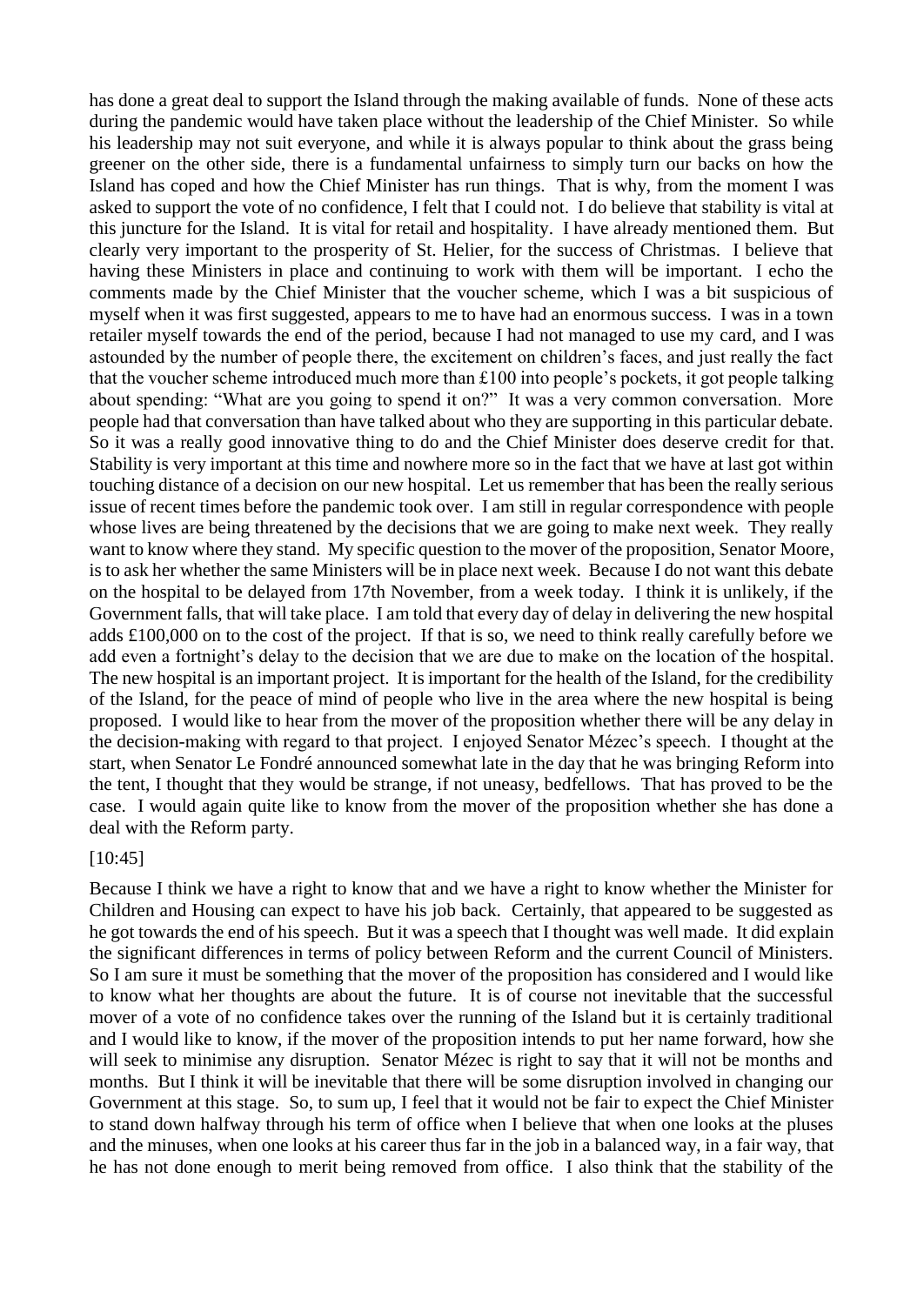Island, particularly during the pandemic, is too important a thing to lose. I would urge Members to reject the proposition.

## **The Bailiff:**

Deputy Gardiner. It appears, Deputy Gardiner, I do not know if you can hear me, but your image has frozen, it appears therefore that your system has frozen. What I shall do is to move on to the next speaker and come back to you when you are able to join us again.

## <span id="page-15-0"></span>**2.1.5 Connétable J. Le Bailly of St. Mary:**

It is with regret that I find myself supporting Senator Moore. I have known John, Senator Le Fondré, for a very long time. We both share a common interest in target shooting, though, these days, time does not permit that. John is one of the nicest and most honest people that you could wish to meet. I have defended him vigorously over the past 2 years to the St. Mary electorate, and including the work of the former C.E.O. Charlie Parker. However, things in the public perception have changed. They are fed up. No one seems to understand the remit of Charlie Parker, even though he may have been doing a very good job. The hospital also is a constant bone of contention and of course we have COVID. People are frustrated, even if the problems faced are being resolved. Every Chief Minister has received unfounded public criticism, nothing has changed there. When elected, I made a pledge to the electorate of St. Mary: "It is what you want, not what I want." I am therefore dutybound to fulfil that election promise and it now appears it is time to do that after many people have contacted me on this matter. There are very few Members in the States Assembly who are capable of undertaking the Chief Minister's job and there are very few who would have the backbone to challenge the position. But we are all here to listen to the people, our electorate. What the outcome of this will be is very much unknown. We could find ourselves in a far worse position because of it. But the important issue here is that we are seen to respect the public view. I sincerely hope that this does not cause too big a rift in our Assembly. We do not need animosity or resentment in these difficult times. We need to remain respectful of each other's decisions in order to get the greater job done to the public's satisfaction. It is what we were elected to do. We now have a difficult choice to make. Is it what the people of the Island want or what the people of this Island need? Do we actually have a problem? People's perception has always been that Charlie Parker was the problem. He has now gone because his position has become untenable. Should we burn all of our bridges at once? It seems that this is what the public want. We are their servants but are they right?

## <span id="page-15-1"></span>**2.1.6 Deputy R. Labey of St. Helier:**

I could not disagree more with the Constable of St. Mary in this respect. I do find the phrase: "Parishioners who have spoken to me do not want this" or: "Constituents who have spoken to me do not like this and this is why I am voting one way or the other." Because it seems to me a completely pointless piece of information. What would be more useful to know is what the parishioners who do not speak think. Without that balance it is not a very scientific or reliable thing to rely on. I also disagree with the Constable of St. Mary in that he is placed here to do what his parishioners want. He is here to do what is right. A lot is talked of leadership in this debate but every member of a parliament or legislature, specifically and directly elected to it by the people, should be a leader. We should all be leaders in this Assembly. What we are talking about in terms of the Chief Minister is a leader among leaders. How is leadership defined? Leadership is not about standing on the highest platform or speaking the loudest or being the most bombastic or forthright or arrogant or charismatic. Those things may be included. Leadership is about taking responsibility, often taking responsibility for things that are unpopular and persuading people that it is the right thing to do. Persuasion used to happen with swords, now it happens with words. Too often we are hearing that Members of this Assembly are doing what they feel most of their parishioners or constituents want rather than taking leadership and taking responsibility for doing what is right and going out there, back to their constituency, and telling people honestly why they have done so. The timing of this is unfortunate but that is not Senator Moore's fault because of events that happened 2 weeks ago. She has laid out her case and that this was the straw that broke the camel's back. The reason why I feel this timing is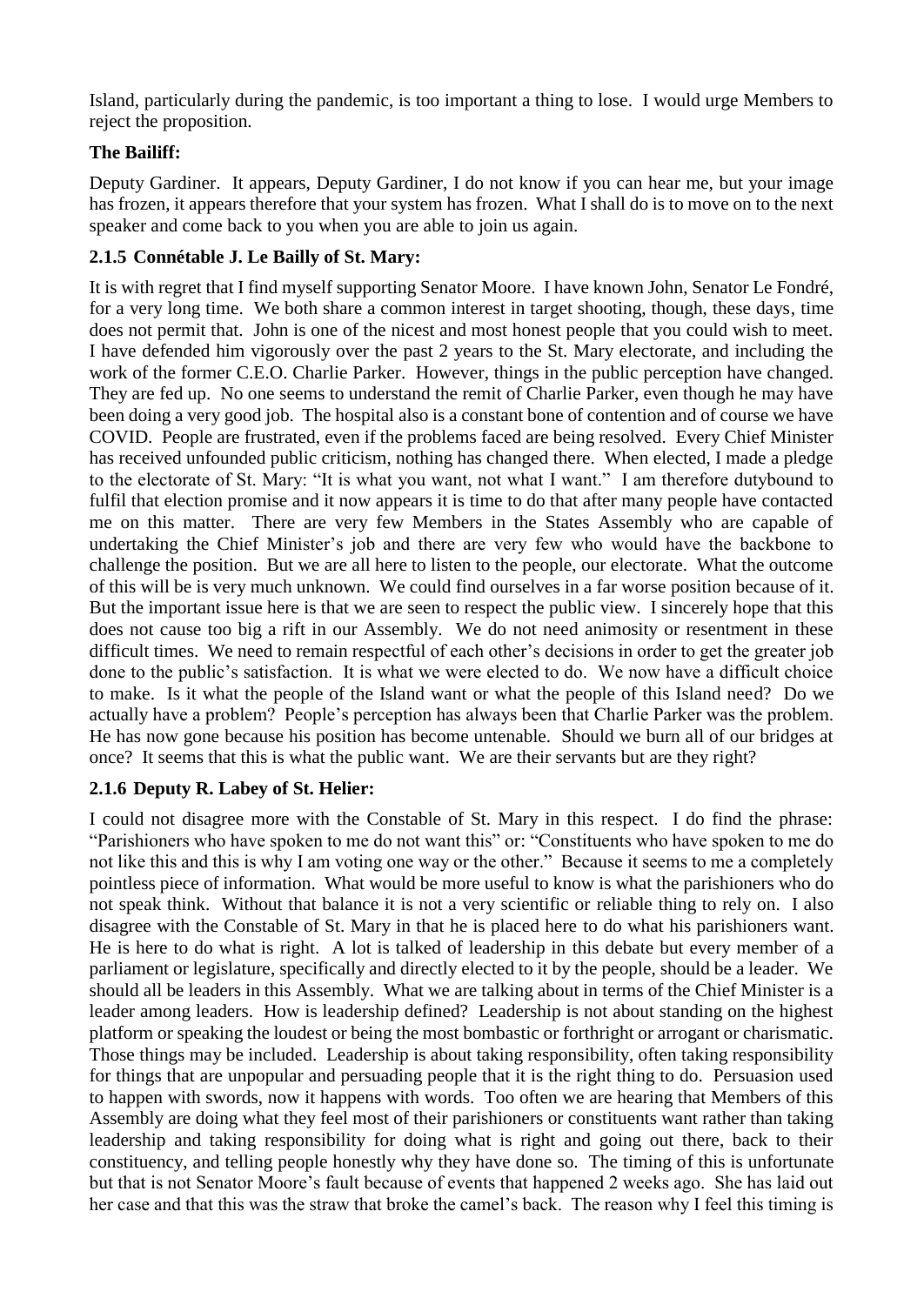unfortunate, tragic almost, is because we were enjoying a period of universal acclaim for track and tracing and the way that the COVID pandemic was being managed in this Island. That this Assembly, which has taken some knocks, so many knocks, and we know where our reputation lies with our public, but this Assembly was just starting to claw back. People do not delineate between the Government and the States Assembly, the press get it wrong all the time. Everything that happens affects everyone that is in here in terms of how we are regarded. But we were just starting to claw back some respect and some esteem, largely because of how the pandemic was being managed and the huge success of track and tracing and all those people that were on the ground doing the swabs and what have you, and texting you all the way up to the Chief Minister. This is where I do take issue with comments made in interviews that the Chief Minister, and he touched on it himself, has to take the blame or the knock for everything that is not so good. But when it comes to something that is a monumental success, oh no, it has nothing to do with him. I do not think that is fair. I get frustrated with the Chief Minister; it is not going to be a surprise to anyone. He fought me on the issue, my *raison d'être* I feel at the moment, what defines my whole term is trying to get fair votes for people and electoral reform. But he is not the only Chief Minister to do that. Alas, every single one has not taken a lead on electoral reform and neither have the presidents of the Policy and Resources Committee before that or the equivalent before that. I earnestly hope that is going to change in the coming days. That aside, from my role in P.P.C., the Chief Minister has always contacted me, kept me in touch, and put this Assembly first and certainly very high up on the priorities. So in that respect he has made my life a lot easier. At 6.30 p.m. on a Sunday night when the phones goes invariably I know it is the Chief Minister. I am sure I am pretty low on the list by 6.30 p.m. on Sunday but I am sure I am not the last on the list. We talk sometimes for an hour or so and talk about what has to be talked about with no sense of day it is and what hour it is. So I do think people are confused about what leadership is. I do think the accusation that the Chief Minister is lacking leadership is unfair, given the pandemic and how that has been managed. What is the argument here? Is he lacking in integrity or not? Is he dishonest or not? From what I see, I cannot see that our Chief Minister is anything other than honest and truthful and with integrity. So Senator Moore and those on her side are perfectly entitled to challenge his decision-making or what have you, or his policies. But I think those accusations are wrong and unfair.

## <span id="page-16-0"></span>**2.1.7 Connétable C.H. Taylor of St. John:**

I would like to start by saying that I was the last person to bring a vote of no confidence in the Chief Minister, which I did in 2017. There was one Minister who came to see me and the reasons she gave that I should withdraw my proposal are contradicted almost entirely by what she is doing today. It was of course the then Minister for Home Affairs and the proposer of this motion. So I am sad to hear her bringing this motion today.

[11:00]

There was some approbation and applause for various comments made about how Scrutiny had contributed to the recent propositions that Government have brought. It made me feel a little sad because Scrutiny, in the previous Government, brought forward some very good amendments and very good proposals. But because of collective responsibility they were always voted down. However, the current Chief Minister believes in evidence-based decision-making. So when Scrutiny comes forward with evidence to show that an amendment or a change should be made to a proposition, and the evidence is sound, he changes the proposition accordingly. That is good Government because that is involving everybody and it is bringing into Scrutiny and into Government decision-making based on evidence and not personalities or feelings. I was interested to hear that the previous speaker, Deputy Labey, gets phoned about 6.30 p.m. on a Sunday evening. I am obviously further down the list because I never get called until usually around 9.00 p.m. on a Sunday evening. Nonetheless, what one needs to understand is the Chief Minister takes the time and trouble to call you. Recently, his calls have been most heart-warming and I have been delighted to be able to speak to him on a range of matters. I am very saddened that an accusation of integrity is brought against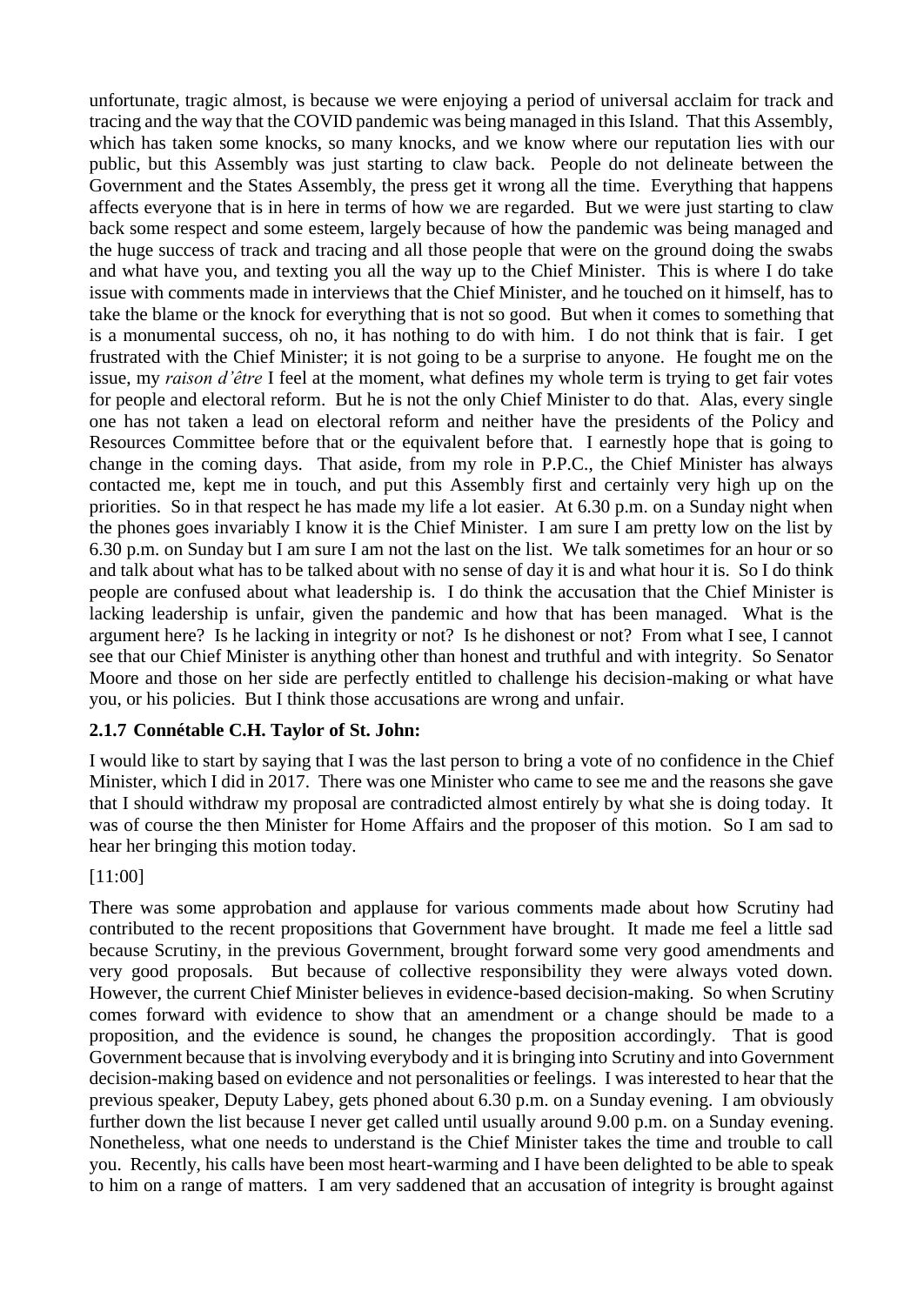John Le Fondré because nothing could be further from the truth. He may sometimes be frustrating in that he takes time to make a decision but that is because he requires the evidence to make that decision. But to say and to question his integrity I am afraid is a serious slander on the Chief Minister. I have had the privilege of working on both sides, both in Government and in Scrutiny. The one thing I learned on being in the Government in recent years is the extraordinary amount of work and dedication that is required to be in office and to take the decisions that need to be taken. We are exceptionally lucky to have the quality and leadership of the current Chief Minister. There is no banging on the table around the Council of Ministers: "I want this, I want that", by various Ministers. It is negotiation. In the end, a consensus of opinion and a unanimous decision on most occasions is achieved and everybody is taken along together. That is a very unique style and it is unusual. The last thing we want, and thankfully there is nobody at the moment in our Assembly, is a Trump-style leadership, banging on the table and outrageous comments and: "This is how things should be done." No. We have quiet but firm and evidence-based leadership and it would be a very serious mistake to replace that at the present time. I urge all Members to reject this proposition and to support our Chief Minister and our Council of Ministers.

#### <span id="page-17-0"></span>**2.1.8 Deputy I. Gardiner of St. Helier:**

I would like to start by making it very clear, despite past differences in views between myself and the Chief Minister, my support for the vote of no confidence is not because of any policy disagreements we have since I joined the Assembly and it is not personal. I joined the Assembly in 2019 and the Chief Minister was already in post at that point. I did not come with any previous prejudgments or experiences. Twenty months ago when the Chief Minister invited me to join a brainstorming group with other States Members to gather our views on the hospital, I assumed that I was a part of a collaborative Government. As we progressed and I worked on several workstreams, I started to have concerns about the constant delays, the communication between the Assembly and the Government, and the decision-making process. I would like to explain why, like many others, I will be supporting the vote of no confidence. Senator Le Fondré is a hard-working family man who is approachable. I did have an open and good conversation with the Chief Minister. It is not about that. It is about him not being an inspirational leader, in my view. We do not have now a leader that all the Assembly can stand behind and collaboratively take on the challenges we face. The Assembly is deeply divided under his leadership. For me leadership comes down in 3 qualities: having a good and consistent decision-making process; being a clear, open and transparent communicator; taking responsibility for your actions and doing as you promised. I did not sign the vote of no confidence immediately, everybody knows this. I really chose to give the Chief Minister a chance to do as promised, to take responsibility and to see how he is handling the crisis. To see what decision-making is happening and how the message is coming across. Unfortunately, it did not happen, the situation was handled badly on multiple levels. Pressure in a pandemic can cause unforced errors, I accept this. However, this lack of leadership quality was the evidence before the pandemic and was crystalised for me and set in stone in the last night's announcement. I will take Members through 4 steps, which at least in my head, back in January we did not have pandemic pressures. Why then did the Chief Minister not come to the Council of Ministers and ask for their views? Why, back in January, the Chief Minister did not think that it was appropriate to bring this matter to the States Employment Board and seek their views? We did not have the pandemic; it was business as usual. Second, last Monday I was very, very disappointed on the answers that I have heard in the Assembly. The Chief Minister blamed everybody else, media, communicators, States, chief executive, and even us as States Members. We still do not know when the Chief Minister was told by the chief executive about his second job. It was a simple question. It could be a simple answer, 10th September, 10th August, I have no idea. But it was a simple question and no answer, it is back to communication, transparency, and taking responsibility. The third, we were promised to follow up with the decisions by Tuesday. On Friday we have learned that Council of Ministers does not have any powers and even Ministers were not told the full story. Now we are coming to last night. Less than 15 hours prior to the debate of no confidence, a press release arrived with news of the resignation or stepping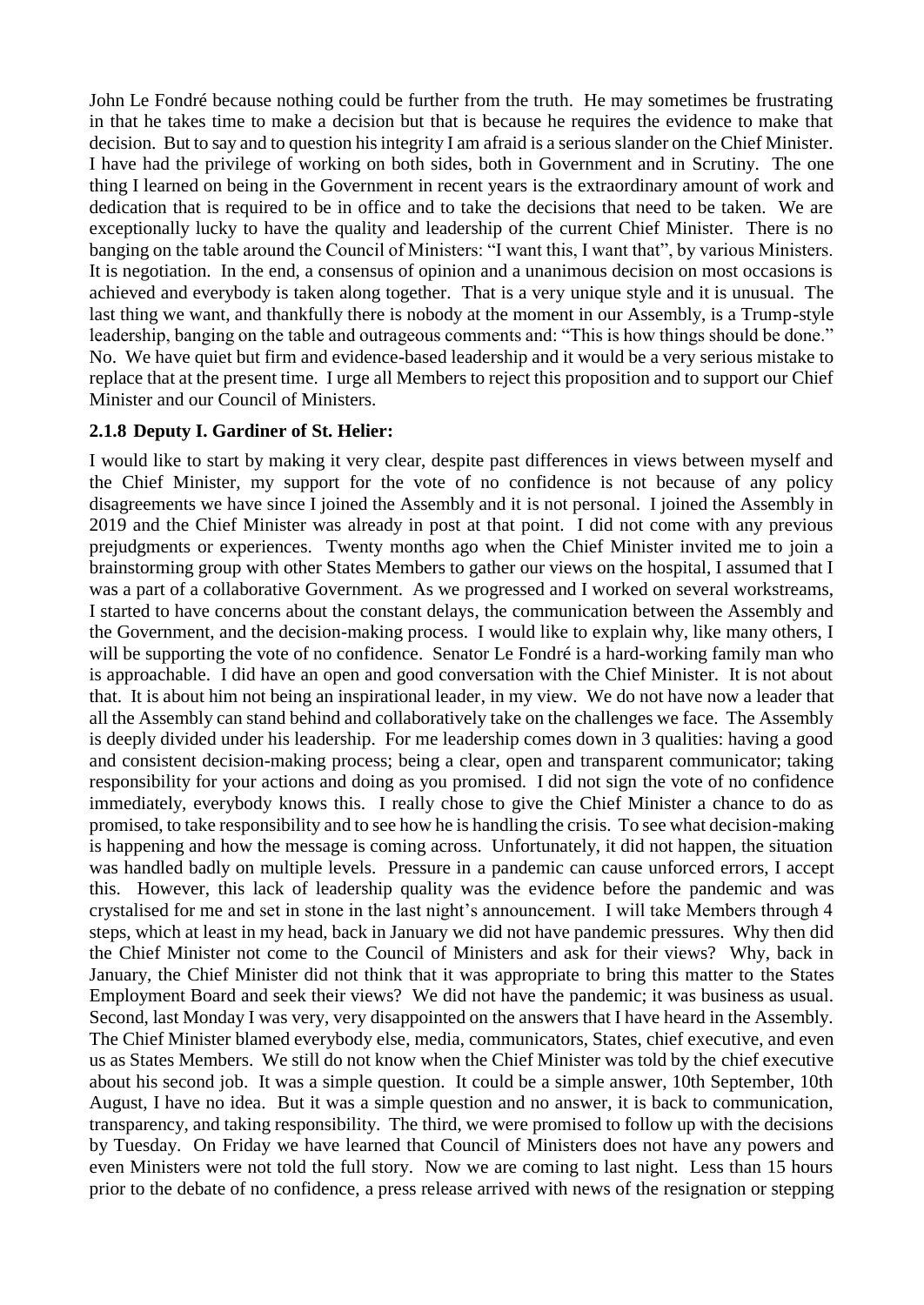down. What does "stepping down" mean? Why was this word carefully chosen? For me it has created much more questions and the main one, it is not clear and might well never become clear, I do not know, how much it will cost the public purse. I am not talking about the reputational damage that we have. Who is paying for whose mistakes? I would like to ask the Chief Minister in his final speech to clarify what does it mean "contractual agreement". There are 2 different possible contractual agreements. If it was assessed as a breach of contract, it is one contractual agreement. If we are saying nothing wrong has been done but he stepped down, it is a different contractual agreement and different cost. Another question to the Chief Minister, would the chief executive remain if the Chief Minister wins the vote of no confidence and for how long? There are lots of questions, not many answers, and it is not a democracy, it feels like a secret government within the Government. It is not about mistakes. Everybody can make mistakes. It is about actions the Chief Minister takes to handle a crisis he caused. This crisis has not been handled well and it is not over yet and we do not know what will be the outcome of this crisis. We are still to learn. Now, moving to the second part: it is not the time, we are in the middle of the pandemic, and I would like to address some comments that were made about me opposing the Government during the COVID, following my interview yesterday on BBC Jersey. First of all, we did have disagreements and we all tried to do our best in the interests of Islanders. This vote of no confidence is not about our disagreements or my personal views. I might be wrong. I would like to bring 4 points again here, I do not know how I am going with points today, that just happened. First of all, I would like to remind the Assembly I was the first one to bring the pandemic question to the Assembly. At the time, I was dismissed as bringing up hypothetical scenarios. Second, I consistently brough an alternative view to the Assembly, which I believe was shared by the vast majority of the Jersey people, and repeatedly been dismissed as an uninformed and panicked person. I would expect to have a debate based on facts and evidence and not on personal character attacks. Third, the answers given to the Backbenchers are often so disconnected from the question. When I asked back in May of the Chief Minister if any economic modelling has been done to assess our internal economy, the answer was, and I am reading it: "What I will say as a principle is that there is medical advice and then there is economic advice." I agree there are 2 different advices but it is not answering the question about assessment of our internal economy. The last point, and again it is not about disagreement where we go, it is about the fact of decision-making transparency and responsibilities. When we ask for the minutes of the S.T.A.C. (Scientific and Technical Advisory Cell) meeting, we were told that the pressure of the COVID has delayed the publication to address the COVID. I understand when COVID is used as an excuse to delay lots of workstreams, but not the COVID, where we need open and transparent information, which helps to ensure confidence of the public. In any crisis management, you have crisis management, you need to be clear, transparent, short, and people in the public will get this confidence that we know exactly on what we base our decision. It is not about wholesale reform of the Government. Many of the major pieces of work I hope will still be carried on. It is subtle changes. The Common Strategic Policy we do not need to debate for months; all this Assembly voted for the Common Strategic Policy and I hope and I assume that if this Chief Minister remains, or whoever will be the next Chief Minister, will continue with our Common Strategic Policy. Government Plan: we had 21 amendments last year, we can bring amendments. It does not matter if you are in the Government or you are in the Scrutiny, you are a Backbencher, we are now all working on the Government Plan together. There will be amendments, regardless if the Chief Minister will remain or if the Chief Minister will be a new one. We need to understand the plan going forward beyond the vote of no confidence. An Assembly will have to pull together for the challenges we face. I want to ensure as much as possible that we have continuity.

## [11:15]

We need to do these adjustments, and I also echo the Constable Le Maistre, that I believe that most of the Ministers probably will remain the Ministers because most of the Council of Ministers are doing really, really important and good jobs. It is exactly the right time. In a crisis, we need to have good leadership that we are all behind. It is the logical thing to do. When the Chief Minister loses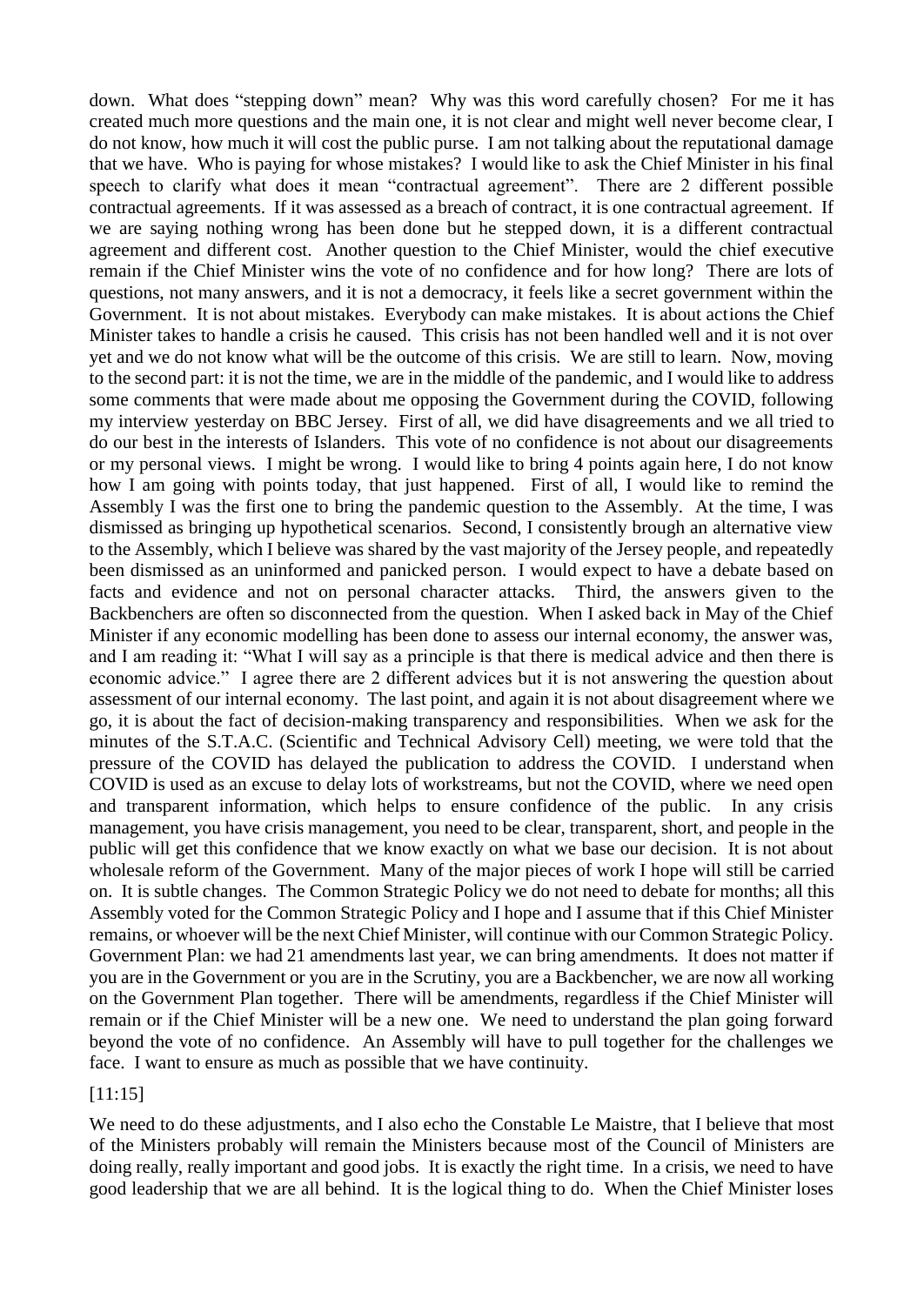the confidence of the Assembly, and more importantly the general public ... yesterday Channel 103, thousands of people replied and 79 per cent wanted to change. Winning today by a single vote I do not think will bring confidence back. Unfortunately, the events of the last 2 weeks have left us in confusion and disbelief. It is not personal for me, it is about the big picture, it is about leadership. In my opinion, we have an excellent crew but a poor captain. We are not fully utilising the potential of our good crew because of unreliable leadership. We cannot expect any one of us to be perfect, none of us are perfect, but we can expect to have someone on the top that we all have confidence in. I will work in the best interests of all Jersey people from my beliefs and not settle any political or personal grudge. I urge Members to make their decision based on their conscience and support this vote.

#### <span id="page-19-0"></span>**2.1.9 Deputy S.M. Wickenden of St. Helier:**

It is about the right time to come in and start talking about the reality of what would happen if this vote was to be passed. We know in our own rules there are certain obligations that need to be set out within any Council of Ministers. In the States of Jersey Law it states that within 4 months of a new Council of Ministers being formed you have to bring a statement of Common Strategic Policy. The previous speaker, Deputy Gardiner, talks about: "We will just use the same one that we have right now, that is not a problem, we will just lodge exactly the same one, probably change the foreword so it has the new Chief Minister's foreword, and then that will go forward." But the Government Plan is a bit more complicated than the previous speaker talks about. The Government Plan is lodged and the Deputy talks about amendments. But we have to remember also that there is Scrutiny, which the former speaker is on, and Scrutiny is an extremely important part of holding Government to account, as we hear time and time again in this Assembly. It is well-respected. So, the Government Plan tends to normally need at least 6 weeks' worth of consultation because it is going to change in some way. You also have a 12-week lodging period. So it would be very hard to withdraw this Government Plan, change it for the new Council of Ministers, and lodge it again to have any kind of plan lodged and debated before next year, which means that we fall back into the Public Finances Law that states that if there is no approved Government Plan pretty much base budgets come out of the Consolidated Fund month on month until a view is done. We also look at what we need to be doing and what we are working on, which is COVID, there are different policy decisions. Just last month, we agreed that there would be a population policy lodged by the end of next year. It is not a small document that one, now that it has been approved. It will be quite a large document that has to take into consideration and explain how we are going to deal with schooling and infrastructure and the likes. But there will be no money if the Government Plan is being relodged to be able to do those things, so that will be another one that will probably fall by the wayside. We have the Island Plan that needs to be completed. We do not know who the Ministers will be if there is a new Government. We have had lots of people say that it might be that some of the Ministers will stay the same. But nobody is saying who. Nobody is saying: "We are happy for these people to stay but we would probably change these people" or: "I think these people will go." If you are going to vote in favour of this, in the right open transparent integrity way, you should be saying who you want as Chief Minister, who you think would be a better leader, who has shown much better skills than our current Chief Minister in your opinion to take over that role. Who would you expect to hold the Chief Executive Officer, whoever that may be, to account and the officers and the Ministers? Senator Mézec talked about we will return to stability but that is just admitting that we are trying to do something now that is going to create instability. Instability at a time where we are going into winter, where we have the students coming back to the Island from red countries. It will create instability at a time where we really cannot afford to create instability. The Constable of St. Mary in his speech talks about he is going to support the vote of no confidence because he does not agree with some of the decisions and some of the things that have been done. Then he tells us that we need to be respectful for each other's decisions. So is it that we disagree with the decisions of this Council of Ministers and we disagree with the decisions of the Chief Minister, but we have to respect each other's decisions after this? Who does the job? Who wants the job? Who is standing up and saying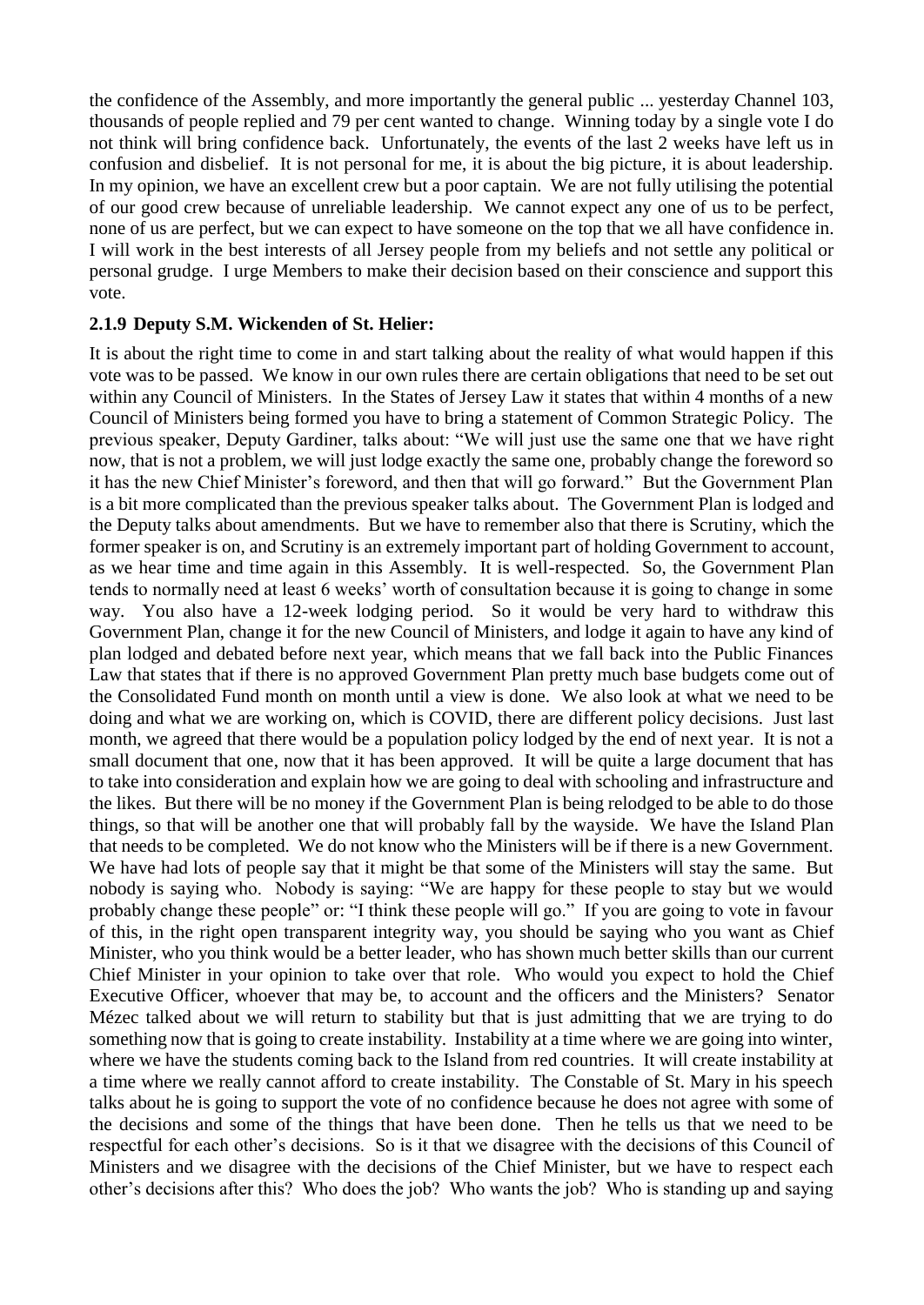that they are supporting this vote of no confidence? Would you want to be in Government? Do you think you could do better? If you do, please tell us, because I would like to hear it. There has been a lot of public opinion going around and I do not think it is as informed as it should have been. It appears that we have used social media now like the taverns of Salem. Instead of grabbing your pitchforks and your torches and going out and riling against the monsters we are now emailing, and social media is just riling up a community of people. I just do not think that is right. I do agree that there has been some poor judgment shown. I feel that the decision of the C.E.O. and the Chief Minister in the N.E.D. (non-executive director) position at this time and place was poor judgment. But we have all been guilty of poor judgment, certainly in times of high stress. I do not think this is really fair to use this small, it is fairly small, to catalyse trying to get political gain over a Council of Ministers you disagree with at a time like today. Anyone that says this is not an opportunist political chance is not really being honest with themselves. We need to think further than what I see as fairly petty political manoeuvring and look and really pay attention to the things like the Government Plan. Will we have the finances to carry on the good work we are doing? Will there be the money for the mental health services that we need to continue doing? We need to make sure that everyone understands what it means to bring a vote of no confidence and how long it will take to get another Government up and running and where we will have a C.S.P. and how will it look for the Government Plan. Any Government Minister that makes amendments to the Government Plan will also have to go through the Scrutiny process. How will that work? Anyone that comes in as a new Minister in this new Government will have to go through the Scrutiny process with their amendments. Is there time for it? Is it fair to Scrutiny to do it in that manner? This vote of no confidence should be voted against. It does not make sense to carry on down this course of action when you understand the implications of what will happen if it passes. I respect that everyone has a right and we have a democracy to do here, but let us be fair that this is not good for the Island, certainly not now. It puts us at significant risk and it should not be entertained. With that I ask Members to reject this vote of no confidence and I will leave it at that.

#### <span id="page-20-0"></span>**2.1.10 Deputy L.M.C. Doublet of St. Saviour:**

I want to respond to the previous speaker. Also the Chief Minister in his initial speech mentioned that this was about the whole Council of Ministers and not having confidence in the entire Council of Ministers. I want to be clear that the proposition is not directed at all Ministers. It is solely directed at the Chief Minister and so I do not want disruption. I believe that the Council of Ministers should continue largely as it is and major projects should also continue. I have not heard anything different from anyone else who is supporting this vote of no confidence. So the idea that this is designed to create disruption is completely baseless. Any efforts to scaremonger and paint a false picture of disruption are quite irresponsible I feel. So just to bring this debate back to what it is about today, it is solely about the suitability of one person to lead this Assembly, and we must focus on that. We must consider what leadership is and whether we have the right person leading us or not. This is also not about deals, as Senator Mézec mentioned deals. It is not about deals. It is not about political manoeuvring. The conversations I have had with many Members who have come together from across the political spectrum, and not people that would usually work together or particularly want to perhaps continue working together, there is no big conspiracy behind this. What is behind this is a clarity of understanding and an agreement that the leadership we have at the moment is not good enough. As others have said, this for me, and I know for all who would support this vote of no confidence, this is not about the Chief Minister being a bad person, because he absolutely is not. He is a good person. Listening to him speak at the beginning of this debate had quite an emotional effect on me because I do not want to hurt him and I know others will feel the same. But this debate is not about emotion, this is about assessing the facts and the evidence of leadership skills, or lack of evidence as it may be. Leading well is not easy and leading well is not the same thing as working hard, which we all know Senator Le Fondré does. The bar for leadership is often set very high and quite rightly so. It is not uncommon for leaders to fail. Looking at statistics, research shows that up to 70 per cent of employees in corporate environments report that the most stressful aspect of their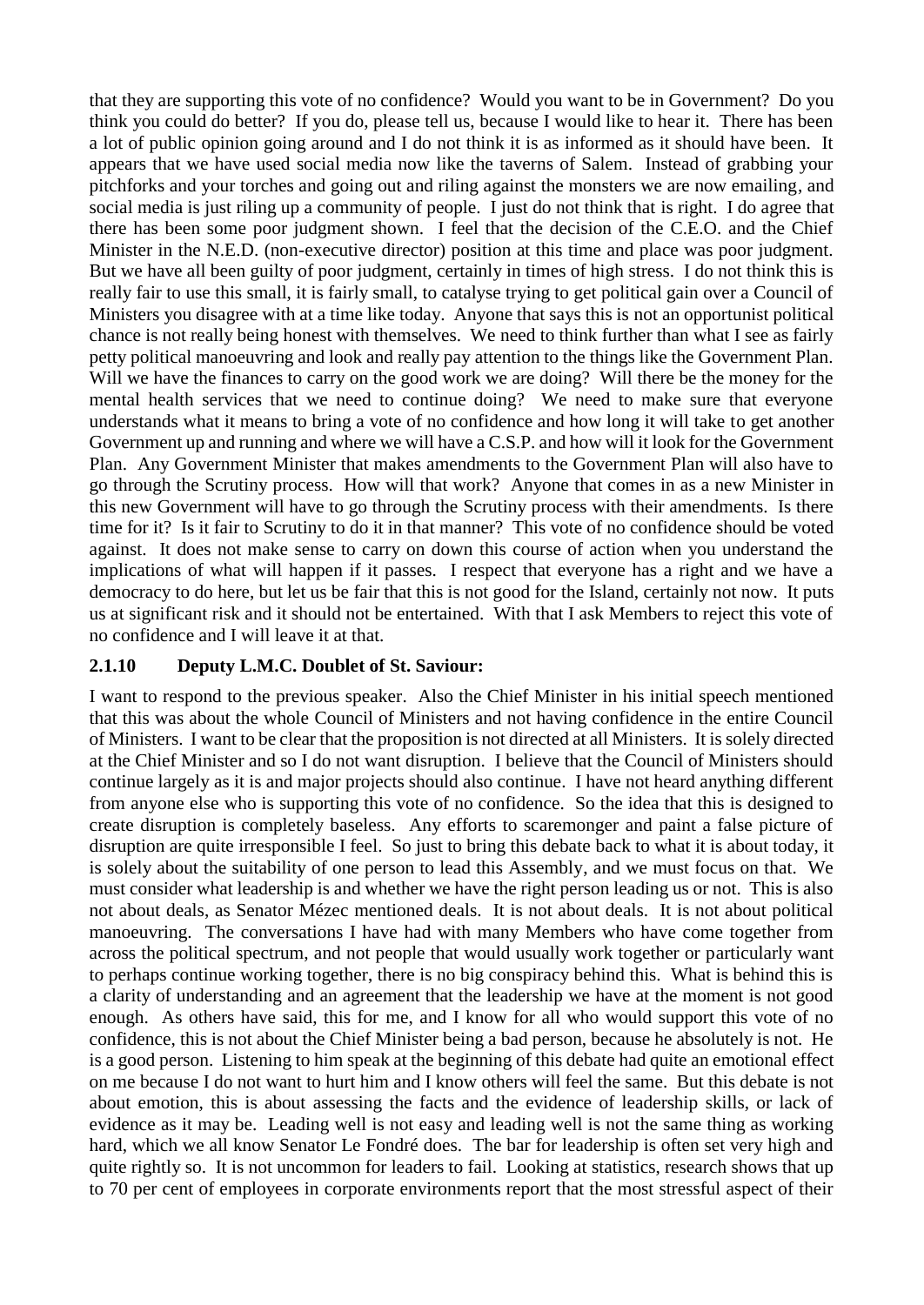job is the interaction with the person who leads them. Indeed, the failure rate of corporate leaders is reported to be up to 60 per cent. So why do we think it would be any different in politics? Likewise, choosing a suitable leader is very difficult. We have responsibility here and we often get it wrong. This is because we tend to have strong subconscious preferences for certain traits when it comes to leadership. Psychology tells us this is because our primitive brains are hardwired. The primitive parts of our brains are hardwired to look for certain things. But of course those parts of our brains have not changed but our society has changed. Our society has evolved drastically. So the research around leadership shows us that human beings are very bad at choosing leaders. In politics, when we choose our leaders, sometimes we have to compromise. Let us face it, for whatever reason, there are not a huge number of Islanders coming forward to be States Members in the first place. There is no such thing as the perfect Chief Minister. I would not expect anyone doing that role to be perfect. In order to achieve goals, sometimes you do have to take a chance on somebody and I think that is what happened with Senator Le Fondré. So it is okay if we take a chance and sometimes get it wrong. It is okay if our leaders try their best but do not perform as well as we would like. What is not okay is clinging on when it is clear that things are not functioning as they should. We have a framework for understanding the function of leadership, and Senator Moore and others have spoken about the Nolan principles. There has been a lot said about integrity and I agree with supporters of Senator Le Fondré, nobody is saying that Senator Le Fondré does not have integrity as it is defined in the Nolan principles. I believe he himself read it out.

#### [11:30]

I will not read the whole definition but it is about not making financial gain for themselves. I am not suggesting that Senator Le Fondré is dishonest at all. I think that is the very least we can expect of each other and the very least the public can expect of us is honesty. But for me integrity in the person at the very top should go far beyond the definition within the Nolan principles that just focuses on financial interests. In my view, the person who leads us should have qualities, which empower them to stand up for what is right, even when it is difficult or they will be criticised for it. The person who leads us should not be the kind of person who will look on and do nothing. They should be the first to call out bad behaviour of any sort. Perhaps if we look at the 7 Nolan principles, the most important is the last, which is leadership. Among that definition it says: "Holders of public office should be willing to challenge poor behaviour wherever it occurs." Can we honestly say that describes Senator Le Fondré? Because I cannot. He did not act in this manner during the recent episode with the chief executive. I have seen him face other situations where he has shown, when things get difficult, or when he is faced with a bully, he shrinks from it. He avoids the situation or prevaricates rather than dealing with it directly and head on. This is what it boils down to for me, this is almost the ultimate test of leadership. I cannot count on our Chief Minister to do this and therefore I will be voting for this proposition. I understand it might be difficult for some who are undecided about how to vote because many Members have invested a lot of energy into this leader and it can be hard to reverse our thinking in such a manner. It can be hard to take a leap when there are some who are scaremongering and saying that at this time we do not want to have disruption. But I am confident that the disruption would be absolutely minimal because nobody wants it. Both sides, if there are sides, everybody is in agreement that we do not want disruption. We are all responsible enough to minimise that and to act responsibly. But, looking at this with fresh eyes, if we had to consider this leadership position with fresh eyes, would we appoint Senator Le Fondré to this role today knowing what we know now, or would we not? After hearing what others have outlined about the handling of the latest issue, which, let us not forget has resulted in Jersey losing its senior civil servant, that is a huge failing. The question before us today is: do we have confidence in this Chief Minister? We must look upon this question quite dispassionately, assess the facts, and that is the approach I urge Members to take when they decide how to vote.

#### **The Bailiff:**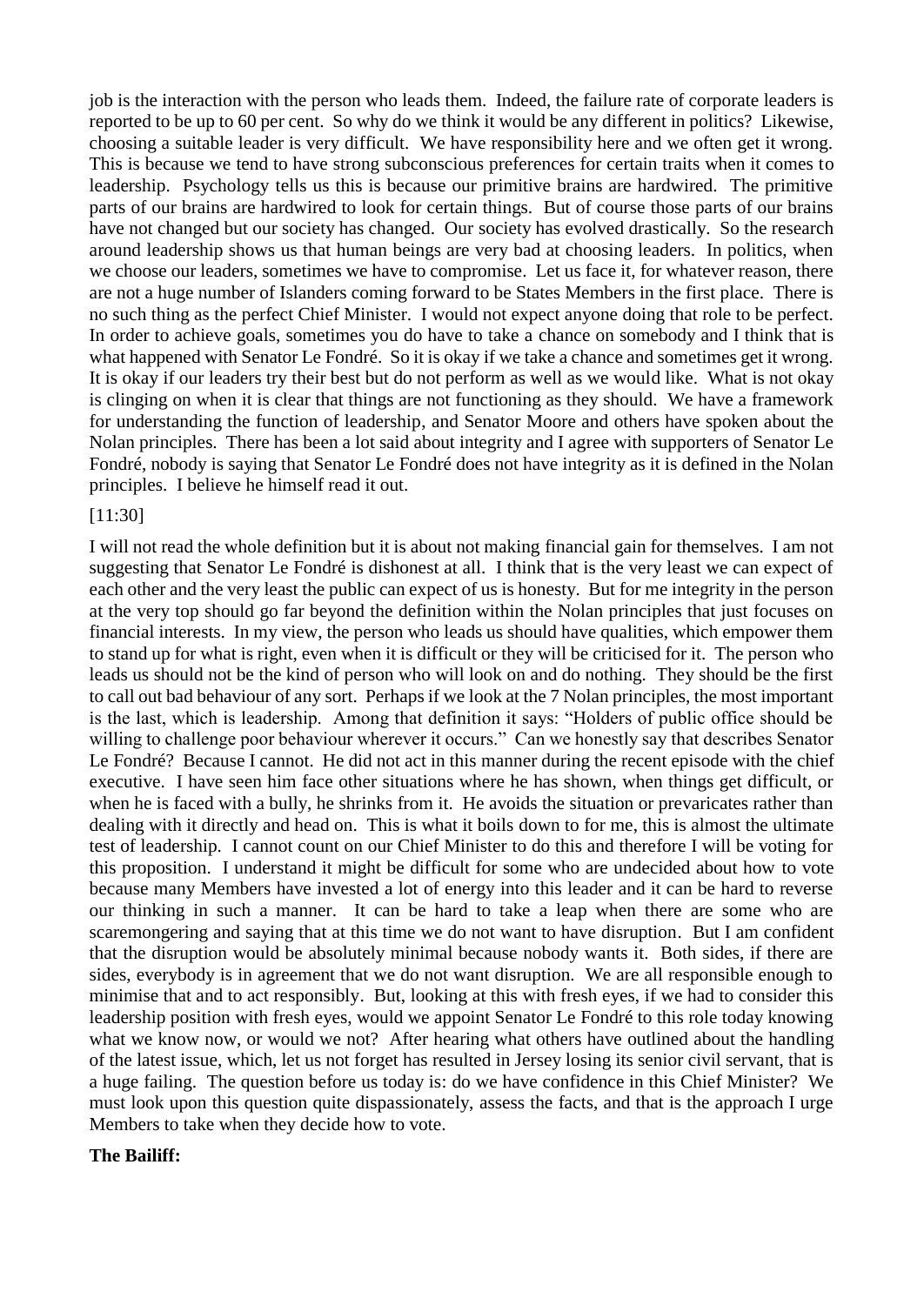Deputy Maçon is seeking a point of clarification from you. Deputy Maçon, what is the point of clarification you are seeking?

## **Deputy J.M. Maçon of St. Saviour:**

It is from the Member's speech. When she commented on standing up to bullies, did she mean figuratively or was she specifically talking about the C.E.O., it was not quite clear?

## **Deputy L.M.C. Doublet:**

I do thank the Member for his question and I apologise if Members may have got the impression I was referring to the chief executive. I was referring to a matter, which occurred before this political term, and while I do not think it is appropriate to name names, I do believe the Chief Minister will understand what I am referring to.

## **The Bailiff:**

That was the point of clarification. Does any other Member wish to speak on the proposition?

## <span id="page-22-0"></span>**2.1.11 Deputy J.M. Maçon:**

I thank Members who have spoken already, this is quite clearly a tense issue. Where to begin? There are some things that I just want to talk about because in this Assembly we have embraced the issue around mental health and well-being and I know from the colleagues on the Health Scrutiny Panel that did the review into mental health, I know the work that Deputy Doublet has been doing in raising the issue of well-being, and I also know that within the ministries under the Minister for Health and Social Services and the Minister for Education we have put that as part of the policy work that we have been doing. I do want to just mention and talk about the effect that this whole episode has had on the Chief Minister as an individual. Let us just remember, over the course of the pandemic, which of course no one knew was going to happen when we all stood in 2018, it has thrown huge amounts of pressure on to all the Ministers and the Chief Minister. He has been in the office early mornings. He has been working late at night, as well as other Ministers, in particular the Minister for Health and Social Services, and the toll that it has taken on them individually, physically, mentally and socially. I think people forget that the Chief Minister, because this is about commitment, this is about leadership, he has been putting all the hours under the sun into steering this Island. To me that does show integrity because he has not let things slip because there has been so much going on. To suggest that some of the faults, and, yes, not everything has been perfect, to suggest that under that extreme pressure not everything has worked or gone the way that everyone wants, as other Members have said, do we expect anyone else to really be able to do that? Let us not forget the personal toll it is taking on the Chief Minister, the time he has sacrificed with his family, the people that he loves and cares about, in order to stand up and protect this Island to the best of his abilities. There are some other things, which I want to mention. Members may recall towards the beginning of this, back in April, there were Members rattled by our constituents, by Islanders, and I understand why, I was getting them as well. The clamber to shut the borders, we must do it now, we must do it now. The Chief Minister, in a slow way, did not give into emotion, did not give into pressure, and he said: "No, I am going to wait for medical evidence and act on the medical evidence that is supplied to me." That to me is leadership because, despite the political pressure that the Chief Minister was getting, he kept to his principles of having the evidence to act. For me, that is incredibly important, especially in a time when there is so much fear, anxiety, upset, among the community. The Chief Minister has stuck to evidence and we should be proud of that. Again, there were other things, which are coming to fruition. We have seen in Education the investment through the work of the Minister for Education and her officers, and for my part a little bit as well, in order to get that much needed investment into the Education Department, which again we gathered the evidence in order to support that. I do not want a new Chief Minister to come in and start slashing budgets left, right and centre, and start taking that money that we need in the Education Department away. Again, we do not know who the replacement is going to be. I know that the bringer of the Proposition did not say: "Oh, and by the way I want to be Chief Minister as well." Again that is an unknown and that is uncertain. We do not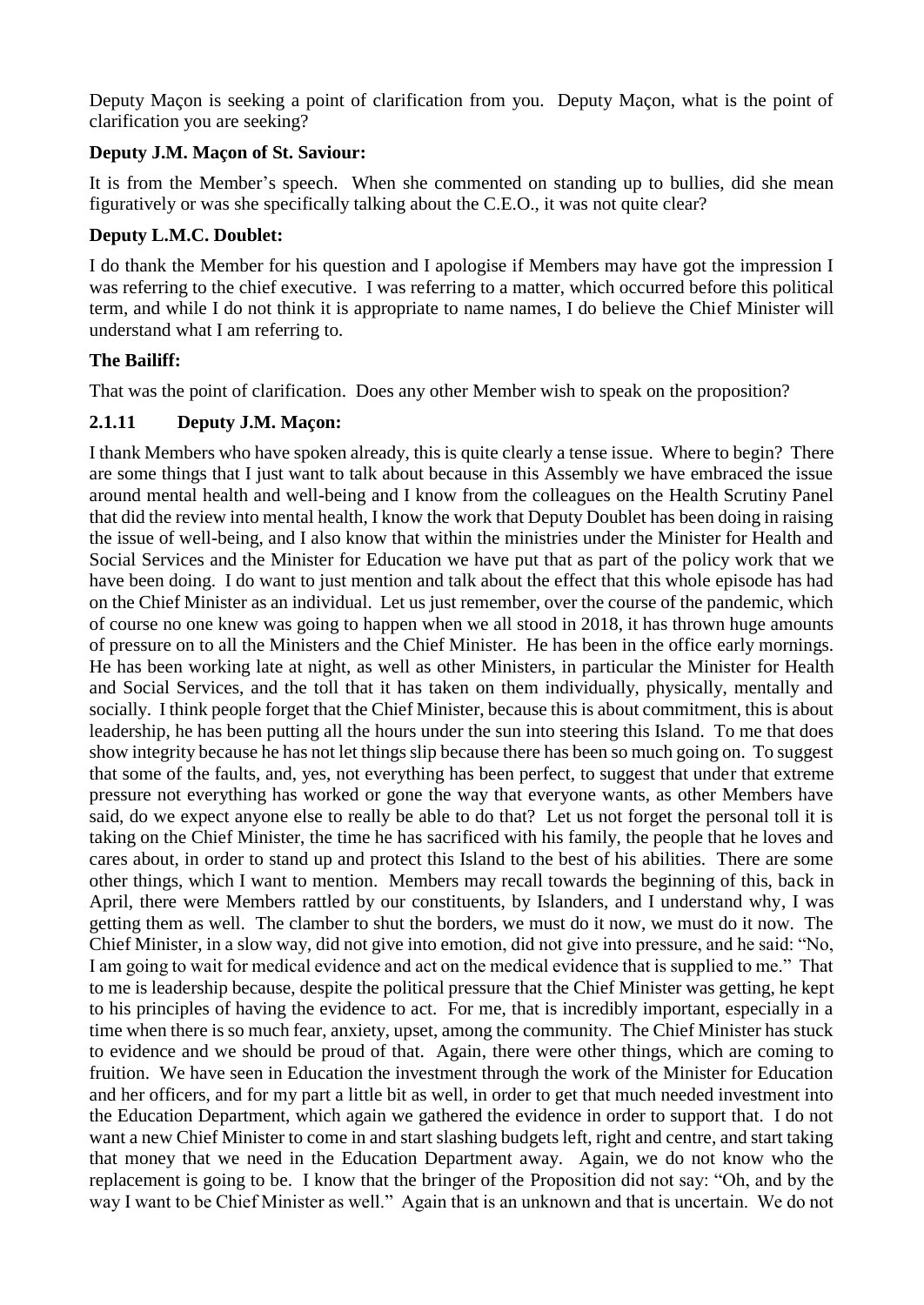know what the alternative is. We do not know what the alternative policies will be. As for saying: "Many of the Ministers will get back in", that is all subject to the will of the Assembly and again we do not know who is going to stand. We do not know who can work together, by the way, which has not been mentioned. Because there are some characters who, for various reasons in the past, may not be able to work together in the new Council of Ministers. So we do not know. Therefore, is it best for Jersey, and this is my concern, that this vote of no confidence goes through? We have been getting emails saying: "Of course he should go. He has allowed the borders to be open", *et cetera.* May I remind Members that the vast majority of policies that came to this Assembly, those key policies came to this Assembly and were supported democratically by the Members of this Assembly. How do I know this? Because I brought that proposition about reopening the borders, which encouraged the Government to bring their own policy, which this Assembly adopted after significant debate, after amendments from the Assembly, which some were unsuccessful, some were. But the States adopted that. Then to go back to Deputy Perchard's Proposition on the elimination strategy, again the Council of Ministers under the Chief Minister proposed an alternative and the States Assembly supported the Chief Minister. Again, looking at the overall picture, which is what we have been asked to do by the bringing of this proposition, we have been asked to look at the overall picture. These have been very tough, very controversial times, and this Chief Minister has risen, not to everyone's support because not everyone agrees that the policies have gone the same way. But this Assembly has supported the Chief Minister on most, if not all, of the key policies that the Chief Minister has brought. The Common Strategic Policy got through with unanimous support. That has never happened before. Like it or not, Members will say: "We can ignore that and rush it through the Assembly." Unfortunately, there is a process in Standing Orders. Again, we do not know who the new Chief Minister is going to be so without knowing that we cannot just say: "It is going to be fast-tracked." We do not know. Again, that argument has to be put to one side. Again, as Members know, I was not particularly happy with the assignment of the N.E.D. role, but Members know that I have lodged a proposition in order to look at the rules and to change the rules. I have already put that in place. While others were tweeting away about it, I did some work and I put a proposition in to examine that. Because I think what Members also forget, because again we are talking about delays, et cetera, but may I remind Members we, as politicians, are not subject to the Employment Law. We do not have the protections under the Employment Law as politicians. It is much quicker or much easier to get rid of or sack a politician, a Minister for example. So, if the Chief Minister wants to get rid of me, he could do that quite quickly. However, when you are talking about a civil servant, they have the protection of the Employment Law. Therefore, policies and procedures and protocols have to be followed. Therefore there is time, which goes into those policies and procedures. Therefore I do not think it is a fair criticism over this particular aspect and the last couple of days of the Chief Minister, and going through that process, when they have had to follow the Employment Law passed by this Assembly for the letter. We are left with a former Minister bringing this Proposition, who, through lack of progression of the issue around the indemnity stuff, left the Island exposed to cases of many millions of pounds and then is touting themselves as the next leader. I do not have an alternative plan at the moment. I certainly do not think that the bringer of this Proposition exudes the qualities of leadership that she is looking for. Therefore, I will not be supporting this Proposition.

## <span id="page-23-0"></span>**2.1.12 Deputy T. Pointon of St. John:**

Unlike many in this Assembly, I have not yet formed a view on whether we should forge ahead and dispatch the current Chief Minister and his team. Many made up their minds about the issue soon after his election when it became apparent that Members who had held office in the previous Government were not selected for office in the new administration. This vote of no confidence has been waiting in the wings since June 2018. Although the issue cited is the Chief Executive Officer's involvement in the non-executive director role, the seeds were sown long ago and some of the proposers have opted to allow the seeds to germinate, seeing the Chief Minister's dilemma as the first warmth of spring. Some of course will see this as an opportunity to disrupt the potential for a continuing increase in the liberalisation of Government. Unfortunately, we are already there. This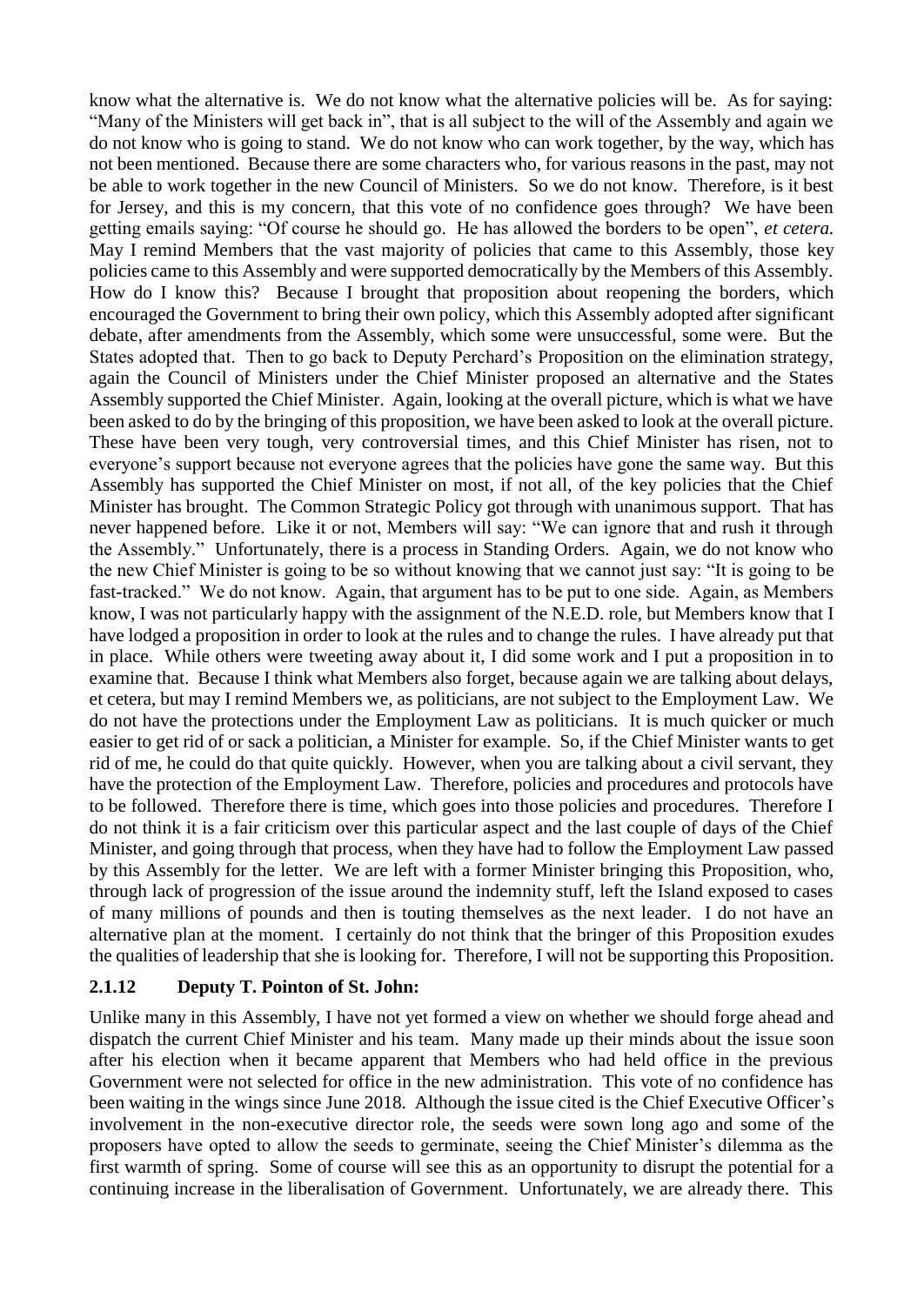no-confidence proposition is spotlighting polar positions and driving a wedge between Members who have hitherto been able to work together and reach consensus decisions. Let us remember that, if we wish to put the Chief Executive Officer centre stage in this debate, we are doing nothing new. The Chief Executive Officer took centre stage in 2018 with the approval of P.1/2018.

## [11:45]

This Assembly approving it without any difficulty. The decision of that Assembly effectively removed hands-on control of the chief executive by the Chief Minister and paved the way for a relationship that gave the Chief Executive Officer licence to take liberties with the ministerial group and make assumptions about the level, if licence permitted, in relation to all organisational and personal activities. The Chief Executive Officer could not be reined in because of a cosy relationship introduced by P.1/2018 that institutionalised decisions being taken that only required a rubber stamp from Government. P.1/2018 effectively removed the reins from the rider, allowing the horse to navigate the course without effective political control. This state of affairs is not the sole responsibility of the current Chief Minister. If we are to focus anywhere, it should be on the previous Chief Minister and those Ministers that allowed the dire situation to arise. I have to say that some of the proposers of this proposition were part of the previous Council of Ministers who permitted this situation to become a crisis. So what are the various factions going to benefit from by ousting the current Chief Minister and Council of Ministers elected to support him? Some may see opportunities to vie for positions of power in the vacuum created. If the result is a defeat for the Chief Minister, others may also perceive more decisive and swifter decisions being taken in relation to socio-political outcomes. Neither of these groups can be certain that their objectives can be achieved when the outcome of the exercise may return a similar political structure to the one left behind. In our system where alliances are largely secret with political policies and groupings being decided behind closed doors, the idea that unseating the current regime will bring about serious socio-political change is mistaken. Any change is more than likely to herald a hardening of opinion in the corridors of power that will force greater controls within the political arena that stifle debate and perpetuate a muchvaunted view within our post-childcare inquiry society that the "Jersey Way" is very much alive and kicking. This Assembly has to be very careful to avoid partisan conclusions in relation to the vote. The Assembly has to be especially careful to avoid personal bias in relation to past personal political pain. Even at this stage I would urge the participants to move away from their preconceived bias and give the Chief Minister and his Council of Ministers the mandate to take those urgent decisions necessary to see beyond the current COVID-19 crisis and on to the next general election.

## <span id="page-24-0"></span>**2.1.13 Deputy G.P. Southern of St. Helier:**

It was a shame the previous but one speaker, Deputy Maçon, spoke in praise of the universal approbation given to the Common Strategic Policy the last time out and I found that deeply ironic because my starting point is that policy. What I wish to do is to add to the words of my party leader, who made a very good speech this morning earlier, and just examine what has been going on in recent times. We have got a specific and clear aim in the Strategic Policy that says: "We will reduce income inequality." Not try to but will reduce income inequality and improve the standard of living. Then it goes on to say: "Our average income per person is high but this hides large gaps between the highest and the lowest earners. There is concern about growing levels of income inequality and the negative effect this will have on our community and economy." It is that particular part of the Strategic Plan policy that I see on a daily basis not being followed through and specifically by the Chief Minister. It seems to me that that is a form of words, just a form of window-dressing which sounds good but with no intention of delivering. Why do I suggest that? I suggest that because it is fairly simply, there are only 2 ways to reduce income inequality, one is to boost low incomes and therein where one needs to look at the minimum wage and the level of wages on offer. The other is to reduce the highest incomes; that usually means a progressive tax policy. We have just seen, thanks to the pressure from Reform Jersey, I think, the start of the first moves towards making the taxes progressive, as we look at what has happened to the social security contributions. We need to have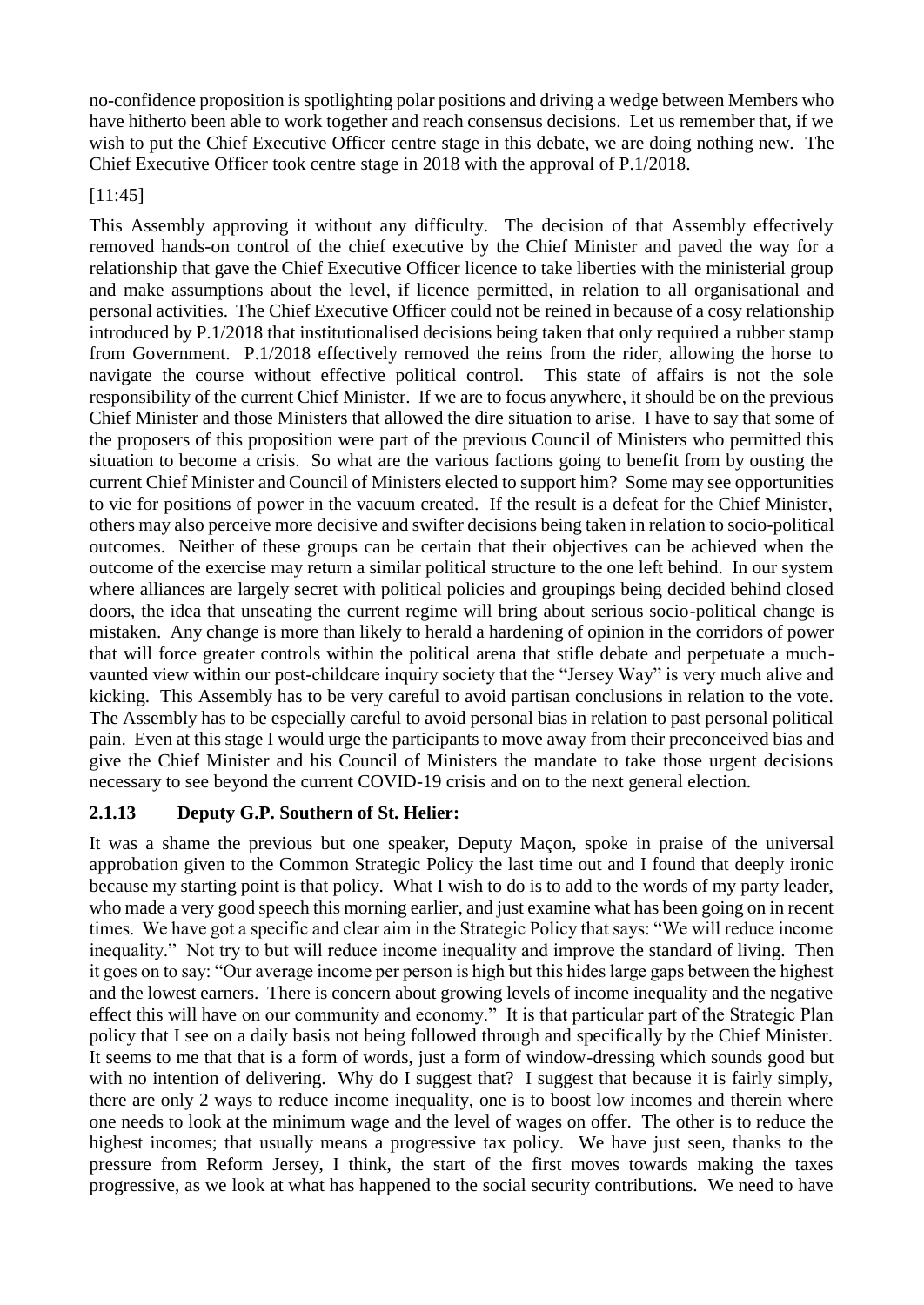a change but that, at least, is happening; the rest has gone nowhere. When I came to look at this particular proposition and opened the documents, what I found is that my words, surprisingly, made up almost the first full page of the text. I thought that is a bit strange, I am not very often quoted by others, rather pleasing. But that demonstrates what has been going on and what continues to go on in terms of the way we are structured. The quotes used by the proposer on page 3 are mine from some time ago: "Jersey is in crisis. This Government has lost the trust of the Island's public sector workforce, with the result that we have seen, and continue to see, public sector employees, teachers, head teachers, civil servants and firefighters forced to take strike action in order to get their case for a fair pay award heard and respected." That has been going on since before 2018 and actually has been led most recently by our Chief Minister. That loss of public trust is down to him, I believe. It is remarkable that for the first time in our entire history we have seen public sector workers taking strike action in order to get some modicum of respect. What is that about? The proposer in her comments goes on with another quote from me: "The S.E.B. and indeed the Chief Minister himself maintained the mantra that there is no more money, which meant that any pretence at meaningful negotiation was out of the question. Public sector representatives and their members had enough of being ignored and enough of being treated with total disrespect. The public sector workers charged with delivering vital front line services have been forced into a position of having to take action to protect their standard of living after years of imposed austerity and below inflation pay awards." This is a mark of what happened, in that while the Chief Minister says there is no money, nonetheless, he pretends to go on negotiating when he knows there is no more money on the table. This repetition of there is no magic money tree, except when push comes to shove, and it took a deal of shove by the public sector, there was money found. It was possible to come to a deal with respect for what people were delivering. I just want to make sure that no one thinks that I am somebody who would bring a motion of no confidence willy-nilly or do I just go around, like some people think, looking for a fight? My no confidence motion was on the back of 2 propositions over the last 6 months, which I tried to shift the position of this Minister into - and I must say this word - a more honest one than he was repeating at the time. What I tried to do was get additional money set aside so that we could deal properly and respectfully with the public sector pay claim. In P.137 in November 2018 I lodged the following proposition: "That the Minister for Treasury and Resources is requested to bring forward an amendment to the Public Finances (Jersey) Law 2005 in order to provide for there to be a revised Medium Term Financial Plan for 2019, in which the maximum amount of net States expenditure from the Consolidated Fund is increased above the limit set in 2015, so that additional monies can be made available to fund public sector pay claims." That was my proposition, it went to the House. It was defeated by 22 votes, I believe, to 21 with one abstention. A close-run thing like that and we were almost on track if, had we passed that, I believe we would not be facing a motion of no confidence today. Because the root of the malaise in our society lies in that treatment of the public sector. The public sector, which have been since praised to the skies for risking their lives in dealing with the pandemic and making sure that Jersey stays safe. The responsibility for that lies not strictly with Ministers but with the workers at the workplace front, and that is the way it should be. In the meantime, the Chief Minister says things like: "The pay policy of the States of Jersey remains as it always has, to provide for the recruitment and retention of the key skills needed for the provision of effective public services, which is affordable and sustainable for the Island's taxpayers. The importance of developing a fairer and more equitable remuneration structure through workforce modernisation is the basis for pay provisions." Yet that cannot be the case surely because what we know is at the moment in Health and Social Services alone there are some 190 to almost 200 vacancies being carried from one year to the next; 200 vacancies just in health and social care, never mind elsewhere, that is what is going wrong; our pay levels are not set to the right level. Furthermore, having failed to deliver that Proposition, I tried again to avoid a motion of no confidence. In P.20/2019: "To request the Council of Ministers, in accordance with the provisions of Article 9(2)(c) of the Public Finances Law [notice how everything keeps coming back to the Public Finances Law] to take the steps necessary to bring forward a proposition to increase a maximum amount of net States expenditure from the Consolidated Fund in 2019 above the limit set in 2015, so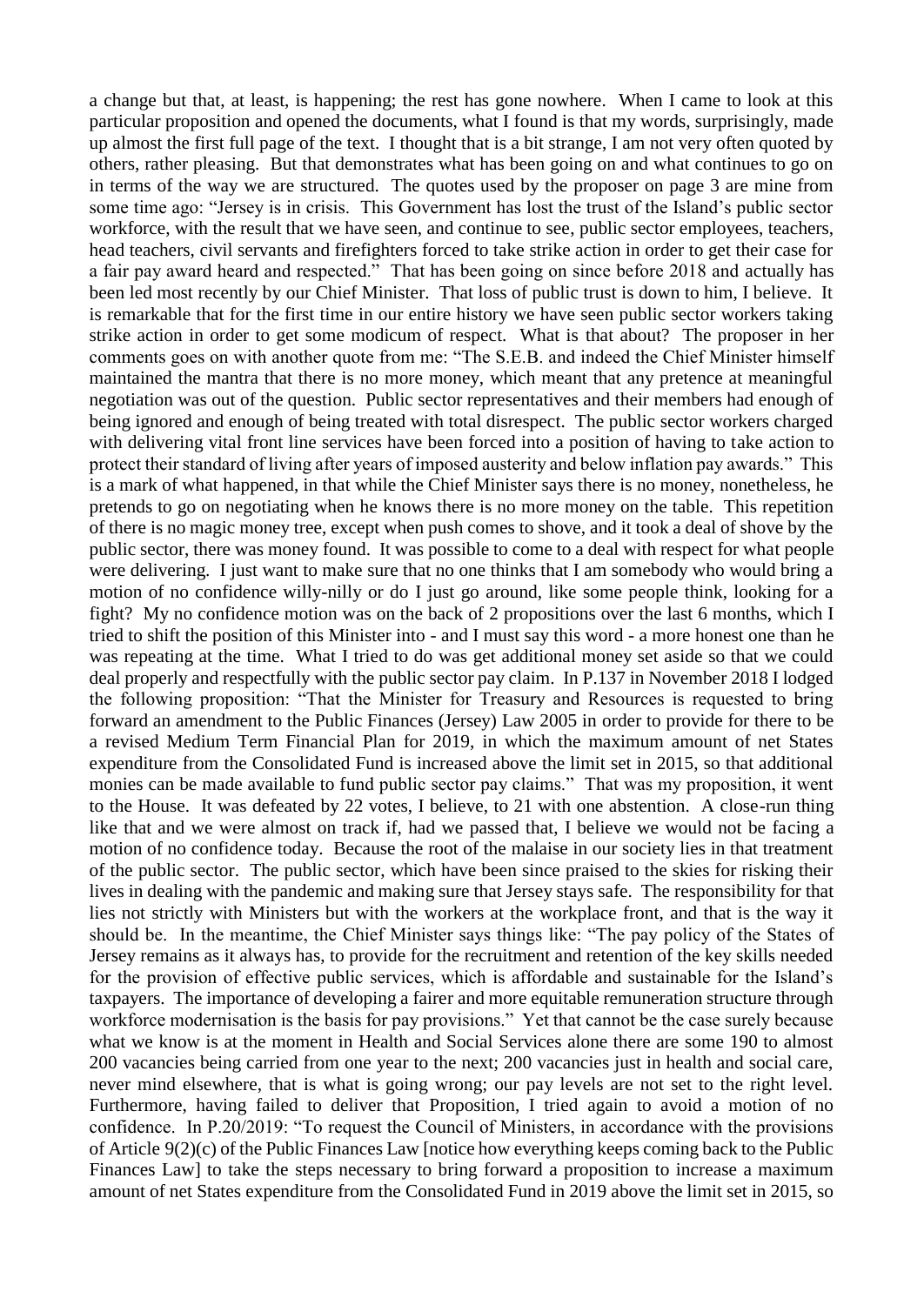that additional monies can be made available to fund the public sector pay claims", instead of pretending to negotiate and there is no offer on the table. For clarity, paragraph 2(c) says: "The Council of Ministers may lodge a proposition for the purposes described in paragraph (1) if the Council of Ministers is satisfied that there is a serious threat to the economic, environmental or social well-being of Jersey which requires an immediate response."

[12:00]

I argued at the time that this was a matter of the economic and social well-being of Jersey, refusal to deal properly with the public sector was at the root cause of these issues. How do we deal with this income inequality? I will just use one last issue to demonstrate where the Chief Minister is on this and why I have lost faith in what he says. Here we are, pledged to reduce income inequality. It is the most direct thing you could do, you can boost the minimum wage. Here is P.100/2020, this year's: "To request the Chief Minister, in co-operation with the Minister for Social Security, to take such steps as are necessary to increase the minimum wage to £8.66 per hour from 1st April 2021." There is a significant step which would reduce income inequality. What did the Chief Minister do? Voted against it, despite the fact that I had added to that: "To request the Minister for Economic Development, Tourism, Sport and Culture to introduce a productivity support scheme for low-pay sectors by 1st April 2021, in line with the programme for economic framework and productivity support." The money was in the plan, I said: "Go ahead with it, let us have a productivity deal which will enable you to do the full expansion of the minimum wage." Again, the Chief Minister did not vote for that. Time and time again I have tried various ways to actually get this Government to be honest and treat its workers with respect and time and time again it fails. Just one minor point to finish with, after all of this I think it is not correct for the Chief Minister to say: "If you get rid of me, then the whole scheme of COVID collapses." No, no, no, no. The Chief Minister, time and time again, has said: "We are just following the science." He cannot then at the end of saying that repeatedly: "We are just following the science", then say: "If you get rid of me the whole thing will collapse, will stop, so please vote for me, rather than censor me." The fact is that Dr. Muscat and his colleagues are the people who will get on with things, not the politicians. Following the science, leave it to the science, we can safely vote for this motion of no confidence.

## <span id="page-26-0"></span>**2.1.14 Deputy R.J. Ward of St. Helier:**

So much has been said and it is good to pick up without repeating, so I will try not to. I am disappointed that I need to make this speech. I came into this Assembly in 2018 with a set of clear manifesto pledges and a clarity on my political intentions, along with my fellow party members and we have been consistent in pursuing them. I am not engaging in personality politics. I do not know the Chief Minister as an individual enough to even attempt this and would not be interested in engaging in this type of discussion anyway; it does nothing for our level of political discourse. I will only say that in my interactions with the Chief Minister he has always been very polite to me and I thank him for that. I was very pleased to support the Common Strategic Policy with its common themes of reducing income inequality, putting children first and specific commitments to the environment. We have seen the Government Plans with high ideas but these have not been backed by actions that address the areas of reducing income inequality and putting children first. It is in actions that I make my judgments. Here I have no confidence that the key areas of change we need are supported. Let us look at this overall picture, there were votes against and I have to, I am afraid, single out the votes by the Chief Minister. A vote against an initial amendment to the Common Strategic Plan that would have increased funding to schools, only to see 2 years later a commissioned report costing £200,000 called for more school funding. A vote against all provision of free buses, even for school children while promoting putting children first; that seems to me contradictory. All initiatives to provide cheaper fares for younger people, such as P.128 second amendment. A vote against all increases to minimum wage, as detailed by Deputy Southern, and also a vote against the extension of provision of G.P. fees, proposed again by Deputy Southern, including young people and pregnant women, while again promoting the key Common Strategic Policy of putting children first.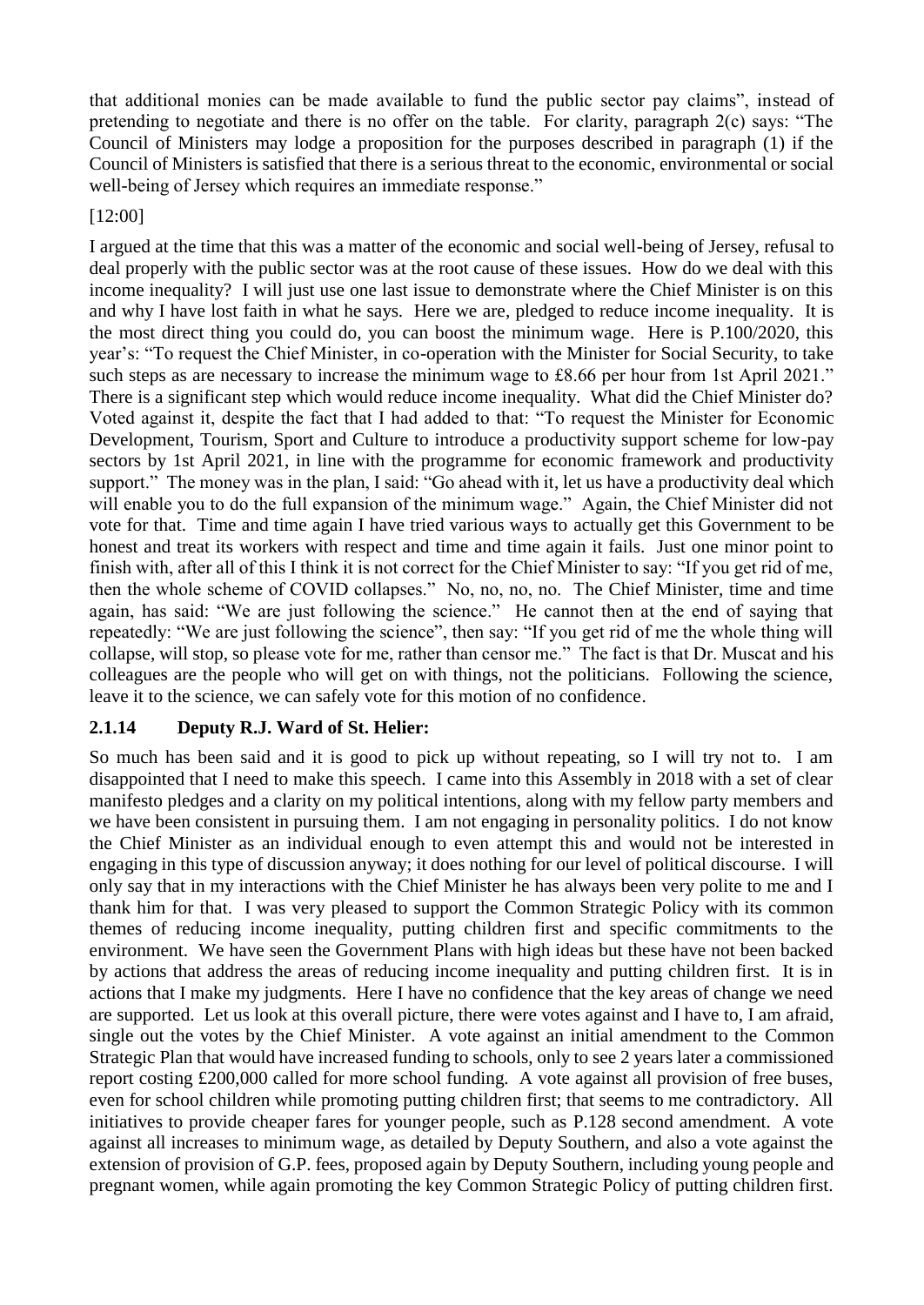There are votes against the provision of quiet lanes for pedestrians and cyclists while seemingly encouraging active transport and sustainable transport policy. There are votes against rescinding the removal of some questions in the States Chamber, P.51 and questions without notice to any Minister during the COVID period. Votes against all attempts at electoral reform, all attempts. Following the Care Inquiry we cannot sustain that approach. The Minister abstained on the vote re landlords' licensing, P.106, a proposition from his own Minister for the Environment, as detailed earlier. Only recently there are figures showing 2,900 homes failing minimum standards set by law. How many children does that affect? We do not know because we have got no data on it. How many will suffer ill health due to poor accommodation? That, to me, is a poor judgment. The Chief Minister is not present for the vote on a register of commercial and residential properties, P.93. I mention these things because they are specific actions that lead me to my conclusions today in terms of the way that I will vote and the way that my fellow party members will vote. This is as much, as anything, about the record of a Chief Minister in genuinely supporting and leading, and leading, the key aims of the Common Strategic Policy of reducing income inequality and putting children first, plus the real measures needed to adjust the climate emergency. This issue really does need leadership. It will be a challenge beyond that of the COVID crisis and we need to look ahead and have the leadership on this Island that will address the issues that will face us all and face our children. The political judgments, I think there were missed opportunities in choosing Assistant Ministers to enlist women, younger Members, those with progressive ideas, those new to the Assembly, to give that progressive opportunity to know what they are doing and they have not been taken. What of the COVID response? The officers are central to this response and I join all Members who congratulate them in the work they do. But I remain unsure of the influence on S.T.A.C. and whether the medical professionals are being truly listened to and that balance and that clarity that is there. I, of course, would say listen to the science because that is what we have to do and we have to act on it while those additional pressures are there. But my biggest concern has been from day one and on day one I asked both candidates for Chief Minister the following question and I quote, I do not know if it is good to quote yourself: "I would like to ask the candidate how, under his leadership, he would manage the relative influence of the Assembly, the chief executive and Scrutiny over possible reshuffles and a loss of creation of ministerial roles in addition?" Here is where I see the greatest failure, we have a system of government that is so reliant upon its officers to not only enact policy but to create it; this is fundamentally wrong. It reflects the lack of leadership we have and worse is that the actions taken by non-Executive Members, Backbenchers if you want but it is a better term, when they bring policy to the Assembly. What happens is that the power of Government seems to be used to undermine, detract and oppose real and often positive changes, sometimes with very personal attacks from Ministers or Assistant Ministers, something that does nothing to improve the image of this Assembly. That culture comes from the top and needs to be acted on, otherwise it is left and it is dangerous for us as Members. We have a disjoin in our governance that is not being addressed by our leadership and a vast void in resources in between the ministerial group and their officers and the non-Executive Members of this Assembly. This has not been addressed and reflects to further the poverty of real leadership and genuine democratic governance. As for the care of duty to employees, which we seem to have for the C.E.O., where was that when teachers were driven to take strike action and so many members of staff were unsure as to where they fit into the target operating model? It is more about process than people, infested with sham consultations and top down change from power concentrated into the hands of a few and without political leadership it seems to prevent these excesses. Efficiencies, they are cuts now called rebalancing; too much spin, too little transparency and clarity of purpose. Ask your average States worker how they feel in an organisation. I do not believe they feel part of an organisation that cares about them or the work they do, and that culture comes from the top. We have lost our way. Our community has lost faith in this Assembly, so it is time for change. I too do not believe in the doomsday prophets who collapse with our COVID response. Most, as I have said, is being led by officers and they will stay in post. They will need support from the whole Assembly, just as they do now. But perhaps we will have more clarity in decision-making that will give us and the public more confidence that those decisions are being made for the right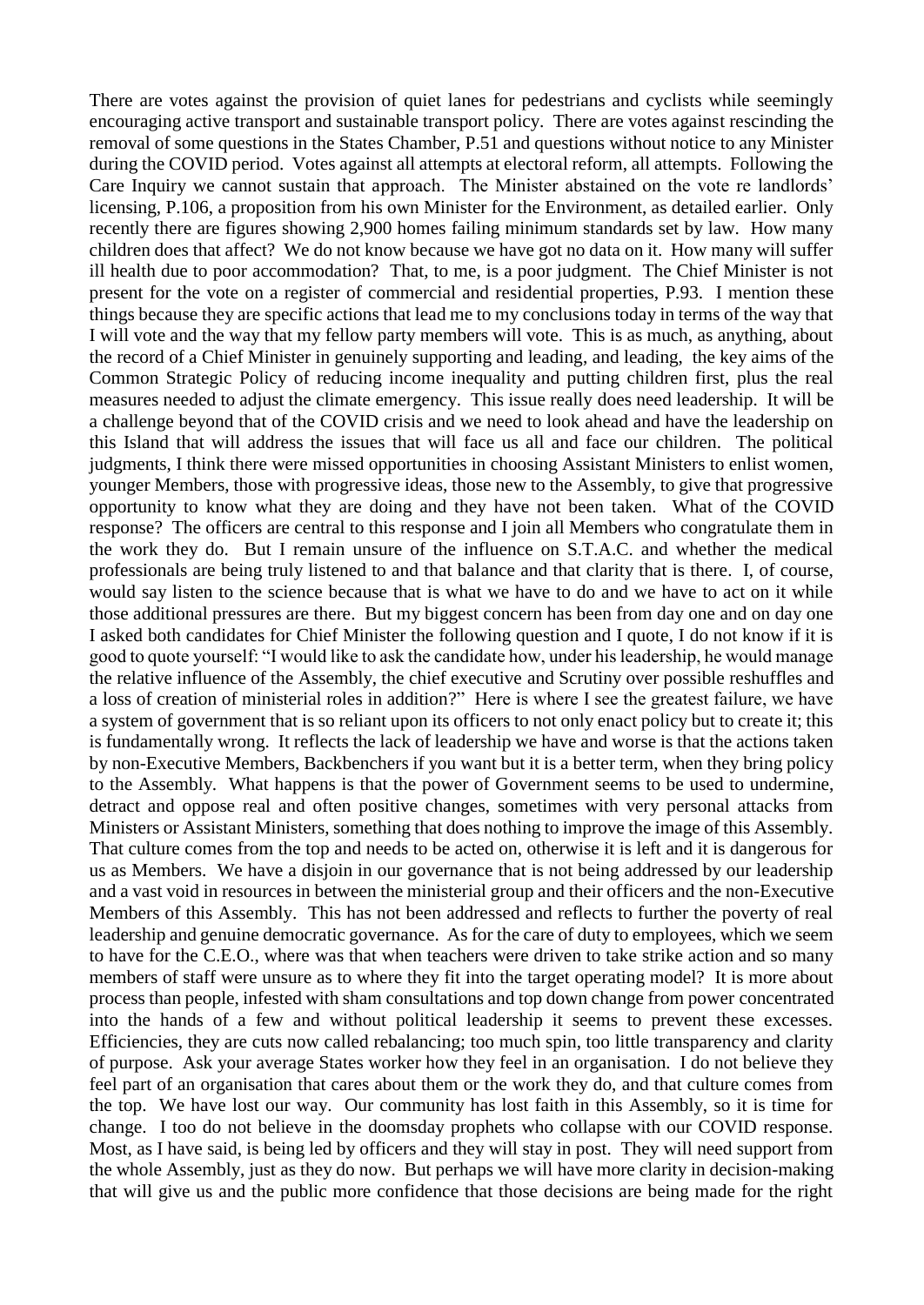reasons. I will not support a new Chief Minister that wants to start again with a Government Plan or a Common Strategic Policy; it is unnecessary. But I will support someone who does not have a default position of opposing amendments from the Assembly. We need to move forward. This is not opportunism, 3 Members of the Government have resigned with no guarantee of anything in return. I will support the Proposition in order to make a crucial step forward for this Island and I urge Members to support it. Somebody much wiser and braver than me once said: "You must be the change you wish to see in the world." I definitely support the Proposition.

## <span id="page-28-0"></span>**2.1.15 Senator L.J. Farnham:**

I am sure that all of us, as Members of this Assembly, have and will always endeavour to work and vote in the very best interests of our Island and our citizens at all times. I know I certainly have and I always will. Today we are being called upon to exercise that privilege together with our very best judgment to steer us through what is without doubt the most challenging period for Jersey since the Second World War. Jersey has long been known for its stability, both political and financial, and it is a reputation built upon fact and substance; a substance that has placed us in the strong position we find ourselves in right now in the middle of the pandemic and as we approach Brexit. Our track record of stability has provided us with the resources, the finance and the political framework, the legislative dexterity that has enabled us to prepare for and tackle these huge challenges with confidence. I completely understand the concerns and I share the level of frustration felt by many Islanders and colleagues in this Assembly over the past couple of weeks. However, as we deal with the second wave of COVID, the possibility of a no-deal Brexit in a little over 6 weeks and the potentially long economic recovery that lies ahead, Islanders and businesses need certainty; they need stability and they need continuity. Members will recall the unprecedented level of financial support put in place to protect Islanders' jobs and livelihoods at the outset of the crisis. This was the largest ever in our history and a significant achievement, given the sudden impact of the pandemic and the levels of uncertainty which our community have not experienced in modern times. This support, however, created a certain level of economic stability by protecting jobs and businesses and livelihoods and we need to continue to build upon that. My department is currently working on a number of key projects that will deliver further urgent support to business and must be implemented this month. These include further improvements to the payroll co-funding scheme and additional support for those businesses hardest hit by the pandemic and those who have been severely restricted by COVID response measures. These require final ministerial sign-off and authorisation from the Minister for Treasury and Resources within 2 weeks because the businesses we are seeking to help and the jobs we are seeking to protect cannot wait.

## [12:15]

Other important work streams underway in my department include the future economy programme; this is a major piece of work to assess our business and labour sectors. This work involves in-depth economic sector analysis and the productivity support provision. The Economic Council work is very nearly complete and it is planned to present their report in early December, following a tight sequential process, which actually commenced yesterday. The sports facility strategy is also a major and overdue piece of work that will ensure our sports infrastructure is co-ordinated in a way as it never has been previously and supports our strategic priority to improve Islanders' well-being, mental and physical health, which is particularly pertinent right now. The retail strategy sets out a way forward for our retail sector and this work was underway before COVID and has been updated in the light of the pandemic and the dramatic fall in footfall in our shops and we now have a final draft that is due to be published shortly, after working closely with the Parish of St. Helier and I thank them. We are working with farmers to review the existing rural economy strategy for update in early 2021. There is an added important emphasis on environmental sustainability here and of course new markets outside Europe as we move towards Brexit. We are also in the final stages of setting up a new medicinal cannabis base, very high-value industry for the Island, regulated to the highest international standards, with potential to generate multi-million-pound revenues that will help fund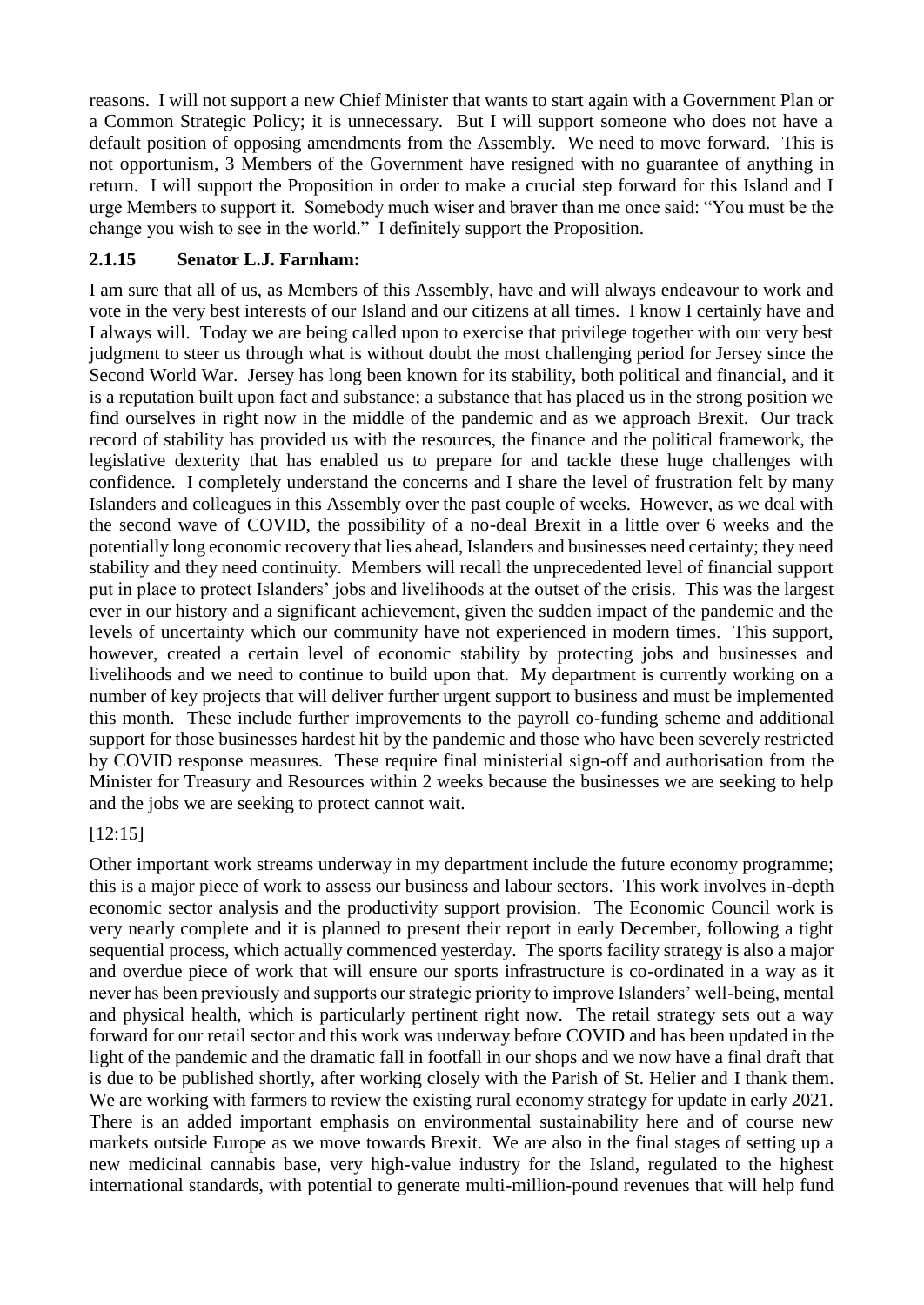our public finances in the wake of the pandemic. The Minister for Health and Social Services is expected to issue licences imminently, as I understand. We were heading for the best tourism figures for many years after a focused drive to reimagine and reinvent our tourism industry. Visit Jersey's role has been even more important through COVID, as the sector has been so severely hit. Major harbour and airport development masterplans were in train before COVID, designed to enhance visitor experience and the financial viability of the ports. Ports of Jersey, as we all know, had a key role to play during the pandemic in maintaining transport links. There has been extremely close working with Government and Visit Jersey and we have not only kept the borders open but also secured new air routes for 2021, despite the severe difficulties being faced by the global travel industry, and this important work has to be ongoing and uninterrupted. Digital Jersey are about to launch a new strategy to enable the Island to capitalise on the fibre network and the accelerated move to more agile, digital, flexible and working practices brought about by the current circumstances. New heritage, culture, art strategies are underway, a new Jersey Competition Regulatory Authority is being established and all this, together with numerous other but no less important streams of business as usual work. If the vote succeeds today, everything falls. Every Minister, every Assistant Minister, every committee, every panel, we start again and that will take time, at least 2 to 3 weeks. I am sure that any new ministerial team at Economic Development or at any other ministerial portfolio would want to or would be duty bound to review all of the current workstreams. Turning to the hospital, the Our Hospital Political Oversight Group have made significant progress and we, the Assembly, are on the brink, I hope, of making a decision next week about the site. The vote of no confidence will delay the process yet again if it succeeds. We know that every day of delay will be costly but it is not just in financial terms. We have promised the residents in the vicinity that, as soon as States Members make a decision, we will move forward immediately with the detailed studies and plans to give them the reassurance and certainty they need relating to their own individual circumstances. To conclude, the electorate expect and deserve leadership from all of us, from every elected Member of this Assembly, whether we are Ministers or we chair Scrutiny Panels or Scrutiny or Backbenchers, they expect and deserve that. Nobody or no single issue is bigger than our Island. But right now we should be supporting each other across all factions of the Assembly. In all my political experience this Assembly is always stronger and most effective when we are together, not when we are divided. Our priority has to be to remain focused on the health and well-being of all Islanders, the protection of their jobs and the livelihoods and the careful stewardship of our economy to ensure that we are well placed and in a good position for the recovery when it comes.

## <span id="page-29-0"></span>**2.1.16 Connétable R.A. Buchanan of St. Ouen:**

I am going to start my speech by responding to some of the points made in the report of the vote of no confidence, which referred to the States Employment Board. Members, in the vast majority of their dealings with States employees, know just how hard they work and how committed they are, amply demonstrated by the response across the service … Remember earlier this year we were clapping for those in health and social care and the S.E.B. are proud, as the employer, to be responsible for such a talented and devoted group of people. Turning to the pay disputes in 2019, which Deputy Southern raised, it is a matter of record that the Deputy felt that the States Employment Board should simply pay its way out of the pay disputes in 2018 and 2019. It was suggested that the Island was in crisis, that money should be made available from strategic reserves. S.E.B.'s position was clear, every opportunity was taken by officers on behalf of the States Employment Board to reach negotiated settlements. Indeed, this was achieved for the manual workers. However, S.E.B. were adamant on 2 key points. Firstly, that the current financial situation in 2018 and 2019, including available budgets inherited by the current Government, were insufficient to meet the aspirations of other pay groups and, secondly, that it was entirely inappropriate to use reserves to pay for ongoing costs. If reserves were used in this way, then when they were gone they were gone. S.E.B. argued that reserves needed to be retained in the event of a real crisis. S.E.B.'s sensible and prudent view has proven to be prophetic. S.E.B. very much regretted that some unions chose to take industrial action, namely civil servants and teachers. We are fully aware of the destruction this has caused.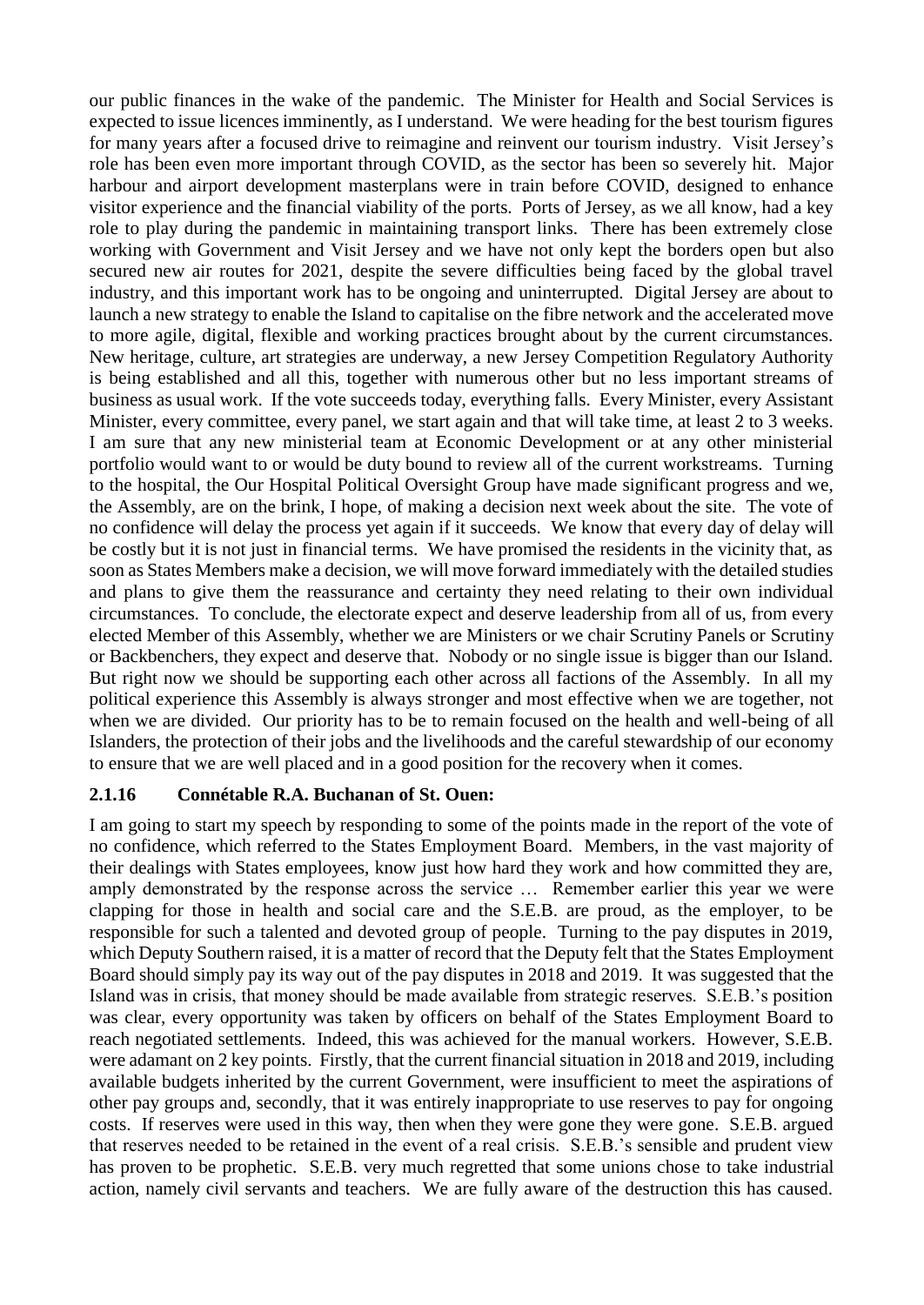However, other groups did not take strike action, as negotiations continued through 2019. In order to bring an end to the disputes, S.E.B. authorised officers to seek agreements by wrapping 2018 and 2019 pay reviews into 3-year deals covering 2020. S.E.B. was able to do this because although there was no more money in 2018 and 2019, the provision was made for higher increases in 2020 through the first Government Plan. Following negotiations with all groups, agreements were subsequently reached with all groups, with the exception of civil servants, who have not agreed to increases implemented. S.E.B. showed significant leadership in working collaboratively with unions to achieve agreements, underlying the board's commitment to negotiate in good faith. By way of example, gain-share agreements that were provided, the same as the Government, as well as improved office unions, were put in place for teachers, prison officers and firefighters. More money was made available to head and deputy head teachers, bringing in new leadership pay structure, and teaching assistants' pay was also improved. S.E.B. also agreed with the unions to bring pay for most nurses and midwives up to the level of civil servants, on average the highest pay group. Sadly, civil servants declined the meaningful gain-share offer, subject that their pay award was implemented without agreement. Since those difficult days S.E.B. notes that our relationship with all unions has improved substantially and markedly and, in particular, much credit is due to the unions and officers for close working throughout the Government's response to COVID. Equally, S.E.B. showed significant leadership when the debacle regarding some allied health professionals and social workers in November 2017 came to light and almost an impenetrable series of management misjudgments were allowed to happen because of a lack of governance. S.E.B. initiated 2 actions, firstly, to implement clearer robust controls to prevent any reoccurrence. Sorry, I should say that the social workers were upgraded as a result of these management misjudgments. The implementation is in place and is working. Secondly, to initiate a comprehensive end-to-end evaluation of all allied health professionals and social workers' roles so that the right gradings for these key groups can be put in place, backed up by evidence. S.E.B. directed that individuals should be kept appraised of progress at every stage and it is a testament also to the professionalism of the trade unions; these have worked productively and well and the matter has now been concluded. S.E.B. remains firmly of the view that the Island was never in crisis during the pay disputes. S.E.B. continues to take its responsibility to be prudent with the public purse extremely seriously. S.E.B. also opposes the view that some of the reserves could be used to pay increases, increased pay offers, loading most cost on to our pay bill and reducing reserves at a time when they could be needed in a real crisis. But I have to say that recent events underline the importance of financial probity, even in the face of difficulty. I would just like to quickly move on to some other points that were made about the States Employment Board in the proposition. Firstly, the proposition suggests that the number of layers in the civil service has increased but that is not the case. The new target operating model directs that there should be only 6 layers up to Director General in each area. This has been achieved and is consistent with building an efficient and streamlined structure for an organisation of the Government of Jersey's size and complexity. It has been suggested that staff morale continues to be very low. The evidence that the States Employment Board has does not support that view. We have commissioned 2 surveys, one in 2018, which was the first one for nearly 10 years and was conducted in March 2018, and then one just recently, which was conducted this summer and was the second one of these. A snapshot of these findings illustrates that overall employment engagement levels has increased to 53 per cent from 50 per cent in this survey. Those who participated said that they now feel proud to work for this organisation. The majority of employees say they love working for the Government. The participant ratio of 50 per cent is similar to other large complex public sector bodies. The Proposition also goes on to make comments about consultancy and a culture of consultancy. We do not believe this is the case. Consultants are not being favoured over existing staff or Islanders. S.E.B. has introduced rigorous and effective measures to ensure that consultants are only appointed where there are clear skills and resource gaps and cannot be filled in any other way. Consultants are required to work to strict statement of works and their work is subject to robust management. The value of their contributions can be assured. The Chief Minister has also undertaken to report to the Assembly with details of all consultants, ensuring complete urgency on this matter. A further point was made about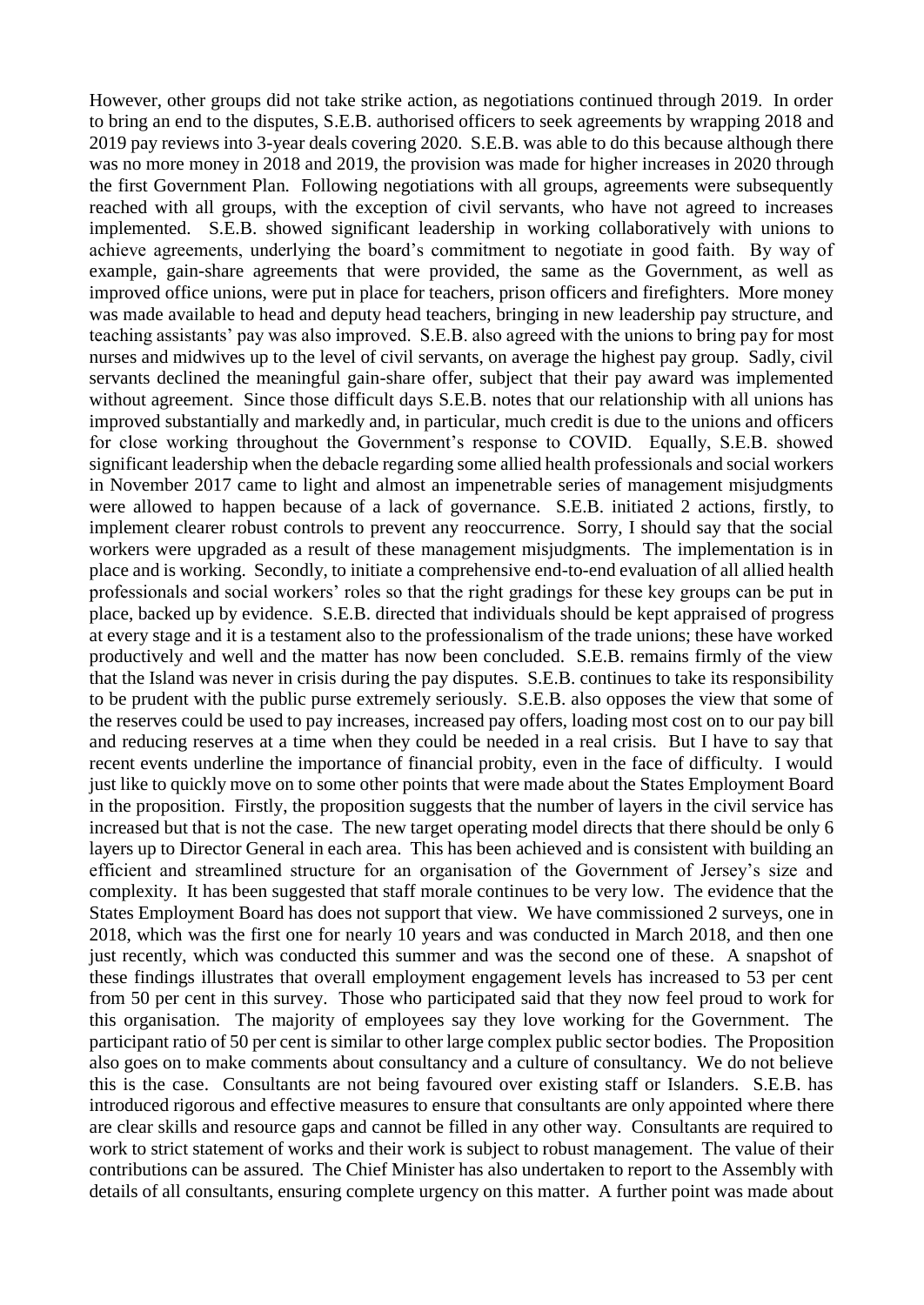the consultants' commitments to Jersey, which I feel is an unfounded criticism, which professional consultants and many public servants who work closely with them simply would not recognise. Then the call was made that the number of staff and consultants now work remotely from other jurisdictions and can be for 2 to 4 days a week. I have to say that, inevitably, with COVID travel and testing restrictions mean that some off-Island work consultants are working from home. However, working from home is with us all, wherever home is because of the pandemic, and is not what anyone intended. A number of consultants also do travel to and from the Island but, again, where cost is incurred this is subject to rigorous oversight and prior agreement with the States Employment Board. I should also like to address a few remarks about comments in the Proposition about a hospital site. I sat on the original board that reviewed the site, the selection process when we came into office in 2018. My own view is that the decision to keep Gloucester Street as the site with the new hospital built round the existing building seemed to have been forced through, very much against the available evidence. This is borne out by the repeated rejection of our planning and proposal for this site. Furthermore, I personally could not find a lot of evidence for the future-proofing of Gloucester Street or indeed a lot of evidence that consultation had been taking place with those who had to use the site. In any case, the site was rejected by the Assembly after a proposition by Deputy Labey. By contrast and under the leadership of the Chief Minister and ably driven forward by Senator Farnham, the Deputy Chief Minister, we have moved at pace through a logical and a structured approach, which included consultation with all relevant parties to a point where the Assembly will have the opportunity to agree Overdale as our preferred site in a matter of weeks and then we can move on to deliver the hospital that we have all wanted and know it needs to be delivered. I know people have commented on this but, in my view, the timing of this vote of no confidence could not be worse.

#### [12:30]

We are still in the middle of the grip of the global pandemic and case numbers in countries that surround the Island are going through the roof, both in France and the U.K. in lockdown. Yet here we are once again talking about ourselves, only this time one of the outcomes because of the removal of the Government. Of course that is the Assembly's absolute and democratic prerogative but the timing with the possible onset of a winter spike and possibility of further restrictions playing on people's minds could not be worse. Is this a good idea to be replacing our Minister for Health and Social Services, my colleague from St. Ouen, when he is proving that we can ably fight this pandemic? We have the Nightingale hospital on hand, a robust track and trace system which works well, and one of the best testing facilities and systems in Europe. We have also implemented, under the guidance of the Deputy Chief Minister, a number of financial support measures to ensure that businesses and employees are to a high degree protected from the worst ravages of COVID-19. While some businesses have indeed suffered, and I feel great sympathy for them, a great number of jobs and businesses have been protected in the Island and this work needs to continue. Which brings me to the issue of Europe. We are currently involved in fast moving and, at times, very difficult negotiations with our European colleagues, with decisions about our longer-term relationship and which will have an impact on our future prosperity of our Island need to be taken at pace. Again, not an ideal time for a change of Government. Finally, we come to the issue with our chief executive. We have all seen the statement from the Chief Minister about the current position, which hopefully draws a line under this saga. The S.E.B. took their decision on second roles based on policies and principles. They have tested those principles throughout this period and they are sound principles. The NewRiver situation was specific but still based on the principles of personal development, no personal financial benefit and no conflicts of interest met these tests at one stage. But the S.E.B. continued to do their own due diligence and we have become concerned about possible conflicts of interest, at which point we gave the chief executive the right of reply; S.E.B. are custodians for employees' right. However, after that the S.E.B. were not satisfied that all the tests had been met fully and took their decision based on this. It was a principle evidence-based decision and one not based on conjecture. It is right that the S.E.B. acts in the interests of the employer and not in the political sphere. S.E.B. clearly has a dual role in these situations and it has to represent the interests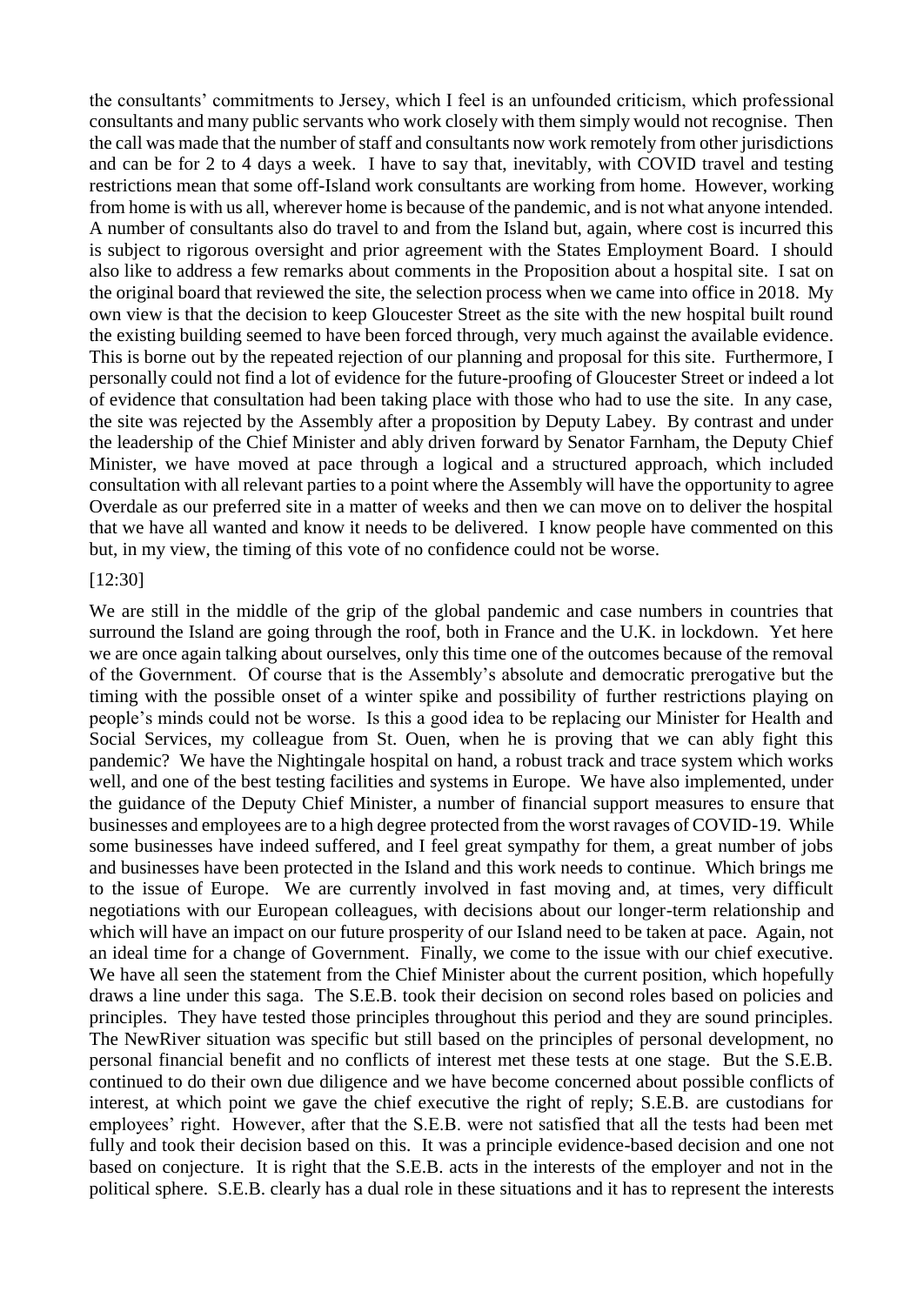of the Assembly, of the Government but at the same time looking after the best interests of our employees. Once again in this case we have stuck by this principle. Indeed, as I look back at my time as Vice-Chair, I think we handled a number of very tricky issues with care and consideration for all parties and with firmness and fairness to achieve the right result. More so, progress has been made with diversity and discrimination issues, the recognition of the gender pay gap, promotion of initiatives to ensure that women in the States workforce can in future break through the glass ceiling to higher office. We are also determined to drive out bullying from the workforce with the help of the Listening Lounge. With the help of Team Jersey we are moving towards a high-performance culture where colleagues are encouraged to get appropriate training to achieve their best. We still have a long way to go and, despite COVID, progress has been made. If we remain in office the Chief Minister and the rest of the States Employment Board are determined that this progress will continue. My view is that this Government and our Chief Minister have successfully steered the Island through one of the most difficult periods I can ever remember in all my lifetime, as well as continuing to progress many of its stated objectives for safe delivery and, as such, the Chief Minister deserves to retain the confidence of this Assembly.

#### <span id="page-32-0"></span>**2.1.17 Senator S.W. Pallett:**

I hope you can understand my recent decision to sign the vote of no confidence in the Chief Minister is not something I took lightly. It was a difficult decision to make, as I have thoroughly enjoyed working alongside both Senator Farnham and Deputy Renouf. I am passionate and I am committed to my work associated with health and well-being and a necessity to ensure that as many Islanders as possible can stay physically and mentally fit throughout their lives. My responsibility for mental health was particularly close to my heart and it has been made all the more poignant as a result of the many in our community who have suffered greatly throughout the COVID-19 pandemic. It has been raised as an argument against this Proposition as irresponsible to bring the vote of no confidence at a time when Jersey is not only facing renewed challenges as a result of COVID-19 but also economic risks as a consequence of Brexit. That these issues have been highlighted is not an argument against change, it is precisely because of these challenges that a large number of concerned reasonable Islanders are encouraged that this vote of no confidence be brought. Today is not a day to advance personal attacks. All too often politics is engulfed with personality. It is not the purpose of this Proposition. There are far more important issues to discuss than to engage in schoolyard whispers. There is no doubt in my mind that Senator Le Fondré is a good decent man with strong principles, a family man who I respect for the time and effort he has put into the various roles which he has held as a States Member. Likewise, I am sure that Senator Le Fondré sought election as Chief Minister for the right reasons. However, being a sound individual of good standing and being prepared to work hard is not in and of itself sufficient for the good governance of our Island. For this reason I have concluded that it is right for this Assembly to debate whether or not Senator Le Fondré is capable of leading our Government until the next election in 2022. To be clear, the sole concern of the signatories of the proposition is to ensure that the Island has a strong and effective leadership into the next election. Having served under Senator Le Fondré's Government for 2½ years I can confirm that the requisite political leadership does not exist; worst still the vacuum in our political leadership has been filled by the chief executive who has far too much power and, at times, does not act in the best interests of either the Council of Ministers or the public more generally. The Chief Minister has allowed this to happen and it simply has to change. The statement issued last night by Senator Le Fondré again highlighted his continued inability to accept any wrongdoing on his part. Much has been made by the Chief Minister's supporters that this vote of no confidence is disruptive. It has further been alleged that this proposition is being driven by self-interest and personal ambition. I refute such allegations, they have no merit or basis. In truth, what motivates the supporters of this Proposition, both within the Assembly and more widely, is the growing lack of faith and trust we have in the Chief Minister to lead effectively and to make decisions in the best interests of all Islanders. I am disgusted and disappointed that our chief executive has the cheek to suggest and I quote: "I am truly appalled about what should be an uncontroversial individual employment matter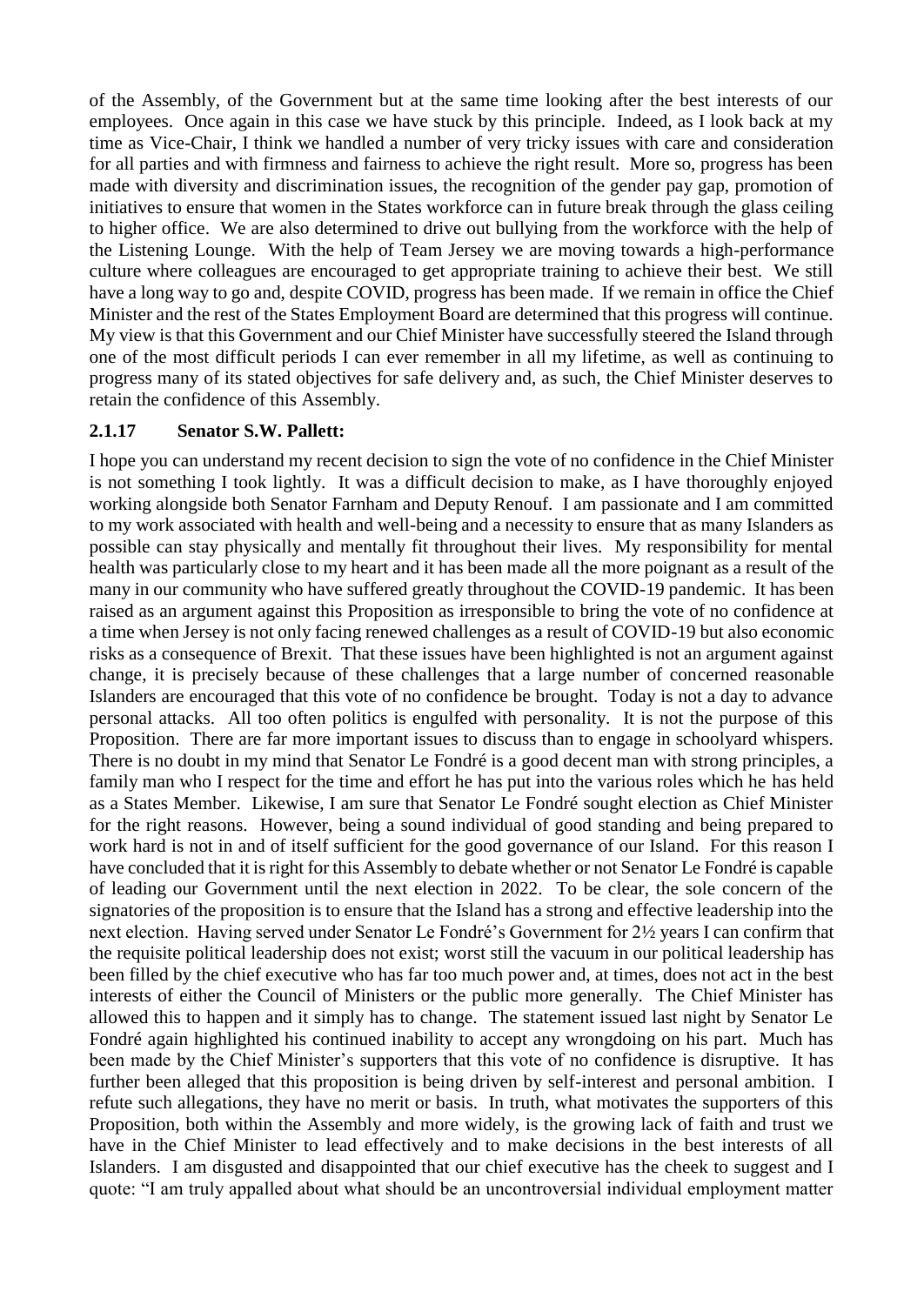has been used as a catalyst to challenge your position." As if elected members in the public have no right to question decisions taken by the Chief Minister. It shows how out of touch both he and the Chief Minister are with the Jersey public if they think the matter was uncontroversial, and underlines why we so desperately need change, not just in the C.E.O. but also the Chief Minister. I want to make clear that I am simply acting in what I consider to be the best interests of the Island, having witnessed Senator Le Fondré's attempts to lead the Government first hand since the 2018 election. I have lost out as a result of this vote of no confidence; this is not an act of political opportunism and to suggest otherwise misses the point. This is not about personalities, it is about what is right for our Island community. Today we have the opportunity to change the leadership at the top of Government at an appropriate time. I say that is an appropriate time and without wishing to be complacent, COVID-19 cases are currently under control. No Islander is hospitalised with the virus at present and with preparations having been put in place for this winter. For those that do not support a change in leadership, much will be made of the excellent job that the Chief Minister and Government have done in relation to the preparation and management of COVID. It should be remembered that the praise we lavish in relation to our management of COVID should be appropriately directed towards our dedicated officials and hard-working medical professionals, rather than to any one politician. These same officials and medical professionals will continue to go above and beyond for our community, irrespective of whether or not Senator Le Fondré is the Chief Minister. For this reason it is not sufficient to look at the Government's response to the pandemic in isolation when determining whether or not to support this vote of no confidence. Turning to Brexit, it is anticipated that the next stage of the United Kingdom's exit from the European Union is going to be difficult for all Crown Dependencies. In reality, attempts are likely to be made to treat us as a pawn in a larger game of chess being played out between the U.K. and E.U. (European Union). But we are well placed and this is not as a result of the Chief Minister's leadership but rather as a result of the preparatory work that has been undertaken by External Relations team, headed by our very experienced former Chief Minister. If anything, the leadership of Senator Gorst on this important issue has sought to highlight the leadership skills which are lacking in Senator Le Fondré. While we do not know the final outcome, Senator Gorst has led us to the point where we have been able to establish our position and robustly advance arguments in relation to trade, which we consider to be advantageous to Jersey. However, we need a Chief Minister who is going to stand shoulder to shoulder with Senator Gorst and lead from the front, clearly communicate the Government's objectives and be a strong leader on behalf of all Islanders. Senator Le Fondré has at no stage demonstrated that he is the person to fulfil this role. It is not sufficient for Members to either simply rely on Senator Gorst or hope that the Chief Minister improves with time. The Chief Minister has had 2½ years and offers no signs of improvement. I believe this is too important an issue for Members to simply ignore the lack of leadership or to place reliance upon misplaced hope. Comment has been made in respect of how disruptive a change of Chief Minister would be to government business and that it would take many months to make up for this disruption. In my view, this is misconceived, rather support for the vote of no confidence proposition would mean that Government would have a chance of making real progress in respect of its business up until the next election. Quite frankly, the Government has meandered under Senator Le Fondré, turning from the promise of one review to another and showing no signs of innovation or willingness to inspire. Remember, this is supposed to be the Chief Minister's year of action. If Members support this Proposition we can make real progress. Within a few short days we can elect a new Chief Minister and within a further short period of 2 or 3 days we can elect his or her Ministers. The same applies to Scrutiny chairs and other elected positions, many of which I suggest may not change hands. It does not, therefore, have to be overly disruptive to Government in the way that some have suggested. This is simply a scare tactic with no foundation in practice. Much has also been made by those who oppose this vote of no confidence that further delays will result from the need for a new Strategic Plan, a Government Plan and, potentially, an Island Plan, which will take months to sort out. Frankly, there is no reason why the current Strategic Plan cannot be endorsed by a new Council of Ministers for the rest of this term. We have a new revised Government Plan that has been lodged and, again, this could be agreed after a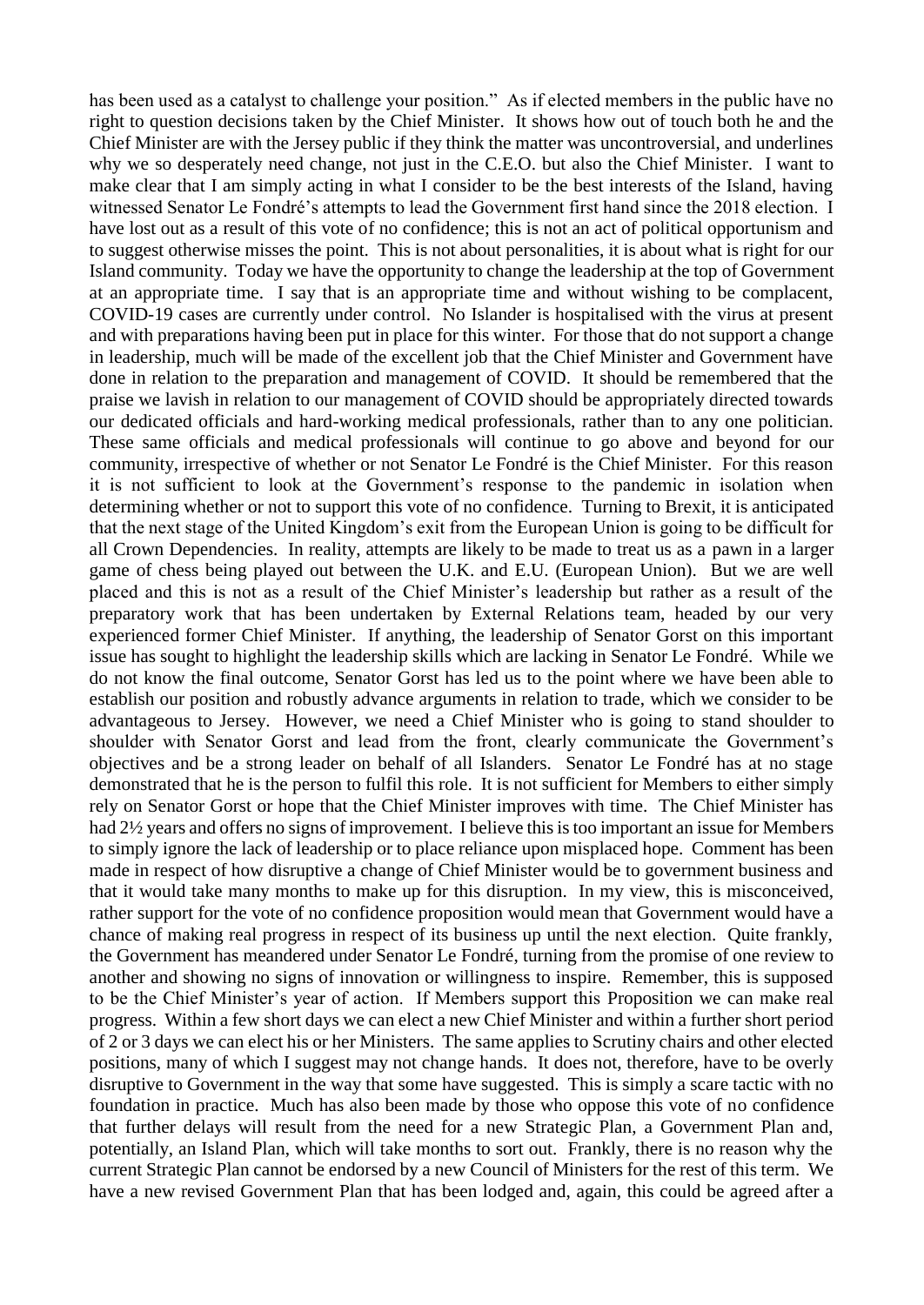new Council of Ministers is elected. There is no reason why an interim Island Plan cannot progress with its current proposed timeframe. In short, there is no need to scaremonger about disruption when in reality supporting this proposition could see a quick end period. Whoever is elected Chief Minister can lead us quickly by forming a new Government and picking up the reins in preparation for what is going to be a difficult winter and spring. For those that have raised concerns over changing a Council of Ministers mid-term and with the risks that surround us, I have been clear that in my view, aside from a new Chief Minister, only subtle changes are required in the make-up of the Council of Ministers; this ensures consistency and stability. The inherent problem in the Council of Ministers is, in my view, the vacuum in leadership at the top. This permeates through the Council and impacts on it effectiveness. All of those who have contacted me, and there have been many, in fact more than on any other issue since I was elected, they have expressed support for a change but are desperate to get behind the Government at this political stage. However, this support is contingent upon having a Chief Minister who they have respect for and who they have confidence in. They want a Chief Minister who they can trust, one that will restore the public's faith in Government, someone that will lead from the front and not simply one that will have a communications team issue statements. The current situation is not sustainable and is damaging to the democratic institutions of this Island. The public want stronger leadership, better communication and transparent and improved decisionmaking. Even if we take the last week in isolation, we have seen just how short the Chief Minister has fallen and be unable to offer us any real signs of leadership, that he is on top of his brief or that things are moving in the right direction. In truth, the vacuum in leadership has been sadly lacking over a lengthy period of time. Recent events have simply served to highlight the Chief Minister's shortcomings. If he believes that last night's hastily-issued statements would take the heat out of the situation, then he is yet again showing bad judgment, as all he has done is fan the flames on a situation that over which many questions have still yet to be answered.

#### [12:45]

Looking back a bit further, it saddens me when I think about the amount of time and effort it took to resolve the damaging public sector pay dispute; that ultimately led to many public sector employees, including teachers, having to go on strike for improved pay. Let us just pause there for a moment; here in Jersey we saw widespread disputes in our public sector, strikes and a significant deterioration in the relationship between workers and their employers. I was at the Weighbridge for one of the public meetings and spoke to many of our dedicated staff who made it clear to me that they never thought they would ever be put in that position. I could see in their eyes the anger but also the disappointment that our political leadership had allowed this to happen; many were also upset that they had been so badly let down. The strength of any organisation is in its workforce and it is vital that a mutual respect exists between employer and employees, so to this day. Not only did the Chief Minister allow this to happen under his watch but his response was to attempt to seek a law change in order that he was no longer responsible for the States Employment Board. Is this really the actions of a Chief Minister who leads from the front? I really cannot understand why the Chief Minister allowed the situation to escalate in the way that he did and why he believed it was right to treat our public sector in such a disgraceful way. I have no doubt that the stance taken during the pay dispute was driven by the chief executive out to minimise the cost of resolving the dispute, rather than dealing fairly with dedicated staff, dedicated staff who have been there far longer than the chief executive managed to stay in position and who will be here for years to come. I was disappointed that the Chief Minister did not step up to the plate much sooner to resolve what was a very sorry state of affairs and one that still leaves a very bitter taste within the mouths of our public sector employees. To make it worse, if that was possible, this co-existed with the chief executive attempting to introduce a new target operating model for the public sector. In his statement last night the chief executive admitted that there was, quote: "Much still to do to complete in public sector reforms." I am sorry to say that the model is in a shambles. Was the damaging pay dispute really the way to get your employees on board? The Chief Minister should have understood that and should have taken a far harder line with the C.E. (chief executive) in resolving the dispute. What he should not have done was to pass the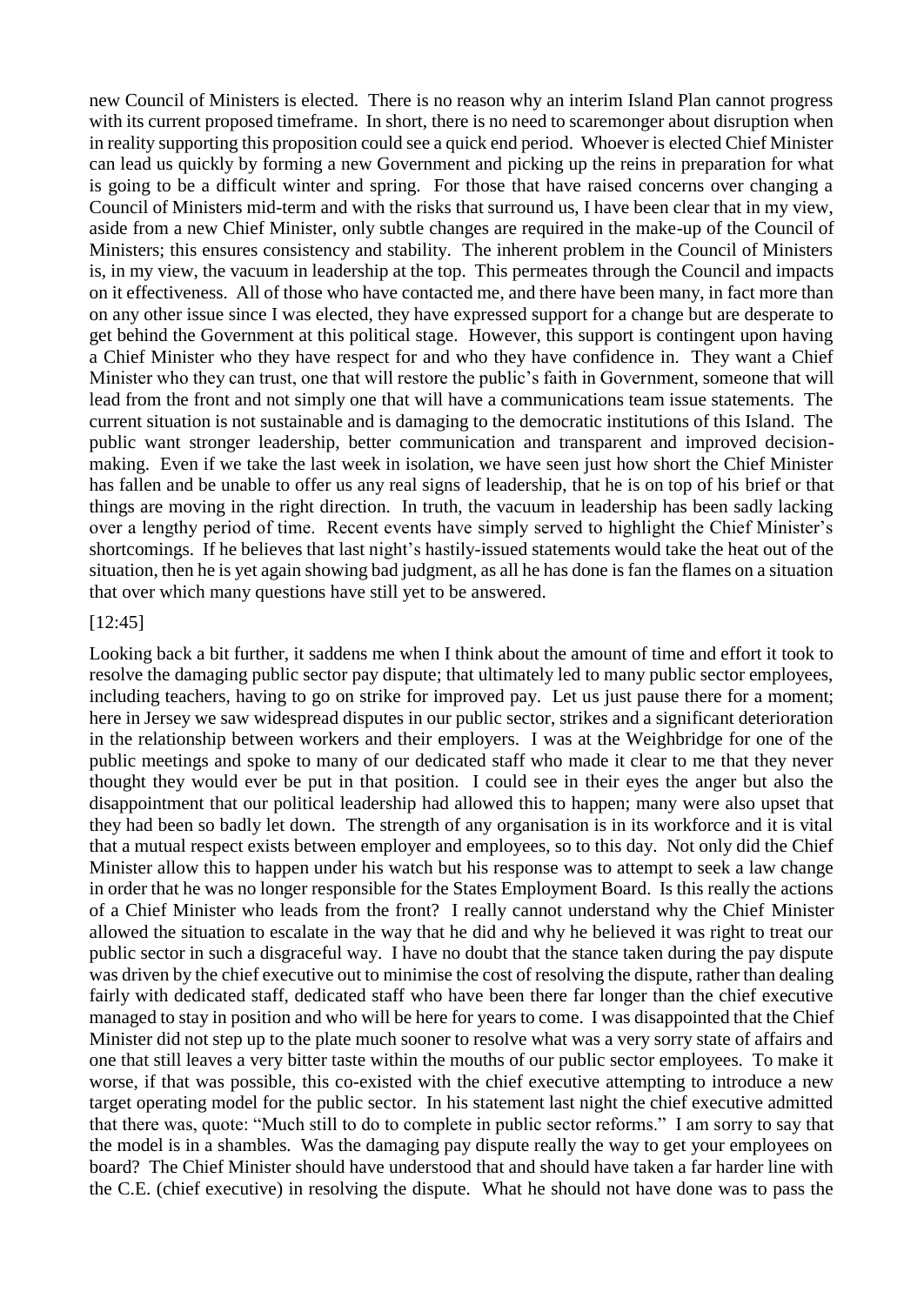buck to the Constable to St. Ouen and simply bury his head in the sand. These are not the actions of a leader. Returning to the operating model, today this is not complete and many or our long-serving, loyal public servants remain without full-time contracts. These workers have been employed under short-term interim contracts and without any certainty of employment. What kind of responsible employer acts in this manner? Many workers still added data job descriptions and they are not only disappointed but are becoming increasingly demoralised. This has happened under this Chief Minister's watch and, frankly, whether we have a new Chief Minister or not there is a need to address this issue as soon as possible, so that we have a public sector that is singularly focused on providing the best possible service for the public of the Island. In truth, I do not think we can achieve this with the current chief executive, though I am pleased that he is moving on, or is he? Is he stepping down permanently? Is he continuing in the short term or what exactly? Yet more dithering and lack of information on the terms he will leave under. Come on, where is the leadership here? But today this is not a vote of no confidence in the chief executive, it is the Chief Minister who must take responsibility for the lack of oversight in relation to the chief executive and his failure to deliver that has led us to where we are. Moving forward, we must ensure that those who work in the public sector are treated respectfully. The chief executive contract was clear, he should be fully committed to this Island. From the views expressed to me over the last 10 days by Islanders it is clear that they consider the chief executive was taking the Island for a ride and that his conduct is undermining the very institutions of our community, which are supposed to be beyond reproach. In short, the Chief Minister has, in his time in office, failed to show any real signs of leadership. This was exposed through the public sector pay dispute and his refusal to properly engage with either the media or the public in response to the pandemic. The Chief Minister has demonstrated a gross misjudgment in relation to what is and what is not acceptable in relation to the conduct of his highest ranking public official and this …

## **The Bailiff:**

Senator Pallett, I am afraid the bell went a minute ago and your time for speaking is now at an end.

## **Senator S.W. Pallett:**

Thank you very much, Sir.

## **The Bailiff:**

Thank you very much indeed. Deputy Martin, can I ask, do you think you will be 10 minutes or so or more?

## **Deputy J.A. Martin of St. Helier:**

To be honest, Sir, I have not really timed it but I never really stick to what I have written anyway. To be safe, and I know we have only got an hour, but Senator Ferguson might have a shorter speech, she is after me but I am in the hands of the Assembly, Sir. I can go or I can stay, either way.

## **The Bailiff:**

The question is, do we stop now and come back at 1.50 p.m., which might be a sensible thing to do, it is still an hour?

#### **Deputy J.A. Martin:**

Yes, Sir, that will be fine.

## <span id="page-35-0"></span>**LUNCHEON ADJOURNMENT PROPOSED**

## **Deputy R. Labey:**

I propose the adjournment, Sir, and come back at 2.00 p.m.

## **The Bailiff:**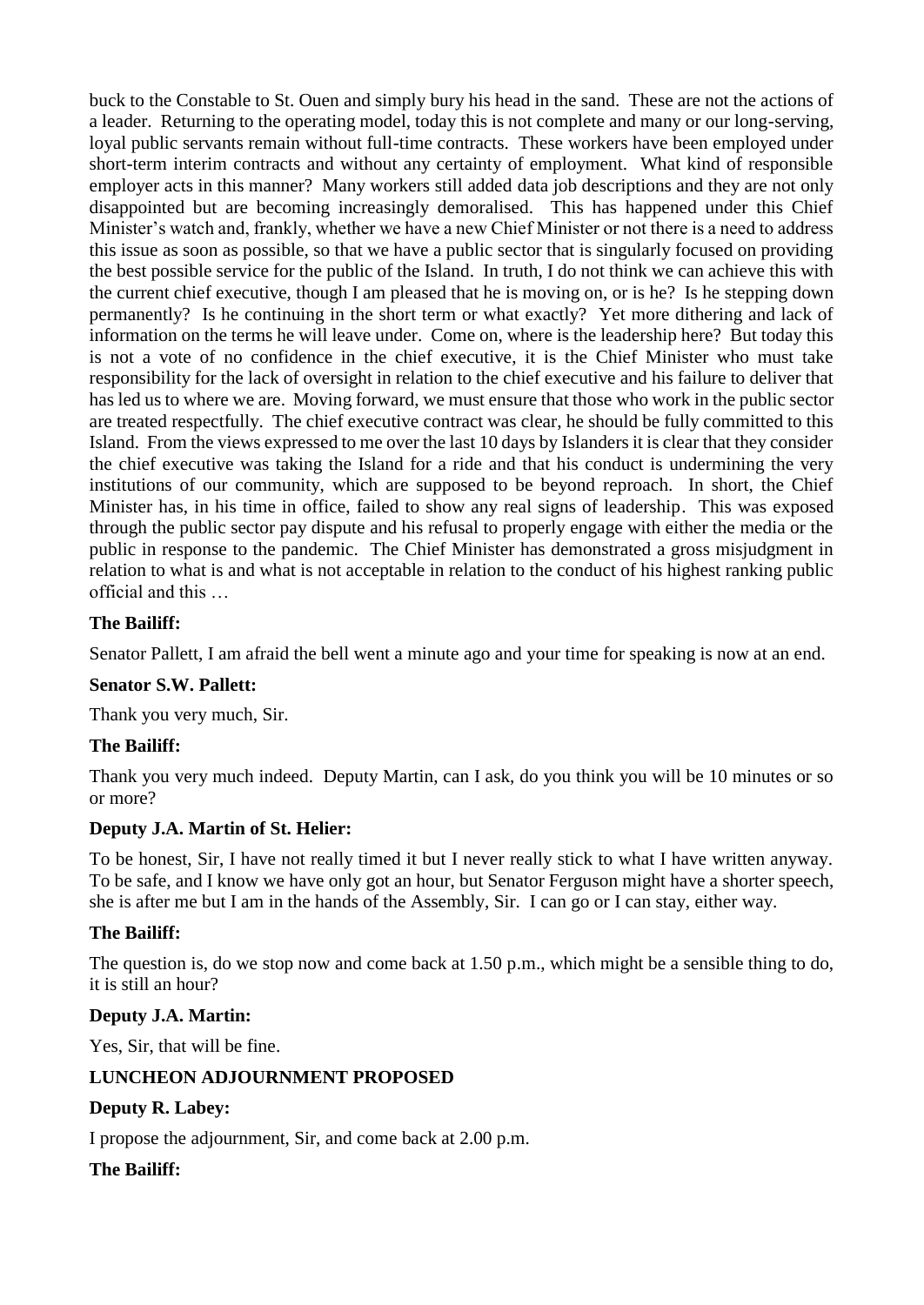Very well. We can adjourn now and come back at 2.00 p.m. and Members have asked that we come back to 2.00 p.m., it gives us a slightly longer lunch hour by about 5 or 10 minutes or so. Very well.

## **Deputy M. Tadier of St. Brelade:**

Yes, it just seems strange that we have cut off a senior Member, a Senator, when we have agreed to sit until 1.00 p.m. deliberately so we could have more speeches and we are having a 9-minute early lunchbreak and we have not even let the Senator finish his speech. I just wanted to point that out. I, for one, would like to …

## **The Bailiff:**

Deputy, this is not an opportunity to point it out. If you wish to say you do not want to adjourn, then that is something you are entitled to say. But merely to make …

## **Deputy M. Tadier:**

I think I can say that, Sir, and I am saying that I do not want to adjourn. How long are we going to be censored for? This is ridiculous.

## **The Bailiff:**

But as an observation from the Chair, the States Assembly said that there should be a 15-minute time period for speeches and there was a 15-minute time period for speeches. That is exactly how the Standing Orders have been applied. There was always the opportunity for anyone to ask for a longer period for speaking had they done so in advance, which indeed one Member did. Very well. You proposed the adjournment. Does any other Member wish to speak on the adjournment? Could those in favour of … quite clearly everyone has stood in the Assembly. There is a vote that has been passed, could people please indicate whether or not they wish to adjourn by using the voting link in the normal way and we will come back at 2.00 p.m.? Perhaps people could vote in the chat if they cannot vote on the link.

### **Deputy J.A. Martin:**

Sir, just before the vote went up, there was a request and I think she might have heard, there were 2 requests, Deputy Perchard cannot come back until 2.00 p.m. but we had already agreed we were going to come back at 2.00 p.m., so just to let her know, thanks.

### **The Bailiff:**

The Proposition is adjourn now and come back at 2.00 p.m.; that is the Proposition. If anyone has been able to vote in the link we will count that vote. If anyone has not been able to vote in the link, could they please vote in the chat? I have noted those votes that have been cast in the chat so far. Very well. If Members have had the opportunity of casting their votes, I ask the Greffier to close the voting.

| <b>POUR: 32</b>           | <b>CONTRE: 5</b>         | <b>ABSTAIN:</b> |
|---------------------------|--------------------------|-----------------|
| Senator L.J. Farnham      | Deputy G.P. Southern (H) |                 |
| Senator J.A.N. Le Fondré  | Deputy M. Tadier (B)     |                 |
| Senator T.A. Vallois      | Deputy J.H. Perchard (S) |                 |
| Senator K.L. Moore        | Deputy I. Gardiner (H)   |                 |
| Senator S.W. Pallett      |                          |                 |
| Connétable of St. Clement |                          |                 |
| Connétable of St. Brelade |                          |                 |
| Connétable of Grouville   |                          |                 |
| Connétable of St. John    |                          |                 |
| Connétable of St. Mary    |                          |                 |
| Deputy J.A. Martin (H)    |                          |                 |
| Deputy K.C. Lewis (S)     |                          |                 |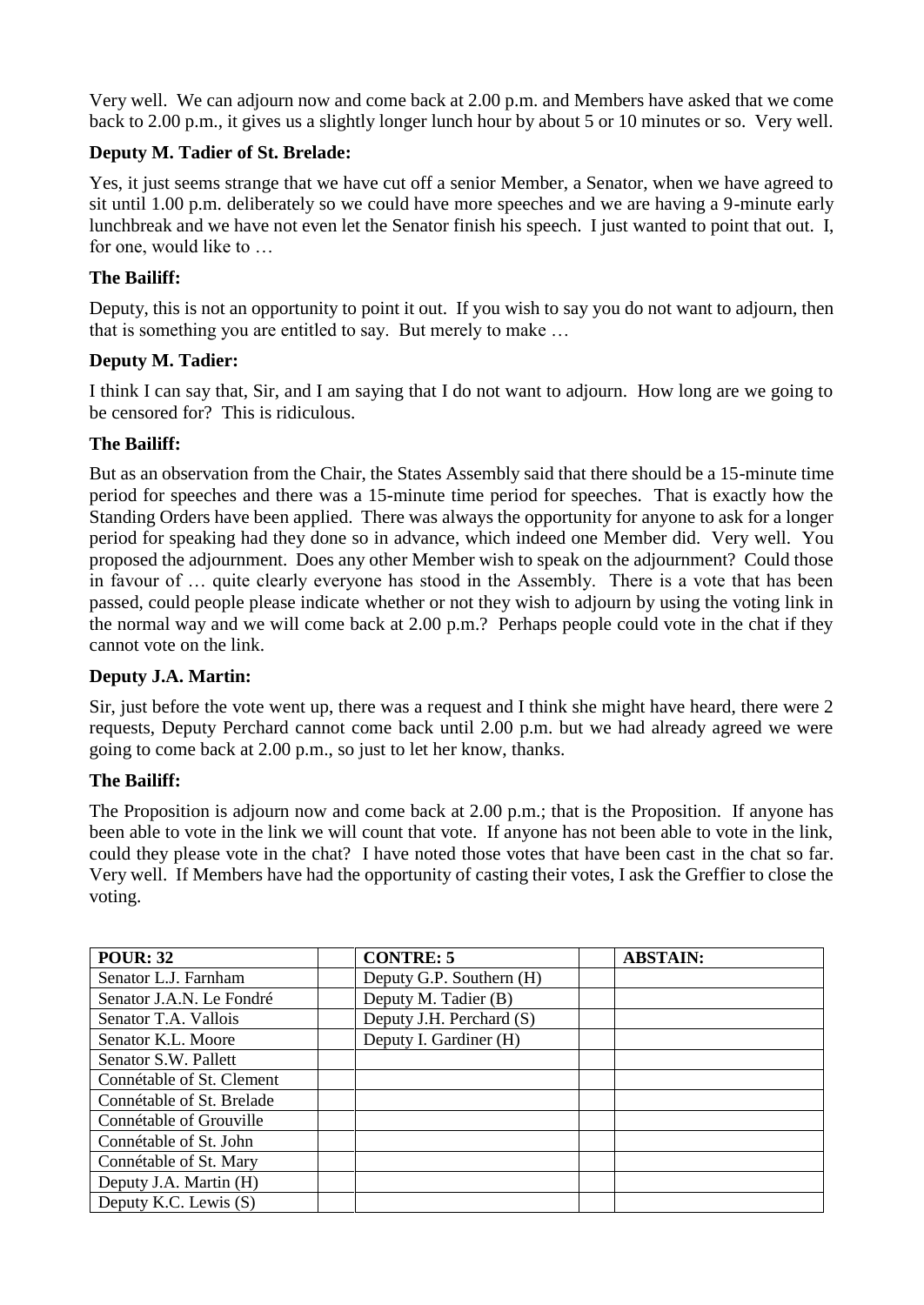| Deputy M.R. Higgins (H)    |  |  |
|----------------------------|--|--|
| Deputy J.M. Maçon (S)      |  |  |
| Deputy S.J. Pinel (C)      |  |  |
| Deputy of St. Martin       |  |  |
| Deputy of St. Ouen         |  |  |
| Deputy L.M.C. Doublet (S)  |  |  |
| Deputy R. Labey (H)        |  |  |
| Deputy S.M. Wickenden (H)  |  |  |
| Deputy G.J. Truscott (B)   |  |  |
| Deputy J.H. Young (B)      |  |  |
| Deputy L.B.E. Ash (C)      |  |  |
| Deputy K.F. Morel (L)      |  |  |
| Deputy G.C.U. Guida (L)    |  |  |
| Deputy of St. Peter        |  |  |
| Deputy of Trinity          |  |  |
| Deputy of St. John         |  |  |
| Deputy M.R. Le Hegarat (H) |  |  |
| Deputy S.M. Ahier (H)      |  |  |
| Deputy C.S. Alves (H)      |  |  |
| Deputy K.G. Pamplin (S)    |  |  |

We are adjourned and come back at 2.00 p.m.

[12:55]

### **LUNCHEON ADJOURNMENT**

[14:00]

### **The Bailiff:**

Yes, we then resume the debate on P.149.

### **2.1.18 Deputy J.A. Martin:**

I hope you will not mind if I stand; I noticed Deputy Russell Labey doing it the other day and I prefer the pictures and the real thing. It might be the last time I do it as the Minister, so I am standing for the occasion. I would like to take Members back to Valentine's Day, it was Friday, the 14th. I ask Members to please try and remember where you are because this is a significant day. For some, it might have been a lovely day if you remembered to buy your partner a nice bunch of flowers or some choccies; if you had not maybe it was not so good. But that day was the day I was in my ministerial meeting and people were coming back to Jersey from countries that had COVID, bad COVID, so we said: "We have got to do something." We came up that day, which was Friday, the 14th, we decided that anybody coming back to Jersey from those countries should not go to the doctor, they should self-isolate for 2 weeks, they would get pay for 2 weeks, sick pay, and even if they had not got the full contribution they would still get that money. I signed that Ministerial Decision about 3 days later, that was all getting in train. I say that because we have been accused ... they had no idea what we were doing before COVID landed on our doorstep, whether there were talks going on all the way. Deputy Gardiner this morning said she was the only one who asked a question. No, on Monday, 9th March, and I cannot remember for the life of me why we sat on a Monday, I had a very helpful oral question from Deputy Ward on this specific subject. When I explained what I had done, and I think it was in conjunction with Health, anybody not being here the 6 months as mandatory they would be in hospital, it was all sorted. Privately, Deputy Ward thanked me, I remember as we went through the back there, so he said it was a good decision. Obviously, it was a good decision but then on 10th March we had our first case and the world went mad. I was already discussing what I was going to do for people who were going to be trapped here, who did not want to leave here but they had not done the 5 years. I spoke to my officers, my Assistant Ministers and we talked about 3 different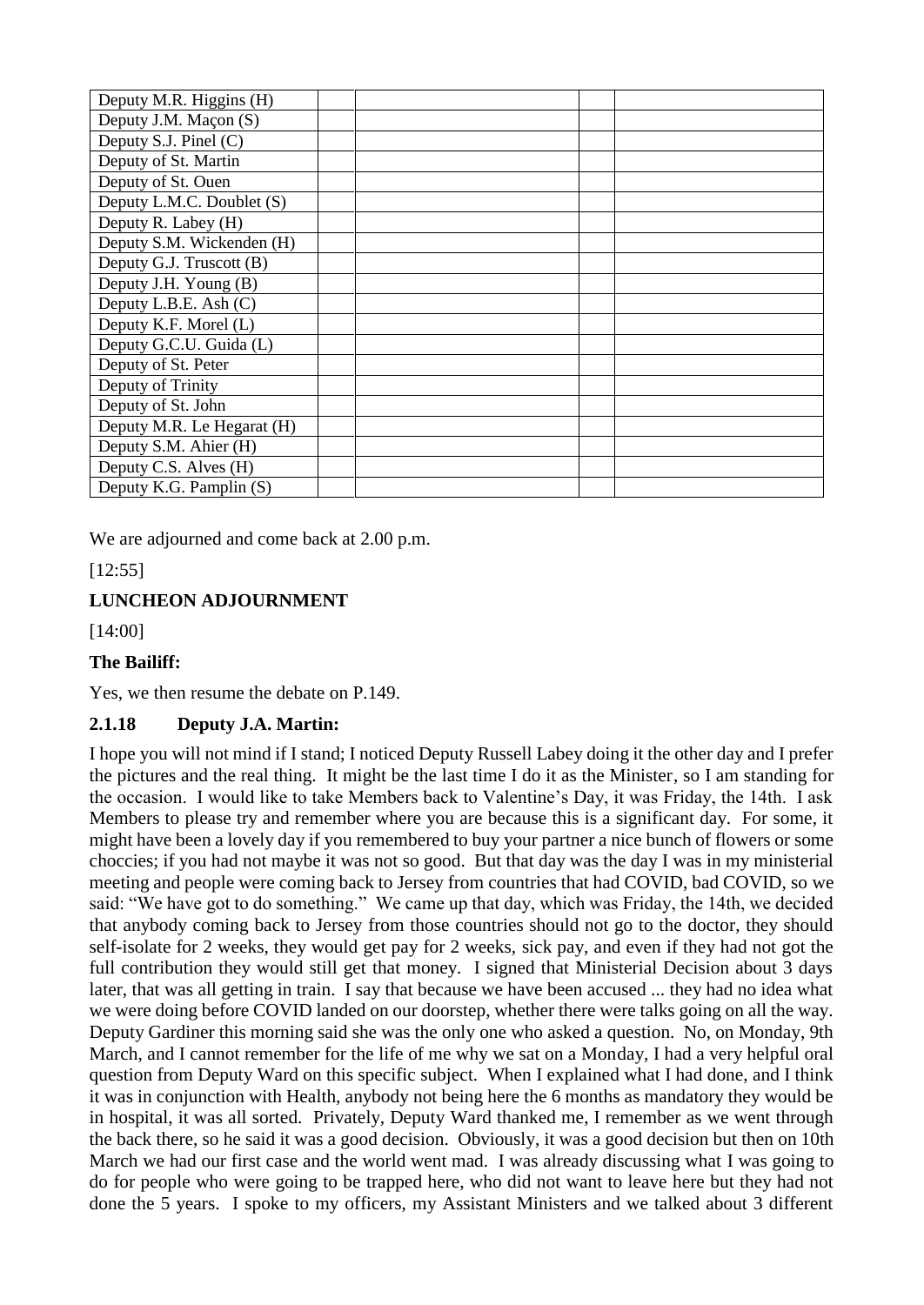options and I took them to C.O.M. (Council of Ministers) early on. There was a "do nothing" option, receive income support or do a new scheme under 5 years. Our preferred one was do the new scheme and I got that endorsed by every Member of C.O.M. Every Member said: "Absolutely, we are not having people trapped here with no money" and that was passed. I took it back, I went back to my officers and I said to them on 20th March: "Do this scheme, bring it back to me and I will take it to C.O.M." which went back on 26th March. It started on 1st April and it was only supposed to be 3 months but I extended it. It ended at the end of August and it helped so many people, and that was what Jersey does. I was so proud to get that through the C.O.M. with no fight and absolutely sanctioned by my Chief Minister. For information, the budget was £710,000 and we spent £530,000. A good decision. Anyone could have challenged it, anyone could have brought an amendment. I would answer these questions or a proposition to do something different. No, what I had done was accepted. On that exact same day, 20th March, and I have checked my minutes and I cannot believe I was in 4 places at once, we set up, the Chief Minister, obviously the chief executive, everyone, they got the right people on board and we produced a community task force. I chaired it along with Deputy Labey. We had Constables on it and I insisted that we had Deputy Alves and Deputy Gardiner on it because they would be able to reach communities that lots of people did not, and that was fantastic. I want to thank everyone that worked on that and I know Deputy Labey wants to say a lot more about that in her speech. Again, on that same Friday, leaving that setting up the community task force, previous to that all week myself, Senator Farnham, the Minister for Treasury and Resources, we have had late nights, my Assistant Minister in Broad Street trying to get the first phase of the co-funded payroll scheme up. Myself and the Minister for Economic Development, Tourism, Sport and Culture were stood giving a press conference at 4.00 p.m. - 4.00 p.m. - and as soon as we finished that one, we had to start on the second co-funded scheme. Just as we had announced the first one, 3 days later we shut the pubs so it was so much needed. On 30th March we locked down and my phone lines, 444444, 445566, had in that one day 2,500 calls and this was all because we had arranged that people could do this. My officers were saying: "We have split the teams, some are at home [this was 4 weeks before] they cannot get ill because people who need to know will need to train more people so people are ..." the most anxious thing is if your money does not go in your bank, your pension, your benefit, anything, so we had that sorted. Did not have a plan though, according to lots I have heard; no plan, absolutely not. At the same time, myself and the Minister for Health and Social Services, who will probably speak much on it later, were having talks with G.P.s and they wanted to go out to the vulnerable, they wanted to give them rescue packs and they did that over the weekend of 13th and 14th March. Letters went out, prescriptions to 3,000 Islanders. I cannot thank our G.P.s enough but it is always forgotten as well, the pharmacies were opening up all hours and they filled those prescriptions. For people who were shielding, we had Jersey Post. All this through the community team, there were so many decisions that needed to be made, all by politicians, hundreds and millions of pounds for these schemes, not the medical team. Not the medical team. The medical advice has been fantastic but the decisions had to be made by politicians. That is when I sit here today, or stand today, and I keep hearing: "We can carry on because everything has been set up. These people have done so well, they have handed over to someone else. We have got the medical people involved as well." It just beggars belief some of the things I have heard. I mean, some of these people have been politicians nearly as long as me, they would know that a medical man is not running these schemes. I know that the Minister for Children and Housing ... I have talked about a little bit of what I did in the first 4 weeks, we never stopped, and then we were having extra sittings and everything. The Minister for Children and Housing came to me and he was concerned about what I was doing and we worked together and he got so much support. He got an emergency housing team set up, he got full support for freezing rents in this Assembly, no evictions if your tenancy was up. We supported him to do this. More money for shelter, we supported him to do this. With his Children's portfolio, again, fantastic work he did. Absolutely fantastic work. He wanted for the vulnerable children that were identified ... and believe it or not there were 10 identified children whose parents had only been here 10 weeks on my C.R.E.S.S. (COVID-19 Related Emergency Support Scheme) and they were in these schemes because we were working across and together. I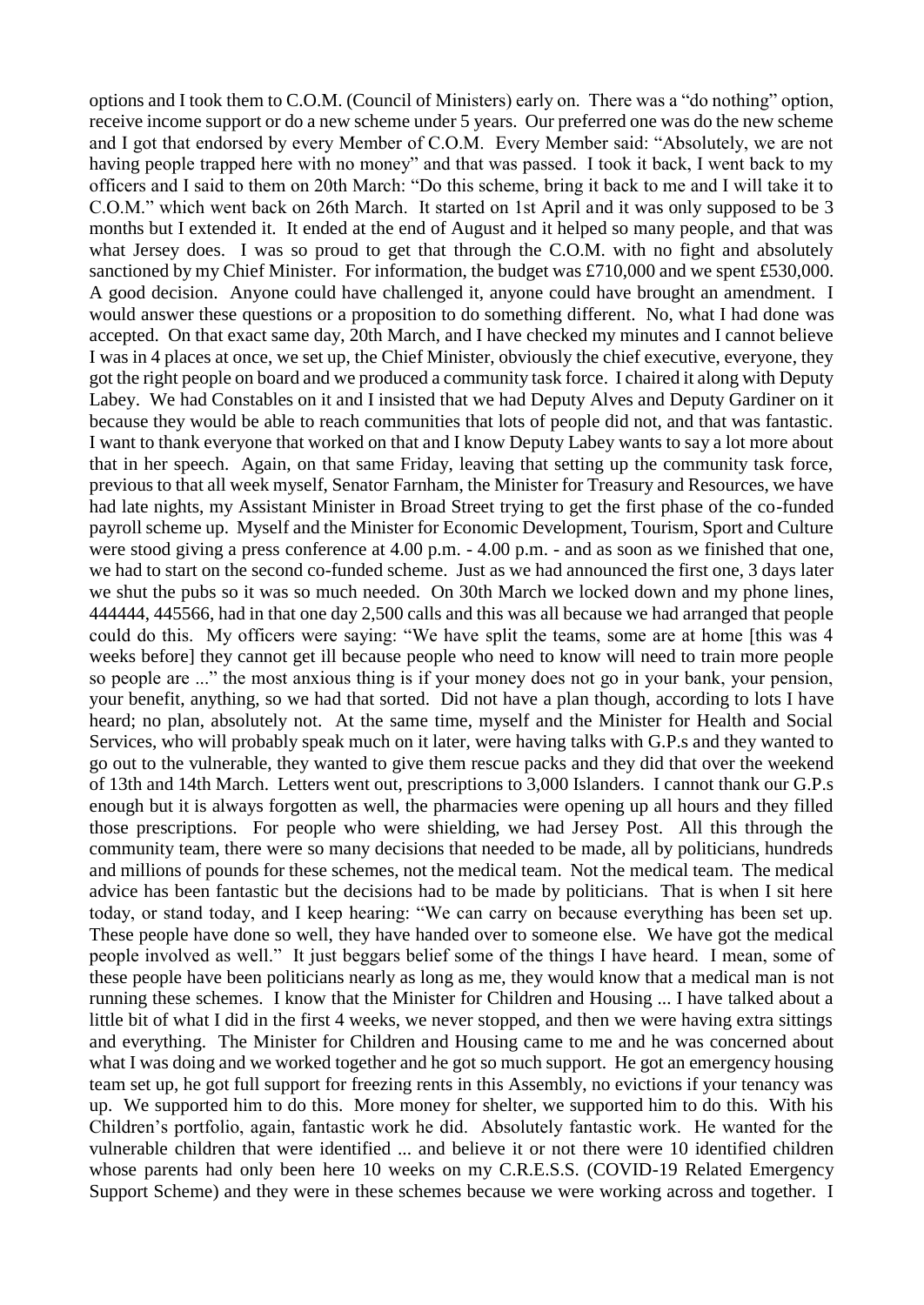am really sad that Senator Mézec resigned and his speech today, and a few people have said this ... and I have to pull people up because I am the Minister who brings employment law and brings changes to employment law. But according to what happened to the chief executive, we should not have followed any of that, there were demands of this last week. Deputy Gardiner said she wanted to know last Friday why did it not happen? What do I do, carve out a process for high executives or just do I carve out for people who are on a lower wage? I do not carve out for anybody. During the pandemic I got a lot of pressure to change employment law and about the redundancy rule. Not moving. I did not move and none of my Ministers or my Chief Minister asked me to do so. Today everyone says of Senator Le Fondré's leadership. Well, we did not have collective responsibility going through, the worst thing Jersey can remember in politicians' history. We know there have been worse things and we had a left party, a far right, a middle but he got a consensus with everyone and it moved fast. It moved fast. That again, my disappointment in the Reform Senator to take his party with him, thinks he is going to ever get a better listening on what he wanted to do and the support, I just do not see it. We have the best COVID test in Europe, we have been asked to go to Heathrow and teach them, so what is this vote about? I have been listening and I still cannot quite get my head around it yet. Some people have gone as far back as when Senator Le Fondré was elected, they did not vote for him and he did not do something else. It should have been me or it should have been him but it was not their choice. I am thinking and the best - the best - all the work, all through COVID putting this Government Plan together, the Le Fondré plan, all our pictures are in it, all that work, I have been told today by Deputy Gardiner, Deputy Doublet, a couple of Constables, an ex-Assistant Minister, Senator Pallett: "Oh, we will keep that, thank you very much. We like that" but I looked that up. When you take somebody else's work, there is a word for it, it is called "plagiarism". You be very careful if you take my hard work. Also I have been told by 3 or 4 Backbenchers: "We only want to cut your head off. We will keep the rest of you." Nobody spoke to me. My integrity, honesty and everything else in the Nolan principles has been insulted too but they are saying: "You are all right, you will keep your job." Do not make presumptions I am going to dig you out of this hole or all the Ministers will dig you out of this hole if you think this is the time to bring a vote of no confidence. Get your facts straight or talk to some of us first. Never tell me that I have got a job. I have had a job for 20 years that has been all different shapes and forms. We are a small nation government who compete and we punch well above our weight in the world of international finance. We do this and we know that we do this because we had a stable government. Senator Moore said: "Think of finance, the public have got no confidence in this Chief Minister." That is absolutely mad, finance wants stability. I cannot believe where we are today. I think people should think very, very carefully why and if you are going to support this vote. This is a nuclear option, you have to give serious thought to the effect what this vote of no confidence could do to the reputation of this Island. If you are not giving it really, really serious thought, you really should. I want to finish - there is always more I can say - I am proud of this team, we have worked tirelessly, we have still much work to do, it is ongoing but it has been a pleasure and I have never properly thanked enough all the officers who have been there. I have been in 4 meetings a day and I might have only been in 2 but it would be the same officers every time from 8.00 a.m. in the morning until 10.00 p.m. at night.

[14:15]

We have not got an over-fat civil service. When we needed them they stepped up and these got the people the co-funded payroll scheme. People have come up to me in the street and said: "The States have done fantastic for us." It has taken many greater past States Members, men and women, to get Jersey where it is. Fifty years, over 50 years, many sadly are not with us now. Most of them would be turning in their grave at this time, in the middle of a winter COVID and on that runaway train called Brexit that has no deal, but bring in another Chief Minister. If you vote for this today, these past States Members and your decisions will come back to haunt you. Be sure, if they do not, I surely will. Thank you.

### **2.1.19 Senator S.C. Ferguson:**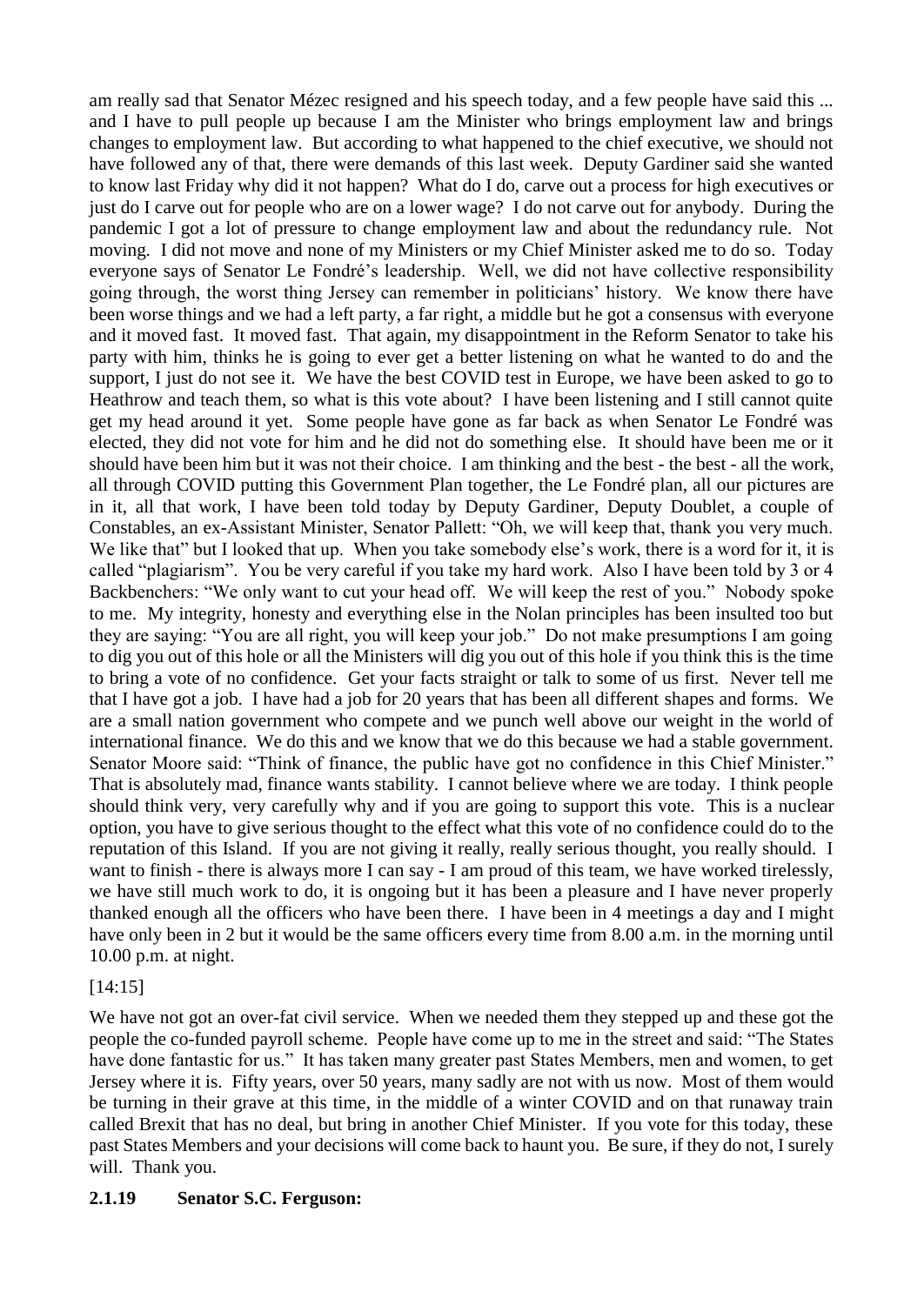My thanks to the I.T. Department who got me back to the bar, so to speak, over lunch. I do not know why I am still on it, oh, well, never mind, if you can still hear me.

### **The Bailiff:**

Senator, I think the ruminations as to how you are here is probably eating into your time a little bit.

### **Senator S.C. Ferguson:**

My thanks for the patience. Let us first of all go back to the position before the last election. We are in a mess but it harks back to the last election. We were busy before the election with a multitude of legislation, too much, really. It was ill-advised and we did not complete the changes which were required in the structure of the various civil servant officers and required disciplines after the election. Also, while we were busy with the election, we changed Chief Ministers and we gave the keys of the safe to the head of the civil service and during the election process our new civil servants got entrenched. It is also a problem that we do not have a policy for the C.E.O. not to have second jobs as they do in Whitehall nor for the second layer of civil servants at the top to list their financial interests. I have to, why should they not? They have got a bigger pension than I have and a bigger ... but anyway a much bigger salary sounds thoroughly unreasonable but it is not, I do not think. If you are taking public money, you should be responsible for having ... but that is a debate to be discussed when I get this Proposition lodging shortly. I will not linger over the job profile which I have been looking at, the job of the Chief Officer. I leave it to you to contemplate, sometimes the onlooker sees all. For Jersey, we had a large property which the company would help develop some large sites. Given that we have got an external property company, S.o.J.D.C. (States of Jersey Development Company), and given that the operational count of the profits on building one, as highlighted in the Auditor General's report, it seems that (a) they cannot count and it is a very tempting target. Scrutiny concentrated on their narrow furrows instead of on the ball. Did the Treasury even discuss this mistake on the properties? The other interesting fact of transferring Jersey Property Holdings to the Chief Officer's office around about last quarter, I think, we need a character like David Flowers to run Jersey Property Holdings, someone who can run a property estate but is not distracted by the mundane and has sound business experience in the wider property market. One thing is clear, the due diligence is not efficient within the States. We need the careful in-house as well as out-house. Those who have done due diligence work in the private sector or at the J.F.S.C. (Jersey Financial Services Commission), I do not chase child molesters but I do have the thrill of the chase after crooks and financial thieves. That is why the Public Accounts Committee has taken so long to complete the report on the real estate organisation. It is very big and it is very complicated and we need to look at it carefully. It is now in the hands of the new chairman, Deputy Gardiner, which will be an interesting work of art I shall enjoy watching. Our problem includes the fact that our civil servants do not regard either the public or the Backbenchers or Scrutiny on the whole is worth regarding, certainly the higher-level ones. We have our  $1(1)(k)$ s offering contacts with influential pharmacists in major companies and being regarded as a nothing. They ring up to say: "I know so-and-so at such-and-such a company who would be delighted to contact you" and: "Oh, yes, thank you, we know all about it." They have been treated like rubbish and the only complaints register is also rubbish at the moment which is why we did a report on it. There are problems where the F.O.I. (Freedom of Information) system is reviewed and censored in the same way you will hear me comment on the Vanguard consulting system who have great success in coping with painless improved efficiency in the civil service, particularly in regard to health. It has testified before the U.K. Public Accounts Committee about H.M.R.C. (Her Majesty's Revenue and Customs) and he has spoken to our own Public Accounts Committee. He has spoken to the Chamber of Commerce and, unknown to members of the Institute of Directors, he has worked for the companies of which they are branches but unfortunately it has not connected for the civil service. Rubbish. Basically we need an efficient civil service system. Do not send me a Public Accounts Committee report of 160 pages, that is totally incompetent. It required a 2-page-plus and a short appendix. As a graduate recruit of Columbia Business School, I would have been thrown out of class for such stupidity. I want to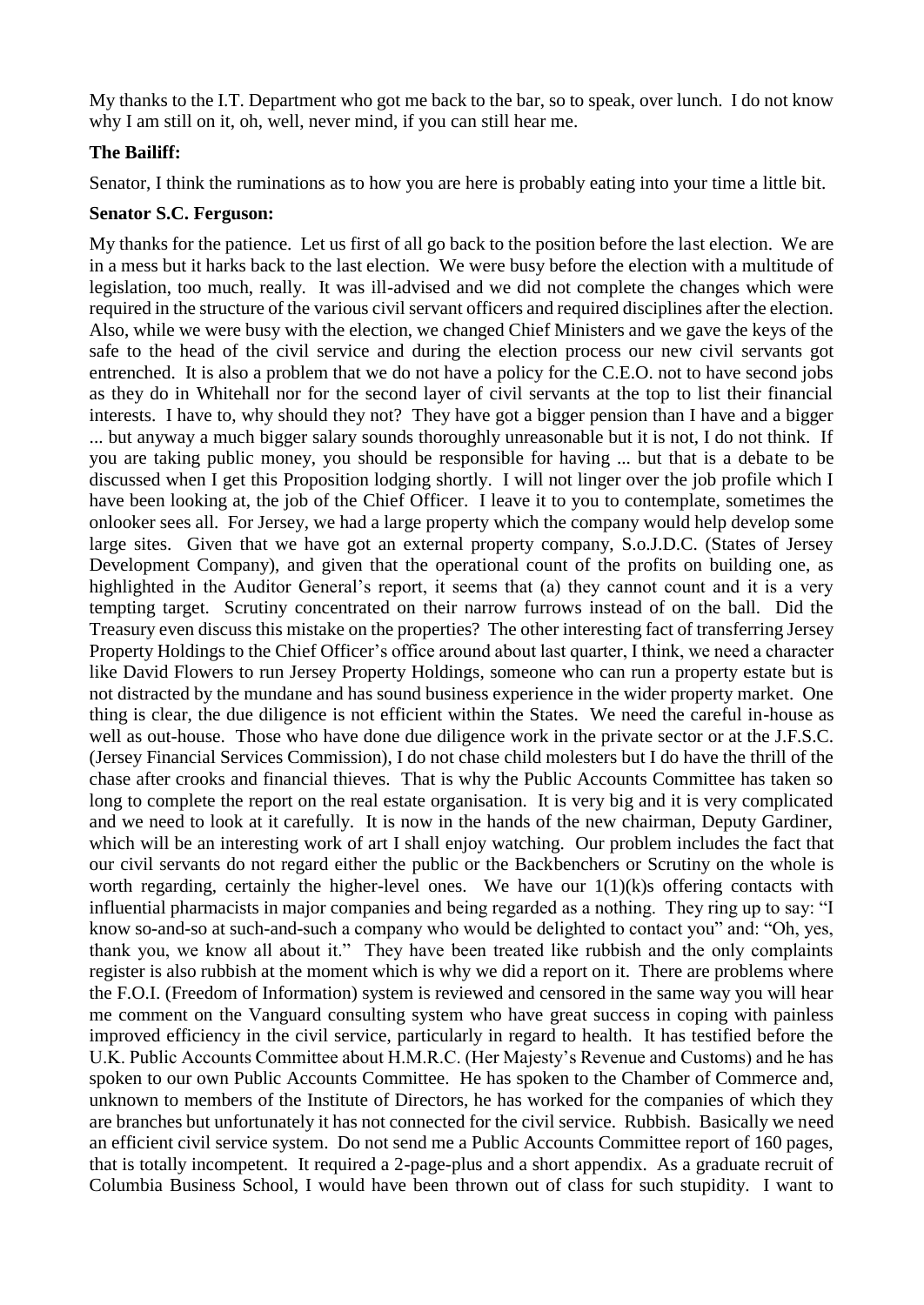increase the efficiency of the public service but, as I always say, communicate from the front line. As a manager you must communicate with your front line staff. So this is my summary of the situation. The civil servants should no longer be ignoring the States. Part of my summary of the situation. F.O.I.s should not be censored and 170-page reports to Scrutiny should be never used. I think the format of the agenda and practice of the Council of Ministers' meeting should be changed and these should be something the Chief Minister can effect. The papers for the meeting are not given to Ministers early enough. This is rubbish, there should be 3 or 4 days. Each decision must be thoroughly debated by all the Council so that all are involved in the discussion. Initially we would inform with advice that bullying and contradictions by civil servants is not allowable, just like censoring. Ask for a 2-page and an appendix, ask for a decent set of rules for senior levels of management and take some notice of your secretary and think of Sir Humphrey. If we moan about the cost, Chris Swinson, who was the first Comptroller of Tax, would say when he was preparing a report on leaving the States: "If there is a problem it is better to reach an agreement sooner and sooner would be better." The current ethos among some of the - only some - various high-level incumbents is that they tell Ministers often what they want to hear or else perhaps others what the officers wanted them to hear. Due diligence needs to be better and it will have to be good to beat those of us from the private finance sector. Most of all, remember Ronald Reagan, trust and validate. I am also worried personally about your position as Chief Minister. You will be tired and you need to think about this position. If it is a vote of no confidence, you may well find yourself to be a lame duck. The ideal situation would be to replace you in the Treasury and someone else to be the chairman, after all, he who controls the purse can control the organisation. You should also keep a track on the civil servants. Thank you.

## **The Bailiff:**

Thank you very much indeed, Senator.

## **Senator S.C. Ferguson:**

I am sorry, it is a bit of a muddle because my papers are in a mess and I am out of practice in typing.

### **The Bailiff:**

Well, there we are, thank you very much, Senator.

# **2.1.20 Deputy L.B.E. Ash of St. Clement:**

When we debate issues like this, my mind often strays to when I was elected and I went door to door around St. Clement, one of the most mixed Parishes probably in terms of social diversity, in terms of economic capability in the Island. The one thing that struck me was that behind each and every front door was a life being led, individual or a family, and I realised that if elected I was to be responsible to that life when decisions were made. I was very struck by that, and I still am, and was particularly focused on the fact during the COVID crisis. So it is in that spirit that I look at the decision that has been placed in front of us and I look at what I told my children years ago, not that they probably listened and not that the Assembly may listen now, but what I said was this: "Never lie to yourself" or in the words of William Shakespeare: "Unto thine own self be true."

### [14:30]

That is to say, you can convince others of your reasons for doing something but deep down you know your real reasons. I would ask Members to look in the mirror and ask the question: "Why is this being brought? Do I really support it and is it in the best interests of the Island?" If you are bringing it because you were not offered the position that you hoped to get in the current Government and you have carried this wrongdoing about for 2 years, then I would suggest you are wrong. If you are bringing it because you dislike the current C.E.O. and have done since he was appointed, then I would suggest you are wrong. If you are bringing this because you feel the current Chief Minister is not up to the task, then I fully respect your opinion and your right to air it but would like to suggest to you why you are wrong and I hope that you will listen to my reasons. We have seen a recent advert in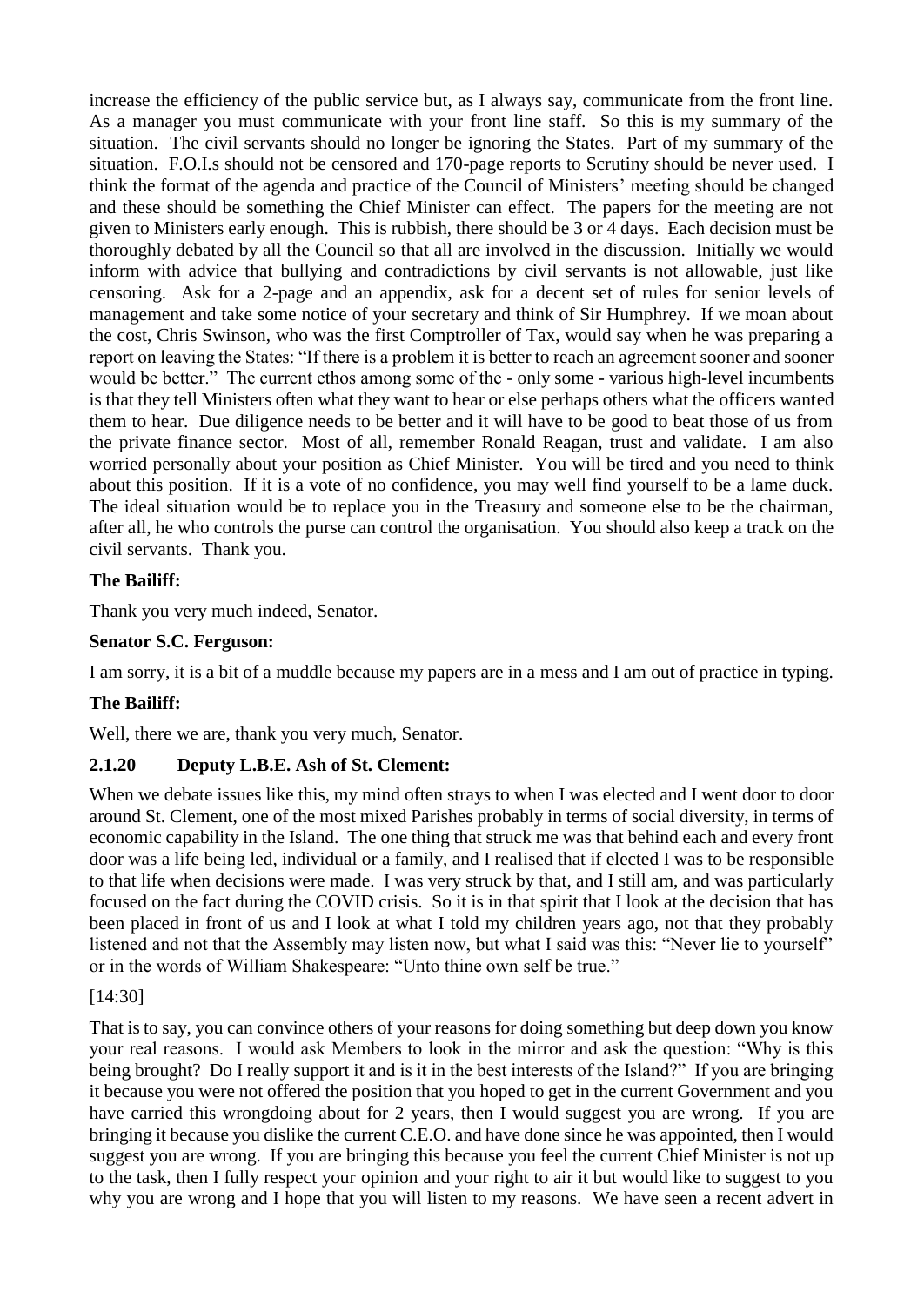the *J.E.P.* that is, to be honest, fairly distasteful, where a group have taken it upon themselves to bring down the Chief Minister and the Government, not in an honest way of forming a party and standing in an election but by using the media, both mainstream and social, to do so. Sadly, Reform, who I have always seen and indeed publicly back as open and honest, have now decided that they will follow this route. Strange bedfellows indeed Unite and Jersey money but there you are. I do believe, and will continue to believe, that the people of middle Jersey are due a party to represent them and when the dust settles hopefully progress can be made to provide one. To that end I make no apologies in quoting an email we all received from John Henwood which, while being slightly harsh, shows that not all Islanders are as anti the Government as some would have you believe. He stated: "The recent advertising calling for support in a vote of no confidence says it is in favour of decency and good values. Do those who paid for it really think a damaging and at times disingenuous personal campaign against Senator Le Fondré is an example of decency? What has Jersey come to when a small group of ambitious States Members motivated by self-interest, aided by a handful of people with an axe to grind, might bring down a Government which is actually doing a good job of steering the Island through the biggest crisis we have faced in a couple of generations?" Often in politics facts are ignored but let us look at one of the main complaints brought up by the *J.E.P.* advertisers against the Chief Minister and his Government. The one word that sprung out to me was "dithering". Dithering. In an 8-month period the Chief Minister and the Government have, with considerable help from the professionalism of the civil servants, managed to build a Nightingale hospital with amazing speed, closed schools and then reopened them in a controlled manner, closed pubs and restaurants and then reopened them, again, in a controlled manner. We introduced a payroll scheme that many have said could be described as a benchmark on how to run one. We boosted the economy with a £100 card scheme that the card supplier said he was amazed at the speed we managed to roll that out at, a card scheme that has been hugely successful in helping the local economy and a card scheme against which Senator Moore voiced considerable disapproval. We put in place a point-ofentry scheme that is considered one of the best in Europe. We put in place a loan to Blue Islands to prevent our air communications being cut off. We put in place a track-and-trace system. We prevented patients from hospital going to care homes without testing. We paid an extra £100 to those on benefits and on basic pensions. We cut employee social security contributions to put money in people's pockets. Together with the stakeholder companies who performed admirably, we put a number of initiatives in place to help during lockdown, including the freezing of electricity prices. Amidst all of that, we put together a plan to move to same-year taxation, the biggest change in Jersey's tax since 1926. We appointed a construction partner for the hospital and, barring States Assembly intervention, this will set us on course to put that spade in the ground by 2022. But in the words of Deputy Huelin on BBC Radio on Friday: "The hospital P.O.G. (Political Oversight Group) has achieved more in the last 10 months than previous administrations have in the last 10 years", a P.O.G. put together by, yes, the Chief Minister. Maybe this is an area where the Chief Minister and the former chief executive have not excelled in putting out the message to the public. I have spoken to several people, both by email and in person, and I have explained all that I have just outlined there and they said: "I never realised that, I am sorry." But they do not need to be sorry, it is we that should be sorry, that we should have blown our trumpet considerably more and as a Government we have been too silent while allowing a vocal few to utilise the press in undermining our efforts on a consistent basis. I will not go on about our achievements as others will doubtless speak more of them but I will close with one question to all States Members, some of whom have criticised Senator Le Fondré's integrity. This is a man who is steeped in Jersey tradition, who, like his father before him, wishes no more than to serve the Island to the best of his ability. Could you really stand, look him in the eye and say: "John, I doubt your integrity"? Thank you.

### **2.1.21 Deputy C.F. Labey of Grouville:**

I really wish we were not in the position we find ourselves today. This vote of no confidence is creating a divisive rift in our community when we should be pulling together. Surely as we steer our way through this pandemic, this is a time for unity. We, as States Members, or leaders of this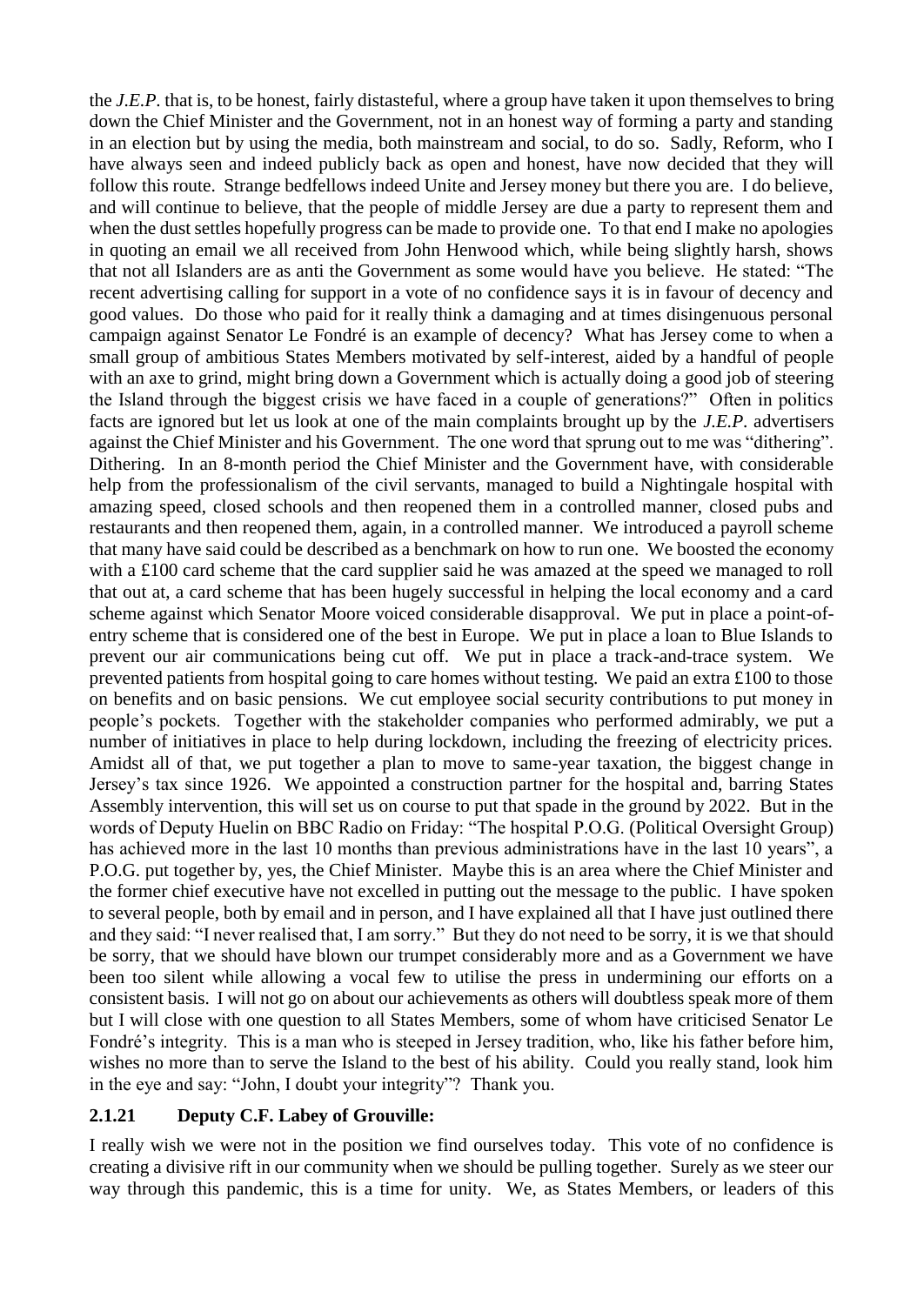community, need to work together and set the example. But I understand why we find ourselves where we are today and it is not for most of the historic reasons cited in the Proposition. But for what it is worth ,it is my personal opinion that a non-executive directorship like this is not compatible either with the duties or the public image of the Island's most senior civil servant. I am afraid the whole thing was handled very badly and I understand why people are angry. I am angry and I am not going to stand here and defend any of it but the punishment has got to be proportionate and considerate of where we are as an Island. I also think that more attention must be paid to the sidelining by the Executive branch of Ministers in the States. I thought Senator Mézec made the points well in his excellent speech. It has led to a fall in public trust in Government and a decline in the morale of our hard-working civil servants, and I shall come back to that point at the end. A few people have contacted me to ask me to vote with the vote of no confidence. I have had to point out that I am part of this Government so it would be like voting against myself. If I thought we were getting things so badly wrong, I would have resigned beforehand instead of waiting for a man to be down and then put the boot in. I would like to ask how many of those voting with the vote of no confidence have taken the trouble to go and speak to the Chief Minister and raise their concerns with him. His door is always open, evenings, weekends, perhaps they should reflect on that as we all represent our community. I understand some people find the Chief Minister's style difficult, infuriating even; I do on occasion but people also found the former C.E.O.'s style difficult. Islanders criticise both for probably completely the opposite reasons so you can never win. We are in the middle of a pandemic. From the outside world, how does it look that a Government starts a campaign of in-fighting and instability at this time? If the Government were making a complete hash of things then, yes, I would say: "Get rid, change the Government and move on" but that is not the case, is it? This Government with this Chief Minister has been dealing with a global health crisis. We are balancing a health crisis with our economy and find ourselves in a far better place than most places around us. This did not just happen. We had co-funding launched within 24 hours of the W.T.O. (World Trade Organization) announcing COVID-19 was a pandemic. We have an internationallyrecognised track-and-trace programme, we put together a fiscal policy package to save businesses and help Islanders. Decisions with very big price tags were made quickly, decisively and well. There were 3 focus groups set up within government for health, economy and community. The Chief Minister put Deputy Martin and I in charge of community. Within 2 weeks of the pandemic being declared, the COVID community task force put together a partnership strategy with the voluntary and community sector, the Parishes and businesses. We included Backbenchers in this work as John Le Fondré is always keen to do this inclusive government. We were ably assisted by Deputies Carina Alves and Inna Gardiner and we worked really well as a team, all pulling together. We set up Connect Me, a new database supporting and training team members, implementing systems and circulating information and how to get support. We received 3,000 applications for volunteers, initiated and funded D.B.S. (Disclosure and Barring Service) checks, agreed medicine delivery to Islanders' homes, set up an emergency housing team, secured additional capacity for Shelter and Women's Refuge, worked with supermarkets to ensure stability and service development. Proactively contacted Islanders who are extremely vulnerable. Actively supported the co-ordination of the charitable funding processes, one application, one decision, delivered a comprehensive multi-channel communications campaign, leaflets to all households, adverts, social media and press conference. We were able to do a lot of this because of a decision that we made to invest in I.T. had been taken before the pandemic. The initial focus of the community task force was on practical support because listening to Islanders and Parishes confirmed that this was the greatest concern and their priority need. These health, community and fiscal responses did not just happen. They required politicians to make decisions to listen to medical advice, instructing policy officers, law draftsmen, bringing propositions to the States for approval. It happened under the leadership of the current Chief Minister who worked day and night, 7 days a week for many months to achieve it. To say that all the good things that have happened are down to the officers but all the shortcomings are down to the Ministers is simply not fair. Over the past 2 years the Chief Minister has also been a supporter of my area of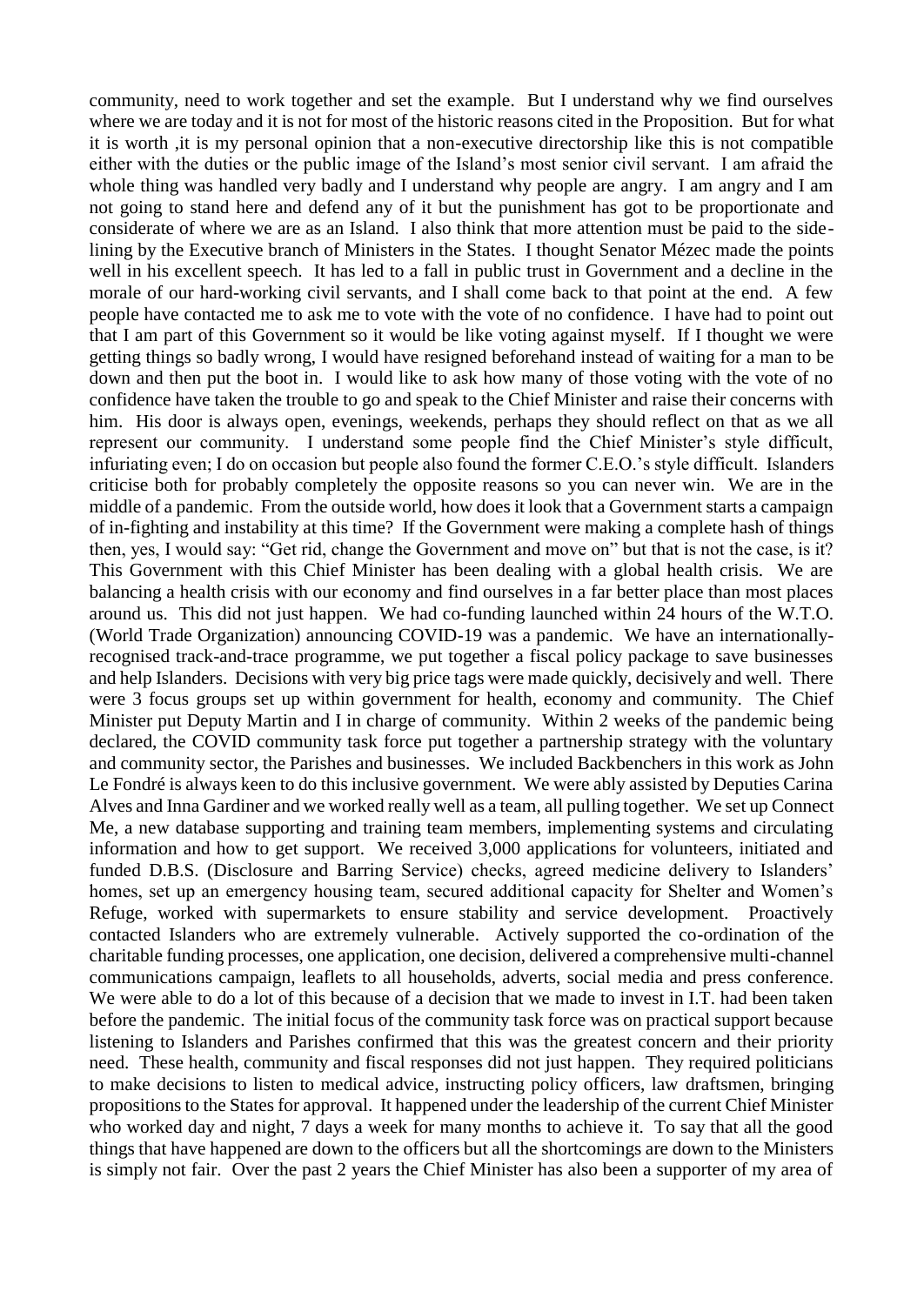responsibility, international development, and it is under his leadership that he recognised the position warranted a ministerial role.

# [14:45]

Which not only brings us in line with other wealthy countries but sends a powerful signal to the world that Jersey takes its international responsibilities seriously. From having a seat around the Council of Ministers' table, I have managed, and this Government has agreed, to reverse the decline of my international development budget, which frankly beforehand was causing international embarrassment of an international finance centre. During the COVID crisis, Jersey Overseas Aid have made 10 responses totalling over a million to help those in most need around the world with this dreadful pandemic. Other work continues. In the last 10 days alone, for example, we have had conversations with the World Bank about establishing a development finance institution in Jersey with the chair of the African Venture Philanthropy Association about bringing a social investment and funding it. The Government cares about global Jersey and knows that a strong international profile is a key element in building the connections and allegiances we need on an international level to succeed in a post-Brexit world. During COVID, this expertise really showed its value. I was able to deploy our professional Jersey Overseas Aid staff to help with the establishment and governance of the Bailiff's COVID fund and with ensuring local charities receive the funds they needed from local donors through the community task force mechanism. The Chief Minister set up this structure and has supported this work. The Chief Minister and this Government also recognised and acted on another key policy area of mine and that is how we view ourselves as an Island and how other people see us. The Chief Minister convened a policy development board under my chairmanship. In Jersey, our ability to work together, care for each other, grow our economy ...

# **The Bailiff:**

Deputy, we appear to have lost you.

# **The Deputy of Grouville:**

Sorry, I do not know where I got up to, where you last heard me. Shall I start ...

# **The Bailiff:**

Well, you have been speaking for a bit over 10 minutes so probably the last 10 or 15 seconds, if that works for you, would be fine.

# **The Deputy of Grouville:**

The Chief Minister and this Government also recognised and acted on another key policy area and that is how we view ourselves as an Island and how other people see us. The Chief Minister convened a policy development board under my chairmanship. In Jersey, our ability to work together, care for each other, grow our economy and look after our environment depends on us being bound to each other by more than just a shared geography and a set of rules. Internationally, our long-term future relies on projecting a positive image of the Island, a richer international profile than that of the worldclass finance industry. Our unique history and constitutional status, our extraordinary endeavours in other fields should also be recognised as part of our overall personality. Co-ordinating and projecting these facets of our Island identity will help us build the reputable relationships we will depend on to thrive in a globalised world. The Chief Minister has been the instigator and a great champion of this work. With this in mind, I think the real requirement now is to look to the future not, I would say, to change the Government but to change the way we portray ourselves and select those who choose to serve within it. I make this point especially in light of my recent work on Island identity. So I would like to plant the following idea in Members' minds and for S.E.B. to consider it. Jersey is not a sovereign state but we are a self-governing country with our own Parliament, Government, Ministers, legal system, judiciary, taxes, language, I.S.O. (International Organisation for Standardisation) country code, credit rating and money. We are not a U.K. borough. If we rely on people who serve at high level within our public sector and who, through no fault of their own, lack experience at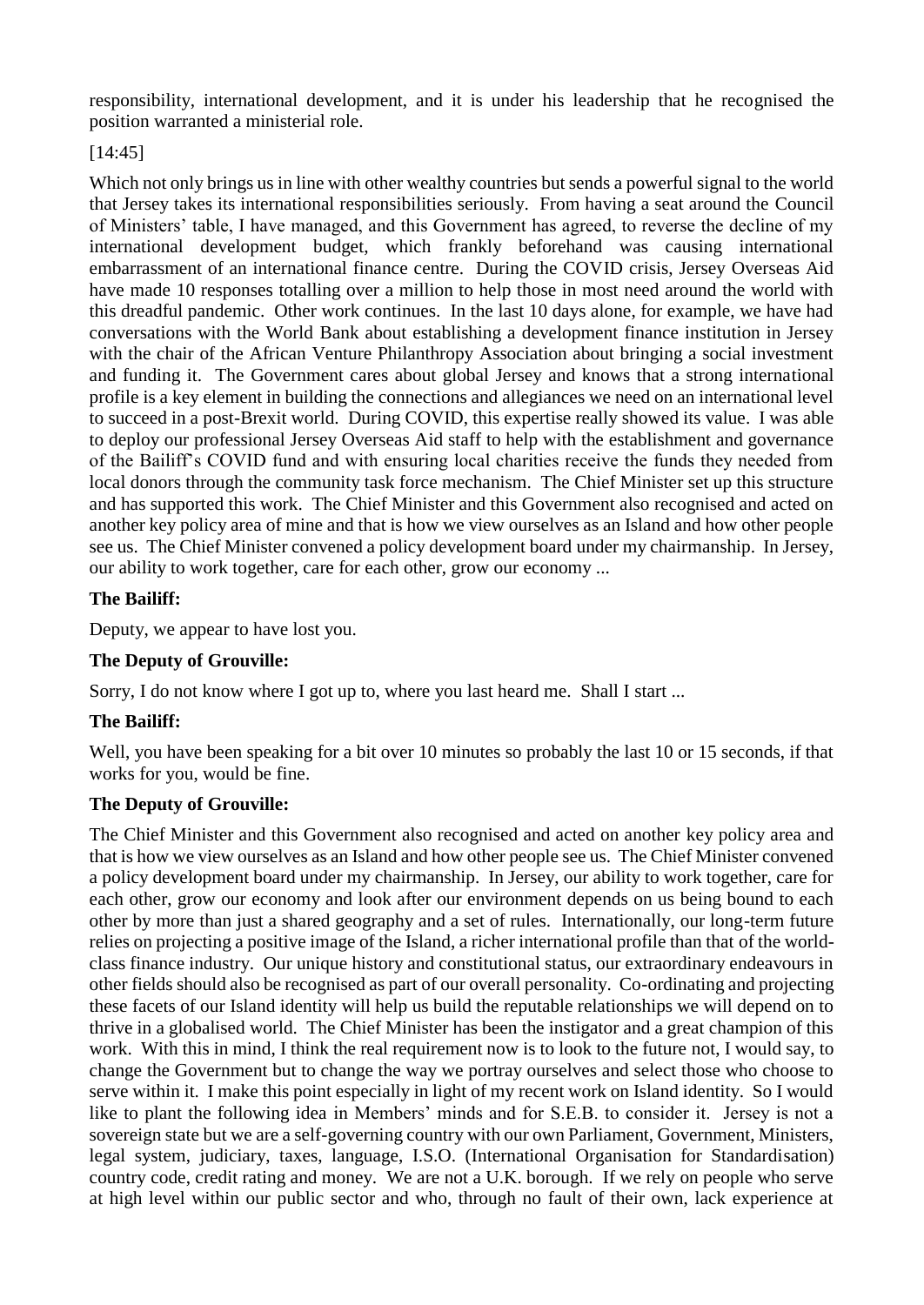government level, who lack experience of working with politicians and serving elected Ministers, we will end up as some subdivision of English local government and in so doing sell our amazing public sector and the whole of our Island very short. Thank you.

# **2.1.22 Deputy S.M. Ahier of St. Helier:**

In his candidate speech for the role of Chief Minister, Senator Le Fondré said: "I believe I can provide the leadership we need but also represent stability." I do not believe that the Chief Minister has provided either of these qualities. Our Island now finds itself without a Chief Executive Officer as the result of a scandal which will have damaged Jersey's reputation internationally and will make finding a replacement even harder. We are in the midst of a political crisis entirely of the Chief Minister's creation yet the only person who seems to have accepted any responsibility is Mr. Parker himself. It is clear that the C.E.O. is not the only one who has let our Island down. Mr. Parker at least reported his intentions to the Chief Minister and received no warnings from him not to proceed in this way. The Chief Minister, on the other hand, did not report this exchange to anyone. The Chief Minister has accused Members of seeing this vote as "an opportunity for political gain". He says this knowing full well that he is no stranger to acting in his own political self-interest. He became Chief Minister, having made a deal with Reform, which he ensured was kept secret from the Assembly until after he was elected. On the day of his election, he was asked directly by another Backbencher which groups he had talks with. He declined to name Reform. It is in this context, either deeply ironic or entirely unsurprising, that a failure to disclose important information is what has landed him in this predicament. While his ambition to become Chief Minister was clear from the start, what has become increasingly unclear is how he intends to move Jersey forward. He has been absent from the great number of votes on key policy decisions. His voting record places him 45th out of 49 politicians. He oversaw the movement of government officers to Broad Street but there is still no decision on the office strategy policy, which was due to have been announced in September. He has also delayed the extension of Mont á l'Abbé School, delayed the creation of the North of St. Helier Youth Centre and delayed the introduction of the Public Services Ombudsman. He expanded the Communications Department to over 30 people, although this debacle has demonstrated that he does not directly authorise their press releases. This all amounts to a clear abdication of responsibility. If he does not participate in the Assembly's debates, if he is not overseeing the Government's communications with the public, if he does not keep the deadlines for strategic decisions which he has set for himself, then I must ask the impertinent question regarding his recent remarks to the media: "What exactly about his role that demands so much of his focus?" Then again, no one could blame him for wanting minimal contact with the S.E.B. given that his stewardship of it failed to avert unprecedented strikes, causing chaos across the Island. I conclude with these remarks, a political leader must keep looking over his shoulder to see if the people are still behind him. We who support the vote of no confidence stand accused of engaging a political opportunism but we have taken this action reluctantly. Our motive is to do what is best for all Islanders and the message that we have heard from them over and over is that it is time for meaningful change. Those of us who have brought this vote occupy a range of positions across the political spectrum. As Senators, Constables and Deputies, we are all manifestly aware of the lack of leadership being shown by the Chief Minister. We believe that it is for the Ministers to instruct their officers, including the chief executive, to tell them which actions to take and to prevent them from taking actions which would clearly be inappropriate. The current situation suggests that the tail is wagging the dog and that a vast amount of decision-making power has been vested in people who are unaccountable to anybody. Mr. Parker has sensibly agreed to step down. It remains for Senator Le Fondré to be held to account. The man who claims that he simply forgot to tell the S.E.B. about Mr. Parker's second role is not the man who should be given the responsibility of appointing a new chief executive or he may well reappoint Charlie Parker. I urge the Assembly to vote for this Proposition. Thank you.

# **2.1.23 Deputy J.H. Young of St. Brelade:**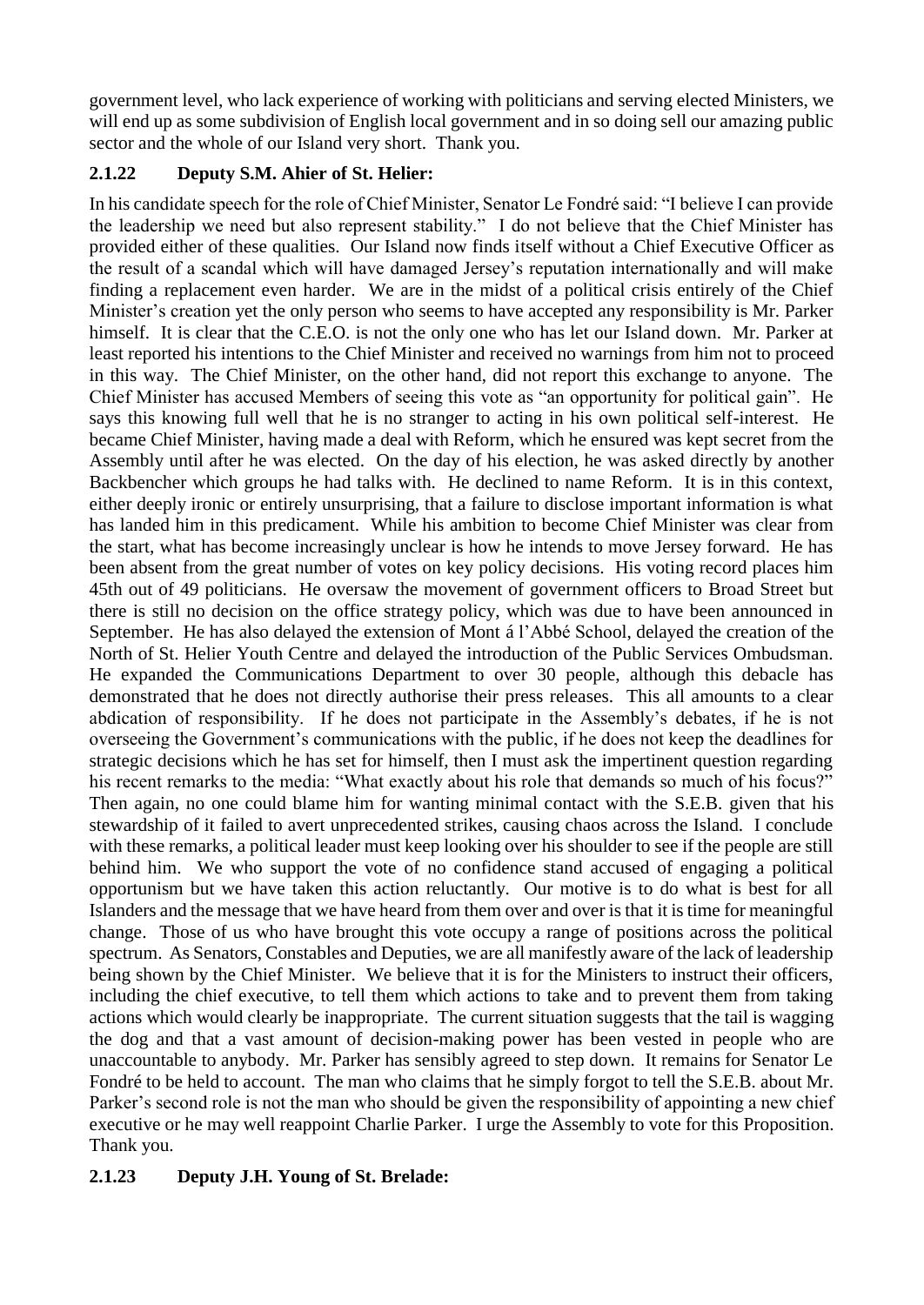Two years ago I supported our Chief Minister in his election and I saw at very close hand how he put together this ministerial team and made bold decisions to build for the first time a coalition of people with different political ideologies, with strong characters in that. Under his leadership we broke the mould. We adopted a new Finance Law, we abandoned the flawed M.T.F.P. (Medium Term Financial Plan) straitjacket and set out on an exciting new Government Plan for the first time with new priorities, social priorities and for our environment. He picked up the mess left behind by the previous Council on the hospital project and got it on track. He set up policy development boards bringing Government opportunity to policy development, in housing, in migration, in funding environment and climate change and many others. He has championed the progress on putting children first, and I could go on about that and many other projects. But having mapped out our plan, we got struck by COVID-19 and other Members have spoken on what we had to do. We had to switch all our efforts to control the virus and maintain our economy and support those most of all who were acutely affected and protect our population and, as an example, to spend on the Nightingale hospital was his decision, as was the voucher scheme and investment in border testing, decisions unparalleled made in days under our Chief Minister and he was absolutely there leading. Now his personal stance is conciliatory, it is mild-mannered, it is consultative, which I think some people have misread as being soft but it hides a powerful, analytical mind weighing up the pros and cons of every issue. Some people get irritated with that but, in my judgment, these are good qualities. When he decides he is firm in his resolve and sees it through and he is an example of integrity and standards in public life to everybody. Now the supporters of the Proposition say: "We need a strong leader, a tough person, an inspirational leader." Now of course there is more than one way of inspiring people.

#### [15:00]

Just look across the water at the U.S. election to see that demonstrates more than I have ever seen. Do we really want a Jersey Trump? No, much better win hearts and minds. There is more than one way of leadership. We have learned what happens when we introduce division in our community, it creates a toxic culture. We do not want that to be repeated. Now of course the Chief Minister did not get to choose his Chief Executive Officer, he inherited the person in the process. I am sure that if the recruitment had been under his control we could have had psychometric testing to make sure of compatibility. But we did not need to see the contrasting personal styles which, in my long experience, recruitment in a different organisation told me that such a contrast of styles was always going to end in tears but I was prepared to give it a chance. Having had our C.E.O.'s first messages such as: "My way or the highway", it was a bad start and it did lead to an austerity-led bitter pay dispute, which I was very unhappy about and publicly said so. Our Chief Minister found a way through it. Yes, he may have compromised but, like me, he gave our C.E.O. a chance. I am now clear, in hindsight, our C.E.O.'s U.K. eccentric style does reflect right elsewhere but it was not right for Jersey but it is what we brought into the Island. I praise his decision now to stand down. It is wise and will help us lead to a culture which is more suitable, and I hope this will be quickly and sensitively arranged as part of the exit arrangement. As somebody who has personally experienced being asked to exit from a major role in a previous life 2 decades ago, I understand how hurtful that will be to him but it is the right decision and I can assure him there is life afterwards in other careers. Our Chief Minister is criticised because he is not powerful and a strong speaker. I agree he sometimes, like me, does overdo the content but just look at the Prime Minister in the U.K. to see what happens if we give oratory priority over judgment and competence. Quiet competence is good. Then there is our flawed system of Government, which the Chief Minister inherited; not just the faults in our ministerial system but the last-minute changes just before he got elected which were illthought-out by the previous Council of Ministers under P.1/2018 causing huge divisions. That has not helped any of us a bit. On the plus side, the removal of collective responsibility allowed dissent of reflecting those political differences. There have been strong words spoken across the table but our Chief Minister has also been willing to find a compromise on issues of non-confidence. There was also the negative effect, which was the flawed single legal entity decision which lay at the heart of the vision of mandate given to our chief executive to achieve savings by the previous Council of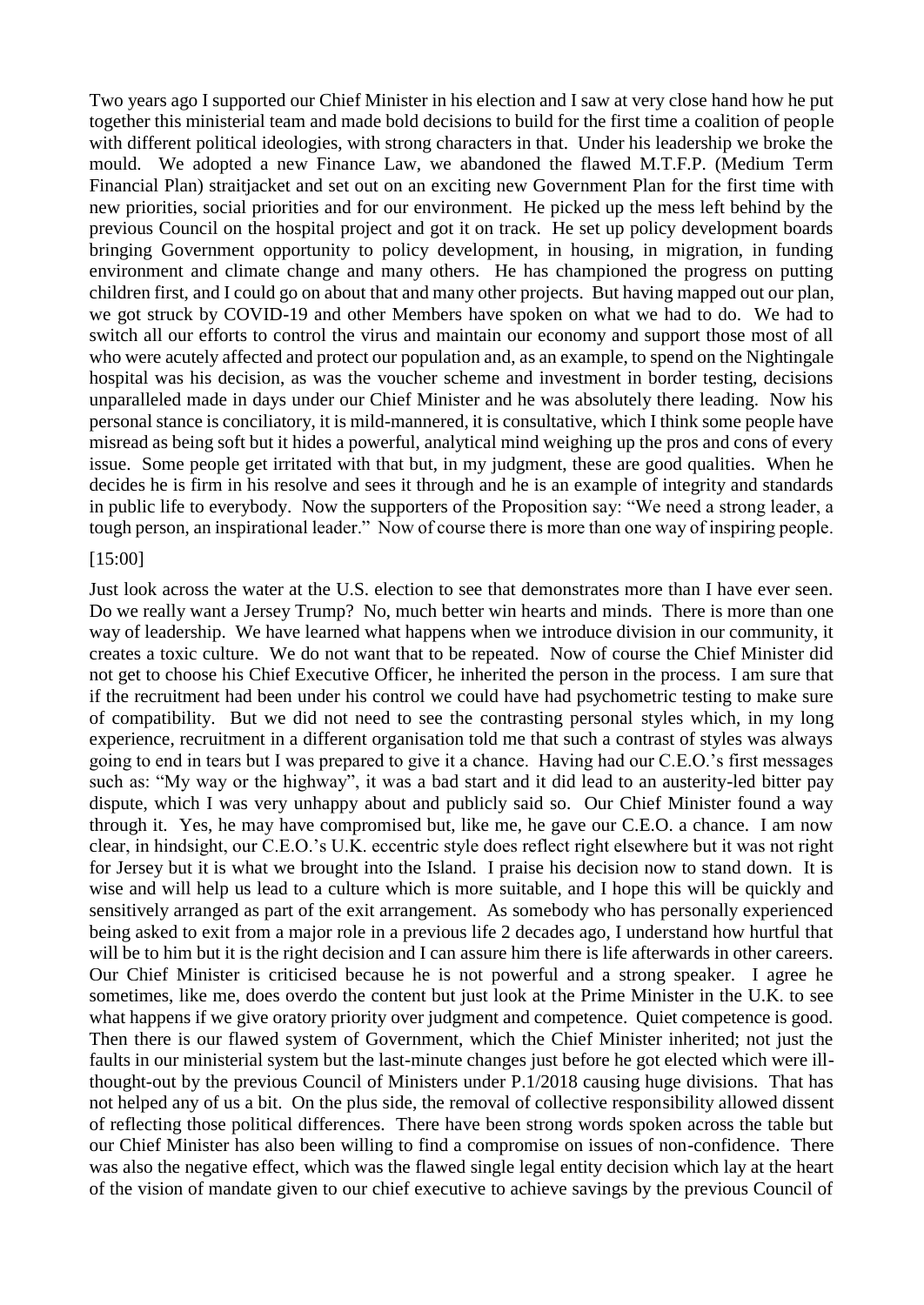Ministers. Our C.E.O. has certainly tried to introduce austerity in pay. Thankfully, it failed. He was also tasked to strip out silo thinking and bring about One Government and he has certainly achieved that. I think in terms of finding the balance, the structural changes in the target operating model, which I have challenged, do need some adjustment but this cannot be done in 5 minutes. I know that that is an important issue of how we get ministerial oversight of policy. That was an inherent problem in the legacy that our Chief Minister inherited, so shall we get rid of him because he has not yet corrected that? No. He has said it is his intention to do that. It is going to be corrected. This is not the time to be diverted into internal structural matters which most Members consider abstract or arcane. This way will enable us to improve the structure to avoid the very problems which people are now blaming our Chief Minister for. I want to address the Reform party position. Deputy Ward made a case based on the Chief Minister's own voting record which goes against his political ideology which, in some cases, I voted differently. In the coalition, the Chief Minister has to take account of and follow the majority view of his Ministers because not to do so would destroy the whole basis. There has been no occasion when the Chief Minister failed to follow the majority of Ministers and there are times we have to sign up to things we do not like and accept them, so we have disagreements. I have accepted decisions that I have disagreed with and even recall dissent. I do not do that very often but, for me, the Chief Minister's judgment has kept C.O.M. making forward progress and particularly the criteria for me in my role in Environment: are we making progress on the environment policy? Yes, we are. It is slower than I want but it is better to make headway and leave a better situation for Members who follow after the elections. I want to give them a good platform in environmental policies. I want it for the younger Members who have great potential and have shown such vision. I say to those Members who are supporting the vote of no confidence because of their frustration with the lack of delivery and what they consider to be civil service excessive influence on policy inherent in a flawed system, yes, we need to adjust that and get better safeguards. I brought that before the States in detail about ministerial government and the system problems but nobody challenged my diagnosis. They did not like my solution but today to them I ask: is it a solution to get rid of the Chief Minister? No, it is not. The same problems will beset any new Chief Minister so the solution is not getting rid of the Chief Minister and replacing him with another but at the ballot box and for the Reform party politics, but that is another day. Now any Chief Minister has to work within existing perfect, imperfect and broken structures and it has been said that Ministers supporting the Council of Ministers today - myself, for example, as it has been said about me - are protecting their own position. I had many emails like that and from what seems to be an orchestrated campaign. I do find that offensive and I am upset about it. I put my hand up for the role of Minister for the Environment 2 years ago and some people might say I am past my sell-by-date but I have worked full-time and really hard and want to drive the environment to work to ensure that the momentum in that policy work is made, despite the pandemic, making sure the Island Plan will deliver affordable homes, new infrastructure and the protection of our Island. Of course, I did warn Members these changes, because of the pandemic, in order to hit the Island Plan's February 2021 debate, it is a very tight timetable. I have to publish the draft within 3 months, which means I do not have latitude in that timetable for any delay. My fear is a month's delay here to accommodate a new Chief Minister, whoever gets the role, could be fatal to that project and will probably mean shortcutting consultation at best. I have been criticised in the *J.E.P.* that I make understatements so please, Ministers and colleagues, I am not exaggerating. We have no latitude. Even days will put that timetable out. I have to publish the plan late February. I have the St. Helier Town Plan, the Coastal National Park Plan and the Marine Plan, the Minimum Waste Plan to get to the Council of Ministers in the next few weeks. I have said that my duty is to see this through and I felt to abandon that responsibility will be letting the public down. Of course, it is said there will be a ministerial change. There will be no problem if we have a new Council of Ministers. Any exaggeration that we can simply just replace a new Chief Minister just like that, I do not think is at all realistic. There is going to be disruption. It is going to be completely unpredictable and the uncertainty changes the whole dynamics of how people work together so the notion to swap one person sounds fine but it is not the real world. I do not think we can get a new Council of Ministers,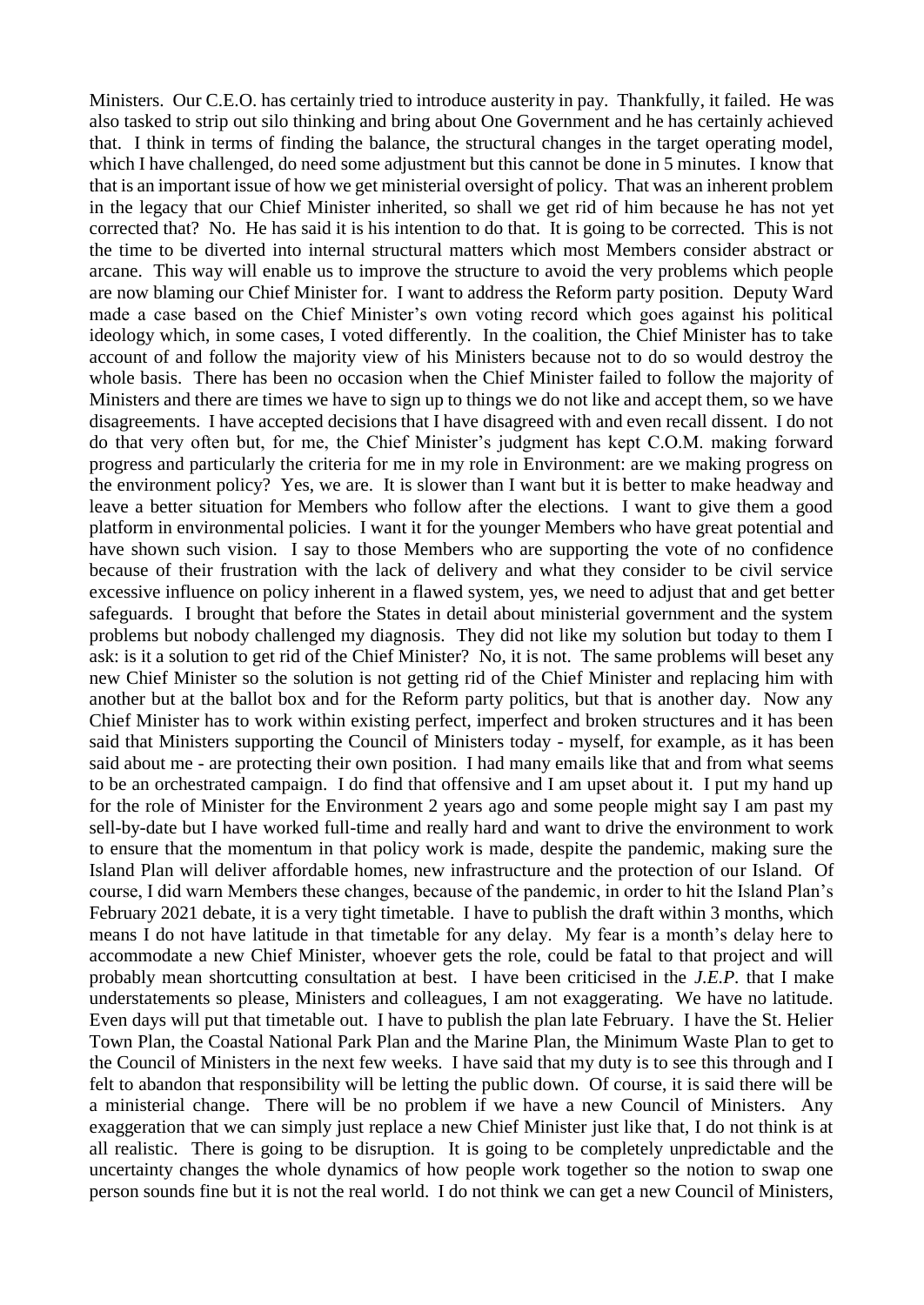if this succeeds, until 27th November. We have no time to review the Government Plan and we have lost the 16th November States. Deputy Wickenden told us about the Government Plan and I doubt his knowledge. The hospital date is lost or delayed and then we have urgent Brexit U.K. talks, a decision to be made and legislation to be made within days. Now I agree the Chief Minister did make an error with allowing the Chief Executive Officer to progress his personal aspirations for the future which, frankly, we all know was a non-starter anywhere, let alone in Jersey, but his eye went off the ball. He has apologised. Are we not going to allow him one mistake with all the achievements other Members and I have spoken of because he has been full on with COVID? The Ministers were pointing that out to him and it was right. Yes, it took time to resolve but this had to be done properly under the Employment Law provisions that Deputy Martin so well told us about. I think this is an opportunistic Proposition; I respect the rights of people to bring it but I ask for it to be redacted. Let today's debate, if there is a purpose, vent the tensions. Let us get back to the priorities of serving the public with the existing Chief Minister in place. We will need a new chief executive. I believe we will be able to find one, a very good candidate hopefully in the Island, who will bring a much less confrontational style and who will have the personality which compliments the Chief Minister and who the public can respect with the style being appropriate. Style is a personal thing. It is not a criticism. I think, in summary, it is time to heal over the divisions, restore our Government to a happy place and end the distractions that have caused the public to lose confidence. Please vote again and let us close the door on this episode and move on and look forward. Thank you.

### **2.1.24 Connétable M.K. Jackson of St. Brelade:**

I am pleased to be supporting the mover of this Proposition and commend her for having the courage to challenge the Chief Minister. It is easy for us to grumble and criticise Government but not so easy to stand up and be counted. I really think it is democracy at its best and we should not denigrate anyone for so doing. I also admire the media for bringing this to the fore. It is a free press in this Island of ours and a little deep digging is exactly what investigative journalists do, and we are fortunate to have some excellent people here in the Island. It is for those in authority to be ahead of this and not get caught out by not being abreast of their briefs. There will always be a justifiable reason for not bringing such a proposition whether it be the prevailing pandemic, the economy, or any multitude of different reasons. Of course, I am cognisant of the global situation but I have to base my judgments on the reality of the situation here in Jersey today. The Chief Minister is as nice a chap as one would wish to meet. His integrity is unquestioned and commitment to the role is undoubted. However, there is always a "but". Some of us are just not going to live enough to see the fruits of the eventual decisions which his Council of Ministers should have been making far more swiftly. I fear that the Chief Minister has become out of touch with Jersey residents and needs to take a step or 2 down the ladder and, as some might say, smell the coffee. The Chief Minister has a penchant for managing the States property portfolio and, as a result, we have a stagnation because it seems that disposals are blocked, refurbishments are blocked and, generally, the States buildings are in a poor condition and lacking ongoing investment. The case in point is in the old Les Quennevais based store building in my Parish. We have known for years that it would be redundant once the new store opened and yet, despite emails, meetings and conversations from my quarter, absolutely nothing has happened. We have people crying out for rooms over their heads. Why, I ask, has the Chief Minister been so dilatory? He does not really need to have any involvement at all. I suggest he should leave it to his Property Holdings Department to get on with. My principle concern is that my Chief Minister has allowed himself to be made a fool of by his inability to manage the Chief Executive Officer. It is this that has undermined public confidence in him and I, like many others that have been in contact with me, feel his actions cast doubts as to his ability to make the right decision choices at this sensitive time when he had not only the pandemic but Brexit negotiations to contend with.

[15:15]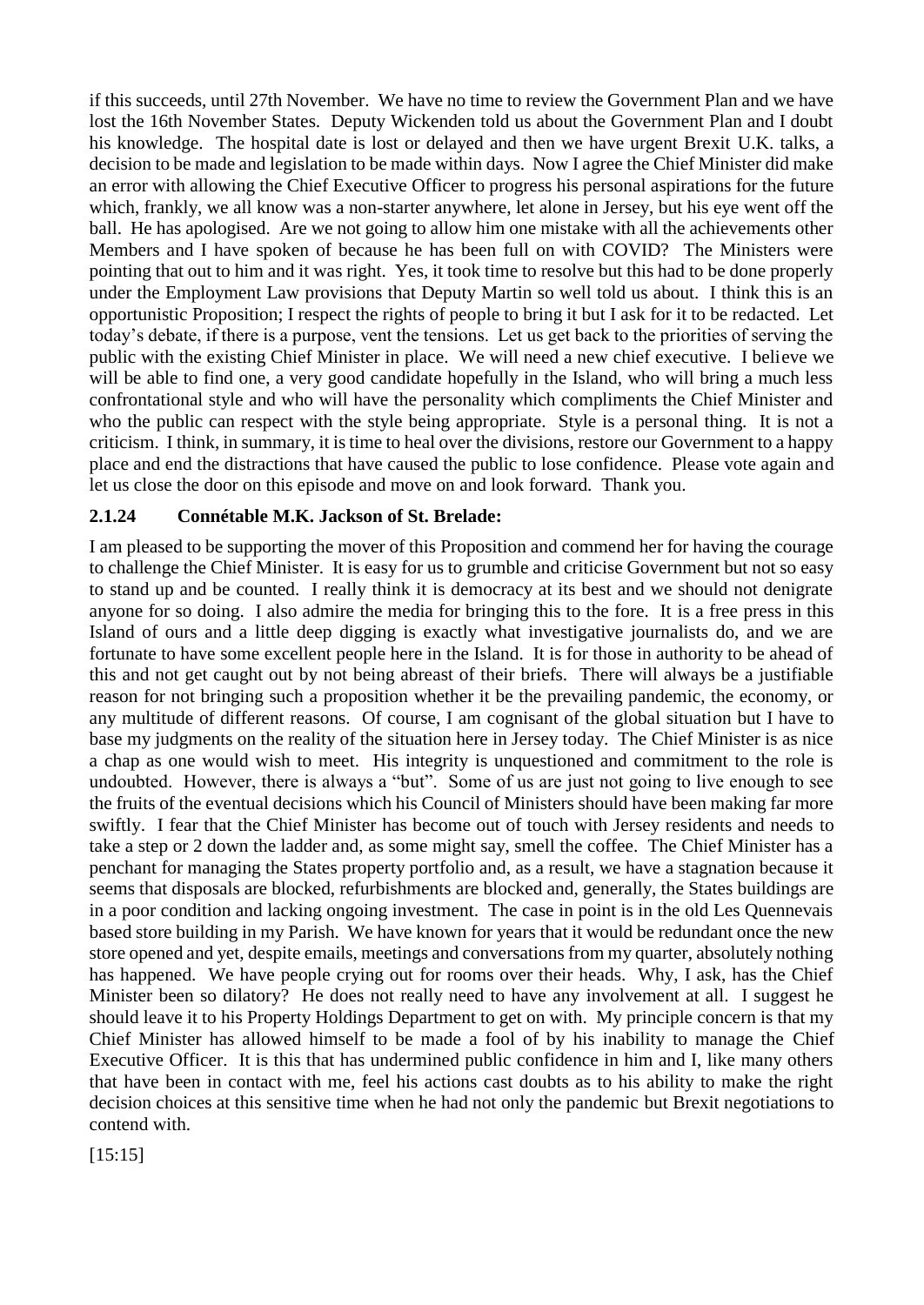The Chief Executive Officer has stood down or resigned or been stood down or in temporary employment. Perhaps the Chief Minister might tell Members and indeed members of the public in his summing-up what the present contractual status is of the Chief Executive Officer within the parameters of what he can reasonably publicly say and what the proposed interim employment period might be. It would seem likely that the departure of the Chief Executive Officer will incur significant costs to all of us taxpayers. I would ask the Chief Minister will he be accepting responsibility for this? He will not be able to tell Members the quantum but responsibility for this must fall squarely on his shoulders. He has dropped the issue right into the lap of the States Employment Board to deal with and I feel that is a bit of an abrogation of his responsibilities. I would appreciate a straight answer to this without the opacity to which the Chief Minister is want. I do not think any member of the public would agree that the proposals to build a new hospital have been successfully directed by the Chief Minister. I am pleased of course to see that the project is advancing under the direction of the Deputy Chief Minister but there are still lots of holes in the process and hoops to go through, for which the Chief Minister must carry ultimate responsibility given he is the man at the top. Despite having spent some £40 million, there does not appear to be smart objectives, those specific measurable, achievable, relevant and time bound objectives to link what previous information was used to the current project. Without this information, it is challenging to make objective decisions to measure what, if any, costs have been reduced and what information was used. There does not appear to be any inclusion for unseen setbacks within the process. This could cause a project to go off-track and cause costs to spiral so easily. What about the 40 to 50-year lifecycle with no clearly defined projected timeline and the absence of hospital specific analysis documentation? The site selection process was inconsistent and, while I gather a topographical survey was carried out on 5 sites, what about the 17 other potential areas? Why was South Hill eliminated at stage one? It was large enough. Has the Chief Minister some other grand plan in his self-appointed property management role I ask? Consideration has been given by some as to the consequences of supporting this and I would like to outline what I understand may happen in my understanding in the case of the Proposition being successful. The Public Finances (Jersey) Law 2019 and the States Assembly Standing Orders are the 2 pieces of legislation to consider during the Government Plan's lodging period. Article 27 of the law suggests that, in the event that a Chief Minister loses, he will be expected to remain in the role until the appointment of a replacement. Otherwise, the Deputy Chief Minister will act in his place. It seems to me therefore that the Council of Ministers will not immediately fall should the Chief Minister be removed and will only do so once the Council of Ministers has been elected under Article 19. The new council can then decide whether to carry over propositions that have been lodged by the previous council. The Public Finance Law does not cover the possibility of a vote of no confidence in the Chief Minister because it is lodged by the Council of Ministers and not an individual Member. so it would appear that authority to the Government Plan would therefore be transferred to the succeeding council. It is probably too late to lodge an entirely new Government Plan unless the States were to agree to reduce the usual 12-week or truncated 9-week period under Standing Order 26(7). There could of course be amendments as long as they do not lead to a negative balance in the Consolidated Fund. It should also be noted that, should the Council of Ministers choose to amend the taxation levels presented within the 2021 Government Plan, then the taxation draft should be expected to be amended almost immediately to facilitate this under Article 13 of the Public Finances Law. Under Article 17 of the Public Finance Law, if the States has not approved a lodged Government Plan before the first year covered by the plan, and that is generally 2021, then a set amount may be withdrawn from the Consolidated Fund based on a proposed head of expenditure as set out in the unapproved plan provided there is an equivalent head of expenditure in the previous Government Plan. I apologise for trying to confuse Members but I have been trying to understand, in my own mind, what the consequences were of any actions we may take today. It may be for Her Majesty's Attorney General to advise Members as to whether the Chief Minister is required to remain as the head of the Council of Ministers following a successful vote of no confidence and, indeed, how quickly the States could appoint a new Chief Minister. That concludes my few words in support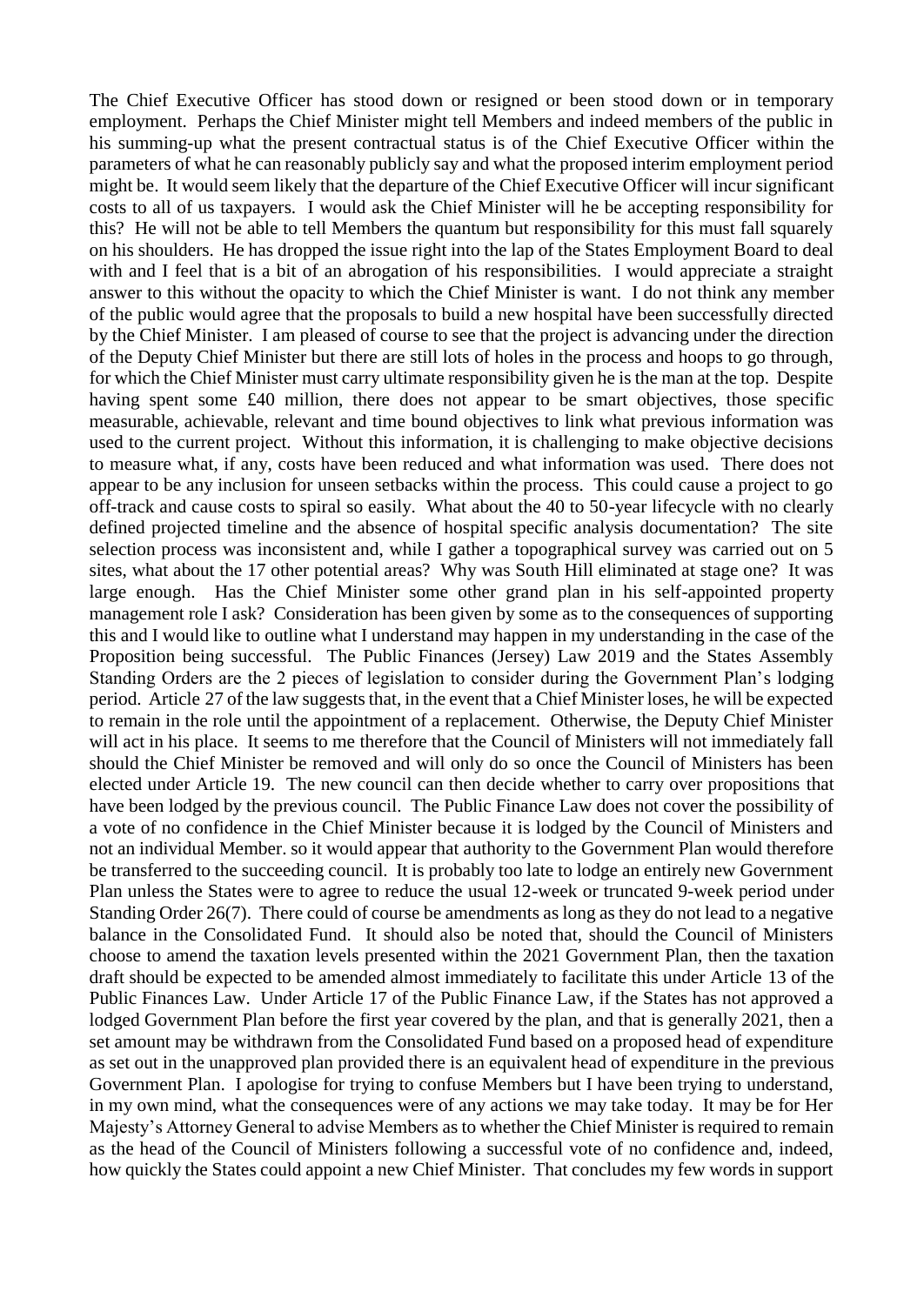of the Proposition. In the interests of this arising, I perhaps would ask, Sir, that you may ask the Attorney General to make the appropriate comments. Thank you.

## **The Bailiff:**

Thank you very much, Connétable. The position is, as I am sure Members will know, that in the event that the vote of no confidence passes, the Assembly then has to appoint a new Chief Minister. Candidates would have to submit their intention to be considered by 12th November and the next States meeting on 20th November would be the time for electing the new Chief Minister were that to be the case. The Attorney General does not need to advise on that, I am sure. Hopefully, that is sufficiently clear.

### **The Connétable of St. Brelade:**

Thank you, Sir.

### **2.1.25 Connétable K. Shenton-Stone of St. Martin:**

I am pleased to follow my fellow Constable who is one of the most measured Members of this Assembly. Our Chief Minister John Le Fondré is a decent chap and I do agree with other speakers that he is fundamentally a good, honest man but I would like to state that I am not personally against the Chief Minister. I am also not ruthlessly pursuing his downfall and I am certainly not looking for power. I am my own person. I just want what is best for the Island. Those who know me will know this vote of no confidence has caused me real turmoil. We States Members have all received some very strong emails from supporters on both sides all telling us that if we vote pour, no one will ever vote for us. If we vote against, no one will ever vote for us. If we vote for, we are disgusting. If we vote against, we are deplorable. We have now been told by Deputy Martin that there is no way you can change a Government mid-term. Really? Whatever happens? Does our dissatisfaction not count? Does the public's dissatisfaction not count? Do we have no redress? If there is a change, I was under the illusion that if many of the ministerial roles were kept and changes were made to the Government Plan, *et cetera*, that stability would be maintained. Surely, no one, not even Deputy Martin, thinks it is a good idea to throw the baby out with the bath water. Surely, we all want stability and we can still have stability with the change of Government. I am not here today to question the integrity and hardworking nature of the Chief Minister. I am also not questioning the response of the Council of Ministers in relation to COVID. They have done well and, with hindsight, we can always do things better, especially when we are faced with a situation we have never faced before. Where, however, I do have an issue is the lack of judgment shown when approving a second job for our Chief Executive Officer during the pandemic, especially given the issues we face outside of the pandemic in relation to health, education, population and planning, to name but a few. Even if the Chief Minister believes that the Chief Executive Officer had the time, the Chief Minister completely misread the mood of the public and fellow States Members. I was further disappointed that rather than accept his failures, he tried in desperation to blame others. People are not perfect, the Chief Minister is not perfect, none of us are but one has to have the leadership qualities to not only judge a situation but also to admit when they have misjudged it. His term started with disappointment concerning his Council of Ministers choices keeping his deal with Reform quiet until it was too late and those of us who had voted, without knowing about deal, could not choose to change our vote. He has been criticised since for leadership and strength and, as I say, I have no doubt as to his integrities and passion but I need a States person as a leader and, with this latest debacle, unfortunately that position has been lost. I must say it is with real sadness that I feel I have no option but to vote for this Proposition. Thank you.

### **2.1.26 Senator T.A. Vallois:**

I am not going to lie. I have really struggled with this and I have penned many speeches over the last few days and, each time, having to consider the tone and pitch in which I approach this debate. I will start with what it states in our own Code of Conduct under schedule 3 of Standing Orders around maintaining the integrity of the States: "Elected Members should at all times conduct themselves in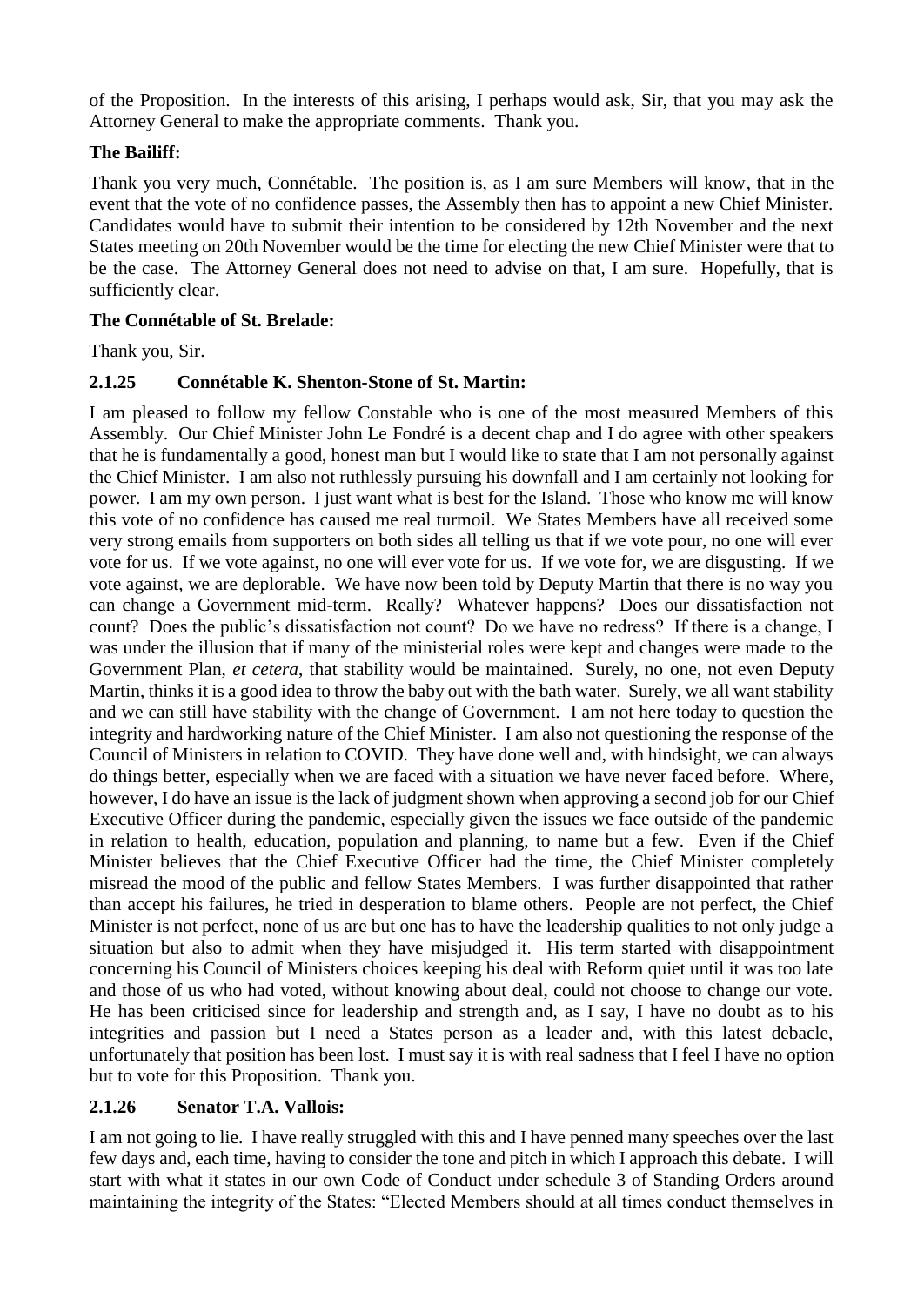a manner which will tend to maintain and strengthen the public's trust and confidence in the integrity of the States of Jersey and shall endeavour in the course of their public and private conduct not to act in a manner which would bring the States or its Members generally into disrepute." With what has happened recently and especially with this debate, it has caused me more so now than ever to reflect on the role I play and the responsibilities I uphold not just as a Minister but as an elected Member of the Assembly. Deputy Maçon earlier referred to a risk of losing the extremely long and arduous fight of obtaining the funding settlement for education which, let us remember, has not yet been agreed. I stood for Senator on the basis of hoping the States Assembly would support me to be the Minister for Education no matter who the Chief Minister was as, during my many years in the States Assembly, I believe I have been able to work with all the different views of Members with respect. Many will know me for not being backwards in coming forwards and there is no one that is more aware of that than our current Chief Minister. I actually share many of the frustrations and concerns that Senator Mézec relayed in his speech and I believe this boils down to not only the gaps in government around our machinery of government but also the willingness for patronage to the detriment of doing the right thing that meets the principles and values that are clearly more hardwired in some and not the many. The Deputy of St. John referred to P.1/2018, blaming this Assembly for its admittance. However, it was this Assembly that approved the Public Finances Law even though there was an option to hold back on the power being provided via a separate vote on the crucial Article. The downfall I feel is that the premise of P.1 was not enacted in its full consideration with the States of Jersey Law and the Employment of States of Jersey Employees Law, which would have provided the rounded accountability and responsibilities needed against the power being given. I move more intrinsically into the struggle with which I am having with this Proposition today. I will refer again to our own Standing Orders as follows: "Leadership. Holders of public office should promote and support these principles by leadership and example to maintain and strengthen the public's trust and confidence in the integrity of the States and its Members in conducting public business." I know whatever happens today, things have to change. The Chief Minister referred to how he works and his financial literacy skills, which is to be applauded, and I believe it is important to share my thanks to him for the endless days and nights he has committed, along with dedicated and hardworking officers to see us through the last few months in particular. The picture painted by some does not reflect the reality. What comes to mind when considering this Proposition is the phrase that "no man is an island". There are many of us with many skills in this Assembly and at the Council of Ministers that can help, support and ensure good leadership. It is whether that political advice is wanted or not and it does not have to be based on left or right-wing agendas. The failure with the latest debacle is, I feel, that there was no consideration for consulting the political team around the Chief Minister and how that could have been demonstrated properly and in good time to avoid further undermining the role of the Council of Ministers. Instead, it was a second request by the Deputy of Grouville that enabled a meeting to be held at a time, which we have learned, was too late. The reputation of our Island is about holding good governance and that is just as serious as the reputation of our Island around financial governance. This is where I am. What is really going to change either way? Yes, I am a Minister. A Minister that does not want to stop working hard to improve our education offering, get us through a COVID winter and continue the valued and considered challenges I make and are needed by the many groups and meetings I am party to. Here is my open challenge for action to the Chief Minister.

### [15:30]

A subcommittee of the States Employment Board needs to be created to enhance and speed up progress on our human resources policies while the main board carries on with business as usual; put back on the agenda for this Government Plan the Public Ombudsman; bring forward the Employment of the States of Jersey Employees Law changes in short order with the States of Jersey Law; create a training programme for senior civil servants on how democracy works in Jersey; the Treasurer is not to be a Director General and the creation of a different reporting mechanism for our ministerial support unit and policy unit. There is one final question that I have to ask. In the correspondence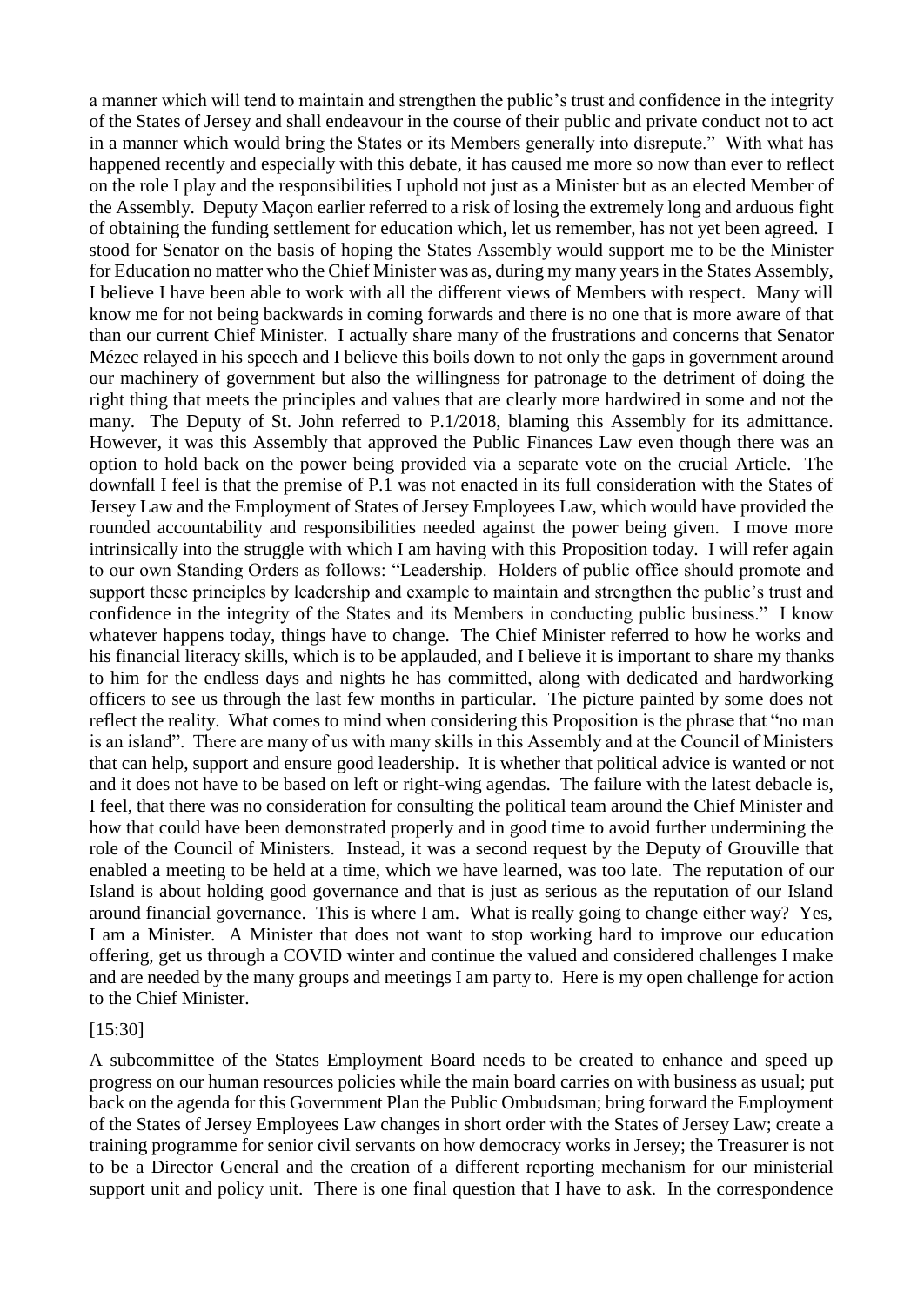we received last evening with regards to the loss of our Chief Executive Officer I ask whether the last paragraph of the letter that we have received where it suggests he will stay on for an orderly transition should the Government wish him to; I would like to know how long that length of time would be and whether the mention of the Government in this letter refers to the Council of Ministers or the States Employment Board. What role does the Council of Ministers have in terms of advising the Chief Minister in an appropriate political direction for the betterment of our Island? The Chief Minister is aware of my disappointment and anger at where we are. Maybe I am just a troublemaker. Maybe I am the problem. Maybe I am not as loyal as I am supposed to be. But my loyalty lies with the public I serve and the principles and values I hold so dearly. So what do I do today? That is where I am sitting and I have been listening to all speeches, whether that is for or against, and I do not have the ability to list the many things that I have been supported with, like my other ministerial colleagues. But it is good to hear that it does happen in certain quarters. Maybe Education is not seen as a high enough priority as I feel and know that it should be. I would suggest the Economic Council and many others certainly get it, and that it is a running theme through all of our Common Strategic Policy. Finally, I will say I have really struggled with this. There are many speeches I have written to try and decide what I say today. I have every respect for our Chief Minister but the vote of no confidence in the Chief Minister is a vote of no confidence in me and the Council of Ministers as well, so it opens the door as to what happens going forward. I recognise the arguments about where we are and whether it is the right time, but I think that there is no good time ever when we talk about votes of no confidence, and I would like for my question and the actions I have asked for of the Chief Minister to be appropriately addressed in a public forum within the States Assembly because I do think things need to change.

## **2.1.27 Deputy K.C. Lewis of St. Saviour:**

I have not prepared a speech but I will just be speaking from a few notes I have made and maybe a few comments from previous Members. Senator Mézec complained earlier on that an officer went against his wishes; a perfectly justifiable complaint. I do not have a problem with that; I have had the odd run-in myself with a few officers. But then goes on to say that he went to the Chief Minister who sorted it out so, result, as far as I am concerned. But the Deputy of St. John and Deputy Vallois made excellent points regarding P.1/2018 and machinery of government. Maybe that needs to be revisited again. It is often said that officers advise and Ministers decide. That can be taken with a pinch of salt by some officers so maybe that does need tightening up as a Minister does have political and legal responsibility. If things go wrong it is definitely our head on the block. When the World Health Organization announced the pandemic COVID-19 many groups were set up, many late-night meetings in Broad Street. One meeting I remember finished at 2.30 a.m. and we had to make some very, very difficult decisions. The Nightingale hospital was designed and constructed in record time with the Jersey Electricity Company, Jersey Water, pulling out all the stops to get it all sorted in record time and many contractors who were normally in competition with each other, working side by side to get the job done. Most of the planning, organisation, decisions and the landowners - who were absolutely brilliant, I might add - were done over a weekend. We gave our multi-storey car parks over to the people of Jersey because many were in lockdown, and we gave Patriotic Street Car Park and Gloucester Street, over to the doctors and nurses at the General Hospital. We did make very difficult decisions very quickly. Positive news, everyone has been listening today, a COVID-19 vaccine is on the horizon, but this is some way away yet so we cannot be complacent. But what I would say to Members is let us just put this to one side now; let us keep the Chief Minister in post. It is about a year and a half away to the next election and if the people of Jersey want a change then so be it. I will be voting against the Proposition in a nutshell, and I will be supporting the Chief Minister to carry on in his role.

# **2.1.28 Connétable L. Norman of St. Clement:**

There have been some very good speeches today and there have been a few which perhaps have not been so good. But there was one that was particularly well delivered, but really disappointed me,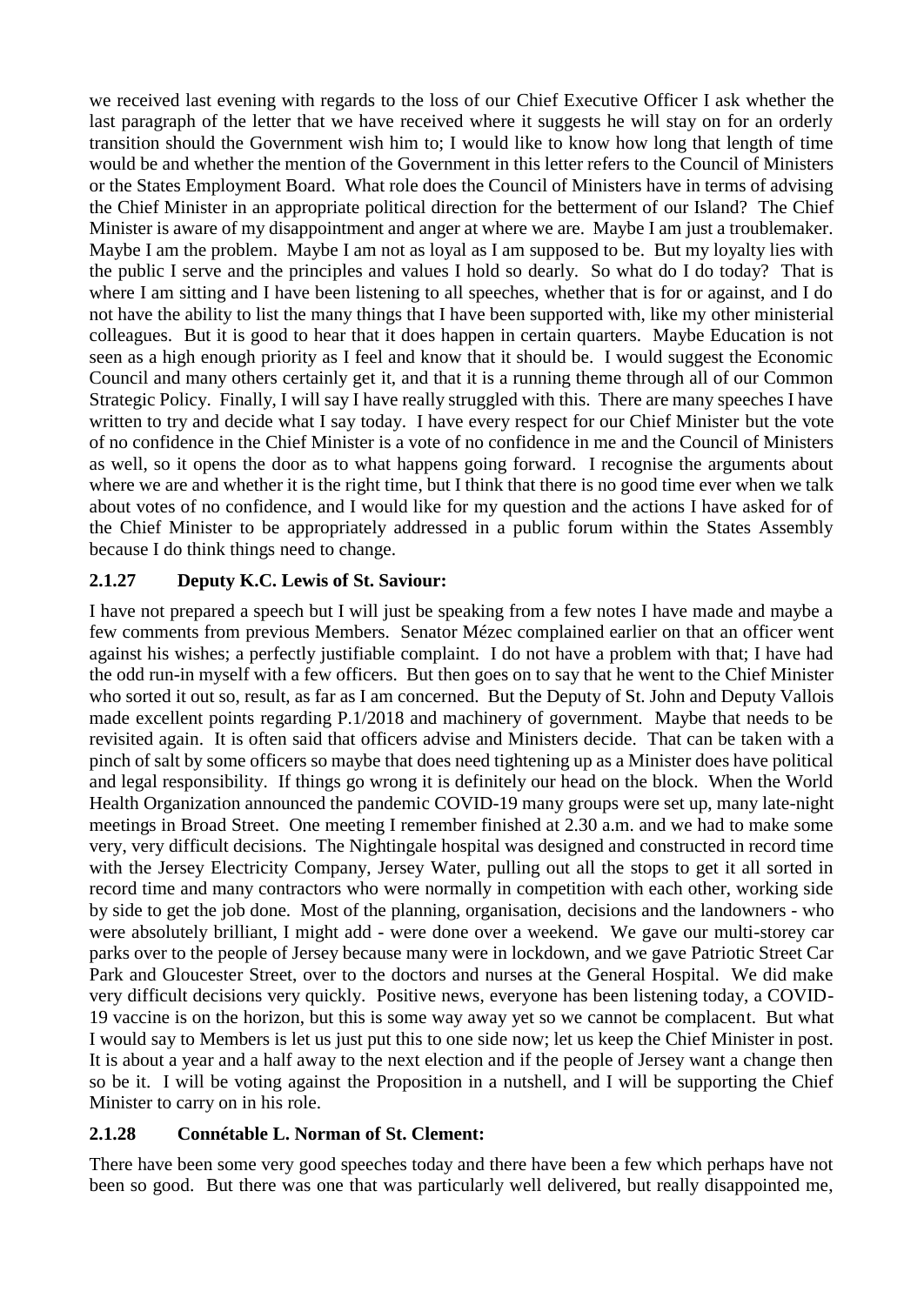and that was from my good friend Senator Pallett. Because while he delivered the speech he started off by saying this is not a personal attack on the Chief Minister, on Senator Le Fondré, and then went on to personally attack him for most of his speech. All of the bad things that have happened - and of course there have been some bad things, there have been some mistakes made - were all Senator Le Fondré's fault; and all of the good things were down to the medical professionals, the civil service and even, even Senator Gorst with the Brexit negotiations. But none of these could give credit to the Chief Minister. Of course it is a personal attack on the Chief Minister. Look at the Proposition; it is a vote of no confidence in the Chief Minister. Not the Council of Ministers, not me, not Deputy Martin and Deputy Labey and the Deputy of Grouville, Deputy Renouf and everybody else. It is a vote of no confidence in the Chief Minister only, therefore, it is personal, Senator Pallett, it is personal. No one argues - and certainly Senator Le Fondré does not argue as far as I can tell - that he has made a mistake, and because of that mistake he is now facing what can only be described in political terms as a nuclear attack: a vote of no confidence. In that case I suspect that every single Member of this Assembly could face a vote of no confidence. Can any elected Member of this Assembly say: "We have never made a mistake"? I am talking about the elected Members, not the officers. Certainly, I have. I am quite happy to admit that, I will not tell Members what those mistakes were, that is for them to find out, but I know have. Certainly, Senator Moore has; as Minister for Home Affairs she was criticised by the Comptroller and Auditor General for interfering in the governance of police operational independence. I am bringing forward legislation as the current Minister for Home Affairs - if I still am tomorrow - to ensure that no Minister for Home Affairs can ever do that again. But the error was compounded by the then Minister for allowing the budget of the police to be slashed so that police numbers were reduced from about 240 to 190 and the police force became reactive rather than proactive, and even the vital community policing was removed. The morale of the police force at the end of the Senator's term was at the lowest levels ever known and Members may recall the survey that was done among the police. I, with the support of the Chief Minister, have addressed those issues. It is a bit of a cheek, I suggest, for Senator Moore to say, despite the fact that she is as flawed as Senator Le Fondré: "I can do a better job than he has been doing." I do not accept that one iota. Now, those remarks are not to criticise Senator Moore because one day, one day she may well make a good Chief Minister, but I draw attention to these facts to show that we can all make mistakes and we do not need votes of no confidence just because we have made a mistake or 2 or 3. We do not need that. On the radio this morning I heard Senator Moore complaining that it took 2 weeks to resolve the issue of the Chief Executive'snon-executive directorship. Two weeks. That was not slow by any stretch of the imagination, but it did take a bit of time because the situation was carefully and thoroughly considered by the Chief Minister in consultation with the Council of Ministers. We were, and the Chief Minister was, dealing with a loyal employee whom we have and he owed a duty of care. The Chief Minister demonstrated that care in the way he handled the situation. I can tell this Assembly that in all he does the Chief Minister is thorough, thoughtful and compassionate, and he treats people, colleagues and employees, with dignity and care. We should give him our support today. Earlier this morning I looked at the statement he produced when he first stood for Chief Minister and for what it is worth I quote just 4 words from that statement that resonated with me. It said: "Teams work; egos do not." I hope the States will support the Chief Minister.

### **2.1.29 Deputy J.H. Perchard of St. Saviour:**

Senator Le Fondré is a good man. He is kind, he loves our Island, he does what he thinks is right and he does have integrity. This is not what this vote of no confidence is about. This debate is about whether we have confidence in his ability to continue to lead us through the pandemic and the rest of this political term. I did talk with the Chief Minister to share my views on the situation with the chief executive. I, like Deputy Gardiner, did not make a decision on how I was going to vote today until Friday evening as I wanted to give the Chief Minister the week to deal with the mistake that had been made. Last night's announcement was welcome but there are still questions that remain unanswered around the terms of the Chief Executive'sresignation, the financial implications, the potential impact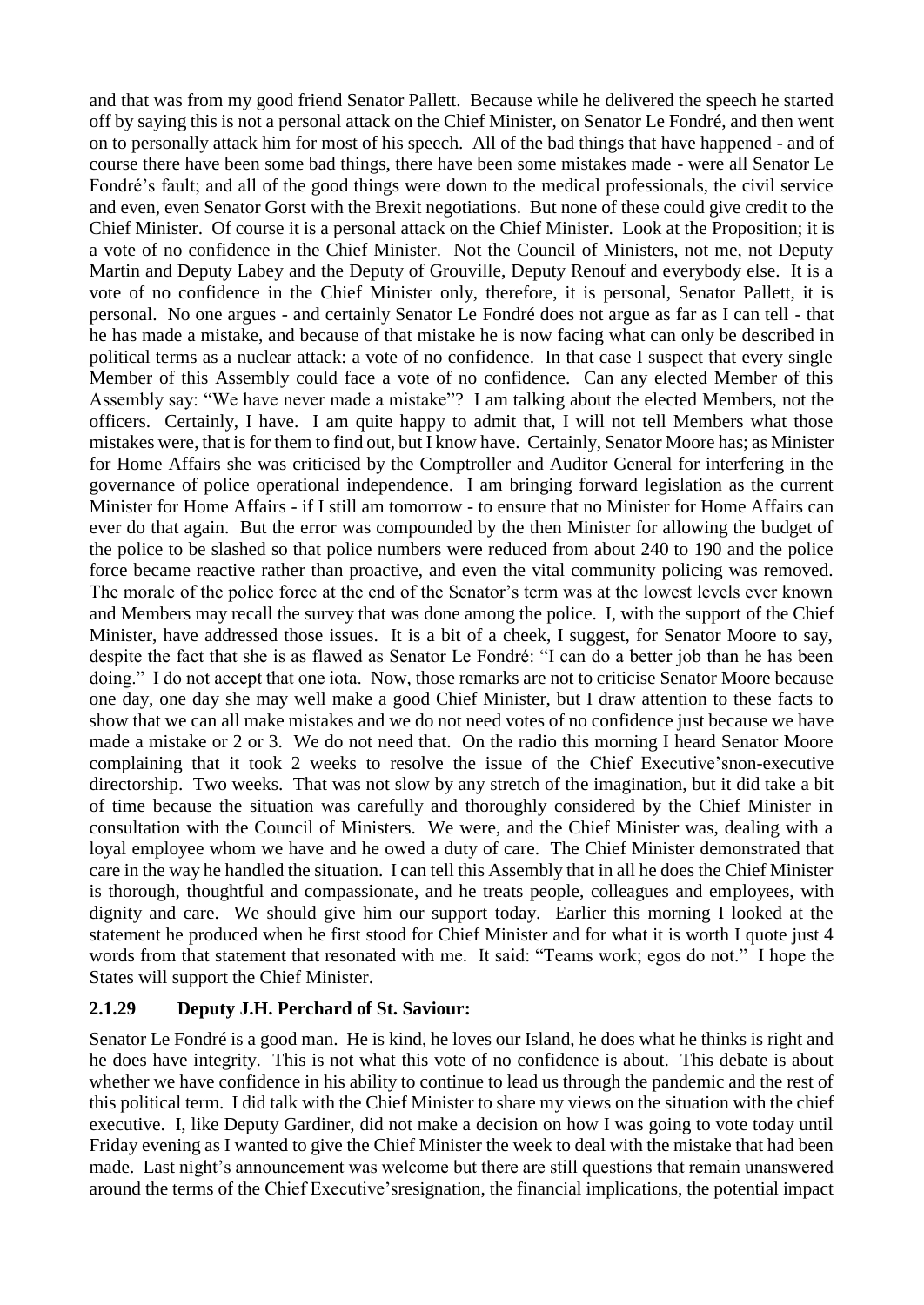of this vote on his resignation; and I do not feel reassured that the situation is now fully resolved. The mishandling of the Chief Executive'sappointment has been described by some as the straw that broke the camel's back. There is a widespread perception that those leading the civil service are the ones in charge, that political leaders are overruled by officers, that unelected persons form the man behind the machine. This perception alone is a threat to our state of democracy. If the people believe that those they elected to power are disenfranchised why would they vote? Why would they engage? Why would they have any faith in our ability to execute our campaign commitments? The perception of disempowerment is destructive. That this perception has in fact been a reality for some Ministers is frightening. That some Ministers have experienced disempowerment should be beyond comprehension in a modern democracy. We have heard from Senator Mézec examples of his own battles, battles he should never have had to fight, over both the serious and the mundane. The Minister for Education has spoken repeatedly to Members of the difficulties she has faced in her own areas of work since the start of this term. This is especially disheartening given the importance of her portfolio. Education and Health are the cornerstones of our society and no Minister should have to struggle to get things done in these fundamental areas.

#### [15:45]

We have seen a proposition brought by the Minister for the Environment that attempted to address the issues that arose from P.1/2018, issues around the governance structure and the concentration of power in the public sector that was endorsed in that year. This is relevant to our debate today. Why? Because the only antidote to any such imbalance of power lies in the hands of the Chief Minister. The last Assembly put the Chief Minister in this position when they adopted P.1 but rejected Sir Philip Bailhache's amendment to it. The power to manage the leader of the public sector lies in the hands of the Chief Minister. The power to hold the chief executive to account, the power to ensure the Executive is implementing the policies brought and voted on by this Assembly, the power to ensure that democracy is upheld through the political relationships with the civil service lies with the Chief Minister. I do not blame the current Chief Minister for this. Indeed, I do not envy this position at all. Senator Le Fondré was in fact one of the Members who voted with Sir Philip to try to prevent the imbalance of power between the Assembly and the principal accounting officer of the States. However, the Senator took on the role of Chief Minister in the knowledge that this relationship now exists and in the knowledge that it would be down to him to hold the Executive to account. The handling of the NewRiver situation is relevant to this debate because of this relationship and this responsibility that the Senator took on when he was elected to lead. The chief executive should never have been given verbal permission to take on another role in a pandemic, especially without consultation with the Council of Ministers or the States Employment Board. Irrespective of the salary, irrespective of whether there were or were not conflicts of interests, it should have been obvious to the Chief Minister that during a global health crisis the Chief Executive'srequest to split his focus in this way would be met with outrage by the public. This is not just a mistake, this is a demonstration of being out of touch with the people. The fact that this was not obvious is where my concern lies. I need a leader whose kneejerk response to that request would have been no. I do not want a review. I do not want a new subcommittee. I want a leader who is tuned into the public. When the views of the public contrast with what needs to be done I need a leader who can communicate effectively when they need to make unpopular decisions. We have to take the people with us. Unpopular decisions do need to be made and it takes courage and metal to make them. I think the Chief Minister has demonstrated that he possesses these qualities but it also requires clear and empathetic explanations. It requires the avoidance of mixed messages. It requires emotional insight. This is where our leader has not succeeded. Policies that strongly urge or simply advise are not clear. Policies that advocate take the risk you are willing to take for yourself are not empathetic to those who are vulnerable. "We prefer you to wear a mask but nothing will happen if you do not" just screams it is not necessary, it does not matter and do what you want for you. It does not say: "Masks would save the lives of the vulnerable." It does not say: "Be community minded and wear a mask for someone else." This is not the fault of the Communications Unit. The communications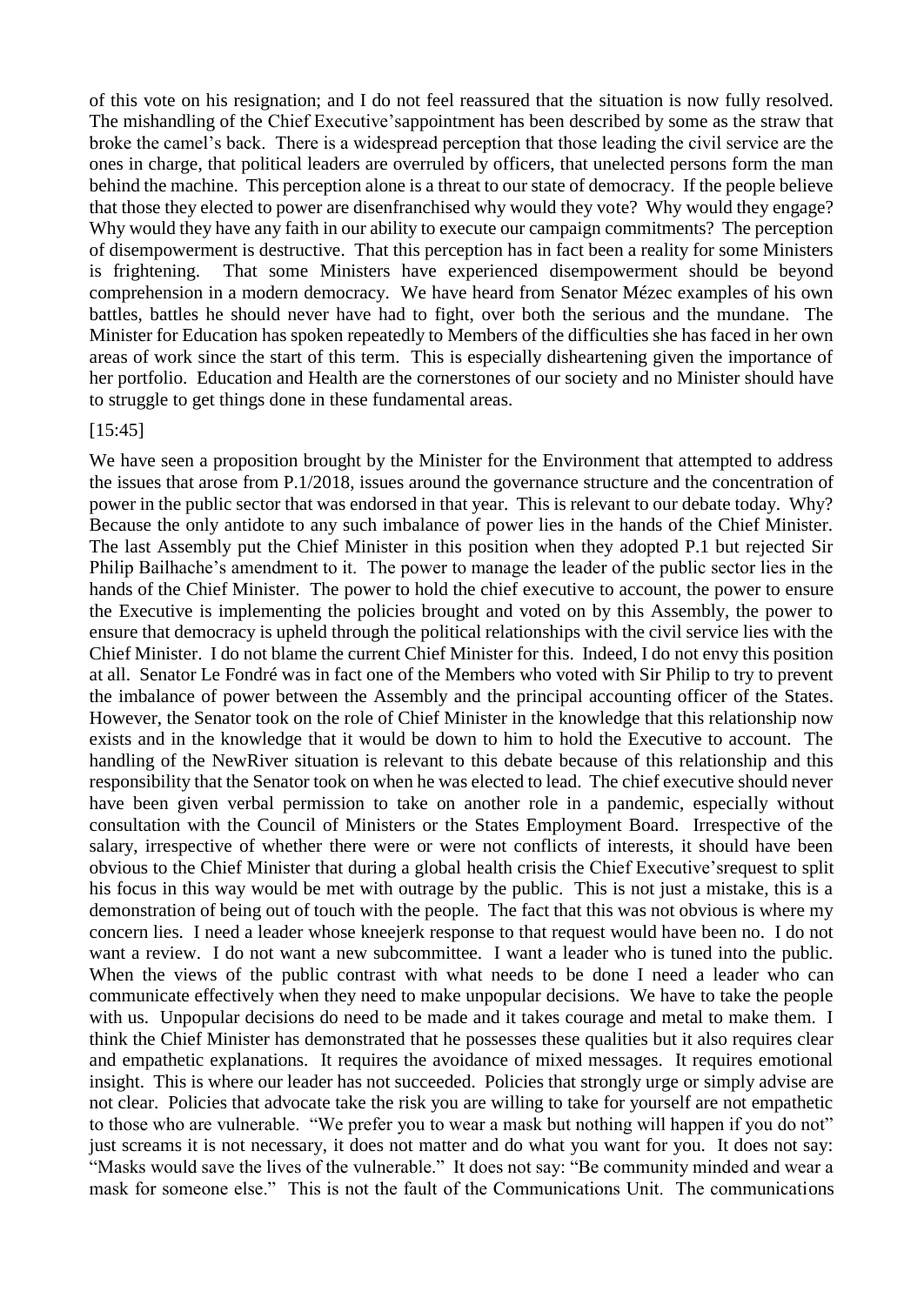officers are tasked with communicating the political decisions to the public. There is only so much you can do to communicate woolly political positions with clarity. The recent press conference in which teenagers were addressed in relation to COVID is another example of being out of touch with the public base and was called out by the Children's Commissioner. Why are we telling off teenagers for partying instead of talking to parents about keeping our children safe? If parents are willing to let their teenagers go to parties at the weekend then we have not effectively communicated with them about the risks posed to their children. The fact that people are not keeping to guidance demonstrates it is either open to interpretation or the reasons for the guidance have not been clearly communicated. No one is breaking the rules with the intent of spreading the virus. Since the start of the pandemic I have made several pleas, both publicly and directly to the Government to do more to protect the vulnerable. I have been consistently told that it is down to vulnerable individuals to manage their own risks, however if the general public are not maintaining a social distance and only some are wearing masks then to a highly vulnerable person managing risks translates to not going out. This style of leadership does not work for me and it does not work for the Islanders it impacts. I do not think the Government have demonstrated the empathy and understanding I have needed and, I believe many members of the public have needed, to feel safe. In the face of continued school outbreaks and daily rises in cases, I have tried many times to push for more to be done to protect the highly vulnerable but I am left feeling frustrated and without hope for this winter. Members have come together from completely different political perspectives to address urgent leadership deficiencies. This vote is about an urgent need to stabilise Government in a crisis and to restore the confidence of the public. Should this vote succeed or should it fail, I will expect the Chief Minister to commit to the immediate redress of the problematic governance structures and lines of accountability brought by P.1 2 years ago. I will expect a firm commitment to protecting the vulnerable through the winter. I will expect nuanced and empathetic communications from our political leaders that do not assign pain nor create confusion. With that, I will be supporting this vote.

## **2.1.30 Deputy S.G. Luce of St. Martin:**

I would just like to say to Members that I have not written a verbatim speech here so you may have to bear with me. But that is not that I have not tried. As Members will know, I usually attempt to use the phrase "working together" into my speeches but I am going to support this vote of no confidence today and under those circumstances it is difficult to use those 2 words. I could have tried to base my speech on some other emotions, anger, annoyance, frustration, but the word that kept coming back to me, as I tried to scribble a few handwritten words down, was the word "disappointment" and I am really disappointed that we are here today. I am disappointed that as an Assembly we have not been able to do better, in my eyes, in the last 2 years. I am even more disappointed in myself that I have not managed to do better or do more in the last 2 years, and in many cases that is not for want of trying. But the most disappointing I think is the number of communications that I have had from Islanders who feel like I do, fortunately, that we must do better as we move forward. Hindsight is a wonderful thing and the grass is always greener if you look back. I wonder how we have managed to move away from some of the ways that we used to do things not very long ago. A couple of months back a senior member of the utilities sector came to see me with a high-level strategic problem and he amazingly asked for some advice on how he thought we might best tackle it. My initial reaction to him was: "Well, if this was 18 months ago or even 2 years ago I would know exactly what I would have done." I would have gone to the various Ministers and resolved the issue hopefully. But I said to him: "You know what, under the current circumstances I would go to the C.E.O. because he is the man who can get things done." I found myself asking the question that how have we moved into a world where politicians now do not always seem to make those difficult decisions? What happened to civil servants advise, politicians decide and civil servants implement decisions? We have got a wonderful civil service and they have never worked harder than they have in the last 6 months, and I want to pay tribute to them. But I also am bitterly disappointed that we have lost so many good and fantastically able civil servants in the last 2 years. Islanders around the globe are resilient, they are inventive, they are entrepreneurial people, how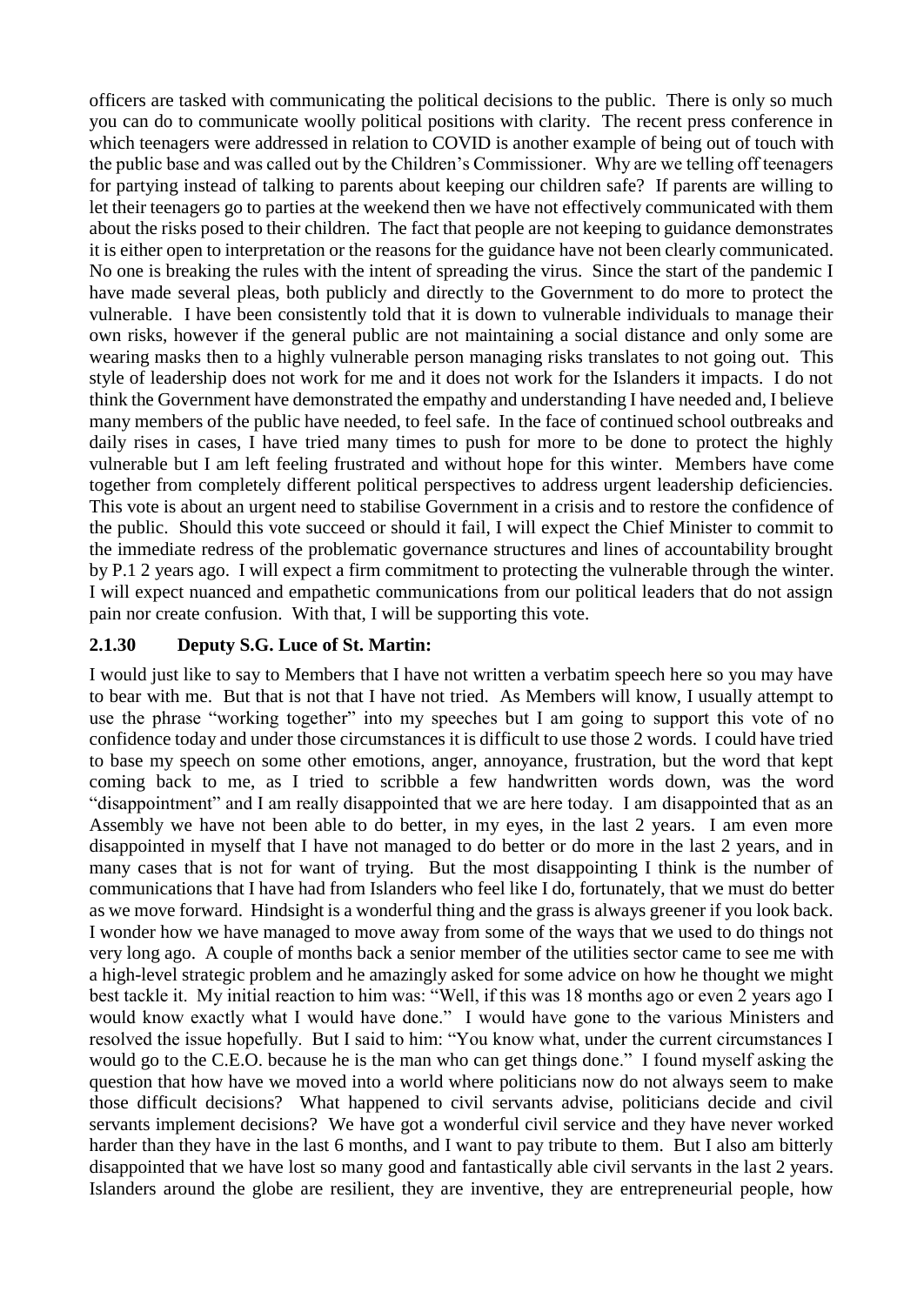disappointing it is that we have not, as an Island, been able to find more people who are capable of filling the roles in our civil service. I am bitterly disappointed that we have lost our C.E.O. and I hope that in the near future we can start to recruit more people who are living locally to jobs in government and in the civil service. I am disappointed that the Government today has been pushed into decisions by Backbenchers. Most people will know if you have a 4-year term you want to get your difficult stuff out of the door and over the line in the first couple of years because it becomes increasingly difficult. But we have seen the increasingly difficult policies and we have seen those coming from the Backbenchers. Ann Court, the environment, the Care Model, carbon neutrality, even population and migration, we have had to see those difficult areas being pursued by Backbenchers. I was very disappointed last week. I did not agree with the view that was being taken but I was disappointed with the Chief Minister last week for not coming out and supporting his Assistant Minister on that migration debate. Some say this is not the right time. But to me it is absolutely the right time. Some say because of COVID but COVID will go on and we are not in the depths of winter yet. It may get worse. We have a fantastic team behind us who will keep advising, keep providing the proper medical advice that politicians can consider and hopefully follow. People say it is not the best time for a vote of no confidence because of Brexit but we have heard only this week that it will be another 2 or 3 weeks before a final decision is made and, in any case, our fantastic Brexit team will be there advising whoever is in charge. I very much hope and believe that it will be Senator Gorst that will continue that work. Today is not about timing, it is not about the C.E.O. particularly. It is not about S.E.B. They have a really tough job to do and I appreciate the hard work and the difficult decisions they have to reach. But I firmly believe in myself, and I am disappointed to say, they have been put in a completely terrible and impossible position by the Chief Minister. It should not happen like that. No chief executive of an independent legislature should be anywhere near an N.E.D. role. I understand N.E.D. roles but they are not for somebody who is the senior civil servant for an independent legislature. I have spoken to the chief executive about that. I have messaged him. We have had conversations. He knows my feelings. He and I have got on well ever since he has been here. I would class him as a friend but he knows, and I know, that we do not agree, in fact we have discussions about a whole roll of things. But it is especially important that the C.E.O. does not go off and do something else to take his mind off the job with COVID and Brexit looming. I just cannot believe that this situation has happened and I am so - I will get back to the "D" word disappointed; bitterly, bitterly disappointed that we are where we are because in my mind the chief executive should have been given an absolutely clear no right from the outset by the Chief Minister. So I am disappointed in the Chief Minister's judgment in this issue and I have to say that because of that he no longer has my confidence. I will absolutely be supporting this Proposition.

# **2.1.31 Connétable R. Vibert of St. Peter:**

I would like to say that both the Chief Minister and former chief executive, Charlie Parker, are men of the highest integrity and honesty, and personally I have no issue with them as individuals. They are both good men and have shown me respect and friendship. Both of them recently helped me with a difficult personal issue and that has made reaching a decision on this matter all the more difficult. The Chief Minister is undeniably a good politician but is he now an effective Chief Minister? We certainly believed he was in 2018, and I was one of those who supported this view. However the passage of time has led some of us to change that view. He is by nature a cautious man and that is not a bad thing. It is not always compatible with the decisions required of the Chief Minister. The public has interpreted this as an inability to make decisions and the reason for delays in progress in numerous areas across the Island. He has lost the confidence of the public. As a result, we see this Proposition before us asking for a vote of no confidence.

# [16:00]

Numerous parishioners and other Islanders have contacted me since the vote of no confidence was lodged. An unprecedented number have called in to see me. In fact, I have never known so many people contact me on an issue. They have also visited me at my home and almost exclusively have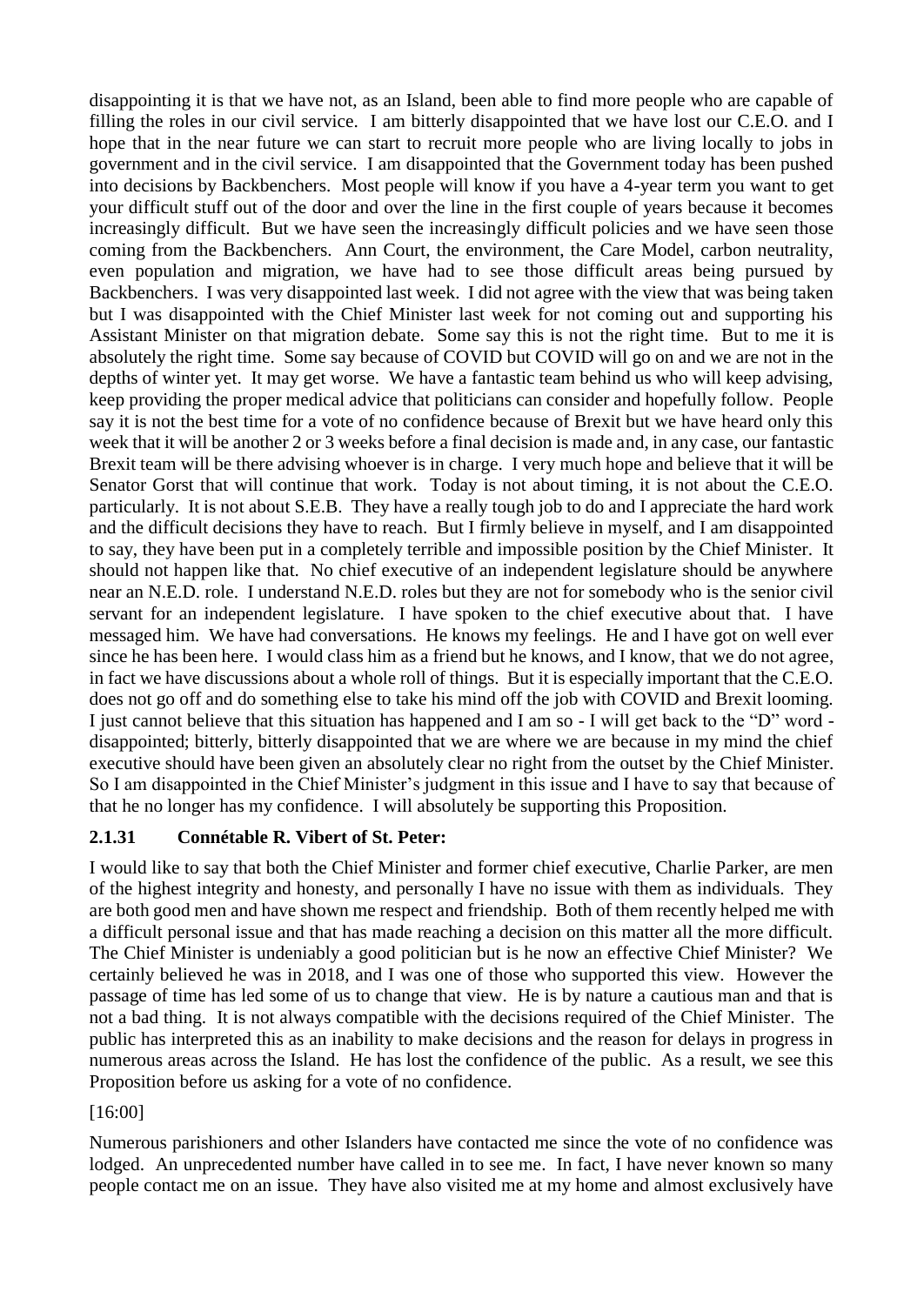asked me to support the vote of no confidence. As Constable, I cannot ignore their views but nevertheless I did not rush into a decision as to whether I would or would not support the Proposition. Last week my Procureurs made their views known to me and that in their view I should support the vote of no confidence. Very few of the parishioners, in fact I do not believe any of them, considered the issue of the Chief Executive'sN.E.D. position was particularly relevant to the vote of no confidence. Instead they had issues with taxation and the Taxation Department at every level, from the man on the street, to the wealthiest of residents. The hospital was another hot topic where parishioners believe there had been unnecessary delays. In 2018 we told the public we would be undertaking a review of the hospital project. Over 2 years later we are only just on the brink of voting on the new hospital site. Those who have spoken to me are unhappy at the time it has taken to reach that decision and the substantial increase in costs over that period. Others have referred to the failure to address the issue of rogue landlords and the Chief Minister's failure to support that legislation. I could go on but there are other matters I wish to refer to. For me, the final straw was yesterday's announcement that the chief executive was standing down. It is the way in which it was handled which is the issue and the chief executive cannot be paying for this. Ultimately the Chief Minister must accept full responsibility for this fiasco that has not only resulted in the loss of an excellent chief executive, Charlie Parker, but once again has brought the Island into disrepute in the international community. We have consistently failed to allow Chief Executive Officers to complete their contract, with a number of resignations over the years. We were lucky that a man of Charlie Parker's ability was still willing to pick up the role in Jersey given that there would have been a relatively small group of people able to undertake the role and we already had a tarnished reputation the way we had treated those previously in the role. If we look at what has taken place in respect of the N.E.D. position, in the first instance the chief executive spoke with the Chief Minister and, as we have heard, the Chief Minister failed at this initial stage to suggest he needed to consider the matter and it might not be appropriate for the C.E.O. to take up an N.E.D. role. Instead the chief executive was left with the impression he could move forward. Technically he required written permission but my experience is that in the business world sometimes these matters are overlooked if approval has already been given by a director or board member. When the N.E.D. role became publicly known the initial communication suggested the Chief Minister and the Deputy Chief Minister were aware of the role and had agreed to it. However, relatively quickly, we were then told that this was not the case and that the Deputy Chief Minister had suggested the role might not be appropriate. Why was the initial incorrect communication allowed to be released? The Chief Minister has to accept responsibility for this. I feel sorry for S.E.B. An emergency S.E.B. meeting was then called and ratified the decision to allow the C.E.O. to take up an N.E.D. role, and I feel they were rushed into this. At this point the Chief Minister and S.E.B. appeared to have supported the chief executive however at that time S.E.B. did not have the full facts and therefore they should have delayed the decision but I do feel that they were rushed and pressure was put on them. A few days later, however, we had an announcement from ...

### **The Bailiff:**

I am afraid, Connétable, you have faded into enormous quietness. We can barely hear you.

### **The Connétable of St. Peter:**

Sorry, I am still here. Can you hear me?

### **The Bailiff:**

Thank you, that is much better. If you can stay closer to the microphone.

#### **The Connétable of St. Peter:**

A few days later however we have an announcement from C.O.M. that the N.E.D. role is not compatible with his role as chief executive, a complete turnaround from the S.E.B. decision. It set the scene for confrontation between the Government and the chief executive. This was a disaster, a situation which should not have been allowed to have occurred by the Chief Minister. S.E.B.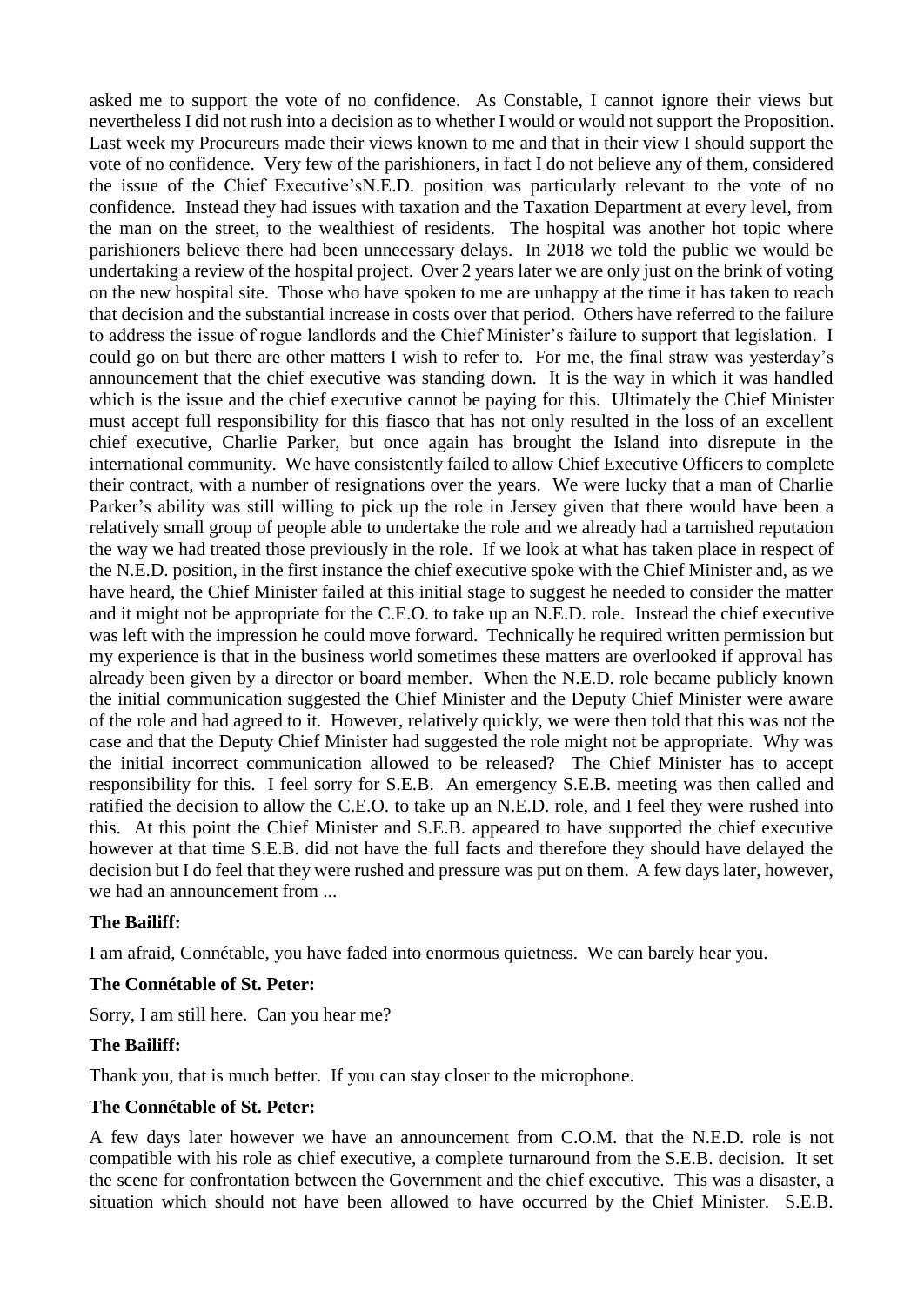subsequently wrote to the chief executive essentially giving him an ultimatum, which resulted in him being forced to stand down yesterday. A situation which, with the correct handling, could have been avoided. The chief executive, in effect, was sacrificed to save the Government due to the total mishandling of the issue which the Chief Minister must, as I have said, take full responsibility and accept that in this case his leadership qualities were lacking. I also think it is unacceptable that a member of the Government, when this decision was announced by the chief executive, contacted me and expressed the opinion that as they had now been able to remove the chief executive would this secure my vote today? I do not believe that somebody's demise should be used as a bargaining chip. Some of the Members of the Assembly are suggesting a doomsday scenario if the vote of no confidence is successful. I feel confident that this would not be the case and that plans have already been made to ensure this does not happen. Surprisingly, no one has referred to the significant disruption which will now occur as a result of the chief executive stepping down, albeit that he has offered to stay on for some time. He will be unable to complete his planned reorganisation of the public sector and achieving significant efficiencies. There will be delays and a new C.E.O. may have different methods of approaching the issues before us. Staff will have to adapt to these changes and workstreams will change and will have to be adapted. The whole process will be delayed irrespective of the outcome of this vote of no confidence. I urge Members to vote for the proposition, however whatever the outcome I think that bringing this proposition has been important so that the various issues can be aired and we can all learn from them.

### **2.1.32 Deputy S.J. Pinel of St. Clement:**

I wish, as usual, to be clear from the start. I shall be supporting the Chief Minister. I also want to express strong disappointment at the timing of bringing this vote of no confidence. It is a huge distraction in times of such uncertainty. When the first COVID-19 case was announced 8 months ago on 10th March, Government moved expeditiously and effectively. We very promptly made amendments to the emergency powers in the Public Finances Law with the agreement of this Assembly. This provided the flexibility and assurance that whatever came our way the Island would have the finances to spend whatever needed to save lives and livelihoods in unprecedented times. We also immediately put in place the revolving credit facility ensuring the future and safe in the knowledge that we did not have to sell our reserves at market depressed prices. There was an immediate investment in P.P.E. (personal protective equipment) before world demand created a shortage. We introduced a government-funded payroll scheme beginning in the last 2 weeks of March and extending to the end of March 2021. The Treasury, with the benefit of work to date on the finance transformation, has been at the centre with the departments of the development of this economic package. The co-funded payroll scheme is a Jersey solution without the restriction of schemes, such as the furlough scheme in the U.K. There was the immediate decision to allow the deferral of G.ST. (goods and services tax) and social security contributions for 6 months. We are supporting Blue Islands airline to maintain our connectivity to the U.K., the investigation and investment in testing and tracing equipment was extensive and has been recognised as one of the best regimes in Europe. This allowed us to open up our borders on 3rd July, permitting families and friends to reunite and assist in bringing confidence to the economy. In addition, we introduced the C.R.E.S.S. scheme and the loan guarantee schemes. Most recently, we introduced the £100 spend local cards to every Islander. There was also an additional £100 for all those on income support and pension plus schemes. The extraordinary pace at which this innovation has launched was a great example of States departments, business and schools working together. It has been a huge success with much positive feedback, especially from business in supporting the local economy. We have recently introduced a 2 per cent reduction to employees' social security contributions, putting money back into the hands of the workers. With the States Assembly approval next week I shall be able to put the fiscal stimulus fund into action, which will put a further £50 million into the economy over the coming year. We are working with Scrutiny and proposing to seek their views on the bids that are made to the fund. In addition to the huge amount of work involved in our response to the COVID pandemic, we have produced a Government Plan, which had to be completely revised because of the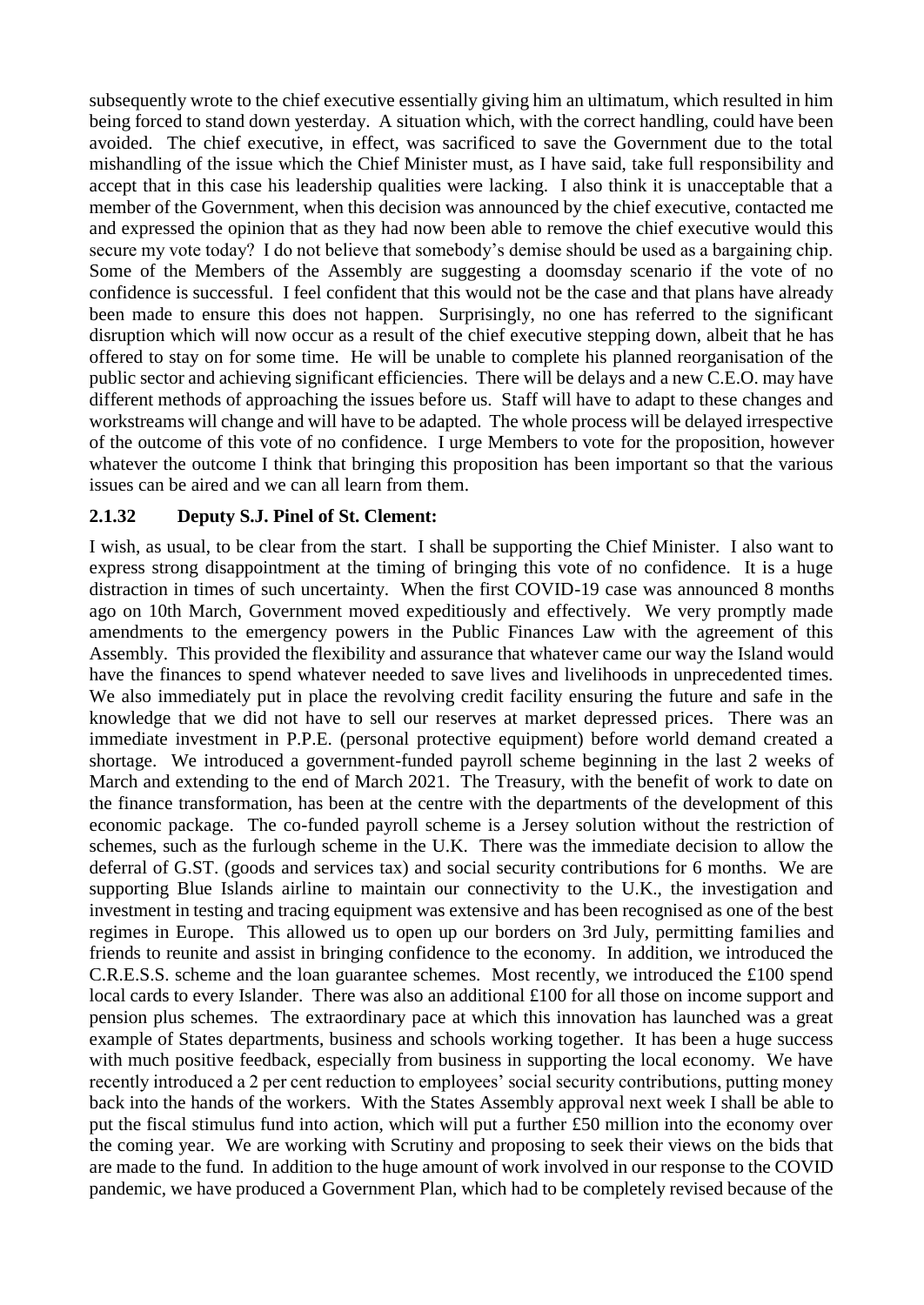situation, and to how we future balance the books. There have been big changes in the Taxes Office replacing the 35 year-old I.T. system and all the time-consuming and time-wasting processes embedded in it. With the introduction of online filing for the tax returns, removing the requirement of manual data input, we are concentrating on creating satisfying careers in tax as a profession for local people. I have listed all the above to dispel any myths that this Government is uncoordinated, under-achieving and lacking in leadership. A huge amount of change, improvement, reduction in waste and big transformation has taken place over the last 2½ years and I, for one, am proud to be part of it. This has all happened under the leadership of the Chief Minister and Jersey is in a better place both medically and economically than most other jurisdictions under this pandemic. There is still much more to do. We have the Government Plan to see through, the Island Plan, the third phase of the payroll scheme, the implementation of independent taxation and the abolition of married man's tax. In addition of course, the ongoing vital Brexit negotiations. With so much achieved, and so much still to achieve, we categorically should not have a change in Chief Minister for these future plans. I support the Chief Minister and will vote against the vote of no confidence.

# **2.1.33 Deputy R.E. Huelin of St. Peter:**

2020 is a year none of us will ever forget. What started with the usual aspirations we have, as we fulfil our respective roles doing what we can for the Island we all love, is ending up far, far away from our wildest expectations. Yes, a virus was mooted in China around New Year and the vast majority of the world all but ignored it. Our mutual goals were to fulfil the Government Strategic Plan, work towards the annual update of the Government Plan, support work on the Island Plan, population and, in my case, make sure we were on track to build a hospital. Basically business as usual. The business of ensuring we represent Islanders in maintaining and improving livelihoods, education, health and environment. We knew Brexit needed to be closed out and expected to continue work on the settlement scheme and immigration, *et cetera*, then the bombshell arrives; COVID-19 or coronavirus. However, it did not arrive with a manual or a handbook to tell us what to do. We had to learn on the fly, as did our health professionals, and tailor whatever evidence we could glean from across the globe to see what was and was not working and then adapt it to fit our unique needs. What has been achieved is, I feel, absolutely fantastic. Yes, many of our Islanders have been very concerned and worried.

# [16:15]

Yes, on the way we have had heated debates and frank exchanges of ideas. That is democracy. But ultimately we can all agree we have done well. Financial measures, track and tracing, managing our borders. While we have an immediate concern with winter approaching and ensuring increased tensions we shall be moving towards Christmas, celebrating our achievement. All of this has been achieved under extreme pressure. Having to make fast decisions with ever-changing information. Let us face it, these are the hardest decisions of all, the matter of life and death. Not just from COVID but from the many consequences that COVID and lockdowns can bring. A friend of mine described to me the days and months leading up to the sale of his business as like driving down a motorway at 100 miles an hour, your windscreen shatters and you have to catch every shard of glass. I shared this analogy with the Chief Minister back in the spring and it resonated. Unprecedented pressure not seen in the Island since the Occupation. I would like to know exactly how many decisions our Chief Minister has made since he took office. Is it hundreds or is it more? We are here today because he dropped one shard of glass. Thank you.

# **2.1.34 Deputy G.C. Guida of St. Lawrence:**

I think I will start this by asking the supporters of the Proposition or telling them to beware what they wish for. I am not sure that everybody understands really what is going on here. Some of the supporters - and Deputy Pointon was very clear about this putting it in a very nice way - do have selfinterest in mind but I feel that most of the rest do it to punish the Chief Minister for some private matter they have with him or something that did not work out. It is interesting because it is something that I felt when I started receiving emails from supporters or people who were against the Proposition.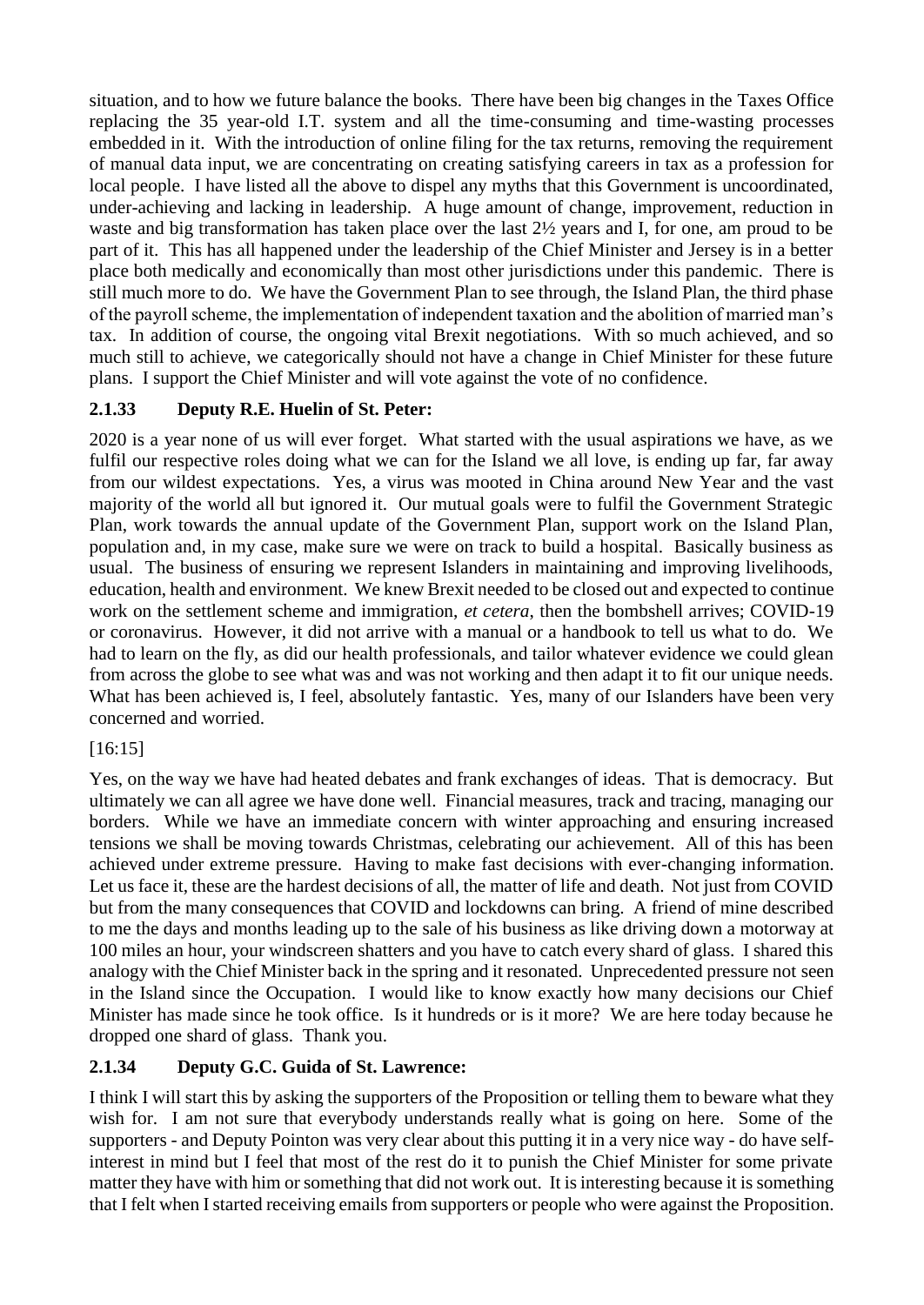I started recognising names especially from planning issues. "We have refused your planning application for a shed" and now you want to get rid of the Minister. "That is your slap on the wrist because you did not quite do what I wanted." The funny thing is that most of the people talking against the Minister today are pretty much in the same situation. "I was on the Hospital Board and things did not happen and I was not questioned as deeply as I would have wanted to so here is a slap on the wrist" except this is not a slap on the wrist. This is the nuclear option. This is being in a plane at night over mountains in a storm and then deciding to hijack it or, even worse, to sabotage it which is quite crazy considering that the runway is in sight. We are weeks away from some of the biggest decisions of this term. We are almost there and some of the Ministers have mentioned the work that they have done in the past 2 years and it is quite interesting because you tend to concentrate on your own problems and forget theirs. It is mindboggling. COVID is nothing. It is really nothing. What about Brexit? What about the Island Plan? What about the hospital and all these major things that have been done on top of business as usual? This has been an incredible, incredible 2 years and I cannot think of anything that, in a general way, we missed. There may have been little problems and certainly not everybody will come out of it with exactly what they want. I am sorry, the Prime Minister is not Ian Gorst and the Prime Minister is not Jeremy Corbyn so you will not get that sort of stuff from him but he has led us to do extraordinary things in the last 2 years. Yes, beware what you wish for and I am not sure that everybody voting for this or wishing to vote for this Proposition really has thought about what will happen tomorrow. Who will we elect as a new Chief Minister? What will they do? Who will they propose as the new Council of Ministers? There will be changes. There has to be changes. You cannot just say: "Well, I am the new Minister and everything goes on as usual." It will not work like that. There will be very, very big changes and, thinking of your own position in this Assembly and the way that you want to serve the people who elected you, are you going to be in a better position to do so after these changes? Senator Le Fondré has been the most collaborative Chief Minister in many decades. We have had a Government which embraced the furthest right and the furthest left that Jersey has to offer. It made them work together. Yes, the furthest left. I cannot think of anybody else, sorry. That is you. That is the Senator. I think that was extraordinary and I think we were richer for it. I think I disagree with almost everything that this particular Senator believes in but I do believe that our Government was richer for having him inside and this is something that the Chief Minister did not do to gain votes. At the time, he thought there was a place for them. If you remember the election, we, meaning this Government, could have done without the Reform vote. There would have been a majority but Senator Le Fondré was thinking about integrating everybody. I would like to remind Scrutiny and those who were in Scrutiny in the last term, I did not experience it personally, but I have a feeling that their job was not as easy as it has been those last 2 years. This Government has tried to integrate Scrutiny into their work. This came from the top. We saw the Chief Minister ask us to do it and we did. Ministers, when we come up with something new, immediately the first thing they say is: "When do we want to get Scrutiny involved in this?" We tend to do it immediately so that they know that this is the lifeline that whenever they want to be informed about what we are doing and get involved, they can. This is new. This really is new. What about the work with Backbenchers and you want to do good work here? When a Backbencher comes up with a proposition, the first thing the Council of Ministers says is: "Can we work with this? Is this something that we can work straightway with? If not, let them come in. Let us have a chat and let us see how we can make it work." I sincerely doubt that this happened 2 years ago. You have this little idea on plastic bags: "Yes, come and have a chat. It needs a little bit of massaging but we can turn it into something good." I really do not think this would have happened 2 years ago. Will it happen again tomorrow? Well, think about what you wish for. Who is going to be your next Chief Minister? What sort of Government are they going to lead? We have something that we know and the extraordinary thing is that almost everybody has agreed to say that we have a fantastic Chief Minister: "A really, really good Chief Minister but, oh, yes, there was this little problem here and this little problem there." The last thing is non-executive directorship. In the corporate world, this is the equivalent of a book club. It is really, really not something that you build your life around. Some people literally have dozens. It is really not important. The level of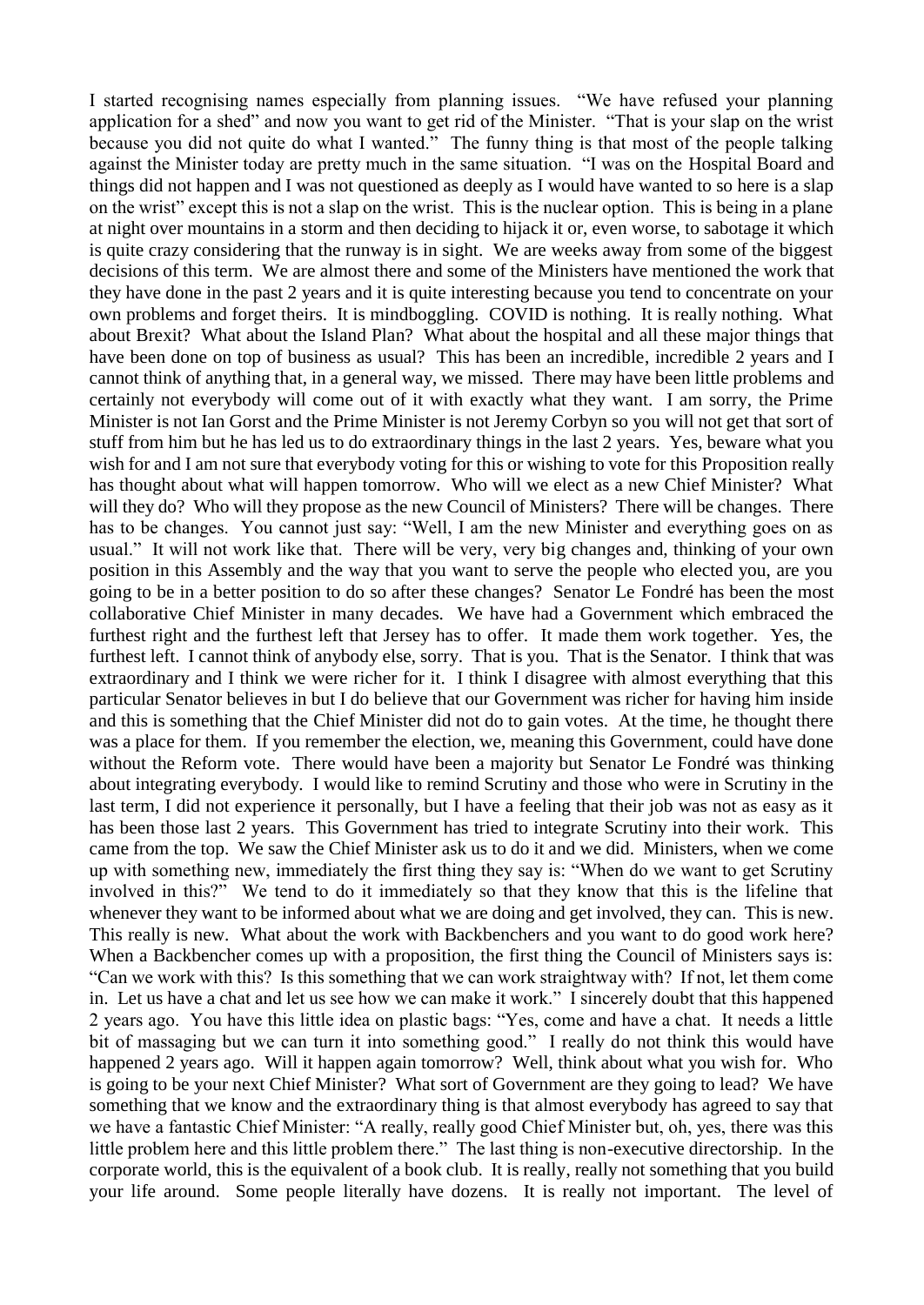importance again in the corporate world of this is about the same as asking whether you should be writing in blue ink or black ink. So when somebody who is familiar with this asks somebody else who is familiar with this: "Do you mind if I take a non-executive directorship in a British company?" "Yes, why not? Who cares? What is the problem?" That is about the extent of it. Now once the Jersey public has decided that they are not comfortable with this, that is fine. Then we tell our Chief Executive Officer: "That is fine but you cannot have this. Our public does not like it. It does not matter that it does not affect your life much. Our public does not want it." That is what happened. However, that was the last straw for our Chief Executive Officer was trying to lead a normal life in Jersey, has been doing extremely well and working extremely hard trying to do exactly what we told him to do. Unfortunately, that was the last straw and that is why he is leaving. Otherwise, it would have just have been a matter of saying: "Well, that is fine. I am dropping this and then I keep my post." So we have lost our C.E.O. because of the colour of the ink in his pen. This is about the level of importance this had and it is really, really a shame. Again, think in the same way that you have to think about what you are going to get as a new Chief Minister and what we are going to get as a new C.E.O. Well, there is every chance it is exactly the same person because that is the person we need. So we are going to look, it is going to be expensive, it is going to take time, it is going to be quite problematic and we will end up with a very, very strong-headed leader that can run 7,000 people. Exactly the same thing. It is a shame that we lost this one because he was doing a good job. Yes, for the last time, beware what you wish for and make sure you understand exactly where you will be sitting in a week's time if this happens.

### **2.1.35 Deputy D. Johnson of St. Mary:**

Like most other Members, I am disappointed and feel uncomfortable to be here but I think that once the furore had broken, there perhaps was little option other than to bring this no confidence vote. To that extent, I will not say I welcome it but I can see why and I think that the bloodletting so to speak may do us no harm. I would like to concentrate on this N.E.D. situation which has more than broken the camel's back, I think. As far as the public are concerned, it is the focus of their attention and I can see why. I will leave for the moment the question as to where the apportionality of blame might be but the public of Jersey are entitled to expect that their Chief Executive Officer devotes his fulltime energies to running Jersey and, indeed, that is what his contract of employment says. That contract is supplemented by the fact that, as in any contract really, you would obtain written consent before conducting any other venture. That is obviously where the problem lies. The Chief Executive Officer sought to acquire an N.E.D. appointment and I do not blame him for that. My own reading is that if he had raised it with me, I would have said the public of Jersey will not stump up for any cost. Drop it." I think that is what should have happened. This is where the interpretation of events takes over. My understanding is that he did take it upon himself to raise it with the Chief Minister who gave his personal view, unfortunately in my view, things went from bad to worse from thereon. But if the version of events, as I understand it, is correct - and I am sure the Chief Minister will confirm this in his summing-up - he simply offered his personal opinion when that was first broached and said: "It is a matter for the S.E.B. and you apply to them in the normal way and it will have its proper deliberation at that board level." That is as it should have been so, yes, the Chief Minister did make a mistake but it remains the case surely that the responsibility for this excursion to another field is entirely that of the Chief Executive Officer. He always had the option, on realising there was opposition, to drop it and to say: "All right, okay, I understand the public's feeling. I will withdraw that hope of mine and confine myself to my role in Jersey, which is fulfilling enough" but he chose not to do so and that is the point. Having re-read the Chief Executive Officer's resignation letter, if I can call it that, of yesterday evening, nowhere in that is any suggestion that he ever contemplated that, so I think it is wrong to put the blame of this entirely on the Chief Minister. He made a mistake, in my view, in not knocking it on the head on day 1. It was from thereon control of the matter was within the power of the Chief Executive Officer.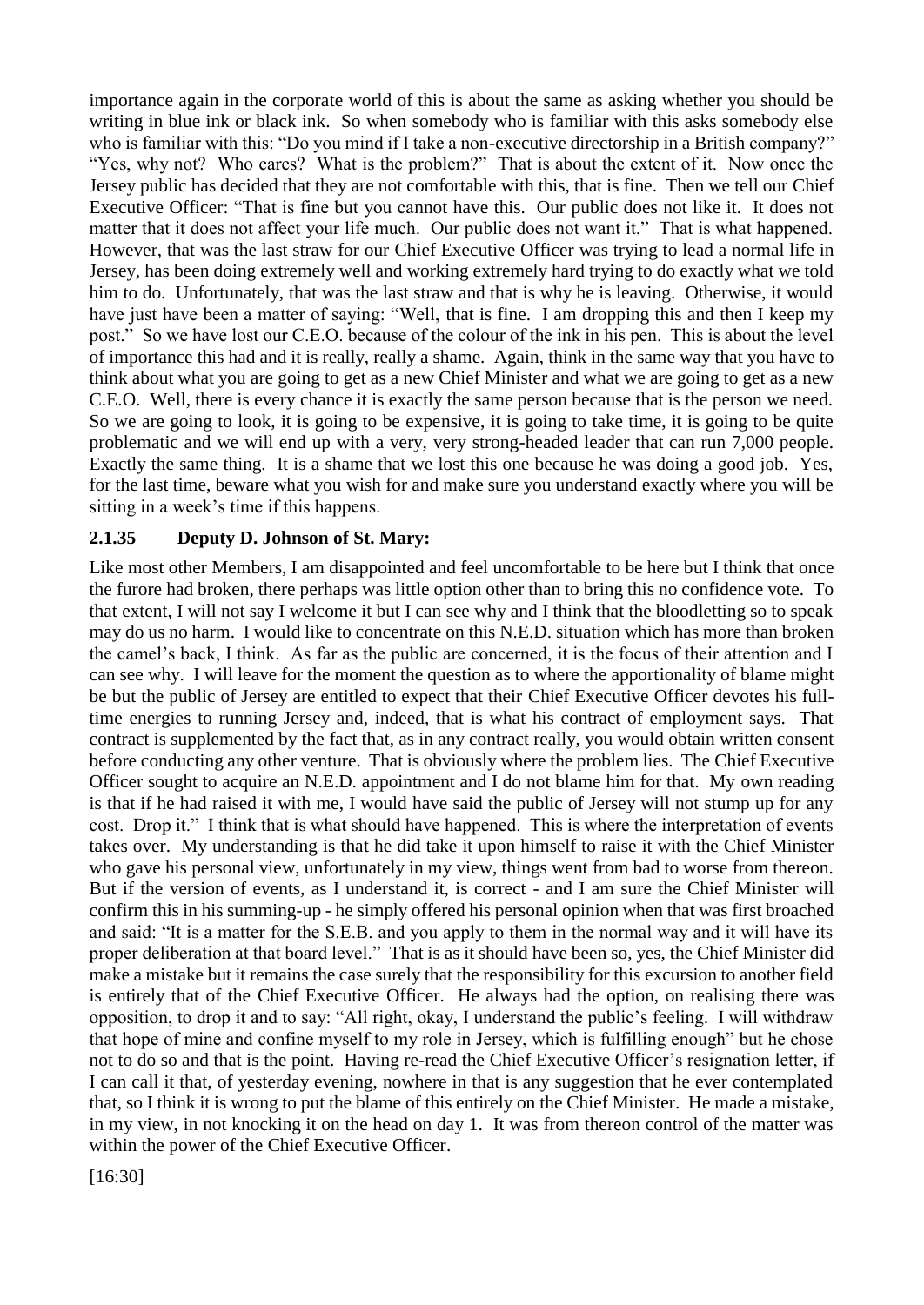I do not know what has happened in the last 2 weeks but he could have chosen to withdraw from that appointment at some time but has chosen not to and has decided that the N.E.D. appointment is more important than holding on to his job here, in which case the public will take their own view as to his decision. So my point is saying that, yes, I think the Chief Minister did make a mistake in his initial reaction but, if I understood him correctly, he then left it to S.E.B. in the proper course of events and that is where the problem lay and it should not be regarded as his sole responsibility. Having said that, if I can just move on. My own Constable this morning said he was going to vote in favour of the Proposition because that is what his constituents tell him to do so. I imagine that some of those constituents appear on my email list as well but as to others holding the opposite view. All I can say is I apologise to those to whom I have not replied as yet. I would have dearly liked to have explained where we were on this and to express my reservations that while I can see where they were coming from and why they should feel aggrieved, this nuclear option, as we mentioned, may not be the way forward. We all have a responsibility to see the government business carried out within the course of this Assembly and we are perilously running out of time. Some projects of my own through L.A.P. (Legalisation Advisory Panel) have been shifted right to the end and they have been earmarked for debate, I think, in the spring of 2022; that, to me, is perilously close to the election. I am conscious of what happened last time and I very much hope that timing can be relooked at because I think that things are in danger of being lost because of it. But the general point I do make is that, yes, a bit like an ocean liner, it takes a while to change direction and I am concerned that the size of what we have to achieve is not sufficiently large to prevent us from being as nimble as we would like and getting everything through. At this moment in time my inclination to vote against the Proposition is simply because we have a programme to fulfil and I think we are better suited to getting it through if we keep the present regime in place, so on that note I will conclude.

# **2.1.36 Connétable P.B. Le Sueur of Trinity:**

Along with many other Members who have spoken today I am disappointed that we find ourselves in this situation today. I would like to align myself with some of the comments of Deputy Martin, insofar as I think this goes far beyond what is going on in Jersey today, that we, as an Island, are viewed as somewhere with a stable Government, somewhere that investors are happy to place their business. Bad enough we have lost our chief executive, to lose our Chief Minister and throw the Government in disarray will, I believe, be enormously reputationally damaging. This debate is serving nothing other than to polarise the views of the Assembly. We find ourselves in a global crisis, not only a global crisis with a pandemic, but the financial crisis is that that is going to result in around the world and Jersey will not be divorced from that. I am reminded, I think it was the words of Mark Antony: "I come to bury Caesar, not to praise him." I would ask Members, will we remember our Chief Minister for one mistake and all his good work buried with him? I think not and I hope that the Members will not support this Proposition, as I intend not to do and vote against it.

# **2.1.37 Deputy K.F. Morel of St. Lawrence:**

I speak not really knowing where I am going and that is as big a surprise to me as it is to half of this Assembly, I am sure. I agree with my learned colleague on the Economic Affairs Scrutiny Panel, Deputy Johnson, that while it saddens me enormously that we are discussing this vote of confidence, I also agree that sometimes we do need these procedures to be gone through in order to come out the other side. I have no doubt about Senator Le Fondré's integrity and I have no doubt that he is a good person. Indeed, I can happily tell him that there are thousands of people in St. Lawrence who would agree with those statements. Regardless of today's outcome he should take that and be pleased with that, that that is 8 years of service and more to the Parish who have stood him in good stead and he is much liked by parishioners. No doubt Senator Le Fondré has his shortcomings as well, we all have our shortcomings. I am still unhappy with the communication and the way we see communication being undertaken by the Government; it is poor. We have seen this in this latest episode regarding this C.E.O.'s second role, there is no taking of responsibility by Government, not just by this Chief Minister but by Government. We have seen the chief executive fail in his statements to take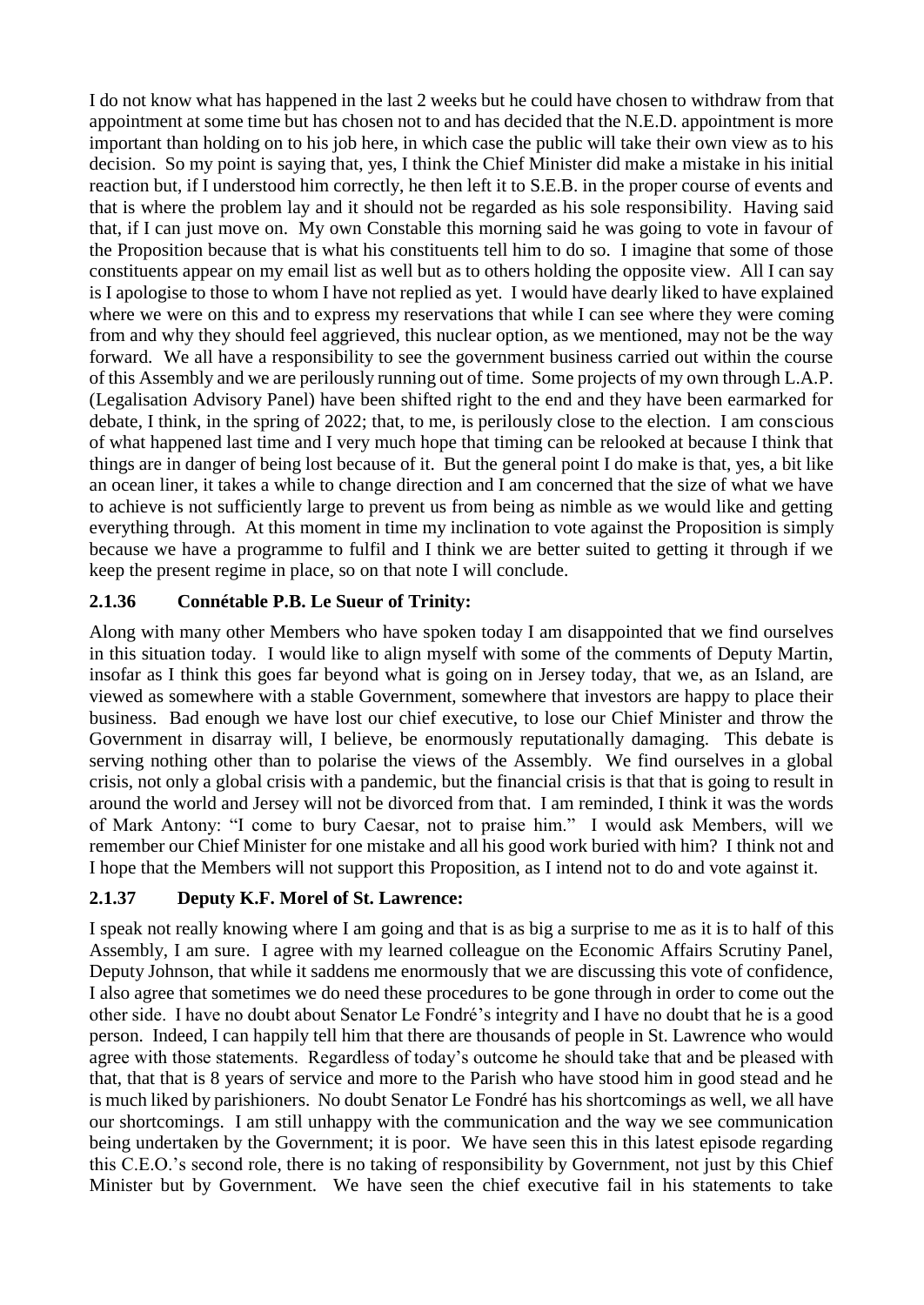responsibility for his actions. That is appalling and that is wrong and that is the worst of spin. Back in the U.K. Governments of the past we heard much talk about spin doctors and there is no place for that. People often noted my frustrations in Scrutiny, that I have been known to blow steam out of my ears at times in Scrutiny and almost every single time it is because I am being faced with a lack of direct answers to direct questions. It needs to change. Government needs to understand it is there to be held to account. They are people doing a job for Jersey and the Islanders of Jersey want to understand why they are doing it and what they are doing. Communication is poor. I also believe Senator Le Fondré has not reached out appropriately to Scrutiny and to non-Executive Members of this Assembly during these past 2 years. I also feel that that was exactly the same situation in the previous Government and I believe it is exactly the same situation in the Government before that. I also believe, and this will be a point I do not think has been mentioned today, that Senator Le Fondré made a real error in not inviting Senator Moore into his Council of Ministers. She is a talented and intelligent person who had already served as a Minister, knew her way around the civil service and had plenty to offer the Council of Ministers and that was a mistake. I fear he was driven by personal grievance, rather than a strategic view of what is best for Jersey. But, on the other hand, Senator Le Fondré, and this has been mentioned, has held a politically diverse Council of Ministers together. He has allowed Ministers to vote relatively freely, much to my own frustration at times, as I see a Minister speaking against their own Government and I know, for instance, Senator Mézec lodged a proposition for a new tax system in 2018, which was the manifesto pledge of his and I do understand that. But it frustrated me that the Minister for Treasury and Resources' very first budget, Senator Mézec, another Minister, was lodging something against that or it has made it difficult for her, and Senator Mézec defended that. But there have been incidents like that which Senator Le Fondré has put up with, when I wished that Senator Le Fondré would have said: "No, please, come into line, we are a team here." Sometimes the Government does not look like a team. Senator Le Fondré has also provided more resources to the Greffe and to Scrutiny. This is great but I can assure you and I can assure Islanders, Scrutiny certainly and almost certainly the Greffe, as a whole, is massively inadequately resourced. The amount of legislation that comes out of Government and the amount of work or the amount of bodies we have in Scrutiny even now with the extra resources do not even come close to what is needed and that fails Islanders. Because as the world becomes more complex, as legislation becomes more complex, we need people able to scrutinise and that absolutely needs to change. I have seen that with my own eyes these past 2 years. But, again, other Governments previously have also failed Scrutiny in that respect. Sadly, this lack of resources, I think, to Scrutiny has meant that Scrutiny has found it difficult to find its place in the Assembly. Indeed, I believe the Government, not just this Government but the Government under previous Chief Ministers, have also believed that they are above the Assembly; that the Assembly and Scrutiny are annoying impediments to their own progress. However, I believe that that is not the fault of the Chief Minister or previous Chief Ministers so much, it is just the way that senior civil servants view Scrutiny and the Assembly, and that needs to change. Yes, that is leadership which changes that. I do not know what has or has not been said by the Council of Ministers or the Chief Minister to the civil servants but I do believe that that has not been taken seriously. Part of this proposition today I am sure is because of that snubbing of the Assembly and snubbing of Scrutiny that seems to come from the Government side. There is no doubt in my mind that the Assembly needs to reassert itself. Ministerial government has led to a diminishing of the Assembly status and it is unacceptable and, more importantly, it is dangerous to be undemocratic. It is my enormous concern for the state of democracy in Jersey that has driven my thinking on the system of government that we have cobbled together over the last 20 years. The system has shifted in the way that gives unelected servants far too much power. However, the Chief Minister is not to blame for that system. In my view, the chief executive has spent the past 2 years exploiting the weakness of the Assembly and the system within which it exists. This brings me to the issue of the C.E.O.'s ill-judged decision to take on a non-executive director role, that he could not see that the role's incompatibility with his job as head of public service shows that he has never appreciated the love and strength of feeling Islanders have for Jersey and its Government and in fact, no, not its Government but the States of Jersey. I am not English, I am not French, I am not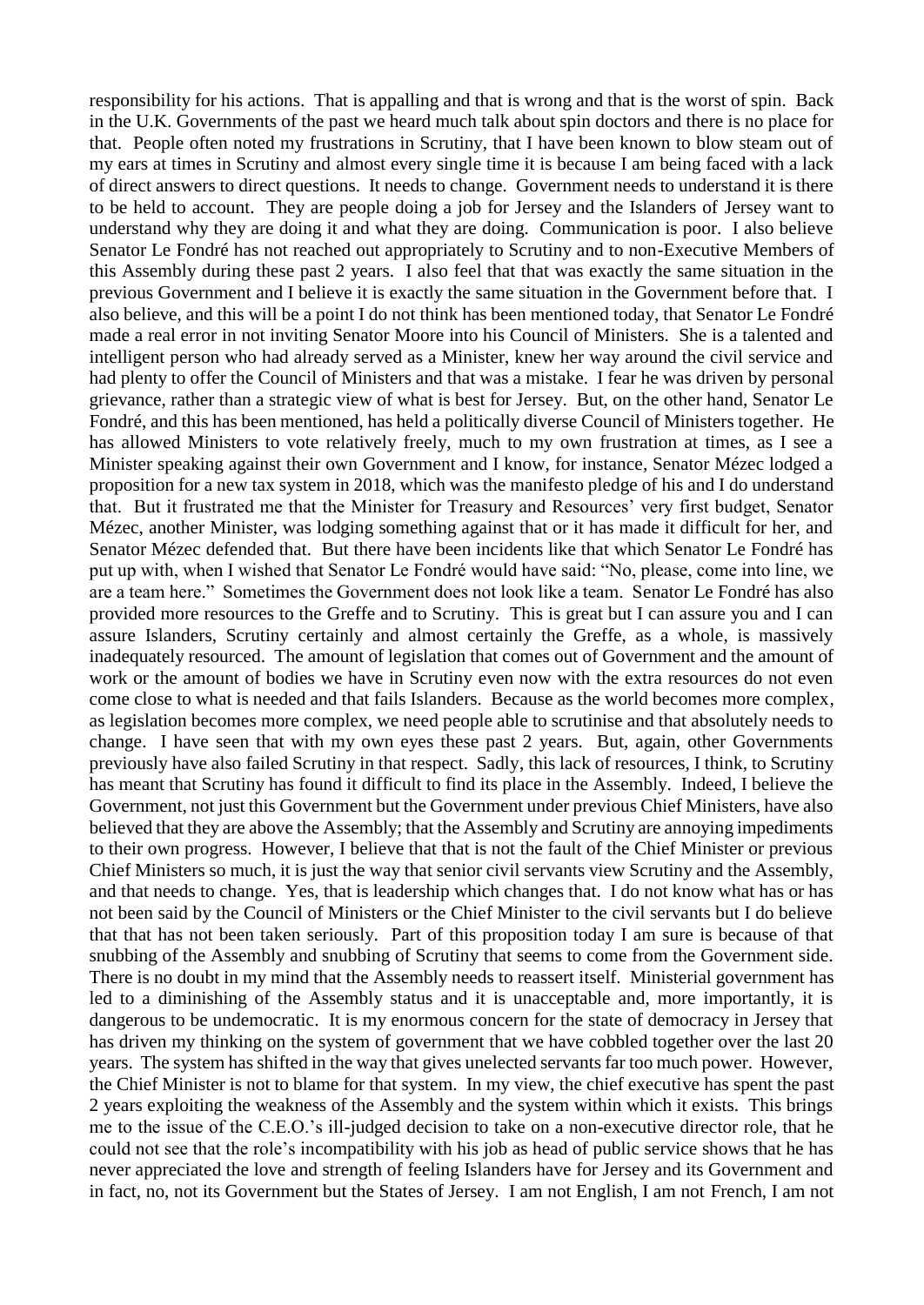Spanish, I am not Scottish, I am not Welsh, nor am I German or any other nation, I am Jersey. Jersey is my nation and it is clear that the C.E.O. has been completely unable to grasp that point. I have consistently called during this last period of a couple of weeks for the C.E.O. to resign from that second position. I wanted the Chief Minister - I fervently wanted the Chief Minister - to stand up and say: "No, you may not have that role. Jersey demands that the Head of the Government be 100 per cent focused on the one role as head of the public service and not distracted by others." It saddens me enormously that the Chief Minister did not do this. He allowed weak statements to be issued, that he appeared more fearful of losing the C.E.O. than of Islanders being insulted but, in my view, the way the chief executive dealt with the backlash from Islanders, his failure to just admit that he was wrong, his failure to turn immediately and say: "You are right, I should not have that second role, I know where I am meant to be focused", that was an insult to Islanders. These matters have bothered me enormously and I believe they have shown the Chief Minister's shortcomings in a clear light. We have, however, to date reached the point of the chief executive standing down, of him showing that he is more concerned with his second role, which apparently pays no money, than his job here. But there is more to this Proposition than just the C.E.O.'s misadventures. There is, of course, Jersey, the Island as a whole. There is COVID. I believe we are in a good enough place now and I believe, as others have said, that no matter what happens to the Government today or tomorrow, we will cope with COVID; we are in a good place to deal with that.

#### [16:45]

But more worrying and something we know nothing about, not one Member in this Assembly can tell me what will happen with Brexit; not one. If I ask the Minister for External Relations, who is as close as anybody, he will tell you he does not know. At best there is going to be a very weak and thin deal, at worst there will be nothing. But if Jersey is not there speaking to London day in, day out on top of it, who knows where Jersey will be at the end of that process during the next 2 months? The next 2 and 3 weeks coincide entirely with the key timing of the U.K. negotiating Brexit. Jersey needs to be there. We cannot afford not to have our Ministers engage with that. It is not just the Minister for External Relations; it is the Minister for the Environment, it is the Assistant Minister for the Environment, and there are other Ministers who need to be there. Any uncertainty in that area could have enormous, long-term adverse consequences for Jersey. I know this as chair of the Brexit Review Panel and without that proper representation at this most crucial moment in negotiations, I worry. If Jersey is negatively impacted because of our own internal politics, I would never forgive myself for having voted to let that happen. This is a key issue for me. It is one that if you had asked me about 5 days ago, when I was very much caught up in the C.E.O.'s role, I perhaps would not have thought so strongly about Brexit. But the more I have thought about it, the more worried I am about where we are going as an Island. Our very relationship with Europe and with the U.K. is being negotiated around us and we need Ministers to be on that. I was not planning to speak quite yet. What I can say is I am agonising over this. My strength of feeling about it has changed. I am worried about Jersey as a whole. If there is one other thing that I can perhaps let Members think about, which also concerns me, the one thing we do not need going forward over the next 18 months is any sort of lame duck Council of Ministers and Chief Minister. I do ask: if the Chief Minister is removed today, is there any chance that he may end up as a Scrutiny chair, with great experience? Would Deputy Martin perhaps end up as a Scrutiny chair, someone with great experience, of Scrutiny that is? Whichever Council of Ministers they are working with, they may feel that that Council of Ministers booted them out of their own decisions as Council of Ministers. It would be well within their possibility to block up the system, to make life difficult for a new council and make life difficult for a new Chief Minister. We cannot afford to have that nothingness happening, that inertia, in Government over the next 18 months. There are problems with our Council of Ministers. I do not like speaking personally in this way. Put it this way, in 18 months' time I may not vote for the same Chief Minister as I did last time. That is a decision to be made in 18 months' time. I truly believe, and I am sure the Chief Minister and anyone would agree with me, that in 18 months the Chief Minister will not break Jersey, but we do need him very much on his job now. It is difficult because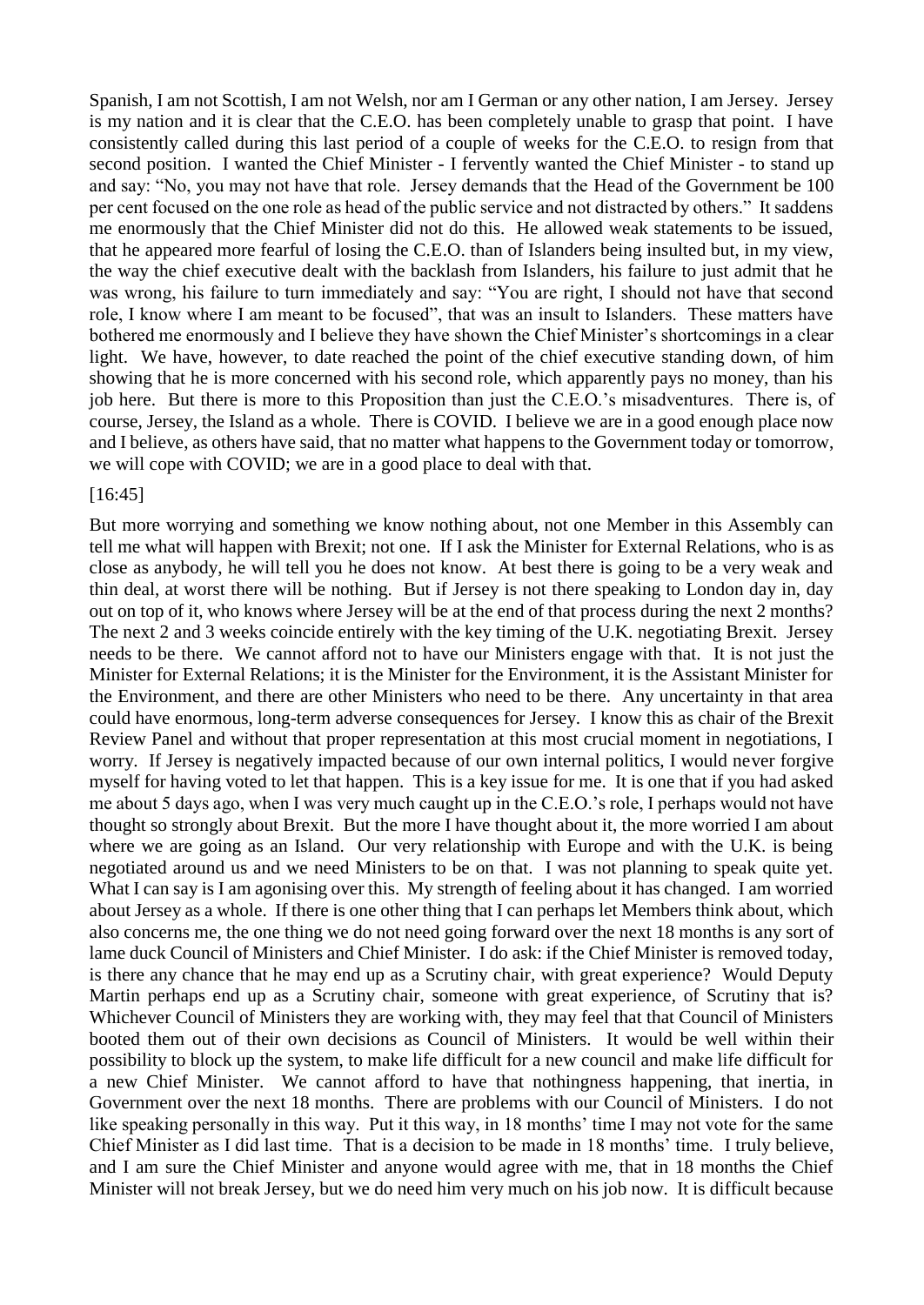I know who felt … I walked in here today and I was strong in my view. However, there are very large issues at hand here. I cannot let my own concerns about the chief executive and the way he … honestly, I believe he will not be happy with me. I believe the chief executive has had us all dancing to his tune and here we are as a result of that today. I cannot let that affect Jersey Island as a whole and the stability that we need through the period of Brexit, through the next 18 months. We will then put it to the people, as we rightly do, or maybe we could vote beforehand. We must not be divided, this Assembly needs to be united and working together. If we are divided as an Assembly then Jersey suffers. We cannot do that. Maybe we need an election sooner. One way or another I have come to the view that it is the election that is the appropriate time to decide this matter, not now. I am going to finish on 15 minutes. Thank you.

### **2.1.38 Deputy K.G. Pamplin of St. Saviour:**

History shows us here today to back up the commonly-held view that when a vote of no confidence is put forward something is wrong. It causes division and we are all caught in this today. To me, and I can hear in others, this vote of no confidence was always going to happen. It was not a matter of if, it was when. On the record, I think it is a poor incomplete convention. On the record also, I would like to state that I did not sign the paper that brought this proposition nor was I involved in the conversation with Backbench Members. Obviously, I have listened to them and Members of the Government in making my mind up. As a new States Member, it was clear from day one, politics in Jersey is no difference from anywhere else. It is so close to functioning as it could be, but sadly divided in a system of ministerial government, which has never been fully accepted, a lot of big upheaval in the civil service of late. That has created a culture and delivery, which having good merit by good people, it has uprooted similar political fragility; a workforce left unsure, with a rise to a culture of perceived bullying and folks unsure of the future of their jobs or their pay. That is unacceptable. To deal with the issue that triggered this debate, personally, after researching and weighing up the arguments on my own, it seems clear to me that this issue was badly handled. People make mistakes. Errors in judgment are not the preserve of the public, any more than we should expect politicians to be perfect. I do think a serious error of judgment was made. However, my main point on this situation is how important that error is dealt with and the attitude communicated to the public. I have often said this year that in a crisis it is always the way, you cannot run and hide. Everything is exposed: the good, the bad. This one issue is very similar, though very different, in my opinion, to the actions of the chief adviser to the U.K. Prime Minister. The journey Mr. Cummings took, his way or the highway, was not so much the problem as it was the serious public reaction to it. It is, in my view, that had he shown any level of contrition swiftly and if the U.K. Prime Minister had issued an even swifter firm and very public reprimand or condemnation, the matter would have played out very differently. Instead, there was a complete lack of contrition and the resulting view of some of the public that the rules did not apply to the people making them. It is fatal to the respect and the confidence that the public must have in those that they have placed their faith in. It is a stark reminder of who we answer to: our C.E.O.s, our bosses, the people who put us in his Chamber, the Islanders we represent. We must respect their views and listen to both sides. I draw a direct link between that episode in the U.K. and some disregard to the COVID-19 lockdown rules that followed there, because I think this reflected the view that those at the top were not prepared to practice what they preach and the consequences of that. Not motivated to admit and accept that anything wrong occurred in such a public way that why should then the public take that insult. It is vital that this Assembly and the Government of this Island does not appear to put itself in the perception of being above and beyond the same rules and moral obligations that guide the principles of all our Islanders. Most Islanders are making those decisions every day and, because of this year, especially now. As to this Proposition, while I accept and agree with a lot of the frustrations expressed, I find the comparison drawn to the recent elections in Guernsey and America is misconceived and of concern. Those elections were due to take place in 2020 and despite the pandemic they both went ahead. The results were based on the people of those jurisdictions and the issues that compelled those voters to have their say. It is so important to say that a democratic way to bring a change of leadership is a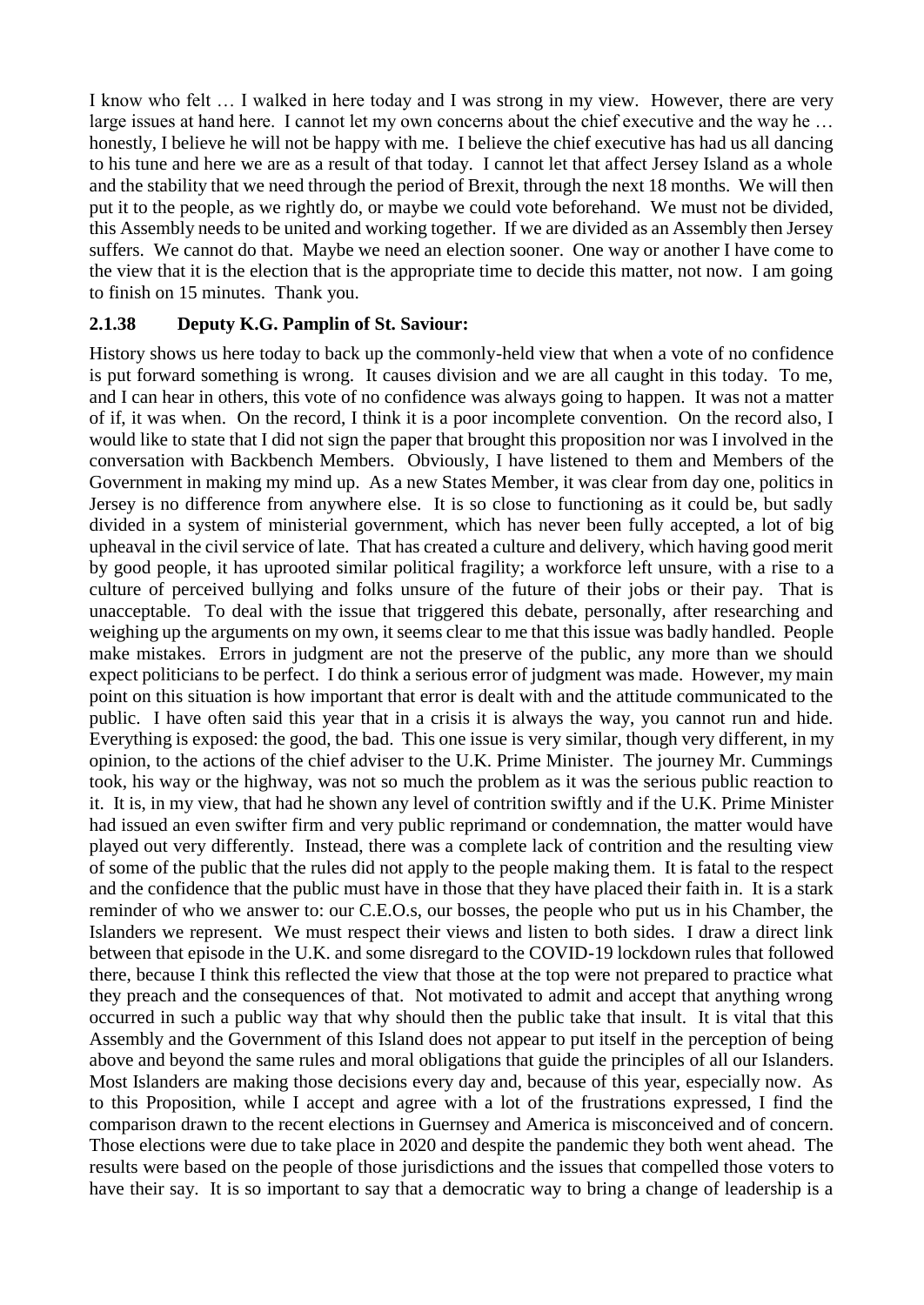public election. The fact that a vote of no confidence in a Government, if successful, does not trigger a general election, in my view, cannot be right. The public, all of the public, must be allowed to follow up their views expressed by some, as we have seen, with meaningful action, with proper improved, reformed public elections, with clear leadership mandates for us to vote for. In summary, as I have often said, one of the biggest challenges we have to democracy is the degree to which we do not share a common baseline of facts. Everyone is entitled to their opinion. Everyone is entitled to their own opinion, but not to his or her own facts. It is our responsibility to uphold decency. With the new age of the world we live in, my children live in, all of us live in, it is fuelled now by a new world, 24-hour news consumption, social media and opinion-led media, often seen as reporting, and other outside powerful influences in which things can be exploited. At a certain point, if you are not careful, you can live in a bubble surrounded by people who tell you what you want to hear, rather than what you need to hear. This bubble needs to be burst urgently. I have come into this Chamber to work hard and vote without fear and with good conscience. The pandemic has forced change. Islanders are concerned by the impact all around us and, as others had mentioned, Brexit. I will be returning to the public at the next election, whenever that is, to present my work, my values, and seek their endorsement based on this. I will not be running and hiding from that. We need to bring this Island more together and understand each other better, to help each other, to improve productivity, but not at the expense of the mental health or well-being of everyone, especially those who do not get their voices heard, who are even struggling as we speak to stay afloat, not knowing if their business or the family are going to stay together until the end of this year. I personally believe the new Members around me have helped improve policy, the quality of debate, questioning, and I dare say brought the best out of and revitalised those Members who have been here longer than us. Even before I took my oath of office, I made it so clear that my role would be proactively and constructively with clarity and honesty, making a stand for improving mental health services and the overall wellbeing well overdue, as well as the importance of leadership and communication, honestly, clearly, thoughtful, but not at the expense of anyone, especially this Island. It does not matter to me if I am in Government or not. I think I have shown that in my work. It is so hard personally to see the events that are currently happening, which have divided and worried Islanders and seeing Jersey affected by the results of fear, unsurety, lack of transparency, poor communication and egos. Our Island has always been more than one individual: the good ones, the not so good ones. The one issue leading to this vote, and for no other reason, I will be voting for this Proposition. It sends the most serious message I can in response to the elemental responses to the current situation, as highlighted earlier in my speech, construed of the Chief Executive'sactions and the Chief Minister's responses. It is not in support of some of the motivation or some of the comments that have been thrown around, minds based on opinion, as I say, not facts, and also alongside very misplaced personal attacks, sadly. I truly wish, as Deputy Morel said had been agonising, as I have been, in this position. Everyone, I believe, has given their best, the best that they can, despite the poor structures around us politically and elsewhere. I will continue to wish the Chief Minister all the best to succeed, because they have to. If the Chief Minister succeeds, the Island succeeds. That question, without any shadow of a doubt, goes to the current Chief Minister. I will continue doing what I have been doing in the role that I have been lucky to have. We cannot let this moment divide us any further, whatever the result.

[17:00]

### **2.1.39 Deputy R.J. Renouf of St. Ouen:**

I was not Senator Le Fondré's choice as Minister for Health and Social Services in 2018, but he has included me in his diverse team, which he put together after those elections. I have observed Senator Le Fondré in his role as Chief Minister and I have worked closely together with him during this pandemic. He is hardworking, conscientious and diligent. He reads his stuff. He asks for information. He knows his brief. He understands the numbers. He cares deeply for this Island and its future. He is committed to good government. He is honest, he is honourable and he conducts himself with absolute integrity. I have seen Senator Le Fondré challenge officers. He will call out sloppy work. He will get angry when his instruction has not been followed. I have seen Senator Le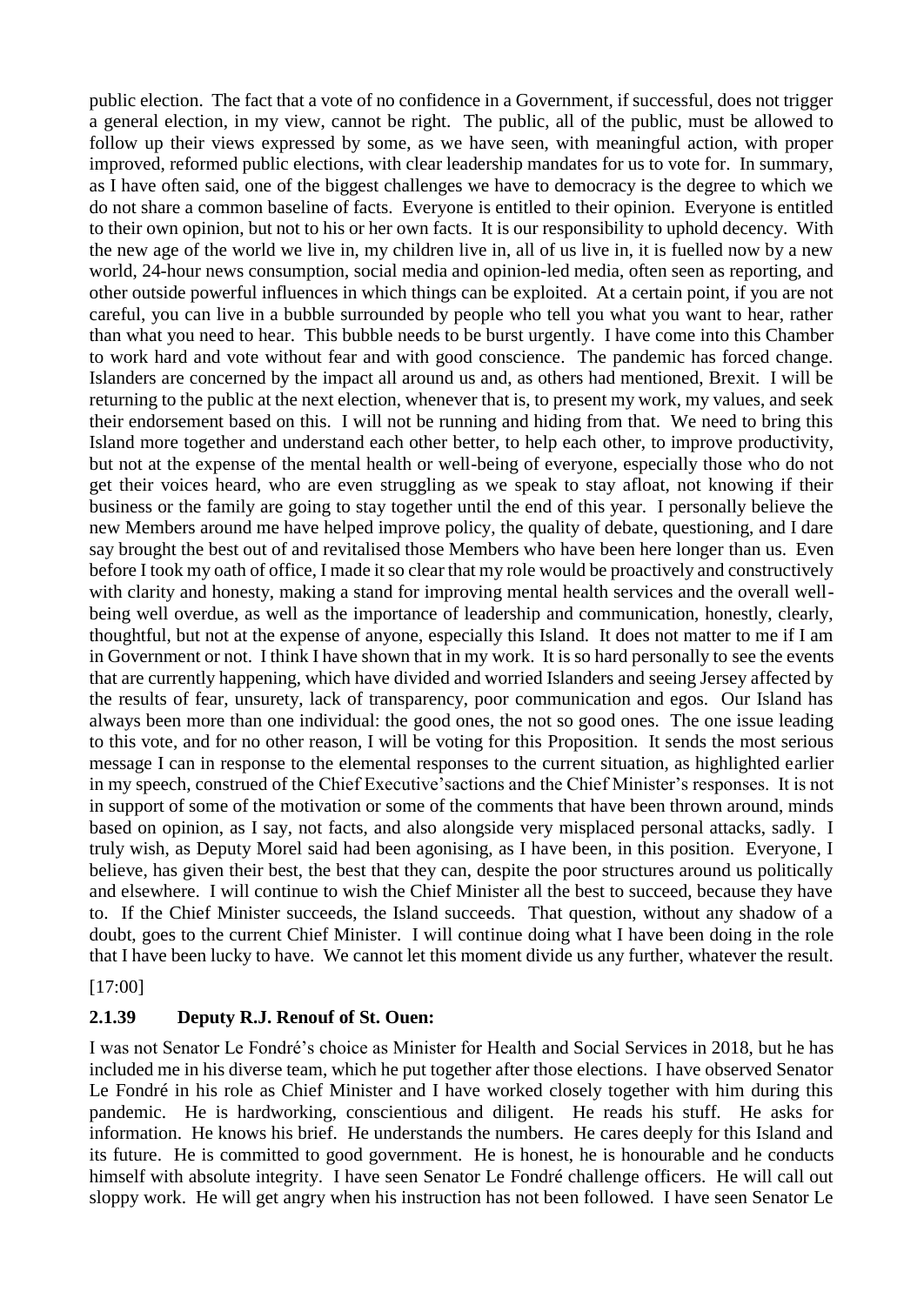Fondré working under pressure; pressure from circumstances around him, pressure from detractors throwing every criticism at him. But under pressure he is steadfast and he is focused. He is not a charismatic leader. He is not a self-publicist. He is a genuine man, who does not try to be all things to all people. He is a man of substance and not superficiality. His style does not appeal to everyone. A decision to bring down the Government must be about more than the disputes about style and these are so many of the arguments I have heard; the style of his leadership. Others concentrate on a mistake that has been made. But show me someone who has made no mistakes and you will see a person who hides from responsibilities. A debate on our confidence in any Minister should be about policies and outcomes. But the Proposition report and much of this debate focuses on the personality of the Chief Minister. This Government, led by Senator Le Fondré, is delivering on its Strategic Policy agreed by this Assembly. There is much more delivery to come in the forthcoming Government Plan. Our hospital project, led by him, is ready to deliver a decision on the site of a new hospital. Significantly, the programme has kept to the timetable that the Chief Minister set at the beginning of his term of office. It was important to him that this time clinicians were supportive of the site selection process and that they were involved in determining the spatial requirements of the new hospital. He has successfully ensured that. As the Chief Minister, he has encouraged and supported work to transform the health and social care model, which has served us for decades, but which now needs to change to meet the needs of a different demographic. The Chief Minister supported change, to ensure the Government can bring forward preventative health programmes, to keep people in better health throughout their lifetime. Under Senator Le Fondré's leadership as Chief Minister, significant changes have occurred in health and care governance. H.C.S. (Health and Community Services) is now headed by a public board, chaired by me and meeting in public. Sitting under the board there are 3 committees, headed by Assistant Ministers, holding the Director General and the executive team to account. Under this Government, we have shifted to clinical leadership, structures across H.C.S. Managers, doctors and nurses report to clinical leaders, who determine the delivery of safe care. Under this Government, at last we now have transparent hospital waiting list information, available online; not average waits, but actual waits. I am proud of the changes that we have made in H.C.S., with the full support and encouragement of this Chief Minister, who is committed to improving governance across the whole of our government. I am also proud of the Chief Minister's leadership, of our COVID-19 response. Perhaps this is the greatest crisis the Island has faced since the Occupation. It has seriously challenged Government and the public service. The Chief Minister did not bolt. He stepped up and he sought out good advice and information. He was clear that our response was to be informed by evidence and the advice of scientific and technical experts. Decisions have been taken on that basis, led by the Chief Minister. Sometimes they have been extremely difficult or controversial decisions, but he did not shy away from them. Decisions also need to be implemented. The Chief Minister sits at the head of a number of teams rapidly brought into being to implement those decisions. The success of those teams has not come about by accident. It is not just a matter of luck that the Island has remained largely a safe place. It has taken leadership in a fast-moving situation, which requires almost daily monitoring and adjustments. The Chief Minister has provided that leadership by daily attention to our handling of the pandemic, effectively chairing the decision-making bodies, scanning the horizon for looming challenges, asking tough questions of advisers and holding officers to account for the delivery of the COVID-19 programmes. All that, I have seen in him. What I find completely irresponsible is the timing of this Proposition in the midst of a pandemic and at a time when our future relationship with neighbours in Europe is being tossed about by politicians in Westminster and Brussels. These things require daily detailed oversight by the Chief Minister and other Ministers. Toppling a Government creates instability from the top down. It cannot merely be left to officers to hold the line while politicians take their time to reorganise themselves. Yes, after 2 weeks we might have a new Council of Ministers, which then has to come up to speed with all that is going on. There are real risks to our good control of COVID-19 and a dangerous delay to the legislation that we need to introduce, including legislation on masks, gatherings and vaccine. The latter of which will ensure we can deliver and administer a COVID-19 vaccine safely in tandem with other jurisdictions in the British Isles. I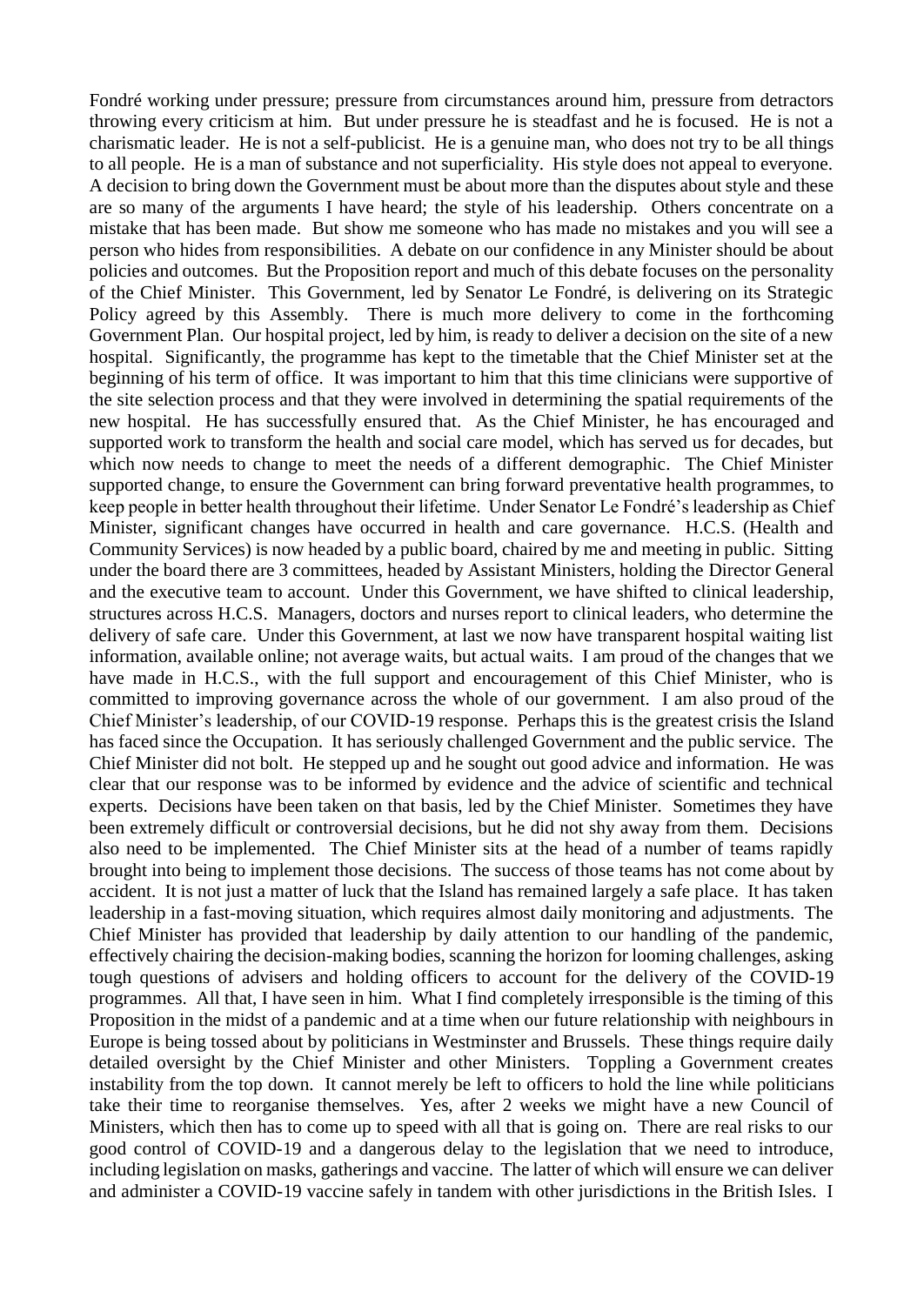do not want us to be out of step with the other British jurisdictions in delivering this important public health intervention. Why would we wish to defer next week's important debate on the hospital site selection, as we would need to do if this Proposition succeeds? That risks upsetting a tight timetable and could well mean we do not get a planning application through before the next set of elections. It is suggested as well by those who might support this Proposition that we can keep the Strategic Policy and Government Plan. They are the policies and the plans of this Government, led by our Chief Minister. If those who bring this Proposition suggest they will adopt the previous Government's programme then we will eventually end up on the same path, because it seems that we believe that is the right course for the Island. Fine, but why then, unnecessarily put the Island at risk of huge upheaval caused by an unnecessary change of Government? This Proposition is opportunistic and harmful. I urge Members to soundly reject it.

### **2.1.40 Deputy M.R. Higgins of St. Helier:**

I have served in this Assembly for last 12 years. No one can accuse me of being an establishment figure or someone who automatically supports the Council of Ministers or toadies up to Ministers. I am not a Member of the Council of Ministers or any political faction or grouping in the Assembly. I am fiercely independent and I make up my own mind based on evidence and my core values. I am also old-fashioned. I highly value honesty, integrity, and fairness. I abhor hypocrisy, selfaggrandisement, egotistical behaviour, self-praise, and unrestricted naked ambition. As someone who is content with his life, does not harbour grudges, and harbours no political ambition, other than to do the best for the people I represent, and fight against injustice and for fairness in this Island, I have been able to observe what has been going on within the Assembly since the last election. I do not like what I see. Unfortunately, this Proposition is based on revenge, hurt feelings, and naked ambition. Others have jumped on the bandwagon for a variety of reasons; some for honestly held and valid reasons and others that are not. Some of the relatively new Members are appalled by the quality of some Ministers, by the slowness of the Government machine, and frustrated by many of the decisions of the Chief Minister and the Assembly. I share some of their concerns. Some approached me some time ago, asking how they could get rid of some Ministers who they felt were not up to the job, they did not know their brief and had to be bailed out constantly by officers. I explained to them the process and some of the problems they would face if they attempted to remove Ministers. The fact that this Council of Ministers is a coalition and if the Chief Minister tried to remove a Minister he would be faced with a revolt from their supporters. It would be divisive and lead to the turmoil that we are facing now, which I do not think is good for the Island. I also wonder if there was an invisible hand outside the Assembly trying to influence the Government of the Island and Assembly, perhaps the former Minister known for his Machiavellian tendencies and another who had to step down from a non-government body. I do not know, but these rumours do persist. Some of the plotting and intrigue that has gone on in the Assembly since the last election is worthy of a Shakespearean play. I can visualise Act 1 Scene 1 of Macbeth, with the witches circling and stirring the toxic brew in the cauldron; or Richard III scheming and murdering, scheming and murdering repeatedly in his lust for the crown; or Brutus thrusting his knife into Caesar's back. Although I would say for balance that there are some wonderful and dedicated people who are working for the public good and are genuinely concerned about governance in general, there are others who are not. Most Members consider Senator Le Fondré a good man. He has integrity. He is kind and respectful. I also believe the Chief Executive is a good man and a hard worker, although I disagreed with his approach to the workforce and some other actions. He was also wrong to take on this non-executive directorship. Am I completely happy with the Chief Minister's actions? No, I am not. But the proposer has put forward a vote of no confidence rather than a vote of censure. They put forward the nuclear option, which I think is a step too far. I think the Chief Minister made a serious mistake. But which of us at some time in our lives or political careers have not made serious mistakes? I could have supported a vote of censure to show my displeasure with the Chief Minister and the Chief Executive'smistakes, but I cannot agree to removing him from his job. Why? For 2 reasons. I believe we are holding him to a higher standard that we have held the 2 other Chief Ministers with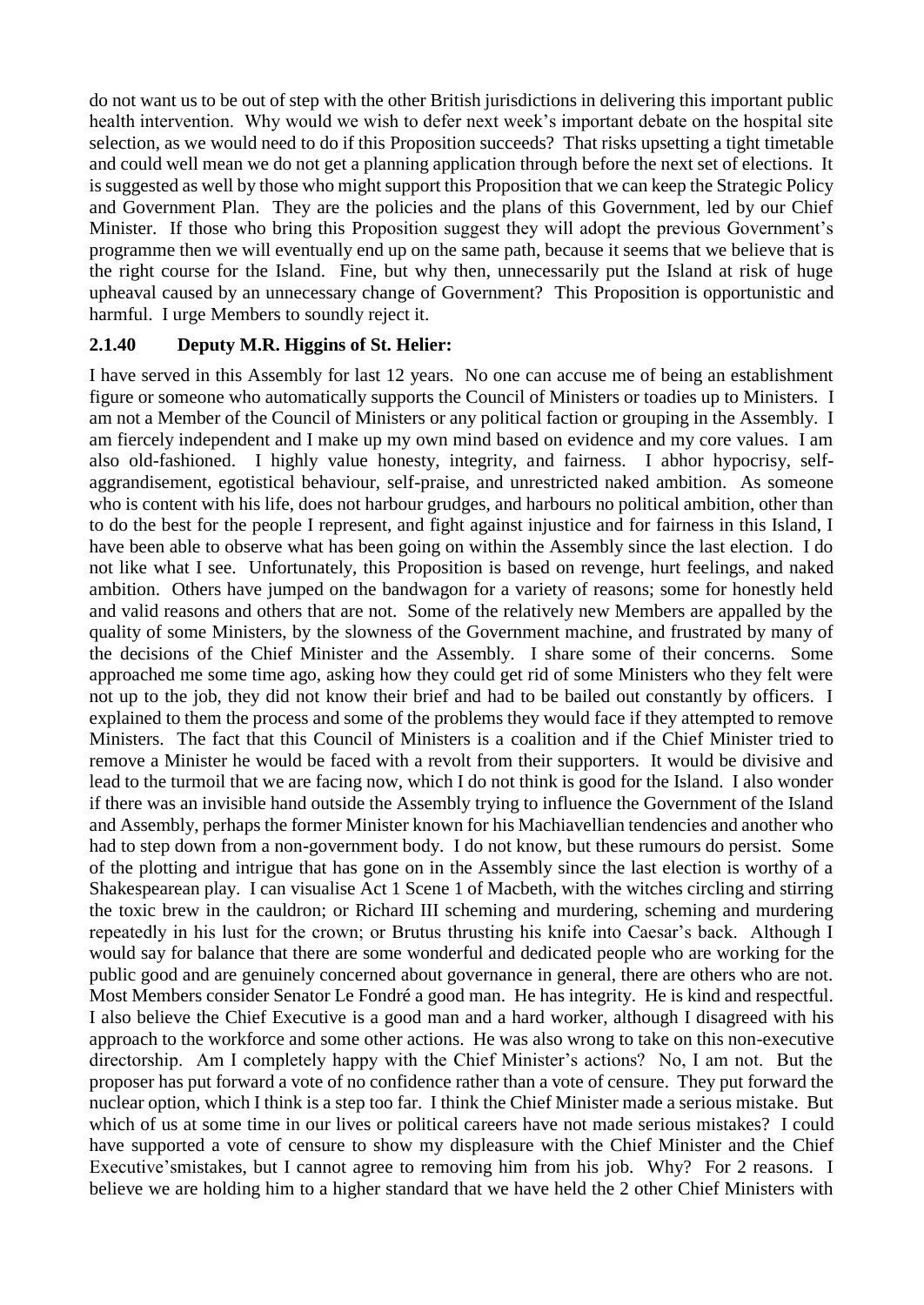whom I have served within this Assembly or other Ministers currently serving in the Assembly. Secondly, I have looked at the alternatives to prospective Chief Ministers and I was found wanting. The proposer, for example, has said that she is prepared to stand to replace him. I could never support her candidature, as I believe she failed as the Minister for Home Affairs and failed the Island. Why do I say this? I went to Senator Moore and her Deputy Minister for Home Affairs, Constable Mezbourian, with a person who had been badly wronged by the Planning office, which I believe was acting corruptly. We were seeking an external police force to investigate, because the States of Jersey Police had failed to properly investigate the matter, which involved some of their former colleagues. She did absolutely nothing. She was not prepared to investigate the corruption or rock the boat. Had I been Minister for Home Affairs in this situation, I would have been concerned and wanted a proper investigation. The Island deserved nothing less.

### [17:15]

Senator Gorst later did agree to an external investigation and after the election it was supported by Senator Le Fondré, when he took over as Chief Minister. I am grateful to them both. The Norfolk Police have been investigating this matter for the last 2 years. I believe they are nearing the end of their investigation. I am confident that they will be recommending prosecution of some people for their actions. However, this is no thanks to Senator Moore, who simply did not act and was not prepared to deal with corruption and was prepared to let it go un-investigated. She is criticising the Chief Minister for inaction or poor decision-making. I believe this was poor decision-making. I have supported votes of no confidence in the past, but I cannot support this one. I am a democrat and I believe this matter should be decided by the population as a whole in the next elections, for some of those outside who have been writing to us or commenting on the radio or whatever, as Deputy Guida said, be careful what you wish for. Senator Le Fondré is a known quantity. Some of the others are not. I would also say, for example, to those who want a strong leadership, strong leadership can be dangerous, as Germany found out during World War 2 at the cost of millions of lives. That is not the same as here in Jersey, but strong leadership can lead to arrogance and abuse and injustice. I cannot stand for that. In conclusion, I will say I will not support the vote of no confidence. If it does succeed, I will be highly critical of those coming forward and trying to find the best candidate. At the moment, I cannot see one.

### **2.1.41 Connétable D.W. Mezbourian of St. Lawrence:**

I have no doubt that Senator Moore, when she sums up, will address the comments that have just been made about her by Deputy Higgins. Let me start, please, by saying that anyone who says a vote of no confidence is not personal cannot, in my opinion, be more wrong. This debate allows, indeed it encourages, every Member to summarise their thoughts on the performance to date of the Chief Minister of Jersey, Senator John Le Fondré. It could not be more personal, as we consider and scrutinise to the nth degree and in public the decisions and actions of the person that we, the Assembly, elected in 2018 to this vital role. Vital, because the Chief Minister sets the course of this Island and affects the way of life of every Islander. I have sat in this Assembly under the leadership of 4 Chief Ministers: Senators Walker, Le Sueur, Gorst and Le Fondré; each of them completely different in character, each with their own vision for our Island, and each displaying their own and different leadership style. In 2018, I supported the former Chief Minister, Senator Gorst, when he stood for re-election as Chief Minister. He was not successful in his bid. Senator Le Fondré was the preferred choice of the Assembly, as no other Member chose to put themselves forward for consideration. From the outset, our new Chief Minister told us that his preferred style of leadership was through consensus. Some derided that laudable objective. But as someone who chooses consensus over division, I applaud that approach and style of leadership. We need consensus in Government in order to deliver what is best for our Island, be that through the Strategic Plan, a new hospital, or the much needed changes to our antiquated tax system. I am a proud and independent Member of this Assembly. I make decisions based upon best evidence and, in certain circumstances, upon legal advice. When Senator Le Fondré became Chief Minister, I pledged my support to him. I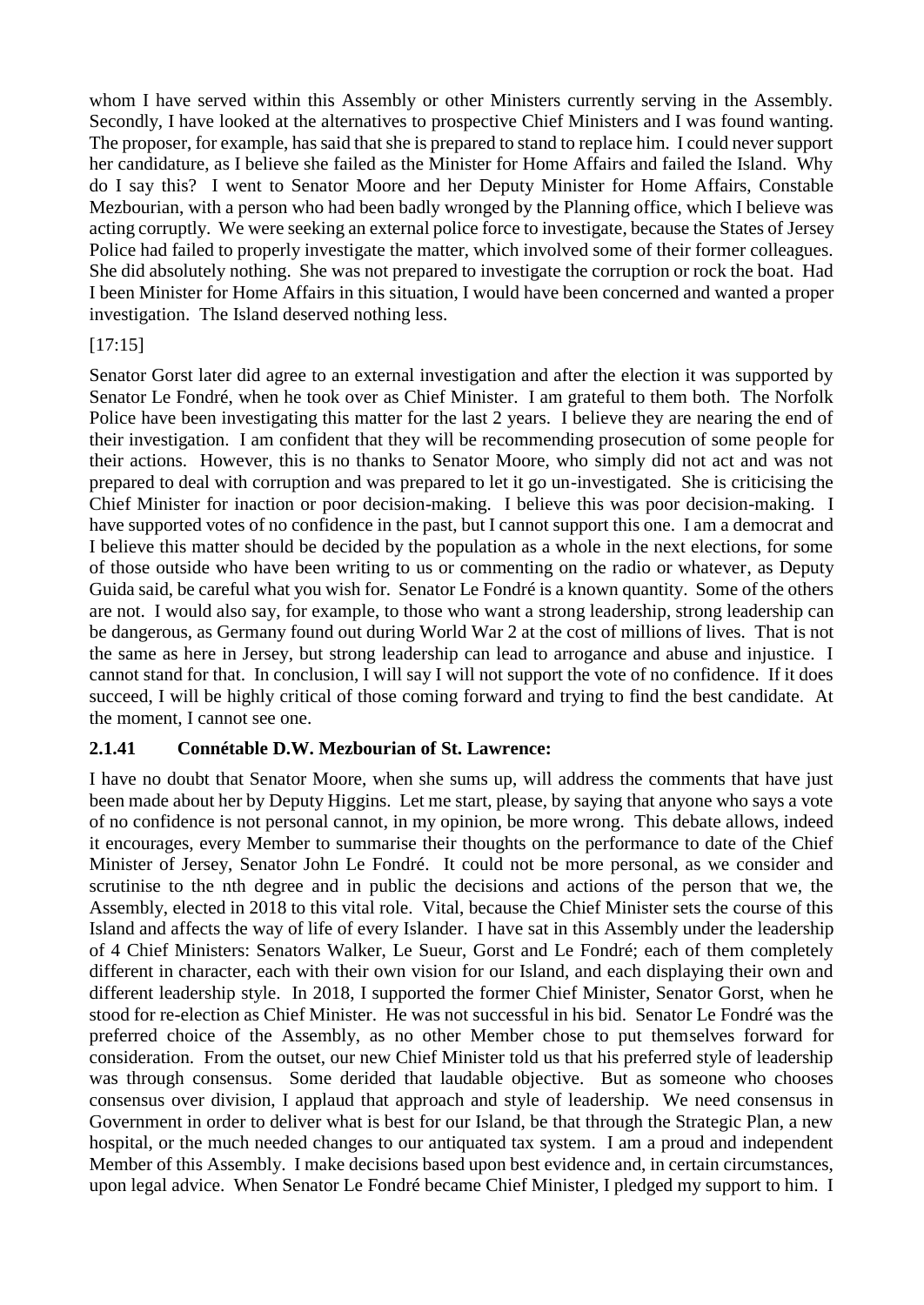gave him my confidence. I do not believe that he has let me down. As we have just heard from Deputy Higgins, I served as Assistant Minister at Home Affairs when Senator Moore was Minister. Indeed, she invited me to join and work with her. We worked well together, successfully bringing much needed law changes, such as the updated Sexual Offences Law. I have high regard for the Senator and I respect her decision to bring this Proposition, as is her right. However, I have high regard also for Senator Le Fondré. It is only during this term that I have worked closely with him, that being as an independent member of the States Employment Board under his chairmanship and as a member of the Emergencies Council. Both of those roles have taken up many hours of time; many hours of careful consideration and deliberation before finally reaching and making difficult decisions. Some may not like the decisions that have been made. However, from my observations of him chairing those bodies, allowing everyone to have their say and to reach their own conclusion, as well as challenging civil servants when necessary, the Chief Minister has demonstrated to me effective leadership. Others have referenced the many positive ways in which the Council of Ministers have worked together over the past 2 years, but particularly have referenced the benefits brought to many Islanders by the proactive stance taken during the COVID-19 months. The Island is recognised internationally for having one of the best border testing regimes in Europe; high praise indeed. All of the benefits and the international recognition have come about under the quietly determined leadership of the Chief Minister: determined to put the Island and Islanders first before his personal and family life; determined to ensure that the Island and Islanders are in the best possible situation to **[offline]**; determined to make decisions based upon scientific and medical facts, evidence and advice; determined too to act as a fair and responsible employer, working within the confines of local employment law and delivering a duty of care to all staff at no matter what level. The Constable of St. Clement has referred to the speech made by Senator Pallett and I will do the same briefly; by saying that the Chief Minister referred to by him is not the Chief Minister that I know. I did not recognise the description he gave. I turn now to the words of Senator Moore in her opening speech. She told us that it is unacceptable to not uphold the Nolan principles. Yet I do not see how the Chief Minister has not upheld them. I would ask the Senator to provide examples in her summing up of where he has breached all of the 7 principles that are under the Nolan guidance. I have been through a question and answer session with myself. I want to share it with Members. Could the Chief Executive Officer have undertaken the role of N.E.D. at NewRiver from a professional perspective, acting in his own time? Yes, without a doubt. Would it have been beneficial to the Island, through his personal development and the consequential benefits he would have brought back to his role? Yes, without a doubt. In the private sector, is this encouraged? We know the answer: it is yes, without a doubt. However, in the public sector, do we encourage our staff to improve and develop themselves? Yes, without a doubt? Does the States Employment Board support and promote representation of women at senior levels through public service by promoting board level apprenticeships on public sector boards to give experience of senior decision-making, strategic thinking, and Government responsibilities, through the women in leadership scheme? Yes, rightly and without a doubt. Am I disappointed that there has been an error in process with the C.E.O.'s appointment to the position of N.E.D.? Absolutely, yes, without a doubt I am disappointed. Am I disappointed that he is now leaving us? Yes, without a doubt. Am I disappointed in the way that this has become a political issue? Yes, without a doubt. Do I believe in the selflessness, integrity, objectivity, accountability, openness, honesty, and leadership of our Chief Minister? Yes, without a doubt. Finally, perhaps the most important question that I have asked myself, and I share with Members as I conclude: do I retain confidence in Senator John Le Fondré as Chief Minister of Jersey? Yes, definitely, and without a doubt.

### **The Bailiff:**

Thank you very much, Connétable. We have reached 5.30 p.m. There was some suggestion that we might take a short break at this time, but I will leave someone to make that as a proposition if that would be of assistance and if that is desirable. To let Members know, I am intending to have a short break between the last speaker and the Chief Minister's response, so that the Chief Minister and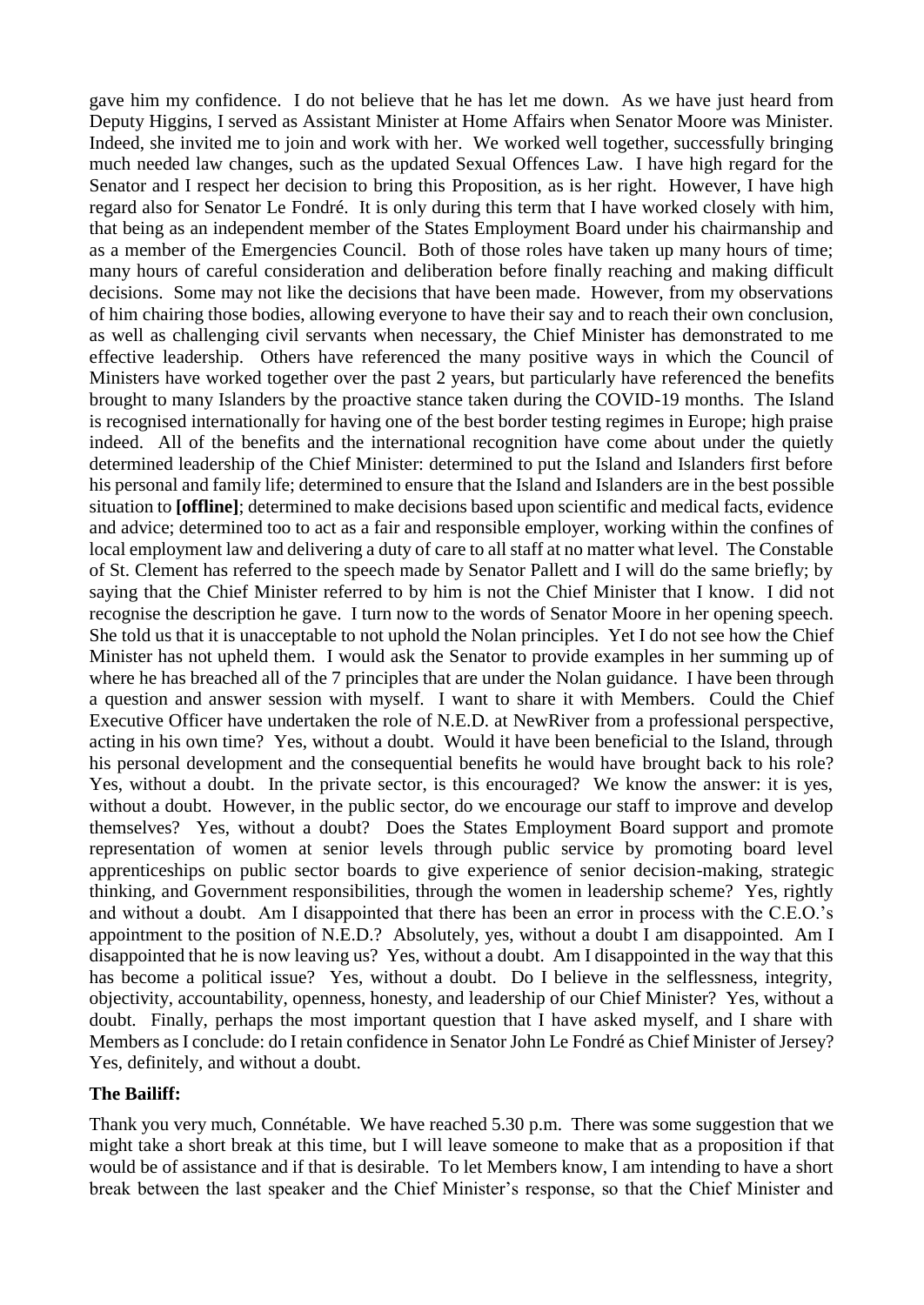Senator Moore can gather their thoughts for their closing speeches. That will only be for a short break and is accordance with usual practice.

## **Deputy R. Labey:**

I think Members will be grateful of a short recess now for 10 minutes or so. The Chief Minister has obviously been in his chair since lunch time and so have you, Sir. If we could just have a short recess for 10 minutes.

### **The Bailiff:**

I do not propose to put that to the vote. That is a sensible suggestion. It is within the discretion of the Chair to adjourn for a short period of that nature. We will therefore reconvene in 10 minutes, shall we say 5.40 p.m.

## [17:28]

# **ADJOURNMENT**

[17:38]

## **The Bailiff:**

Does anyone else wish to speak on the Proposition? If no one else wishes to speak on the Proposition then I …

# **Deputy M. Tadier:**

I have only just rejoined so I do not know if I have missed anything.

## **The Bailiff:**

No, you have not, Deputy, but if you wish to speak …

### **2.1.42 Deputy M. Tadier:**

I would like to speak, thank you, Sir. First of all, some Members have but most Members, I think, have not necessarily spoken to the proposition in hand. This is a vote of no confidence and the question that we are being asked today is a very simple one: do you as a States Member, do I, do we have confidence in the current Chief Minister? That will be a very subjective answer that we give. It is not about COVID because tuning in accidentally or deliberately to this debate today you might have thought: "Oh, they are debating whether or not the Government has had a good response to COVID." Some people might have thought that it is about the pay scheme, because we have been talking a lot about the pay scheme and how successful that is. That is not what we are here to do today, it is to decide whether we, as an individual, on our conscience, can look at our constituents in the eyes and say that when we vote today we did it based on whether we do not have confidence in the current Chief Minister. I do have some sympathy for the argument put forward by Deputy Russell Labey when he said to the Constable of St. Mary: "We are not here simply to do what our parishioners or constituents want, we are not delegates, we have to exercise our own conscience, discretion, discernment and judgment." But what we do have to do once we have done that is look them in the eye and say: "I voted with my conscience and because I do not, for example, have confidence in the Chief Minister this is why I voted against. Some of the speeches you would be forgiven for thinking Members do not believe that a vote of confidence should ever be possible because we have had some comments saying you should only change the Government at election time. If that is the case somebody should bring an amendment to Standing Orders to get rid of the possibility of having a vote of no confidence ever. Others have pointed out that you need a new common policy to be put forward and that we cannot change the Chief Minister because we have a vote of no confidence in the Chief Minister, then we will have to have a new Chief Minister. I am thinking: "Yes, obviously that is what happens. That is axiomatic, that is consequential." But the point is not everything else goes out the window. I would say to Deputy Morel - and I really feel for his dilemma because he has been one of the most vocal critics, I think, of Government generally in the last 2½ years and yet when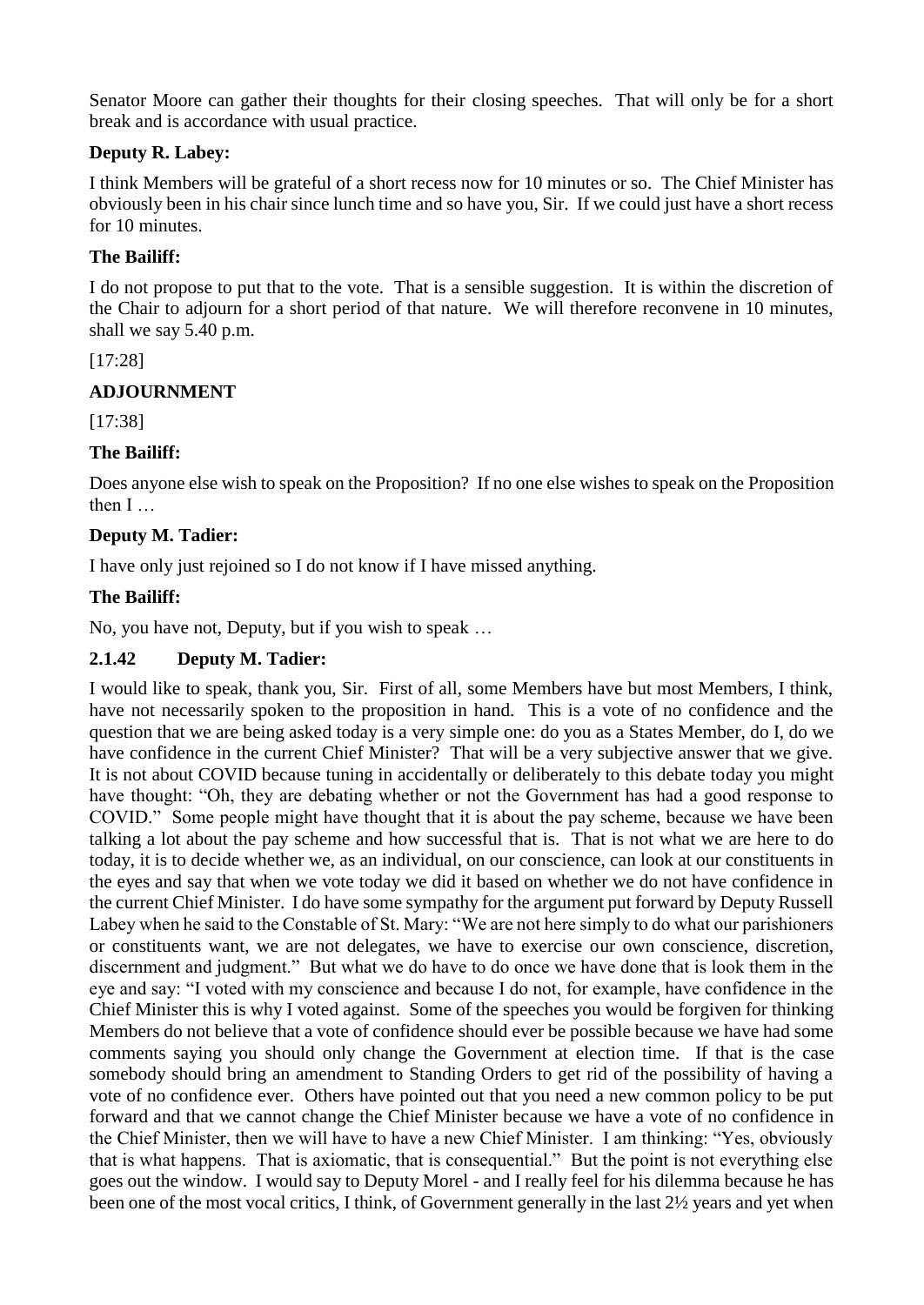it comes today he was still torn when he spoke quite late, number 38 of the speakers when he spoke. He was not sure which way he was going to vote. I just ask him the question: does he have confidence in the current Chief Minister? I will tell you why I do not have confidence and there are a few things. The first one is this recent debacle, I think, has been the straw that broke the proverbial camel's back. The way I see it is very simply that the Chief Executive Officer at some point said to the Chief Minister: "I want to join this book club which pays me £50,000, is that all right?" Of course it is not a book club, is it, Deputy Guida? I thought that analogy was so offensive to say that: "Oh, you know, these for the multi-millionaires like us who live in Jersey, we have loads of directorships, these are just like badges that we collect, £50,000 here, £50,000 there, for not doing much work." Completely offensive to the average punter who is listening out there who has been out perhaps threatening strike action last year, who is not even sure that they are going to get a cost of living pay increase when we laud the public sector. They look up to this person right at the top who seemingly thinks nothing of £50,000 if we are to believe this Deputy of St. Lawrence. For a start that just shows the disconnect. I think that we are saying that is possibly what the Chief Minister thought. The Chief Minister being told verbally … you can imagine it in a corridor in between meetings, in the toilet possibly, where all … I will not say where all the big nobs hang out because that would possibly be …

## **The Bailiff:**

Please do not, Deputy.

## **Deputy M. Tadier:**

Although I understand that is where some good conversations happen sometimes. You can imagine that scenario where it is like: "By the way, John, I have just got given this job, is that all right?" and the Chief Minister says: "Yes, that is fine." Nothing is thought of it until, of course, it appears on the front page of the *J.E.P.* and then the Chief Minister realises: "This is a complete nightmare because it is not okay. I thought it was okay." Then he has to defend the Chief Executive saying: "Look, this is quite normal, he is not doing much work for it" and we find out that he has been working on Buckingham Palace apparently, and then we find out a few days later: "Do not worry, he is giving all the money to charity so that is all right then." It is a complete P.R. (public relations) disaster. It has not just happened by chance because at any of those points it could have been rescued and the Chief Minister could have said: "No, Charlie, you cannot have the job."

## [17:45]

Or: "Yes, possibly, I do not know, you need to send me something in writing, I cannot make that decision on my own, I need to sit down and talk to my Council of Ministers with it." Then we have this strange situation where a few days later the S.E.B. give retrospective permission for that job saying it is okay. Then later on we have a whole load of Ministers presumably, including the Vice Chair or whoever the ministerial supporters of S.E.B. were, saying that they do not want the chief executive to have that second role. It goes from the S.E.B. giving retrospective permission after the Chief Minister has given verbal permission to then Ministers saying: "We do not want him to have the job" to yesterday, remarkably, this resignation, which has been mutually agreed it seems. This worries me because we have heard from several States Members saying that the Chief Executive is a real hard worker, he is diligent, he is conscientious, he puts in long hours - and I believe all of that - and that he is a really good executive and we need him. This makes the Chief Minister's crime, if you like, even worse because not only did he give permission verbally when he should not have, he has also ultimately led to not just this vote of no confidence happening, because this is a consequential … it is triggered in the dominoes but it has led to us losing, if we are to believe what the Chief Minister and other Members have said all along, a very good Chief Executive Officer during a pandemic because of the Chief Minister's ill-judgment. I do not want a Chief Minister who I cannot rely on to make those kind of basic judgments. It is not about whether somebody makes an error every now and again. This was a catalogue of errors and it could have been rescued at any one of those points by instilling a correct process. The second point that I want to make is that I have absolutely no doubt in my mind that if the boot had been on the other foot and Senator Le Fondré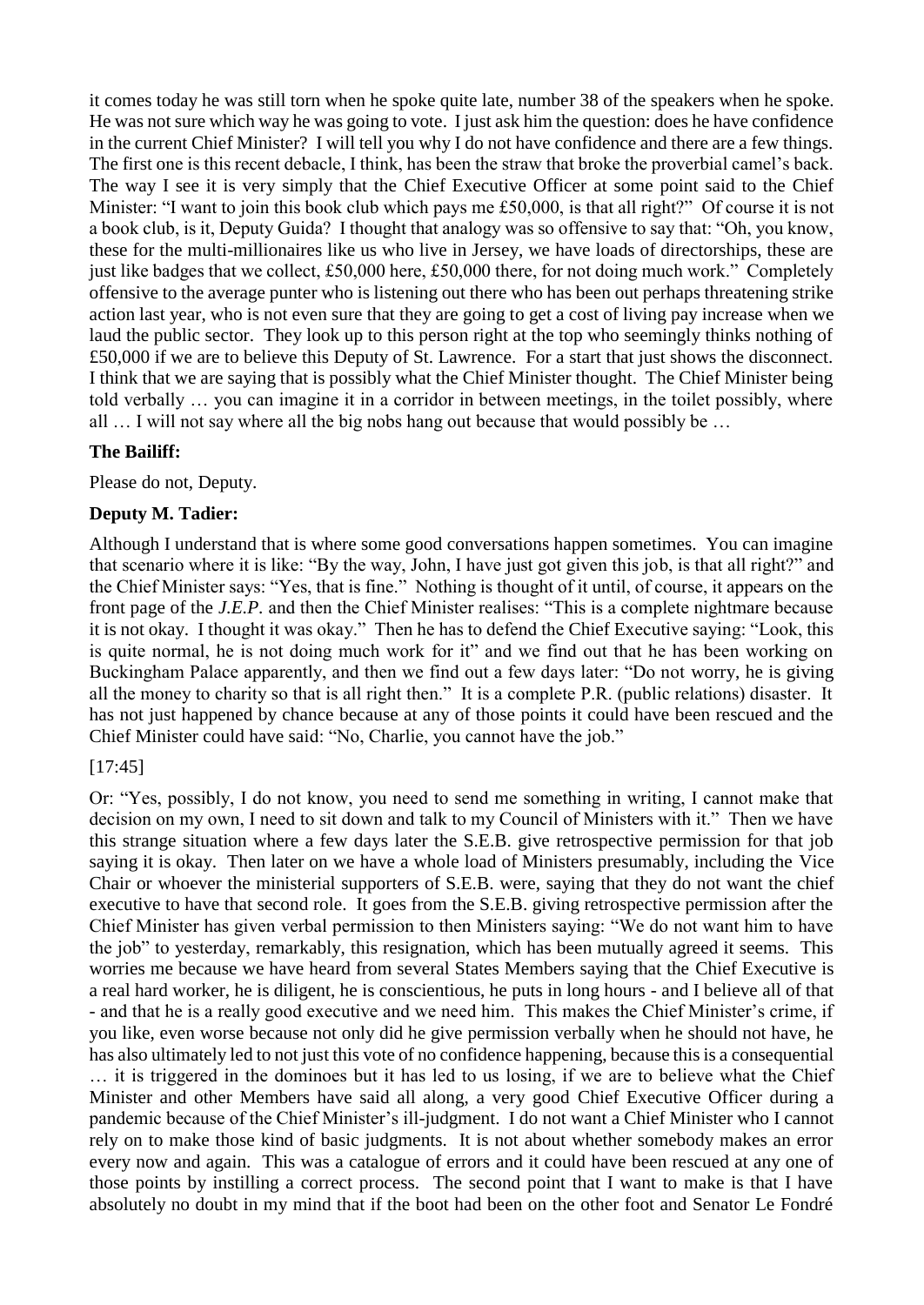was still in Scrutiny, and he saw these kind of events unfolding with whichever other Chief Minister and the chief executive, he would be the first one to put a vote of no confidence in. He would be the first one going to the newspaper and saying: "This is completely unacceptable, I do not have confidence." You know, this is politics, this is what happens, it is not about whether the Senator is a nice man, it is not about whether or not the Chief Minister calls you on a Sunday night for 10 minutes or for an hour, that is not how we should be making decisions for the public of the Island. If it is then we have something terribly wrong here. The other reason I cannot have confidence in the Chief Minister is not just due to this, as I said I think this is an accumulation of factors, but it is because of fundamental things. Notwithstanding political differences, this is not because the Senator is not a leftie, it is not because he has different political ideas to what I or my party might have; we accept that, we go into that agreement wide open but when you have cowardice … and I do put this at the Chief Minister's door unfortunately, he has had a lot of praise put his way but I think that in certain key instances he has not stepped up to the plate. In particular, what I have seen from my brief time working at Environment is that he has severely let down the Minister for the Environment and the Minister for Children and Housing by extension because one key policy they need in order to upgrade the quality of housing in the Island … and actually that ties in with the whole income inequality because it is the poorest, as Senator Mézec has said previously, who are more likely to find themselves in substandard accommodation. On 2 occasions when we last debated the landlord registration scheme, the first time he was not to be found because he allegedly had not come back from the U.K. and he could not be in the Assembly, and he let the Assistant Chief Minister deputise and support the reference back. The second time he managed to exclude himself from the debate, in my opinion for spurious grounds because he did not need to. It is a wide area that is shared of interest. There was no financial need for him to excuse himself from that debate, because simply he is the Chair of whichever housing trust it was, Les Vaux I think. He will correct me if I am wrong. Fundamentally, by not showing the leadership … and I really put this to Deputy Young, who I know is torn on this, he wants to remain in office for another year and a half to try and do what he can but if he cannot have confidence that the Chief Minister is going to fight his corner when a key cornerstone of his legislation is coming to the Assembly, what is the point in him remaining in office? I have seen the officers at Environment having to plan the next round of policy and arguments. This is something that should have been done months ago at the very beginning and they are having to work, thinking and possibly knowing that what they put forward is not going to be accepted and they are not going to have the support of the person at the top. This is simply not acceptable. I put the same challenge to any other Minister who is looking at this. Why would I resign from my position when I am actually really enjoying the job, especially at Culture where I have got some good wins and I have worked very well with Senator Farnham. I do thank him and Senator Pallet, who also resigned, because I thought we were a very good team. There is loads of work that I wanted to carry on with but simply I found that, you know, often it is being outside of Government that gives you more flexibility and you can get the wins. When I got my 1 per cent for the Arts, it was no thanks to the Chief Minister or the Council of Ministers, it was because the Assembly decided that they wanted to fund and support the Arts which had been through a whole decade of cuts. I did that as a non-Minister. If Ministers cannot expect basic support from the Council of Ministers then I would say to them: "Look, you have nothing to lose, you can vote for the vote of no confidence today because it is the Assembly that appoints you." Our quibble is not with the Minister for the Environment, with the Minister for Treasury and Resources, with the Minister for Education, with any other Minister in the Assembly, the Minister for Health and Social Services, it is with the Chief Minister who has fallen short and continues to fall short when he could have rescued it over the last 2 weeks. So I think that naturally speaking as humans we do not like conflict, that is understandable and we will do whatever we can to avoid it, but I think this is an opportunity, this is a simple political matter and when it comes to Brexit, Deputy Morel, there will be people sitting around the table, whether it is in 2 weeks, in a month's time, because we have people who are competent in the civil service and External Relations and we will appoint the best person to do the job at External Relations and the new Chief Minister will be able to do that. I am an optimist, I think we can do better. The people of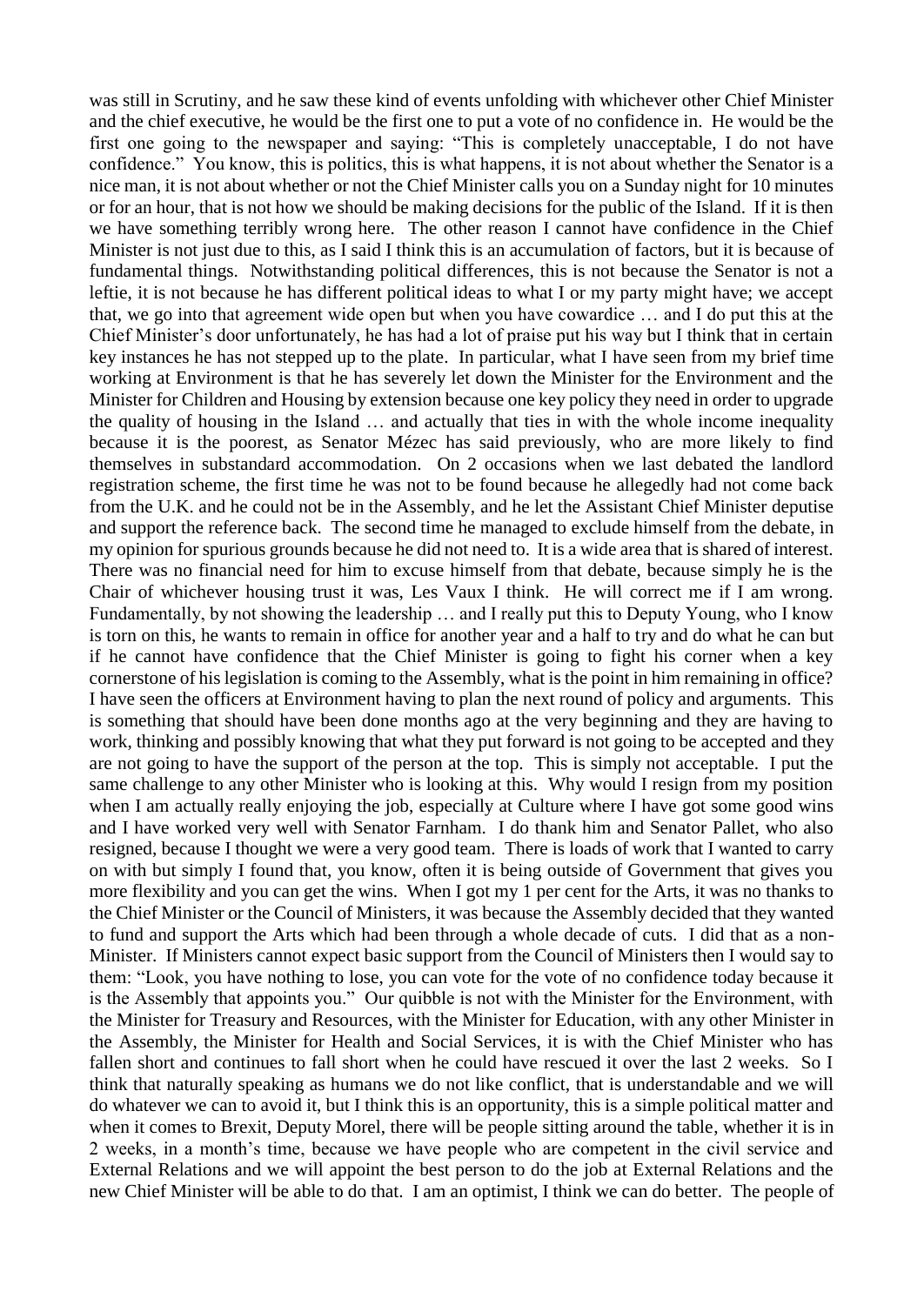Jersey deserve to be listened to. It is not simply a matter of blindly following their will but it is about giving them the kind of leadership they can expect, yes, in a crisis but also coming out of a crisis with a more visionary approach, an ability to communicate but also an ability to make the right decisions in the first place to communicate. There is never a choice, there is never a binary choice between making the right decisions or making tough decisions. You do need to make tough decisions in politics but you also need to make the right tough decisions and you also need to show that you have clear judgment. When that clear judgement starts to lapse … and it is true that P.1/2018 is part of the problem. With most of the Assembly, apart from 5 of us and I think 3 Reform members at the time, and I think it was Deputy Higgins and the former Deputy Bree voted against P.1. but we decided … I will finish, I have one minute. It sounds like "Just a Minute" on Radio 4. P.1/2018 is the problem and we gave the chief executive a lot of power but similarly we need to have a Chief Minister who can be clear in his mind and his purpose as to what that vision is in order to counterbalance that power. I do think that we have a duty to make this Proposition carry today and to instil a better quality of leadership in the Island. I will leave it at that.

### **2.1.43 Deputy M.R. Le Hegarat of St. Helier:**

I did not intend to speak but I am going to make a couple of points. Firstly, I do not agree with the principle that all of us make leaders because I think that is factually not true. I think some people make good leaders and some people will be better off in different roles. The point I wanted to make was in relation to … and it is because of what was said by the previous speaker about if anybody would have listened to this debate they would not have thought it was a debate in relation to this matter. I am going to mention the Future Hospital, because a lot of people have said: "Oh, that is on the agenda for next week, what is going to happen with that. We are progressing with it, that decision needs to be made next week." I would just like to highlight a fact about this particular project. I have been heavily involved - well, reasonably involved - with the residents because of the concerns that they were raised by them a number of weeks ago and eventually we had a residents' meeting at the Town Hall where a number of us from the States Assembly attended. There was a question asked by one of those individuals and they asked us - all of us, including the Constable - did we feel that we had sufficient information to vote for this proposed site? Not one of us said that we had. Okay, that was a couple of weeks ago but there is still information coming in from one of those residents who sent out an email yesterday to highlight the fact that they still have not had the detail in relation to the road, the structures and the impact, *et cetera, et cetera*. I just wanted to make that point. Everyone is saying: "We are all ready to go with this, we are all ready to go with that, we are ready with the Government Plan and everything will be delayed." I do not believe we are ready with the Future Hospital project. I know that there will be speakers that follow me that will disagree with that fact. I just wanted to bring that point to this because this was about a vote of no confidence in the Chief Minister and I think that the events of the last 2 weeks have made this and this is why we are where we are today. A lot of people have said about the whole thing with the chief executive, one Member said about a small piece of glass. I have to say I think that is a very odd analogy because we have just had a letter from our chief executive saying that he is happy to stand down and we think that is a small matter? My goodness me, where are we if we think losing our chief executive is a small matter. Personally, whether you do or do not support those individuals, it is not a small matter. This has had a significant impact on this Island in the last 3 years since that individual has been in post. Whether you think that implication is good or bad is irrelevant. That individual has a significant impact … the new incumbent will have a significant impact on this Island because that is what we expect them to do. Do not say it is insignificant because it is not, it is very significant. I have worked with that individual because I was working in the Chief Minister's Department when that individual arrived. There have been some very positive impacts in relation to that and we have also lost a lot of staff along the way. All of those things need to be taken into consideration. I really wanted to make the point because everyone today has said about COVID and everybody knows how hard everybody has been working. It is not only people in the Council of Ministers who have been working hard, it is across the Island everybody has been working hard in relation to COVID-19, whether it is States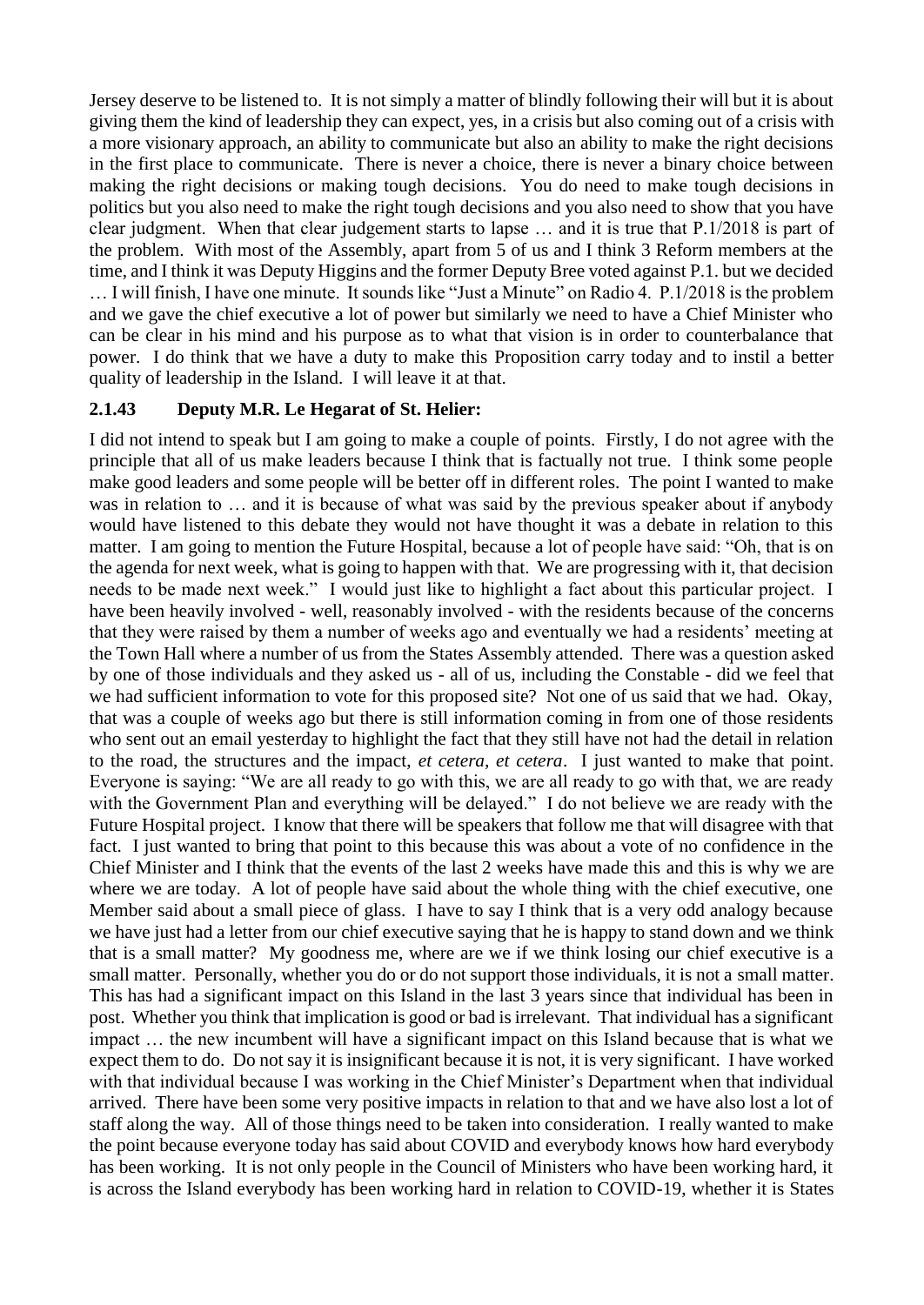Members, States employees, people in hospitality, agriculture, everybody in the Island has been working their utmost (a) to follow the rules and (b) to do whatever they could to help their neighbours. I think that is critical because that is way we all work because we are a small Island community. For me, and I am not … let us make this quite clear, this seems to have focused on some people's minds about what are we going to gain? I am not going to gain anything. Whatever happens today it makes no difference to me. I am not going to gain anything by today. As everybody knows, there is somewhere else I would have liked to have been today but we will not go into that. However, I will not be gaining either way. I love my Scrutiny job and my colleagues I think are the same. It is not about us politically gaining, it is just our opinion. Our opinion differs to that of the Council of Ministers. Quite frankly, I would be surprised if that was not the case because we all have different views and different perspectives. We have all seen things from a different angle so we all do think differently. For me, there have been lots of positives but, let us be frank, there is always going to be things which have not been done as well. Us losing our chief executive, for me, is a fundamental big issue, not a small one. Thank you.

[18:00]

### **2.1.44 Deputy H.C. Raymond of Trinity:**

I have to say this has probably been one of the biggest learning curves of my life, especially with some of the work that I have done previously, and I will come on to that later on. There have been very, very good professional speeches and one of the biggest things that has come out is how professional and also the number of people that have experiences that make the politics in Jersey slightly different to the rest of the jurisdictions and the U.K. But we are here with regards to a vote of no confidence with regards to the Chief Minister. Now, to me that would never, ever happen virtually in any other political situation because if you were going for the Chief Minister, effectively you would be voting against the Government, and we have jumped all over the place today, going from Government to Chief Minister. The other thing with regards to going against the Chief Minister is that you have what I call a very personal problem, which I find can be quite offensive. I think that to have a proper debate in a situation like this, where so many people are listening, then you effectively should be taking on, as I say, the Government and not the person, i.e. the Chief Minister. I will make that clear. One of the other reasons, as I said, why I was not going to speak and why I was going to speak later is that how each of us decide upon how we vote has obviously come across from not only the debates that have been made today and the discussions but also the emails and the texts and letters we have received from quite a few people across the Island. Some can be offensive, but most of them come with a lot of background and experiences. I know this sounds a little bit egotistic, but the reason I said about not speaking was that virtually all of my working life, unlike a lot of people sitting in that Assembly today, was spent in the U.K. Believe it or not, I was a teacher for a couple of years, but then most of the time I worked in the finance industry but was involved also with politics both nationally and locally. I have to say you would never have this type of debate in the U.K., and that I am always concerned about because everybody says we are not the U.K. But we still are a professional Assembly where we make decisions on behalf of everybody in the Island and I totally accept that we are also making it for the rich, the poor, the needy and the people that need a lot of help. I think sometimes both people at the top or at the bottom forget we are all here for the same reason. We want to be able to look people in their faces and say: "We want to help you. If there is a problem, please come to us." But probably the most important lesson I have learnt is that the comments made about individuals being almost the sole reason for change is not good. If you look into the professionalism of clubs, businesses, schools, countries or whatever, moving one individual is not usually professionally very good, but here we are now with the possibility of not only losing the Chief Minister but also the chief executive. The strategic view includes the timely view, and we have said it all before, all of us: is this the right time for change bearing in mind all the implications change brings? I think sometimes many of us are not following through what that means. I am not talking about whether you are left-wing, right-wing, centre or whatever. We are in the middle of a pandemic and we have made that perfectly clear. We also have to thank Senator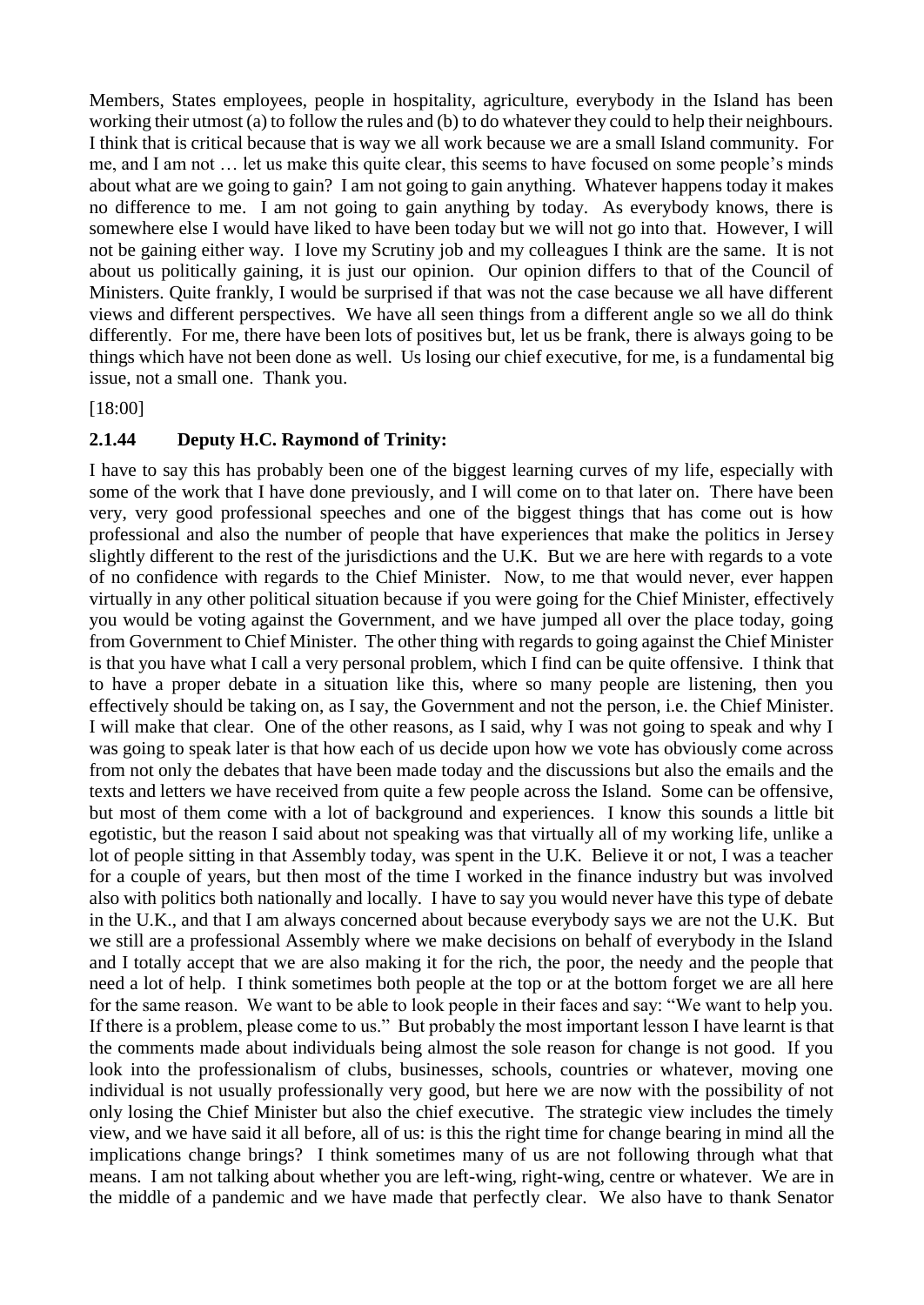Gorst for the work that he is doing with Brexit. If I hear rightly from my colleagues in Westminster, there are some twists and turns that are going to be a real problem for Jersey, so it will be great to see that somebody like Senator Gorst stays on with regards to the work that he is doing. It is, therefore, not the right time to change anybody in this position. Change must be timely. It must be expedient and it must be right. There is so much work going on behind the scenes, and I take on board that is probably a complaint. I am fortunate or I am privileged that they put me on the OneGov Board as well as the P.O.G. Board, so I know what is going on in the sense of the work being undertaken behind the scenes. Not only the hospital and office buildings, we have Fort Regent. We are going to have to change road structures. We are going to have to do all sorts of things, and all this is going on. I am not sure how within this Island we can get that across to the people, but I can assure you that if the Chief Minister can find a way of doing it, the existing Chief Minister, he would be doing it. So if we were to change, the disruption and dare I say it - and we have not had an opportunity to even talk about money - the cost would be colossal to the Island. I agree that mistakes have been made but, as I said earlier, we must look at the total bigger picture. Sometimes with some of the discussions and debates being spoken about today, that bigger picture has not been looked at. Yes, 2020 was an unprecedented year, but I am going to make the statement that probably 2021 is also going to be an unprecedented year. Jersey has been led over the years by a calm and reflective Chief Minister. It does not come out; let us say he is shy, I do not know. While we have cases of COVID currently in the Island, Jersey is in an enviable position globally right now. Let us keep it that way and move forward. We have a general election, which has been stated, in 18 months' time. I believe then is the right time to change leaders and direction if that is what is needed for now, but we definitely need continuity. It has been a privilege to sit on the board as Assistant Minister and it has been a privilege to deal with the Ministers. I leave you with just a quote from a very famous retired American baseball coach, and that is: "Although there is no progress without change, not all change is progress." I think we stick to the status quo and I will certainly be supporting the Chief Minister and voting against this Proposition.

### **2.1.45 Deputy G.J. Truscott of St. Brelade:**

I have to confess I have a bit of a headache coming on but I can understand why. It has been a long day and I have been contacted by about a dozen constituents, all wanting me to support the vote of no confidence. I said I would listen intently to the debate and I have. We have had some very good speeches. I think the Constable of St. Helier did a particularly good speech, and also the Constable of St. Lawrence. I thought it was quite brilliant the way she delivered that one and I totally concur with both and with what they have said. Just referencing the people that did contact me, I do thank them. Any time people want to express their concerns I think it is so good that they do contact their political representative. But it is the silent majority that do not speak, that are generally content or reasonably happy with the way things are going, and those are the ones we never hear from. To say that the whole Island feels that Senator Le Fondré as Chief Minister is not doing a good job I think is a misrepresentation. I think on the whole, speaking to many constituents, they quite like his style. I think it is steady. They think he is considered, which is a very good attribute. It is, as I say, the silent majority. I think COVID could not have come at a worse time, let us face it. This year, effectively 9 or 10 months since we had the first outbreak of COVID in the Island, we were on course to start delivering things finally. We have the hospital coming up in a week's time. We were making progress, but I have to say I will lay some criticism at this Government. It has felt at times, and I can feel the frustration and empathise with the frustration of Backbenchers and other Members, because it has felt like we have been wading through treacle at times. We have major decisions to make and there should be due consideration of all the factors. I totally appreciate that. It is taxpayers' money we are dealing with, so proportionality I think is important. I sit on S.E.B. and it has been a privilege and an honour to serve with the Chief Minister. For a number of years we have had private conversations on this, that and the other. He does consult with a lot of Members and I find him to be very passionate about the Island. Without question, his integrity is unquestionable. He is a very honourable man and I think to have integrity and caring at the heart of the Government is so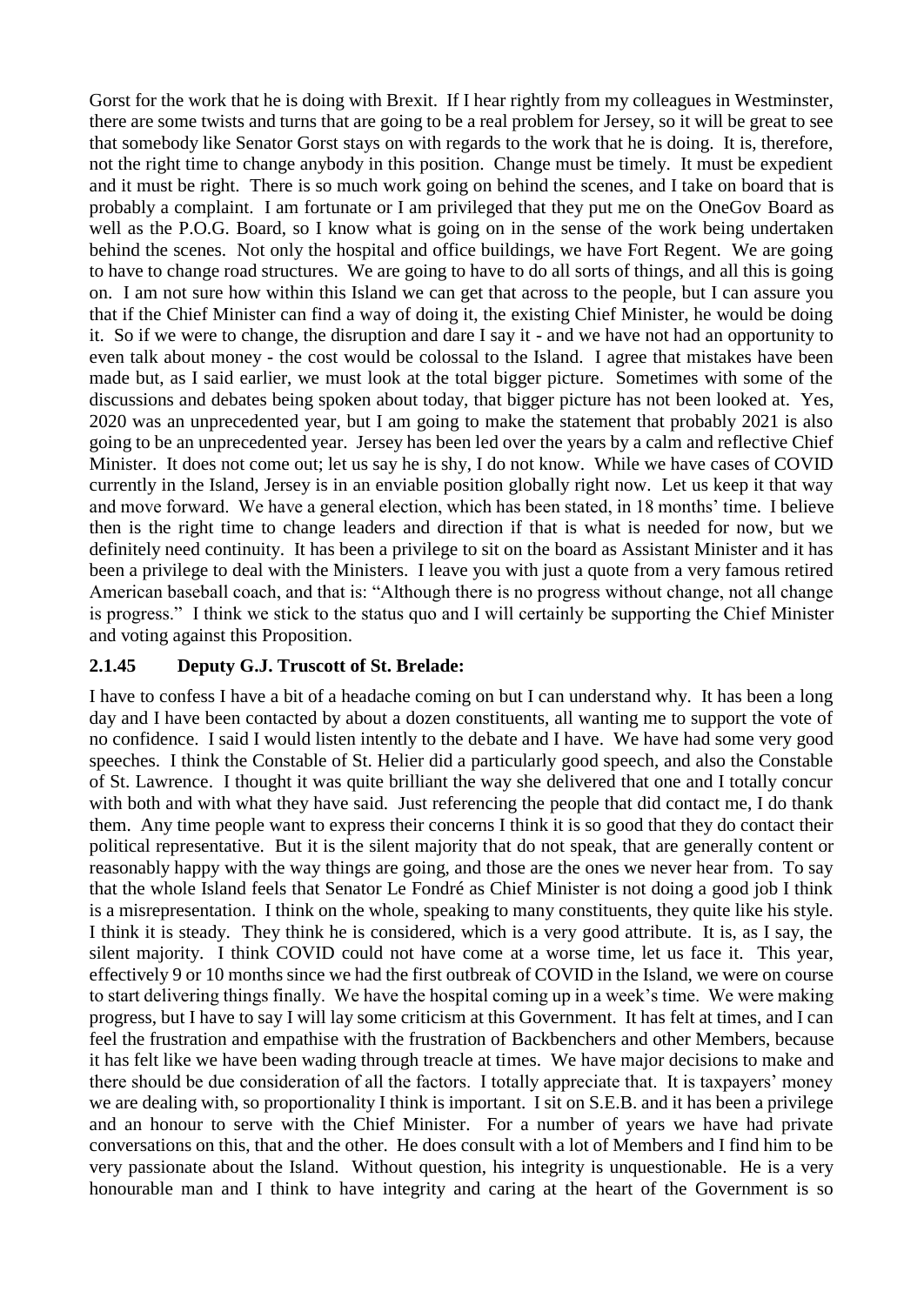important. I for one would not like to see that go. As I say, it is late in the day and I think most of us are now pretty polarised on which way we are going to vote. I am all for maintaining the status quo. I think we have some very important decisions to make. COVID has laid our reserves flat. The economy is in dire straits. We need unity at the moment going forward. We all need to pull together rather than this kind of time to go in a different direction type scenario. So, for me, I will be not supporting it.

## **2.1.46 Senator I.J. Gorst:**

I think we would all agree that this has been a very difficult debate. Some speeches have been very good. Others have been extremely certain on both sides of the debate. For me, it is debates like this that make me wonder what on earth I am doing in politics because I dislike them intently. What this debate has shown is that we as an Assembly are divided and what my inbox and telephone message machine has shown is that, to some extent, the Island is divided as well. That is extremely disappointing for me. I am very, very sorry that some Members have decided today to impugn the motives of Senator Moore for bringing this proposal and supporters of the vote of no confidence. These decisions are really difficult and they do not often bring out the best in us at a time, as we have experienced through COVID, of needing to understand our common humanity. I am one of the few Members of the existing Assembly - as I have said before, I start to feel like a dinosaur - that has experienced a personal vote of no confidence in the way that we are having this conversation today, so I understand the effect that it will be having on the Chief Minister and on his family, and I am sorry that they are having to go through this today.

## [18:15]

Whether one agrees with the Chief Minister, whether one has confidence in him or not, I think it is right for us to acknowledge the effect upon his family and I am sorry that they are having to encounter that effect. But each one of us knows when we go into politics ... Sir, I am just going to put a timer on my clock, otherwise I am going to run out of time. Each one of us knows when we go into politics that we will be in the public eye and, therefore, we have to encounter these difficult issues. I could look back at my own vote of no confidence, and I was reminded by a G.I.F. (graphics interchange format) on social media earlier this week that the mover of that vote of no confidence said that they would not trust me ... I think the term they used, to make it parliamentary, was to organise a stag night in a brewery when it comes to decisions about funding of the hospital, because during that vote of no confidence we were informed as an Assembly that the Government could build a hospital for £90 million. So sometimes we really do have to be careful about what we say in the public arena. But I do not want to look back to that. I am always, and always have been, a great believer in moving forward and thinking about the vision for the future. I am clear that, whatever happens, we as an Assembly cannot after today put our heads in the sand and ignore our community. There are those, and we have heard it again today, who have struggled with the Government's and the Assembly's COVID strategy. There are those who have struggled with some of the changes that the Government and the civil service executives have tried to deliver to transform the public service. We all know that there are a number of critical jobs in our Island, a handful of critical jobs that are so important to our success as an Island, and one of them is the role of Chief Minister. It is a difficult job and I have disliked the last few days where we have had dirty politics, where we have had personality politics. They are the things that I do not feel sorry to have left now that I am no longer in that role because the calls upon the Chief Minister to make difficult decisions day in and day out is not one to be envied. It takes a toll on one personally and, as I have said, also on one's family. I have been humbled to serve in that role for 2 terms and I have made mistakes. Any Chief Minister would make mistakes. I am sorry that I made those mistakes, but we all know the important thing about mistakes is how we move forward and how we learn from them. We have to say sorry. In some instances we have to ask for forgiveness, but we have to acknowledge that we are all human and, therefore, mistakes are made. I do not want to get into quoting the parables but we all know the parable that deals with casting stones. I do want, in the short time I am now allowed, to cover a few areas. I want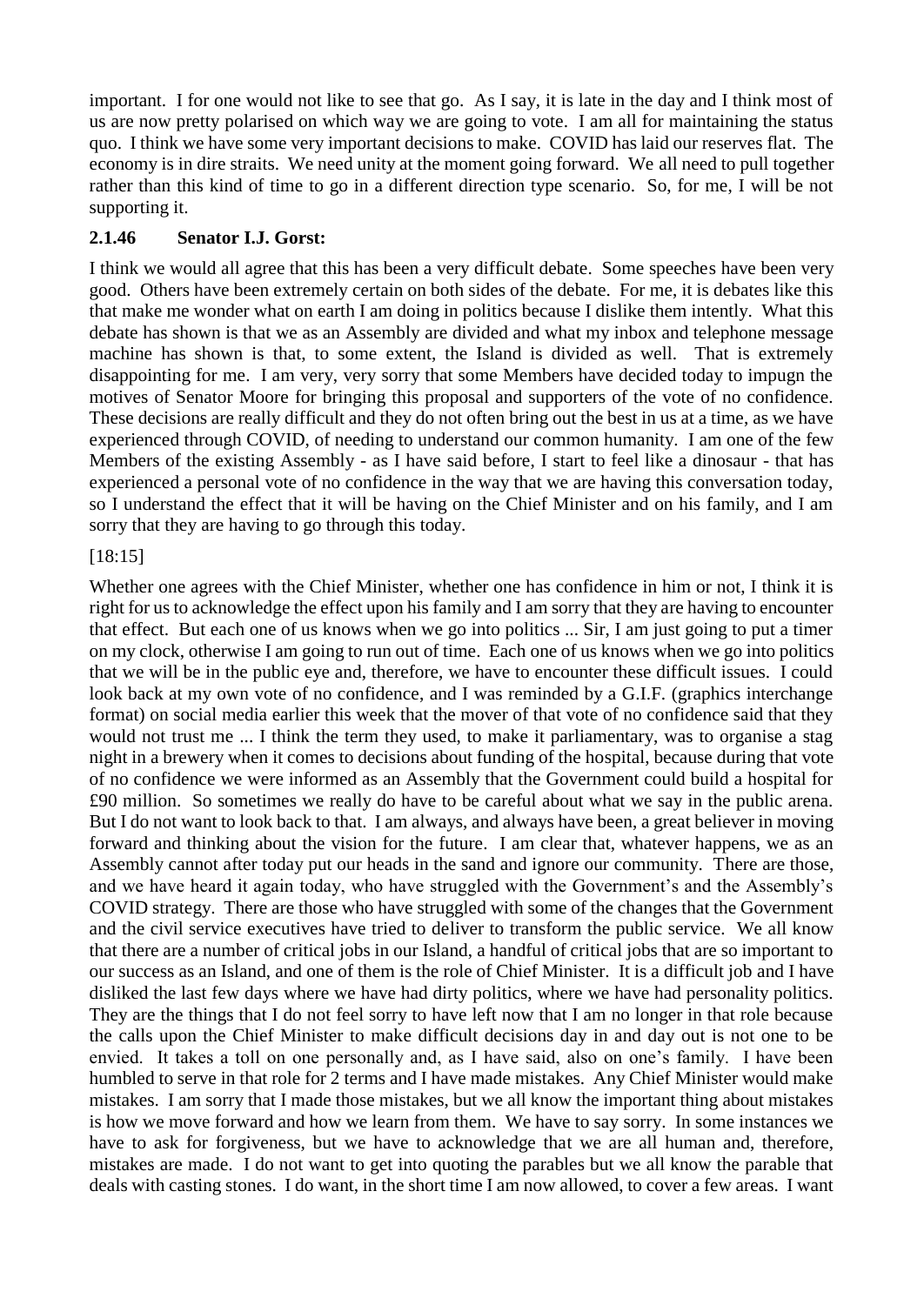to first think about S.E.B. If I think about my term as Chief Minister, some of my regrets are some of the decisions that we made as S.E.B. that continue to have effects upon some individuals now. They were based on advice. We tried to do the right thing, the best advice that we had before us, but that advice has now been found wanting. S.E.B. have had a very difficult job to do over the last few days and weeks, over the last few years, and that again is a very, very difficult job that we call our colleagues to serve upon that body as the employer. I want to thank those members of S.E.B., and we have heard some of them speak today, for the work that they do. It is largely a thankless task, but I thank them for it. There has also been a lot said about P.1/2018 and how that is the cause of all our ills. That is a political view, but let us remember that the only bit of P.1 that was brought into force was the creation of the principal accounting officer and Senator Vallois clearly reminded us that it was we in this Assembly that put that creation of the principal accounting officer into the new Finance Law that was brought forward. All of these issues about corporation sole and removing power from Ministers, they were not enacted. In fact, an officer reminded me today when I had told them that they should stop doing it, and then I asked the Chief Minister if he agreed with that and he did. Every Government struggles with the difficulties of government. Is it people? Is it systems? Is it processes? Sometimes they bring forward solutions that work and other times they do not. We have also heard from some Ministers that they came into ... well, we have heard from one that they came into office and that they felt that some officials obstructed them. That may be their experience. I have never found that. I have found in the past some officials slow. I have found sometimes the civil service bureaucratic and not wanting to take action, but I have found those officials close to me understood fully the democratic principle that they have a line manager to the senior officer, but they are accountable to the Minister because the Minister is accountable to the Assembly and the Assembly is accountable to the public. That is how democracy works. I want to thank those officials certainly that work in my department and I know work right across Government to deliver on the policies and priorities of Ministers and of the Assembly. I could not be clearer. Officers work for Ministers, not the other way round. If it is the other way round, then we as Ministers need to consider how we are working with them and how we can overcome those blockages. Many people have said to me that this debate is a matter of conscience, and I think it is. But I think most of them, when they were asking me to consider it as a matter of conscience, were believing that if I did that I would simply vote with the vote of no confidence. Like many Members of this Assembly, I have had, as I have said, correspondence from individuals that I greatly respect asking me to support the vote of no confidence because it is a matter of conscience, but I always ask myself every time I have to make a decision: what is best for the Island? The answer to that question for me today is difficult but it will be different for each Member. It is an open secret that I have been probably the only - others probably are right-wing - conservative Minister in the current Council of Ministers, and others have said why they think that Senator Le Fondré's broad Government has worked well. But I have had to fight for things that I believe in and they have not been accepted. There are a number of things in the Government Plan, for example, that I fought against, but I was unsuccessful. So, in many respects, like Islanders, I am not happy with where we find ourselves and I firmly believe things have got to change. I do not believe that the Council of Ministers can sail on without taking consideration of what Islanders have said to us and what has been heard today from right across the Assembly and right across the Island virtually. If the vote of no confidence is lost, I would encourage the Chief Minister to give serious thought to reshuffling the Council of Ministers, both across the jobs and with new people, to show that this Assembly can be brought together. It is a matter of conscience. Yesterday, I had virtual meetings with 2 ambassadors, the C.E.O. of NatWest and the chairman of NatWest. Right now in front of me, as we have been having this debate, I have been looking at legal text for deals across Europe. So what is best for Jersey in the short term? What is best for Jersey in the long term? That is a difficult decision for Members to make but for me, as Deputy Morel has said, I have been entrusted by the Assembly to try and work through Brexit. That is my priority. I have to put aside my personal feelings. I have to put aside what I might like to do or not do. I have to put aside the past and to focus simply on what is best for Jersey.

### **The Bailiff:**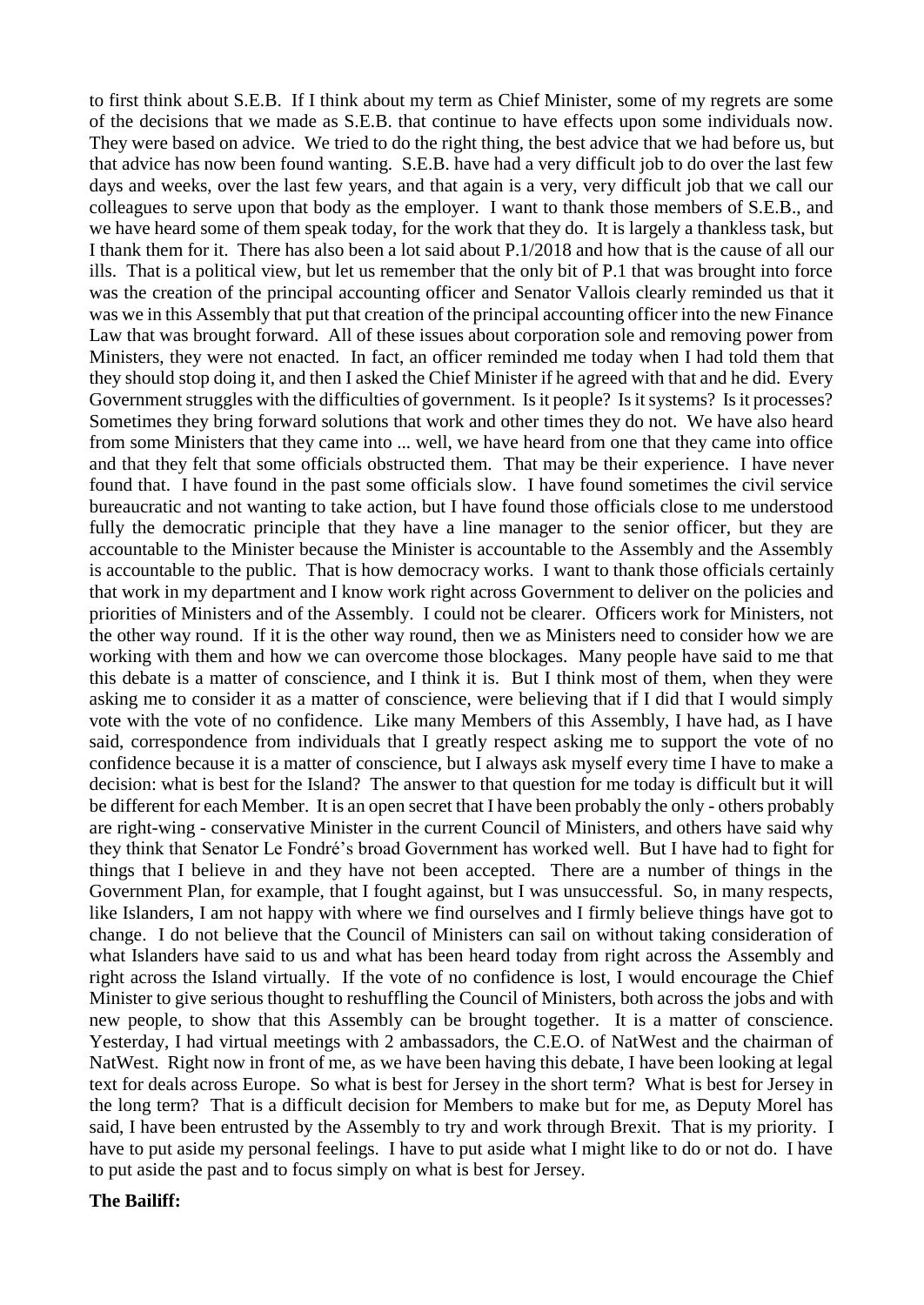I am sorry, Senator, that is the 15 minutes up, I am afraid.

# **Senator I.J. Gorst:**

May I just finish the final sentence?

# **The Bailiff:**

You can finish the sentence, certainly, if it is at all ...

## **Senator I.J. Gorst:**

For me, delivering Brexit and making the decisions over the course of tomorrow and the next 2 weeks is why I find myself voting the way that I do this evening.

# **The Bailiff:**

Does any other Member wish to speak on the Proposition? If no other Member wishes to speak on the proposition, then I close the debate. Chief Minister, did you wish any period of time before you begin your speech?

## **Senator J.A.N. Le Fondré:**

A few minutes, Sir.

## **The Bailiff:**

Senator Moore, would you require some time before you close?

### **Senator K.L. Moore:**

No, thank you.

## **The Bailiff:**

Very well, we will just wait for you then, Chief Minister. **[Interruption]** I am sorry, we are still in a sitting of the Assembly. If you wish to stand up and make a point, Deputy Martin, please do.

## **Deputy J.A. Martin:**

Well, no, Sir, Senator Le Fondré said he only needed a couple of minutes, but then Senator Moore said okay, but I did not get that she was ... she might have just needed a comfort break for 5 minutes, but if she is fine, she is fine.

## **The Bailiff:**

Thank you very much. Very well, if you are ready, Senator Le Fondré?

## **2.1.47 Senator J.A.N. Le Fondré:**

Yes, Sir, I believe so. So, it has generally been a good debate. I will say that I was prepared for negative comments. I was not prepared for the positive ones, which sometimes, oddly enough, I find harder to take. I am not going to address every individual's remarks but I will try to pick up what I think are the key areas.

[18:30]

We have a team that has huge tasks ahead and disrupting that team will cause significant delay and ultimately uncertainty and insecurity among Islanders. Just looking ahead at our future work programme, we know we need to continue to support our children. The hospital: the aim is to be contractually committed, subject to this Assembly, by the end of this electoral term. It is tight, it is doable and it is on track, but any delays could be catastrophic. The population control policy: we are debating that in a few weeks and then much more next year. Brexit, economic recovery, the office strategy, and in terms of capital spend I am still slightly unclear where we got £190 million from. Mental health: we know we have massive issues there, but we are making progress. The Island Plan: even a month is going to cause a problem we have heard. COVID-19 is still with us and we heard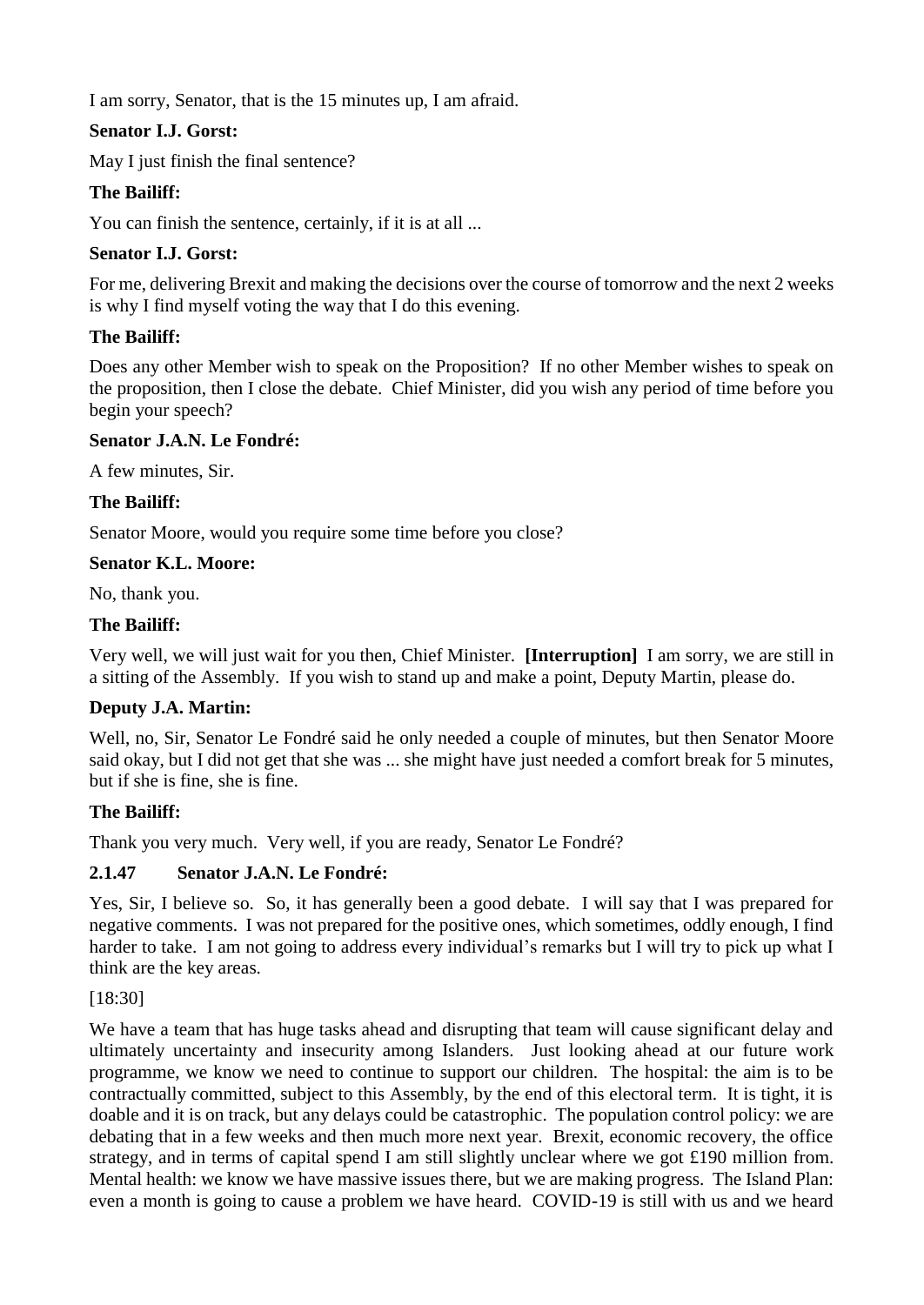about the potential delays in a vaccine law if this Government falls. Weeks do matter here and everyone expects the winter months to be tricky. That is to name but a few. We need to focus on what is to come and we have a lot to do. I am trying to pick up some general remarks as well and I am going to try to do a general comment around the details of the issues surrounding the C.E.O. that some Members wish to delve into. I would dearly like to say more but, as I have said, we must remember we have serious contractual obligations and that requires very careful professional consideration, particularly from an H.R. (human relations) and employment perspective. That, for example, is why we distinguish between the Council of Ministers and the States Employment Board and I am really serious about that. It is frustrating but it is something I am bound by. I can obviously repeat what I have said previously that the chief executive is receiving his contractual entitlement and no more. That is his employment contract. There is no additional pay-out and no extras. To be clear, contrary to rumour, he has not got his qualification for residency. He honoured his contract and, importantly, further speculation at this time will make it more difficult to tie up final arrangements. In relation to dates, the C.E.O. letter at the end of October refers to when the process started, but it was delayed because of COVID-19 and resumed in mid-summer. The C.E.O. is very clear he should have followed up in writing with me. It was his responsibility to do so and that is the nub of that particular issue. He has apologised to both myself and the S.E.B. I have also apologised to the S.E.B. But can I also add, as I have said previously, I do recognise the anger among the public, Ministers and Members on this particular matter and I absolutely do apologise for the mistakes that have been made. I also recognise that we need some form of healing process on this and to learn the lessons from this. Yes, I have learned a lesson. The last 10 days have been mentally and emotionally draining, both for me, my family, and also colleagues, both political and official. However, as I have said all the way through, judge us by the overall actions and results, not just by this single issue. In relation to the Connétable of St. Mary, I would like to thank him for his kind words. We have known each other for a long time. But I do have to disagree with the key point of his speech when he said we must always and only listen to the public in effect. Absolutely the right principle, but there are times when you have to make decisions based on evidence rather than perception. When I first started in this Assembly, we had a petition of thousands upon thousands of people against the introduction of G.S.T. This is memory, so I might be wrong, but it may have been as many as 15,000 people. There were demonstrations in the Royal Square with placards giving alternative versions of what G.S.T. stood for and the first word was "Get" and the third word was "Terry" who was the Minister for Treasury and Resources of the day. But the point was there was a lot of anger and there was a lot of angst among a significant part of the population. What we have to do here is we need to recognise that part of the public perception in the last 10 days, and I say "part", has been an orchestrated campaign. For example, we have had 3 Facebook videos from the proposer and we have had sponsored adverts in the *J.E.P.* So in this instance I am not clear exactly who we should be listening to. I will refer to this later as well. But if we had listened to the petition back in I think 2006/2007, then we would not have introduced G.S.T. and we would be in a far worse place today. I think that is an appropriate analogy for today. In relation to the Deputy of St. Mary, I agree with his concerns for the time of debate for items he has interest in. I am very happy to work on that with him. A number of Members have referred to P.1 and I note that both Senator Moore and the Deputy of St. Martin have both referred to the structure, which they as former Ministers would have brought in. I would seriously welcome a review, for example, by the Corporate Services Scrutiny Panel with a view to what improvements could be made in light of experience to date. We do know that improvements are required in the S.E.B. structure. The C. and A.G. (Comptroller and Auditor General) did a review in 2019. Most of the recommendations have been implemented and good progress has been made, other than those requiring legislative changes, which I understand are coming to the S.E.B. and Council of Ministers in quarter one of next year. The Employees of the States of Jersey Law is also on the agenda. The independence of the J.A.C. (Jersey Appointments Commission), status and accountabilities of accountable officers, the principal accounting officer, and clarification around office holders. As I have said, many things have been delayed because of COVID but that is probably the very end of quarter one coming to S.E.B. and then to C.O.M. So it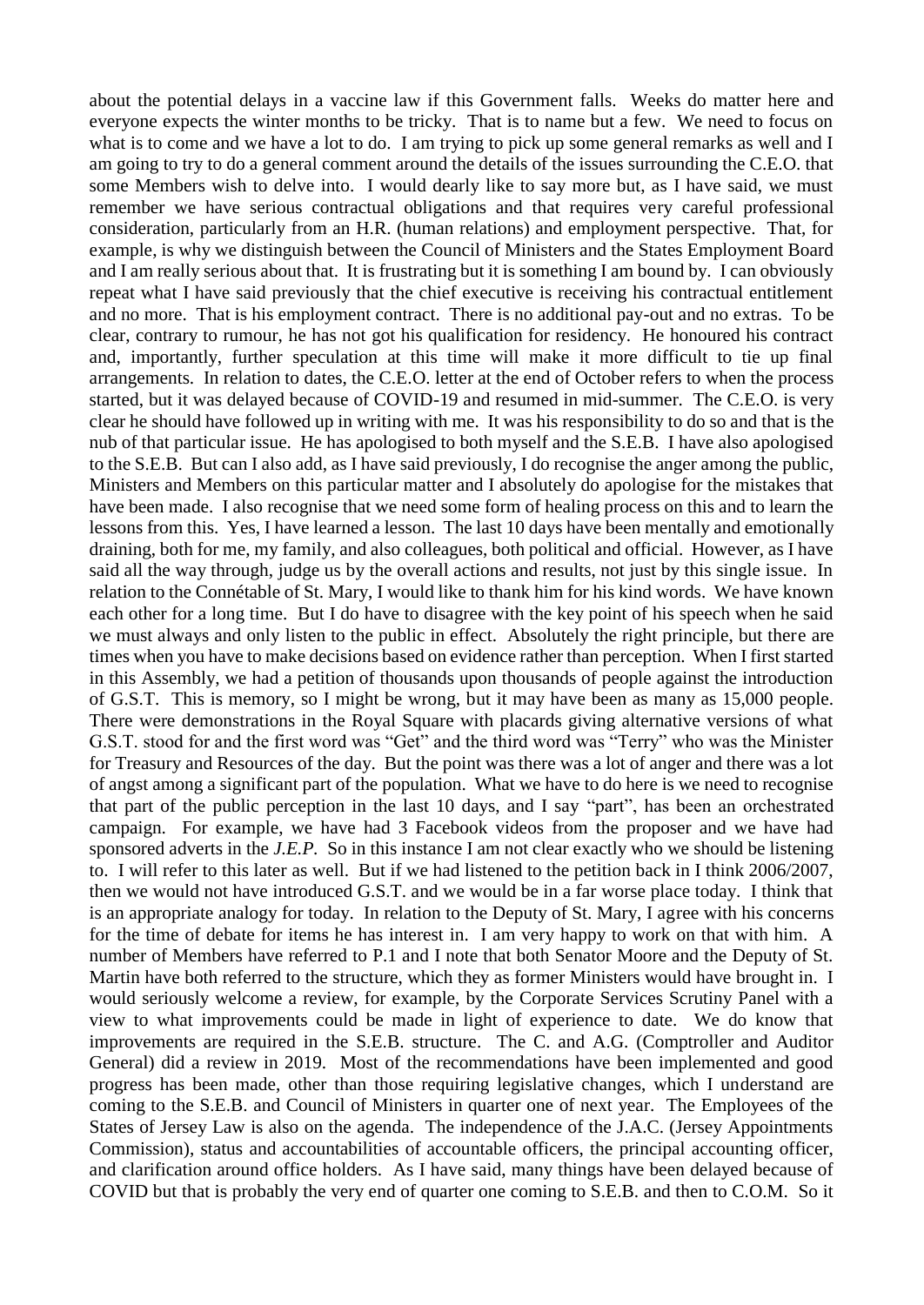is coming and we will be doing it next year and hopefully the first part of next year. Deputy Ward just referred to the Climate Emergency Fund. It was me that had the conversation with Treasury to get that initially in place in the Government Plan. Be very clear about that. I am very supportive of appropriate and sustainable funding to get this into the right place. Yes, of course there have been delays this year in lots of areas. COVID has caused massive delays in many things. We are in a different world compared to the beginning of this year. We have had to act differently because of the financial and social consequences that we have been facing and the consequences if we did not act as we had done in February, March, April, May, June and to date. I also need to be clear, as Ministers will know, and it has been referred to. I have always looked to see if we can support or amend a non-executive proposition so that we can accept it. That is why I always ask or plead with Members, if they can, speak to us in advance. So often we can find a way; sometimes we cannot, but that is about the style and consensual approach. Senator Pallett, I am afraid I rather found his arguments to be somewhat inconsistent. He was saying there is nothing wrong with the Government Plan or even the C.S.P., *et cetera*, but there is everything wrong with me. It did not get there by accident. I agree, there is a risk that we have a difficult winter and spring ahead. But he wants a team that is going to be able to deal with it. Well we have a team that can deal with it and have already demonstrated that. That team took us through last spring, which was particularly difficult, and we came through it. So with uncertainty ahead he wants to ditch the team that got us to that point and that surely cannot be in the interests of Islanders. Just before I start to conclude, I did feel quite strongly or sympathetically toward Deputy Morel in his speech, and I welcome his feedback from the parishioners of St. Lawrence as some of them have also been in touch with me. I also absolutely endorse his comments and those by the Connétable of Trinity about maintaining the stability of this Island and protecting the health of Islanders and our Island economy going forward as well, particularly for the short-term challenges we have in the next few weeks and months. We have referenced emails that we received, so just to give a slightly counterbalance I suppose to that I would like to read from 2 that came in. Generally I would say I do not know either of these: "Good afternoon, Mr. Le Fondré. I would just like to express my thanks for keeping the building industry alive during this year of COVID. It is my belief that the decisions you made helped our industry survive and now prosper in this difficult time. Without your support one of my businesses, which employs over 20 direct full-time staff, would have been in real trouble. As it is, all the men are back full-time working without any redundancies or even any loss in earnings. A vote of no confidence in you after all you have done for the Island in the last 9 months is a ridiculous insult and should not be given any thought at all." The second one: "Dear Chief Minister Le Fondré. At the time of this pandemic and the vote of no confidence against you, I just wanted to thank you. Thank you for doing what I think is an excellent job at running our Island and keeping a lid on this pandemic to an extent where the general public, in my opinion, should feel very safe. It is a shame that not everybody in the States can see eye to eye and will not work together and support you. Keep fighting the good fight and do not give up. You are doing a brilliant job." I do have to point out it is a team that I lead that is doing the important job and a brilliant job. But it is a team I lead. I am dedicated to this Island, its people, its culture and its uniqueness. I believe I have remained true to the person the public voted in and who you all chose as your Chief Minister. I am not into quick fixes but long-term planning based on solid information and teamwork for the future of our Island. I doubt there are many people who could put in more hours, 90-hour weeks at times, weekends, often to the sacrifice of everything else personal, including my family. I believe I have demonstrated that I can juggle and understand the details of the massive range of issues, which come up on a daily basis, while driving long-term projects forward. I constantly challenge both my colleagues and officers to get to the crux of an issue. As we have heard today, I do the reading and understand the detail in order to then be able to apply it to whatever the wider issue is that we are dealing with. It has already been stated on a number of occasions that I lead in a slightly different way. But I lead by showing commitment. I lead by showing integrity. I lead by achieving consensus and I lead by professionalism. As I have said, we have a lot to do. I came across the following, which I believe summarises my style, it says: "The challenge of leadership is to be strong but not rude, be kind but not weak, be bold but not bully, be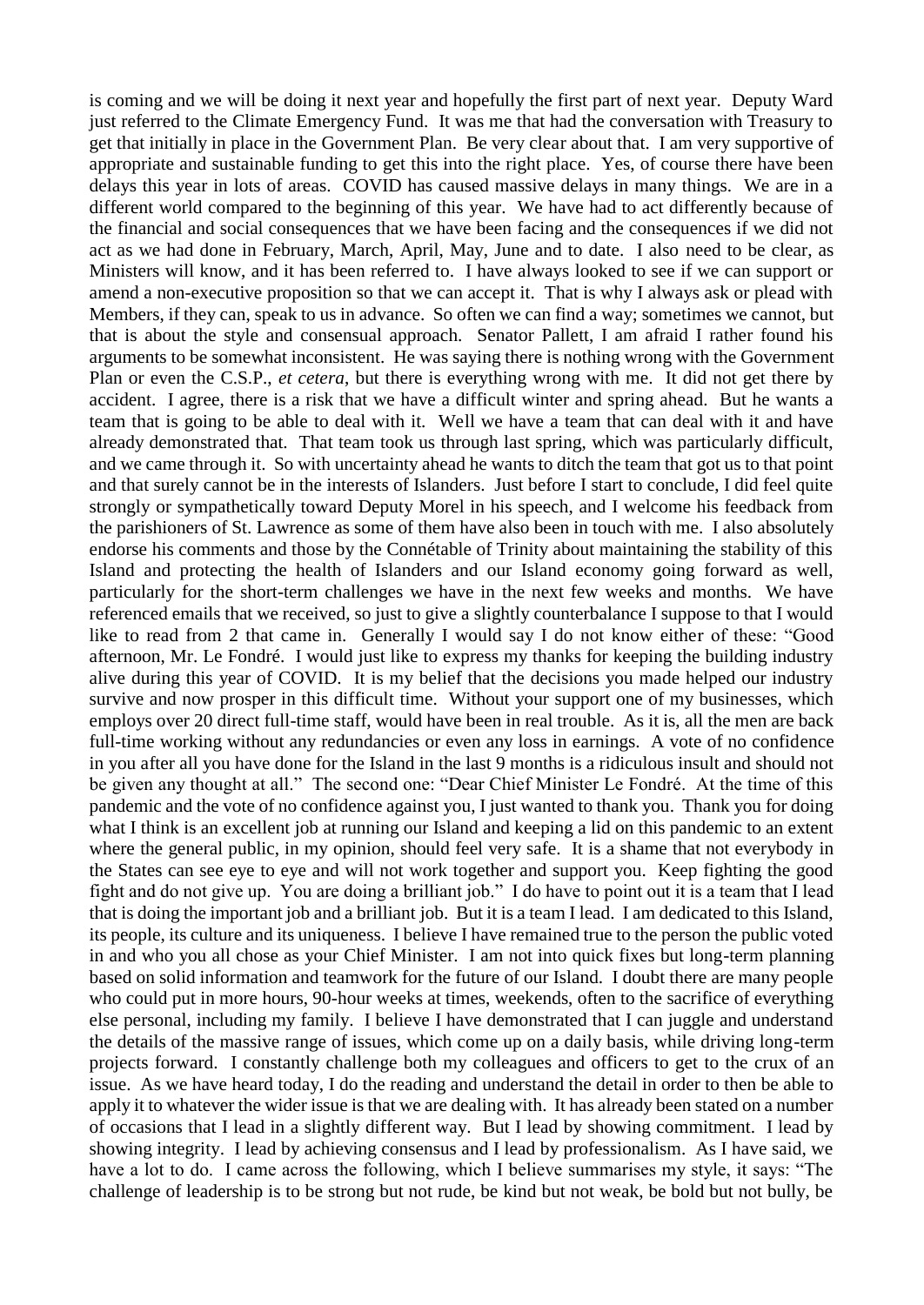thoughtful but not lazy, be humble but not timid, be proud but not arrogant, have humour but without folly." I have been in this Assembly for 15 years and Chief Minister for about 2½ years, we have around a year and a half to go. Some have suggested this is about character. I can tell you without hesitation that being Chief Minister of the Council of Ministers, of leading the Island through a pandemic, is absolutely about character. But it is not always about being popular. We have had to make some of the toughest decisions no one would wish to take. It is about having a strength of character to listen objectively, without anger or rancour, without seeking to make political capital, and to assess sensibly what our decision is going to be. It is about being prepared to come to a meeting at 10.00 p.m. in the evening that might last until 1.00 a.m. in the morning because it is in the interests of the Island. Because it is in the interests of the Island you need to without giving into tiredness or irritation. That is my job. Please, let no one denigrate my integrity or my commitment to the Islanders of Jersey and I absolutely urge Members to reject this Proposition.

# **The Bailiff:**

Thank you very much, Chief Minister. Deputy Southern has asked if you would give way for a point of clarification.

## **Senator J.A.N. Le Fondré:**

I think we have said enough.

## **The Bailiff:**

Then there is no obligation on the Chief Minister to answer for a point of clarification.

## **Senator K.L. Moore:**

I would like to start by quoting ...

## **Deputy G.P. Southern:**

I believe the Chief Minister is ducking away from points of clarification.

## **The Bailiff:**

I am sorry, Deputy, the Standing Order is that the Chief Minister can be asked to give way for a point of clarification. If he does not, that is an end to the matter. You will form your own view about that without doubt but ...

## **Deputy G.P. Southern:**

My opinion is that he is hiding from the question.

## **The Bailiff:**

No, sorry, you do not have a forum for expressing your view ...

## **Deputy G.P. Southern:**

Enough said.

## **The Bailiff:**

... that is as far as we can get, I am afraid. Senator Vallois, you have asked for a response to the challenge in your speech and the question that you have asked. I am not sure that is a point of clarification or in any way at all within Standing Orders, so I am going to move on. Senator Moore, I am sorry for the interruption.

## **2.1.48 Senator K.L. Moore:**

I will start again and I wanted to start with a quote from a commentator who wrote in the *Jersey Evening Post* this morning: "Nothing is so unedifying as someone heaping the blame on their subordinates.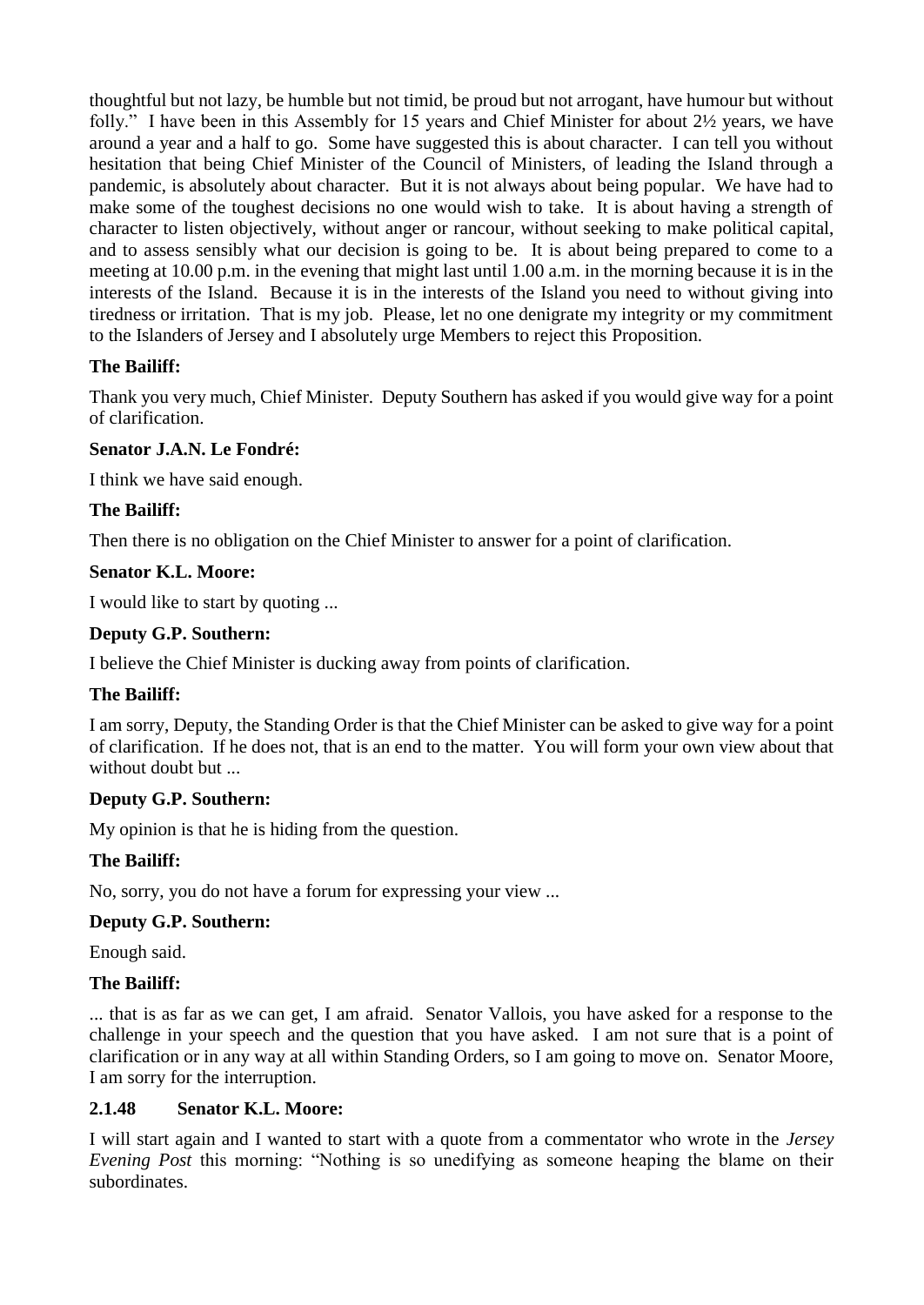#### [18:45]

A person who, by virtue of seniority, is able to give their version of events to the exclusion of all others." That strikes to the heart of our reason for being here today. Since lodging this Proposition a week ago, I have been at pains to avoid reference to the chief executive, yet at 7.00 p.m. last night we learned that the chief executive is now leaving. Although of course there are some questions in relation to the letter that was written and the exact terms of that departure. I have been criticised and my track record has also been brought into question today, so I would simply like to say in response to those Members that I have never personally claimed that I was perfect. Nor do I expect any other person to be perfect. Neither am I an automatic replacement for the Chief Minister. Yes, I would put myself forward if this vote was successful, as is proper. But I am well aware that in the eyes of many in this Assembly I am not the person they would currently choose. I do stand by my track record. I introduced 2 major pieces of legislation while at Home Affairs and the Sexual Offences Law, the Criminal Procedure Law, I opened the Sexual Assault Referral Centre and negotiated the funding to start a parent/infant psychotherapy service. Baby Steps, an antenatal service, was made available for every parent in the Island. With regards to the budget of the States of Jersey Police Force, if the current Minister would care to look at Hansard, he would be able to remind himself that, yes, the police force did suffer some budgetary cuts, but those were 10 per cent. I had resisted very strongly the demands for a 20 per cent budget cut that was asked for by my colleagues on the Council of Ministers at the time. That perhaps is one of the reasons why I identify with the treatment of Senator Vallois and the difficulties that she has experienced in the Council of Ministers. It is not an easy place to sit and it is extremely important that individual Ministers fight for their relative departments and do what they think is right. That I would do again. But this is not about my performance as a Minister. That is history. It is also not about my performance as a scrutineer, which in my view has been, on the whole, constructive in the past 2½ years. I have been honoured to work with an excellent panel and officers who I can never pay enough credit to. We have worked constructively to amend work such as the Government Plan and to highlight alternatives. Last week 3 proposals would have been thrown out had it not been for Scrutiny bringing forward improvements to them. We have also brought amendments to the safer travel guidelines and Backbenchers themselves have brought debates about strategy and communication in these difficult COVID months. They have helped in themselves to enhance the Island's response to the pandemic. Have we seen the requests of the Assembly around openness and transparency as we agreed in P.88? Have they been brought forward? No. We are still waiting for Minutes from S.T.A.C. Last time I looked, which was quite recently, we had got to the end of July. But obviously now we are in November and people wishing to see transparency within Government and openness would be looking for those S.T.A.C. Minutes so they can properly understand the decision-making processes that have been going on. Have we seen an improvement in the communications we and the public have requested? No. We have particularly seen that very clearly in the past week or 2. That is why, in my opinion, and those many Members here today, we do need new leadership. We need leadership that can carry the confidence of the public and communicate with them as we enter a COVID winter. The failure to communicate clearly and to hold the confidence of the public has a serious and negative impact, firstly on the well-being of the public. Secondly, it does damage our reputation on the international stage, upon which we have, over decades, developed a strong and solid reputation. While I understand concerns that a change of leadership could impact upon our reputation, staying with a leader that does not carry the public with it or who does not perform well on the international stage does not give a good impression and that has been noted. Our testing regime has developed into a success story. However, the team that work behind it in the contact tracing centres struggle every day due to poor communication. They have to watch press conferences closely to know how to answer the inevitable questions that will flood in afterwards, such is the poor level of communication with them, a key part of the Island's coronavirus team. Members of the public have contacted me recently because they are concerned and frustrated by the contradictory information they are given. This advice of course sometimes forces them to remain in isolation due to the conflicting advice. There are fines and criminal offences if they are found to have acted incorrectly. This Assembly is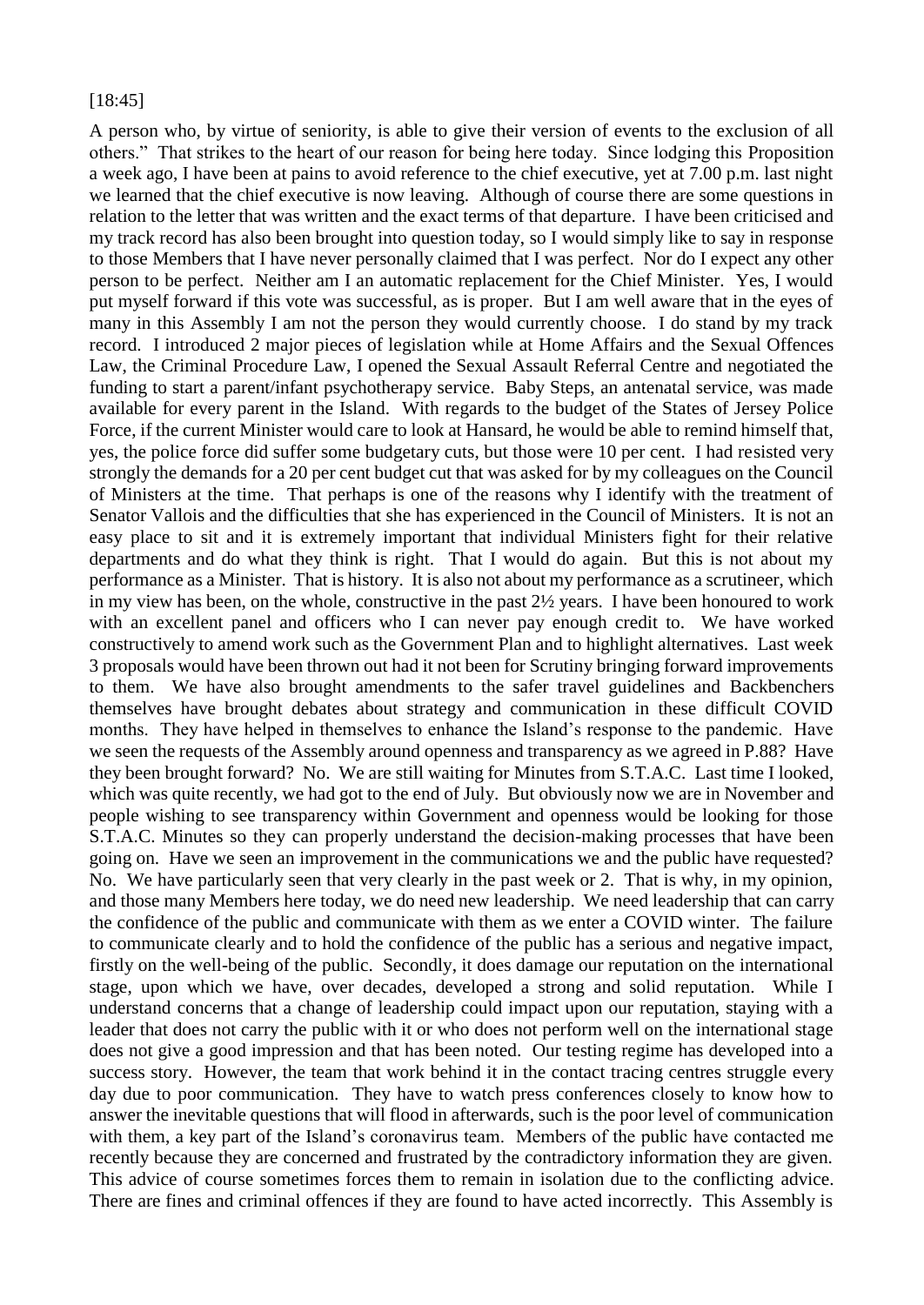about the Chief Minister and his performance, particularly with regard to communication. We have tried to encourage; we have tried to give advice. We have had to, as an Assembly, and with Deputy Pamplin's Proposition, tried to introduce new rules to help with that guidance. None of these various factors have delivered significant improvement and so we find ourselves here today asking the Assembly to bring the ultimate sanction. There was an event that acted as the catalyst for this debate. That event was significant because it was the final straw. That situation has called into question the need for us all, and senior officers, to recall the importance of the Nolan principles. This is because of the obvious faults in the information contained in a press statement and the loss of faith that it brought to members of the public, many who have questioned whether, for example, F.O.I. responses were always accurate. An incident like this compounds those concerns. I am not going to run through all of the Nolan principles for the Constable of St. Lawrence, but I think she understands. This vote is not about personalities. It is about leadership. We have to ask ourselves whether to stick and give the benefit of the doubt again or change. I know that some Members will find this particularly hard due to the roles that they have dutifully been performing throughout this Government. Those Ministers should have nothing to fear by voting on their conscience today. Good work will not be knocked off course but a stronger team could put the Island back on track and deliver a stronger future for the Island. The Constable of St. Helier asked who will take over and what will happen to the hospital project. The first question I have referred to. That process of finding a new Chief Minister would happen in relatively short order. In lodging, I am aware that there is at least one other person who would put themselves forward, so there would be a healthy competition. The debate on the hospital can go ahead but there do remain major issues and the Constable of St. Brelade and Deputy Le Hegarat have mentioned those. Scrutiny has got a report, which is due to be published this week. It identifies significant issues in relation to the process of site selection and the panel is bringing forward amendments to impose greater rigour and clearer cost constraint, which does not currently exist. We are about to lodge an amendment that hopefully the Assembly would be able to debate next week along with the site decision. Constable Crowcroft identified himself that many of his parishioners are looking for clarity and reassurance because the communication there too has failed. S.E.B., if we can turn to them now, are also an example of a group of people who have been let down somewhat. Why was it that on Remembrance Sunday an Assistant Chief Minister's parishioners were proudly told to expect a big announcement the following day? If the decisionmaking lay on the shoulders of S.E.B., surely that person did not know what was going to be occurring the following day. In some respects, the chief executive himself has been let down too. In the statement accompanying the appraisal in September, the Chief Minister said: "I am very pleased with the Chief Executive'sperformance in 2019. Impressed at the energy and professionalism he brings to his leadership of the public service and grateful to him for his diligence, calm advice and experience, as together we have navigated some difficult challenges for the Government." Yesterday that person he rated so highly was thrown under the bus. Members have rightly identified a number of issues, a lack of progress with the target operating models and structural change, failure to meet efficiencies without impacting on services, the culture within the public sector. The Constable of St. Ouen mentioned the staff survey, but it has not yet been published. The speed with which decisions have been taken, inaccuracies in press statements, questions regarding F.O.I. responses and a failure to take personal responsibility. Failure to make progress on the priority of reducing income inequality, one of our common strategic priorities that as an Assembly we have all supported. This vote is about taking responsibility and stopping the blame game. When something goes wrong, a good leader will acknowledge that. When they make a mistake they apologise. Failure is not unacceptable but failure brings lessons and failing to learn from failure is unacceptable. We are here as an Assembly to deliver for the public who have put us here. However, as Deputy Morel said, we need direct answers and we need vision. We have heard suggestions that social security contributions could go up from 2023. We have heard that G.S.T. could rise. There could be changes to corporate tax. They are also under consideration. None of those messages help to provide clarity or stability. We are here to deliver for those who have worked hard to get the Island through the COVID situation so far. Everyone has pulled together and we owe it to them to improve their chances of protecting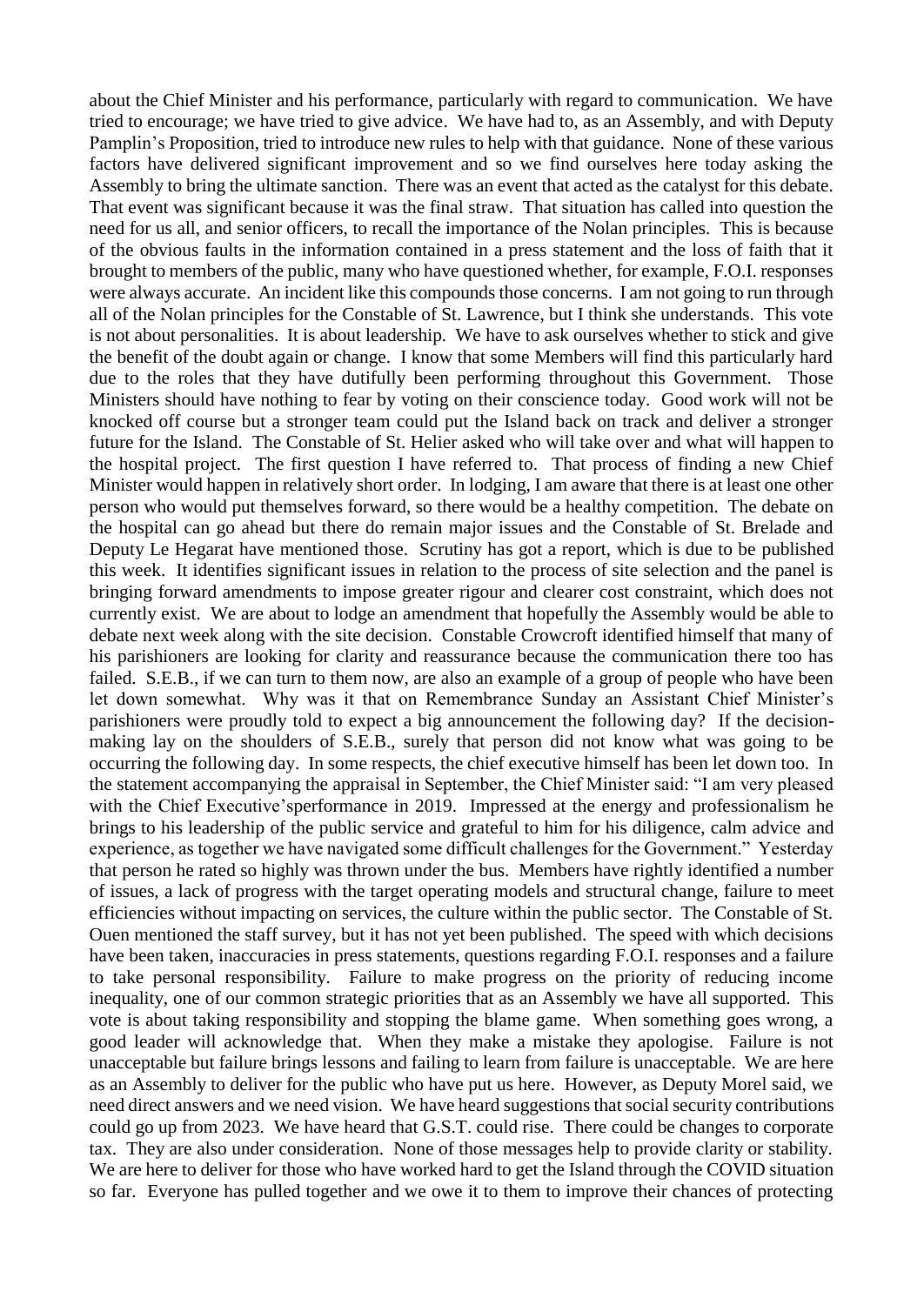lives and livelihoods during the winter ahead. This is not about a single issue. It is the final straw. Yes, it is a nuclear option, but it is because we have run out of tools. Because we can deliver better. Many Members are aware that there is a serious problem with morale within the public sector and particularly so in Health. This must change. Yet there is no perceptible effort forthcoming from this Government. One senior health worker messaged me in support after a T.V. (television) interview. They said: "Saw the Chief Minister on ITV saying: 'Look at the results re COVID and how it would be irresponsible to make changes now'. The results have been achieved by officers dragging his Government kicking and screaming to take the necessary measures, not in any way through his leadership. Remember, J.L.F. (John Le Fondré) was telling this Island it was fine to go on holidays. We were screaming for him to shut everything down in the initial period. He had no recognition of the severity. Indeed, the non-Executive Members of this Assembly have also worked hard to influence our position today, bringing propositions and amendments to improve upon work of this Government. A sign that there is considerable talent here and not just around the Council of Ministers table. Some have argued that there would be unnecessary disruption to Government. We have run through the issues with the Common Strategic Policy and also with the hospital. Many Ministers of course would stay. They have important work to complete. Some should be welcomed back. Many have acknowledged frustrations with the Government publicly and privately and this is an opportunity to rectify and deliver better Government for the public and to start the process of healing that is clearly needed. The Common Strategic Policy was adopted by this Assembly and it can be reaffirmed with minor amendment. The Government Plan process is in full swing. There is still time for amendment from both Government and Scrutiny, who are deep in their work at the moment. Last week, the Chief Minister told us that we should not listen too much to social media. In his view, it should not be the reason to take a decision. However, it is amazing how freely people will share their views. Should that not be harnessed as a force for good in an Island where we often ask ourselves why civic engagement and, in particular, turnout at elections is so poor? We could have filled all of our speeches with comments from social media and the emails that we have received. Let us repair the poor communication by listening and engaging with the views of the public, both adults and children.

#### [19:00]

The poll that has been conducted over the last day or so on Channel 103 has seen about 2,500 people express their view. They have a wide listener and follower base and 70 per cent of those people have voted in favour of change. Not exactly an endorsement of the Chief Minister winning the hearts and minds of Islanders. If I could share one Twitter message from a parish official: "I do find it incredible that many Members are content with the current leadership while virtually none of the public are. It is a massive disconnect. Presumably, those that have positions of some authority under the current regime are concerned they could lose their coveted roles within the States. Those failing to sign are not only putting their own interests above the Island's but are being cowardly by shying away from a difficult but important decision that has been on the cards for a long time. Good luck with this. The Island will be grateful if you succeed." I would like to compliment Members on this debate. It has been a very difficult debate and none of us have enjoyed this day but those Ministers who are feeling uncomfortable with the position they are in, I do urge that they vote on their conscience. That is what it says we ought to do in our oath of office and you have nothing to fear. There was some concern that a vote of no confidence would cause greater division, though it is very clear that the Assembly is finely split and in fact I do not think this has been the case. In fact, it is good for us to talk about issues openly, no more wilful blindness. Whatever the vote today, Deputy Truscott is correct about the need for unity. Some of us have found ourselves unified over this matter, working in a broad group, unified by common purpose. As Senator Farnham said, we are stronger together but this inclusive Government has not worked. It has not created unity. Remember what Senator Mézec said about his experience in Government. In order to build bridges, perhaps the best way to achieve that is to go for change. Change is about better serving the public in difficult times, so let us get this over the line. Let us keep that spirit going. Let us focus on our values and our principles and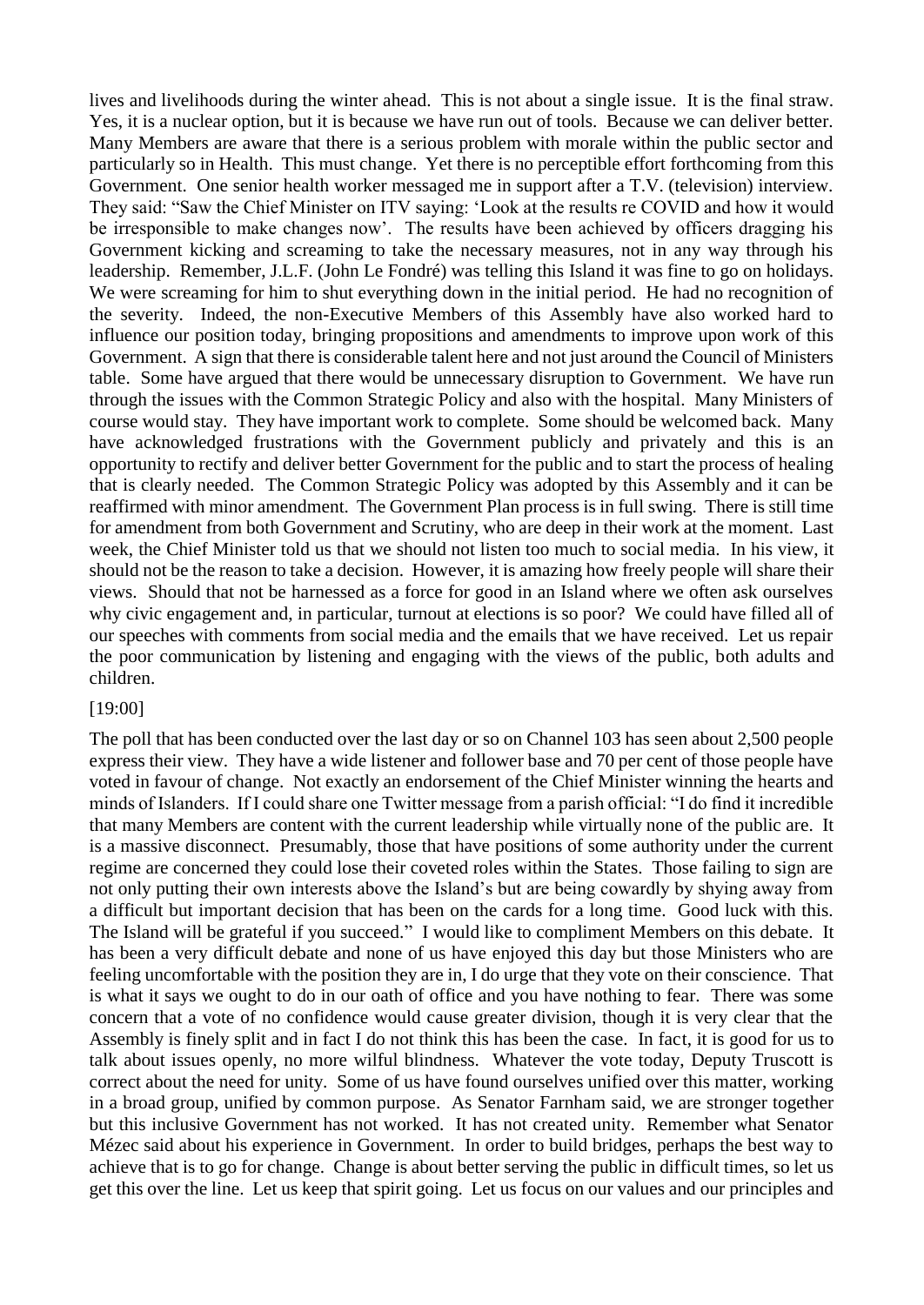together we can achieve a smooth transition and focus on delivering a stronger recovery for our Island. I would like to thank Members for their participation today and the officers of this Assembly. I ask for the *appel.*

## **The Bailiff:**

The vote is called for. I ask the Greffier to post a link into the chat in the normal way. It is there. I, therefore, open the voting and ask Members to cast their votes using the link if possible. If not possible then we will obviously count them in the chat as well. If every Member has had the opportunity of casting votes either in the link or the chat, I close the voting. In the link there are: 15 votes *pour*, 21 votes *contre*, one abstention. I will ask the Greffier to compare with me the count in the chat. I am sorry, we are working to reconcile the 2. I am afraid there is some confusion in the chat. The Proposition has been defeated. We have 21 *contre* in the link, a further 10 *contre* in the chat, 15 votes *pour* in the link and a further 3 or 4 - we have not quite reached a figure the Greffier and I agree on at this point - *pour* in the link, one abstention.

| <b>POUR: 19</b>            | <b>CONTRE: 29</b>          | <b>ABSTAIN: 1</b>    |
|----------------------------|----------------------------|----------------------|
| Senator K.L. Moore         | Senator I.J. Gorst         | Senator T.A. Vallois |
| Senator S.W. Pallett       | Senator L.J. Farnham       |                      |
| Senator S.Y. Mézec         | Senator S.C. Ferguson      |                      |
| Connétable of St. Saviour  | Senator J.A.N. Le Fondré   |                      |
| Connétable of St. Brelade  | Connétable of St. Helier   |                      |
| Connétable of Grouville    | Connétable of St. Clement  |                      |
| Connétable of St. Peter    | Connétable of St. Lawrence |                      |
| Connétable of St. Martin   | Connétable of St. John     |                      |
| Deputy G.P. Southern (H)   | Connétable of Trinity      |                      |
| Deputy M. Tadier (B)       | Connétable of St. Mary     |                      |
| Deputy of St. Martin       | Connétable of St. Ouen     |                      |
| Deputy L.M.C. Doublet (S)  | Deputy J.A. Martin (H)     |                      |
| Deputy M.R. Le Hegarat (H) | Deputy of Grouville        |                      |
| Deputy S.M. Ahier (H)      | Deputy K.C. Lewis (S)      |                      |
| Deputy J.H. Perchard (S)   | Deputy M.R. Higgins (H)    |                      |
| Deputy R.J. Ward (H)       | Deputy J.M. Maçon (S)      |                      |
| Deputy C.S. Alves (H)      | Deputy S.J. Pinel (C)      |                      |
| Deputy K.G. Pamplin $(S)$  | Deputy of St. Ouen         |                      |
| Deputy I. Gardiner (H)     | Deputy R. Labey (H)        |                      |
|                            | Deputy S.M. Wickenden (H)  |                      |
|                            | Deputy of St. Mary         |                      |
|                            | Deputy G.J. Truscott (B)   |                      |
|                            | Deputy J.H. Young (B)      |                      |
|                            | Deputy L.B.E. Ash (C)      |                      |
|                            | Deputy K.F. Morel (L)      |                      |
|                            | Deputy G.C.U. Guida (L)    |                      |
|                            | Deputy of St. Peter        |                      |
|                            | Deputy of Trinity          |                      |
|                            | Deputy of St. John         |                      |

## **The Deputy Greffier of the States:**

Those voting in the link voting *pour*: the Connétable of Grouville, Deputy Ward, Deputy Alves and Deputy Le Hegarat, Senator Mézec, Senator Pallet, the Constable of St. Peter, the Constable of St. Martin, Deputy Ahier, Deputy Pamplin, the Constable of St. Brelade, Senator Moore, Deputy Tadier, Deputy Gardiner. Then voting pour in the chat I have: the Deputy of St. Martin and Deputy Perchard and Deputy Southern. Then voting *contre* in the link …

## **Connétable S.A. Le Sueur-Rennard of St. Saviour:**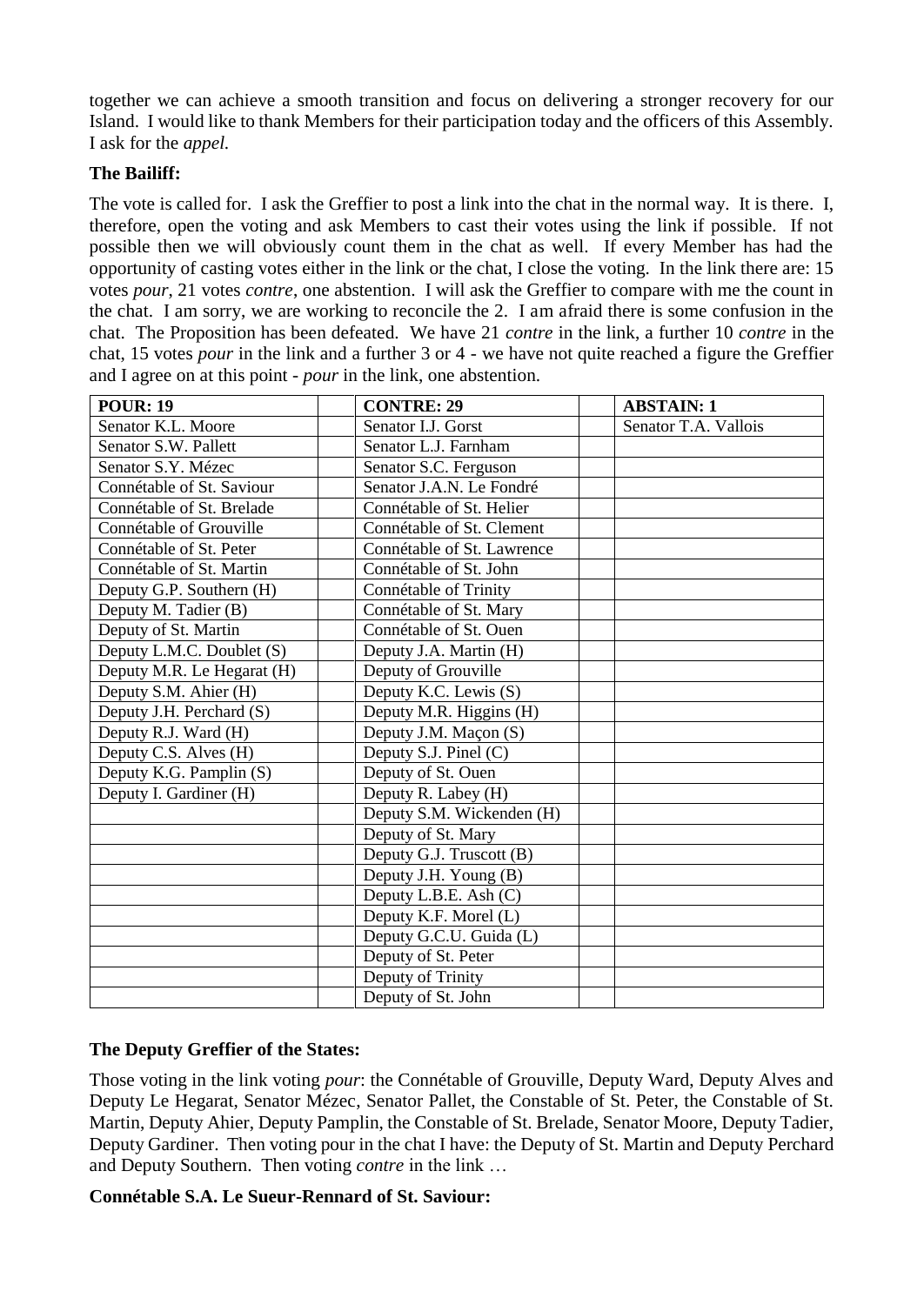I am sorry, this is the Constable of St. Saviour. I voted *pour* in the chat.

## **The Deputy Greffier of the States:**

Apologies. Yes, you did. I missed you out. The Constable of St. Saviour as well. Those voting *contre* in the chat: Deputy Lewis, Deputy Guida, Deputy Ash, Senator Ferguson, the Constable of St. Helier, Senator Gorst, the Deputy of St. Mary, the Constable of St. Mary, the Deputy of Trinity, Senator Farnham. Then in the link: Senator Le Fondré, Deputy Higgins, Guida, Deputy Martin, Deputy Truscott, the Deputy of Grouville, Constable Norman, the Constable of St. Ouen, the Constable of Trinity, Deputy Wickenden, Deputy Labey, Deputy Morel, the Constable of St. John, Deputy Young, Deputy Pinel, the Deputy of St. Ouen, the Deputy of St. Peter, the Constable of St. Lawrence, Deputy Maçon, the Constable of St. Helier again and the Deputy of St. John, and Senator Vallois abstained.

## **Senator L.J. Farnham:**

Can you give an approximation, please, Sir, of the actual final result?

# **The Bailiff:**

Do you mean in terms of numbers?

## **Senator L.J. Farnham:**

In terms of numbers, so the numbers *pour*, the numbers *contre* and the numbers of abstentions, please.

## **The Bailiff:**

By my calculation there are: 19 votes *pour,* 31 votes *contre* and one abstention. Would that be correct by your calculation, Greffier?

## **Senator L.J. Farnham:**

That has given us 2 more Members than we have, Sir.

## **The Deputy Greffier of the States:**

Yes, that is not right. Constable Crowcroft voted in the link and in the chat, so that is one extra contre.

# **The Bailiff:**

That is beginning to sound a little bit more sensible.

## **The Deputy Greffier of the States:**

I think we had Deputy Southern twice in the chat voting as a pour.

## **The Bailiff:**

The outcome is quite clear. I think we will have to provide the numbers subsequently.

# **Deputy J.H. Young:**

Sir, could we have the numbers who did not vote?

## **The Bailiff:**

I am not sure that anybody did not vote, but that is certainly not within our gift at the moment, I am afraid.

## **Senator L.J. Farnham:**

Sir, may I speak with respect, I think these numbers are important and I wondered if it might be worth the Assembly just waiting a couple of minutes while they were calculated and confirmed.

# **The Bailiff:**